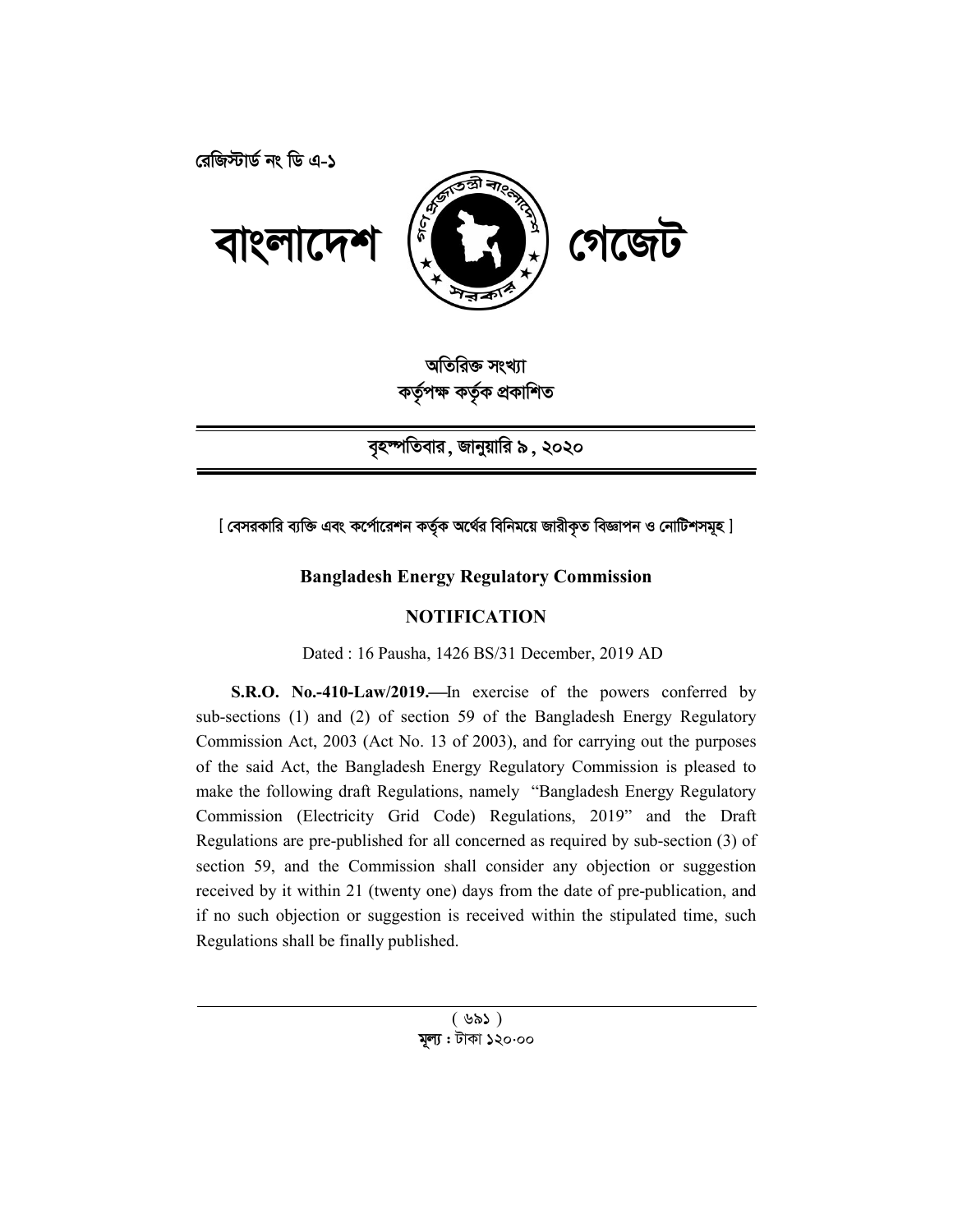#### **Draft Regulations**

**1. Title.**These Regulations may be called the Bangladesh Energy Regulatory Commission (Electricity Grid Code) Regulations, 2019.

**2. Definitions.—In these Regulations, unless there is anything repugnant in** the subject or context,

- (a) "Grid Code" means Electricity Grid Code, 2019 as annexed to the schedule; and
- (b) "Schedule" means the schedule of these Regulations.

**3. Application.**—The Grid Code shall apply in the field of electricity transmission system planning, connection conditions, outage planning, schedule and dispatch, frequency and voltage management, contingency planning, cross boundary safety, operational event or accident reporting, protection, metering, communication and data acquisition, testing, numbering and nomenclature, data registration, performance standard for transmission, financial standards and all other matters relating to electricity transmission system of Bangladesh.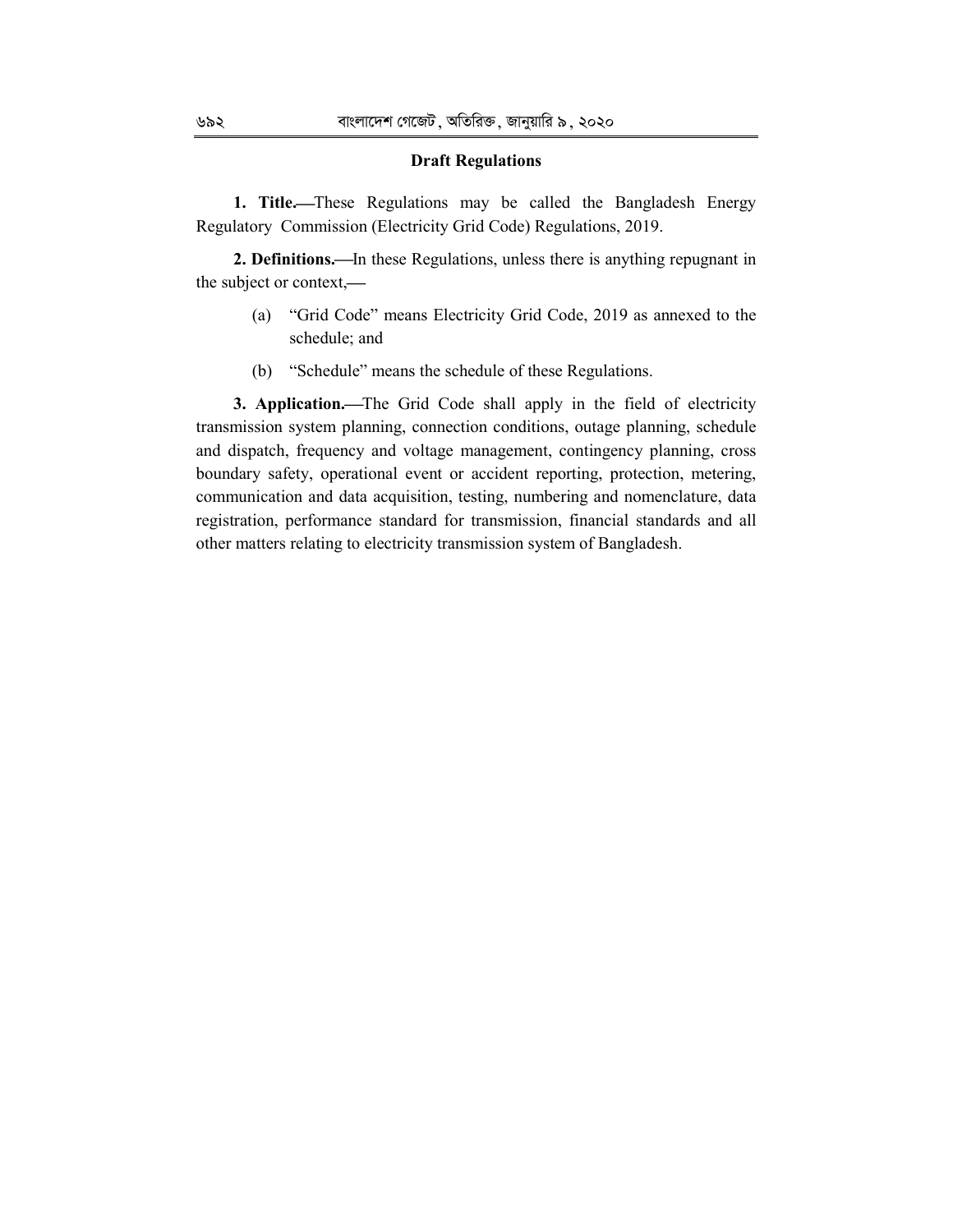# **Schedule** [See regulation 2(b)]



# **Bangladesh Energy Regulatory Commission**

# **ELECTRICITY GRID CODE**

**2019**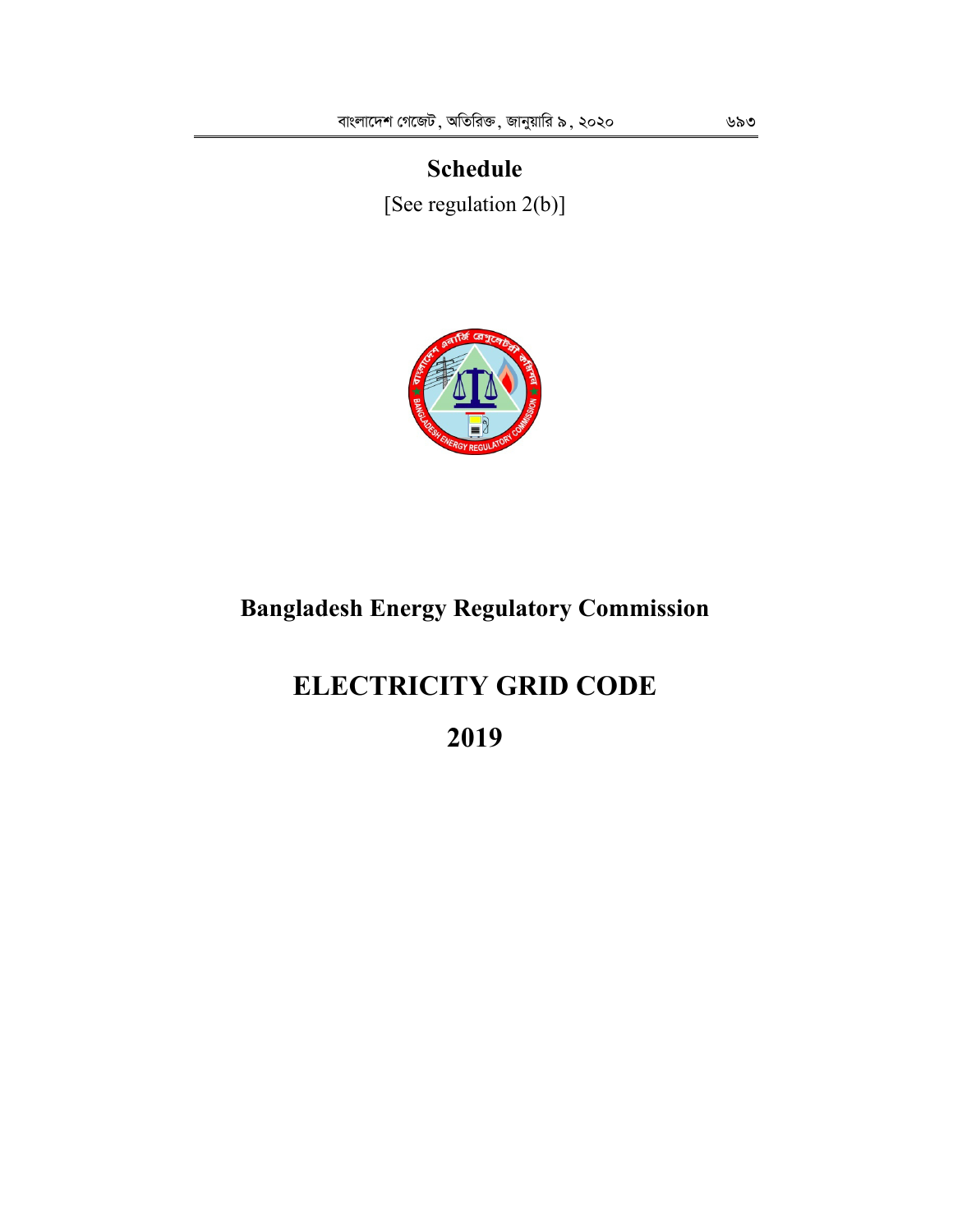### **1. INTRODUCTION**

#### **1.1.1 Title :**

**The provisions contained in this document shall constitute and be collectively known and may be cited as the Electricity Grid Code, 2019 and will hereafter called the** Grid Code or Code**.** 

# **1.1.2 General :**

The **Grid Code** is a document that governs the boundary between the **Licensee** and **Users** and establishes procedures for operations of facilities that will use the **Transmission System**. The **GridCode** specifies criteria,guidelines, basic rules, procedures, responsibilities, standards and obligations for the operation, maintenance and development of the Electricity **Transmission System** of Bangladesh to ensure a transparent, non-discriminatory and economic access and use of the **Grid**, whilst maintaining a safe, reliable and efficient operation of the same to provide a quality and secure electricity supply as reasonably as practicable.

It should be noted that the **Grid Code** is not concerned with the detailed design and operation of **Power Stations** and **Distribution Systems**, provided that their overall compatibility with the **Transmission System** needs is assured.

# **1.2 STRUCTURE OF THE GRID CODE**

The **Grid Code** contains criteria and provisions on the following areas :

- i. **Management of the Grid Code :** specifying the responsibilities of the **Transmission Licensee (Licensee)**, formation and functioning of **Grid Code Review Panel**, and **Grid Code** review and revision;
- ii. **Planning :** specifying the technical and design criteria and procedures to be applied by the **Transmission Licensee (Licensee)**  in the planning, design and development of the **Transmission System** and by other **Users** connected or seeking**Connection** to the **Transmission System**;
- iii. **Connection :** specifying the technical design criteria and standards to be complied with by the **Licensee** and other **Users** connected or seeking**Connection** to the **Transmission System**;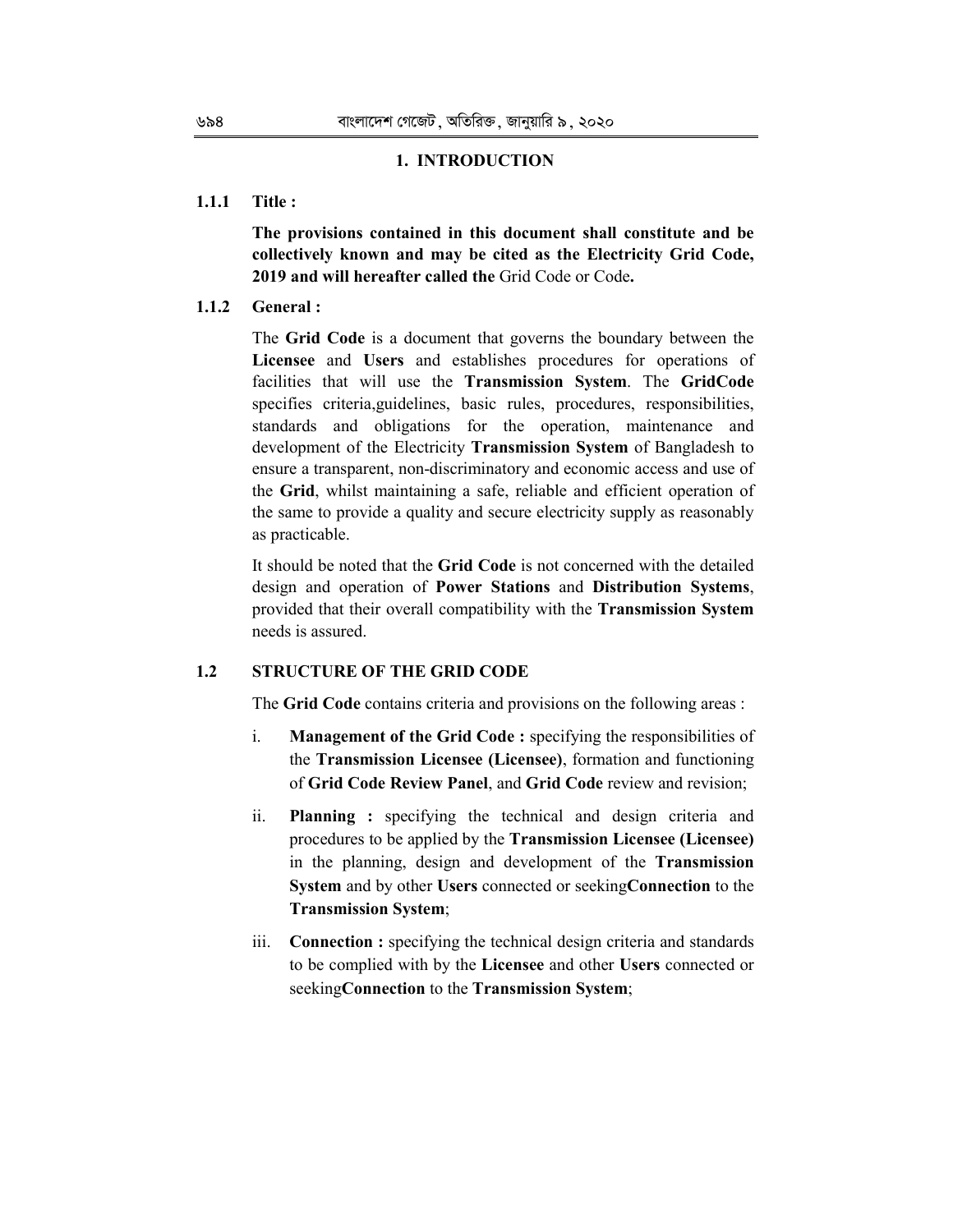- iv. **Outage** : specifying the procedures relating to coordination of the **Outages** for scheduled maintenance of the **Transmission System**, **Generating unit** and **Distribution System** that will use the **Transmission System**;
- v. **Schedule and Dispatch :** specifying the procedures to be followed by the **System Operator,**the**Licensee** and **Users** relating to the scheduling and dispatch of **Generating Units** to meet the electrical demand;
- vi. **Operations :** specifying the conditions under which the **Licensee, System Operator** shall operate the **Transmission System** and other **Users** of the **Transmission System** shall operate their plant and/or systems for the generation and distribution of electricity in so far as necessary to protect the security and quality of supply and safe operation of the **Licensee's Transmission System** under both normal and abnormal operating conditions. Operation of the **Grid** generally covers :

Frequency and Voltage Management Contingency Planning Cross Boundary Safety Operational Event and Accident Reporting Tests Numbering and Nomenclature Data Registration.

- vii. **Protection :** specifying the coordination responsibility and minimum standards of protection that are required to be installed by **Users** of the **Transmission System**;
- viii. **Metering :** specifying the minimum operational and commercial metering to be provided by the **Single Buyer,** the **Licensee** and **Users**, Communication requirements, Data acquisition;
- ix. **Performance Standard :** specifying the technical standards, uniform accounting system and financial standards and reporting indices in these respects to be implemented by the **Licensee.**

# **1.3 THE PURPOSE OF THIS CODE**

- (a) The operating procedures and principles governing **Licensee's** relationship with all **Users** are set out in the **Grid Code**.
- (b) The **Grid Code** specifies procedures for both planning and operational purposes and covers both normal and exceptional circumstances.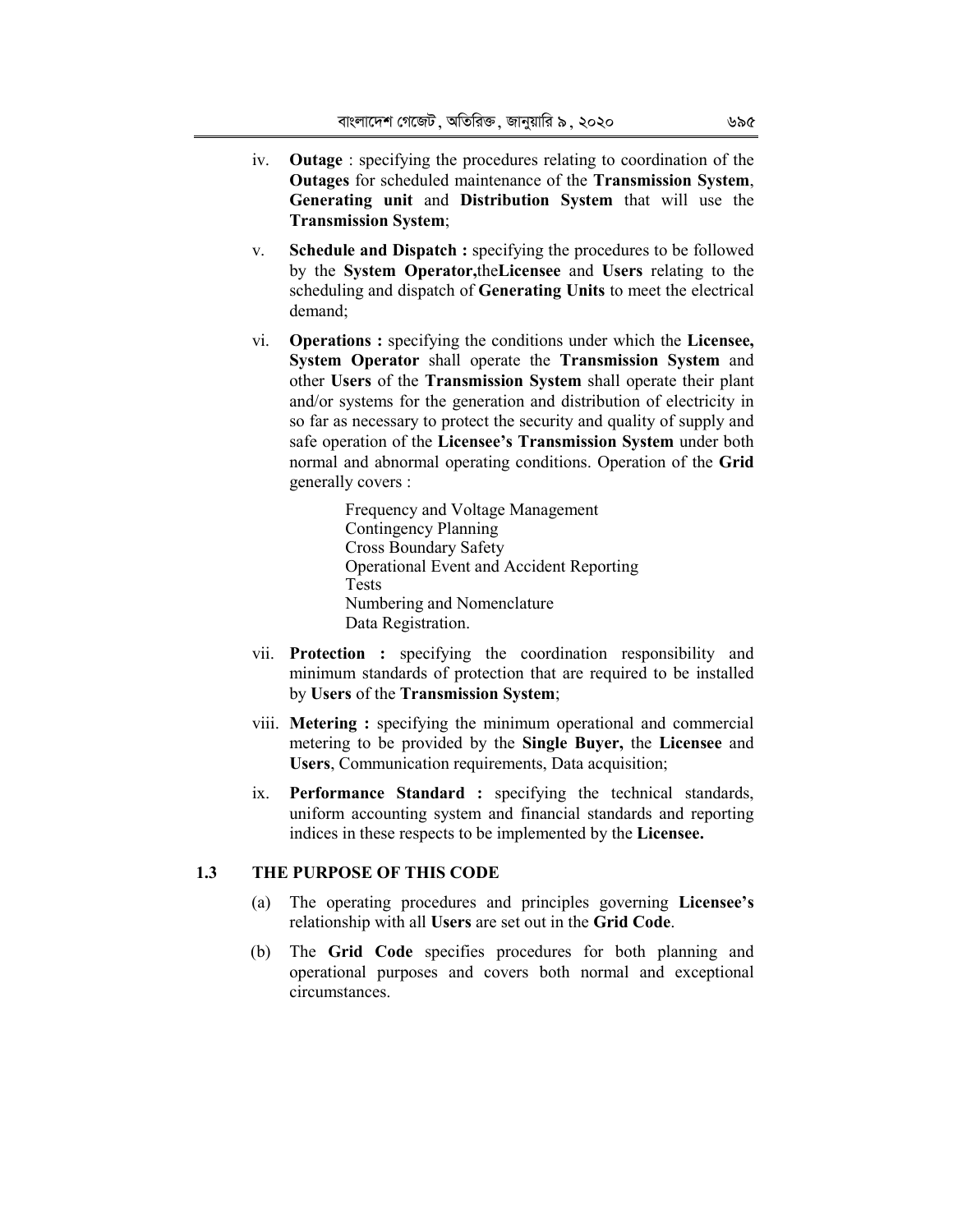- (c) This **Code** also sets out the technical requirements to be met by those who are connected to the **Transmission System.**
- (d) It is conceived as a statement of what is optimal (particularly from a technical point of view) for all **Users** as well as the **Single Buyer** in relation to the planning, operation and use of the **Transmission System**.
- (e) It seeks to avoid any undue discrimination between**Users** and categories of **Users**.It should be noted that the holder of the **Transmission License** is also defined as a **User**.

## **1.4 SCOPE**

The **Licensee** shall comply with the **Grid Code** in its capacity as holder of the **Transmission License** and **Generators**, **Distribution Utilities**, and **Bulk Power Consumers** shall also comply with it as **User's** of the **Transmission System** in the course of their generation, distribution and utilization of electricity.

#### **1.5 INTERPRETATION**

- **1.5.1** The meaning of certain terms (which are printed in bold letters) used in the **Grid Code** shall be in accordance with the definitions listed in **Section** 2, **"Definitions"**, of the **Grid Code**.
- **1.5.2 Section** 2 of this code has been developed on the premise that accepted engineering terms do not require additional definitions.
- **1.5.3** The term "**Grid Code**" means any or all parts of this document.

# **1.6 IMPLEMENTATION AND OPERATION OF THE GRID CODE**

- **1.6.1** The **Licensee** has the duty to implement the **Grid Code**.All **Users** are required to comply with the **Grid Code** that will be enforced by the **Licensee**.**Users** must provide the **Licensee** reasonable rights of access, service and facilities necessary to discharge its responsibilities in the **Users'** premises and to comply with instructions issued by the **Licensee**, reasonably required to implement and enforce the **Grid Code**.
- **1.6.2** If any **User** fails to comply with any provision of the **Grid Code**, it shall inform the **Licensee** without delay of the reason for its non-compliance and shall remedy its non-compliance promptly.Consistent failure to comply with the **Grid Code** may lead to **Disconnection** of the **User's**  plant and/or facilities to ensure Power System security. The Comission may impose appropriate sanctions, fines or penalties in case of such non-compliance.
- **1.6.3** The operation of the **Grid Code** will be reviewed regularly by the **Grid Code Review Panel** in accordance with the provisions of the relevant **Section** of the **Grid Code**.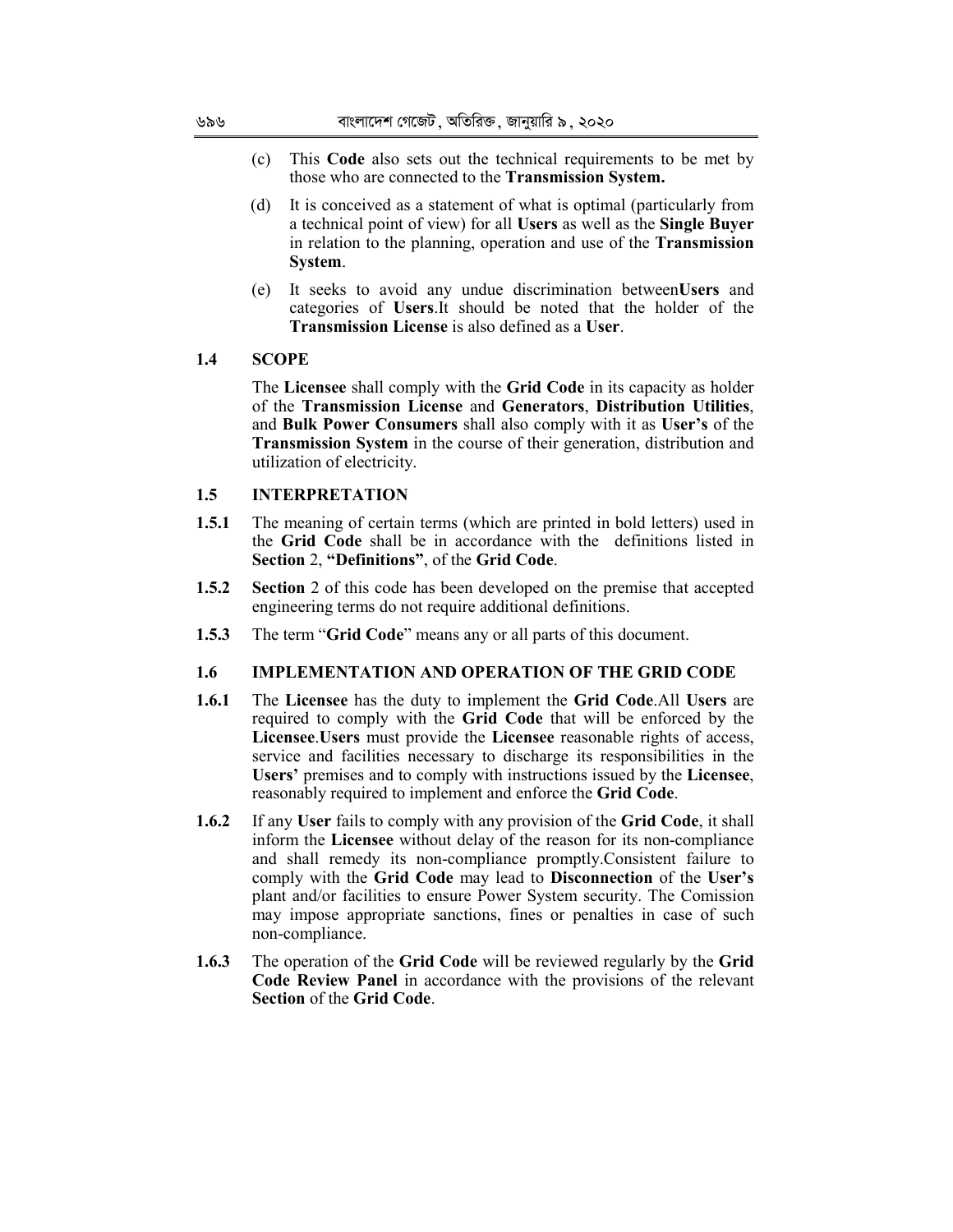# **1.7 GENERAL REQUIREMENTS**

- **1.7.1** The **Grid Code** contains procedures to permit equitable management of day to day technical situations in the **Power System**, taking into account a wide range of operational conditions likely to be encountered under both normal and abnormal circumstances. It is never the less necessary to recognize that the **Grid Code** cannot predict and address all possible operational conditions.
- **1.7.2 Users** must therefore understand and accept that the **Licensee** and the **System Operator** in such unforeseen circumstances may be required to act decisively to discharge its obligations under its **License**. **Users** shall provide such reasonable co-operation and assistance as the **Licensee** and the **System Operator** may request in such circumstances.

#### **1.8 CODE RESPONSIBILITIES**

In discharging its duties under the **Grid Code**, the **Licensee** and the **System Operator** have to rely on information that other **Users** supply regarding their requirements and intentions.All required information must be made available to the **Licensee** and **System Operator** by **Users**  with utmost accuracy in order to help avoid or overcome abnormal operational circumstances.

# **1.9 CONFIDENTIALITY**

Under the terms of the **Grid Code**,the **Licensee** and the **System Operator** will receive information from **Users** relating to their intentions in respect of their Generation or Distribution/Supply businesses. The **Licensee** shall not, other than as required by the **Grid Code**, disclose such information to any other person without the prior written consent of the provider of the information.

#### **1.10 PROCEDURES TO SETTLE DISPUTE**

- **1.10.1** In the event of any conflict between any provision of the **Grid Code** and any contract or agreement between the **Licensee** and a **User**, the provision of the **Grid Code** will prevail.
- **1.10.2** In the event of any dispute regarding interpretation of any part of the **Grid Code** provision between any **User** and the **Licensee**, the matter may be referred to the **Commission** for its decision. The **Commission's**  decision shall be final and binding.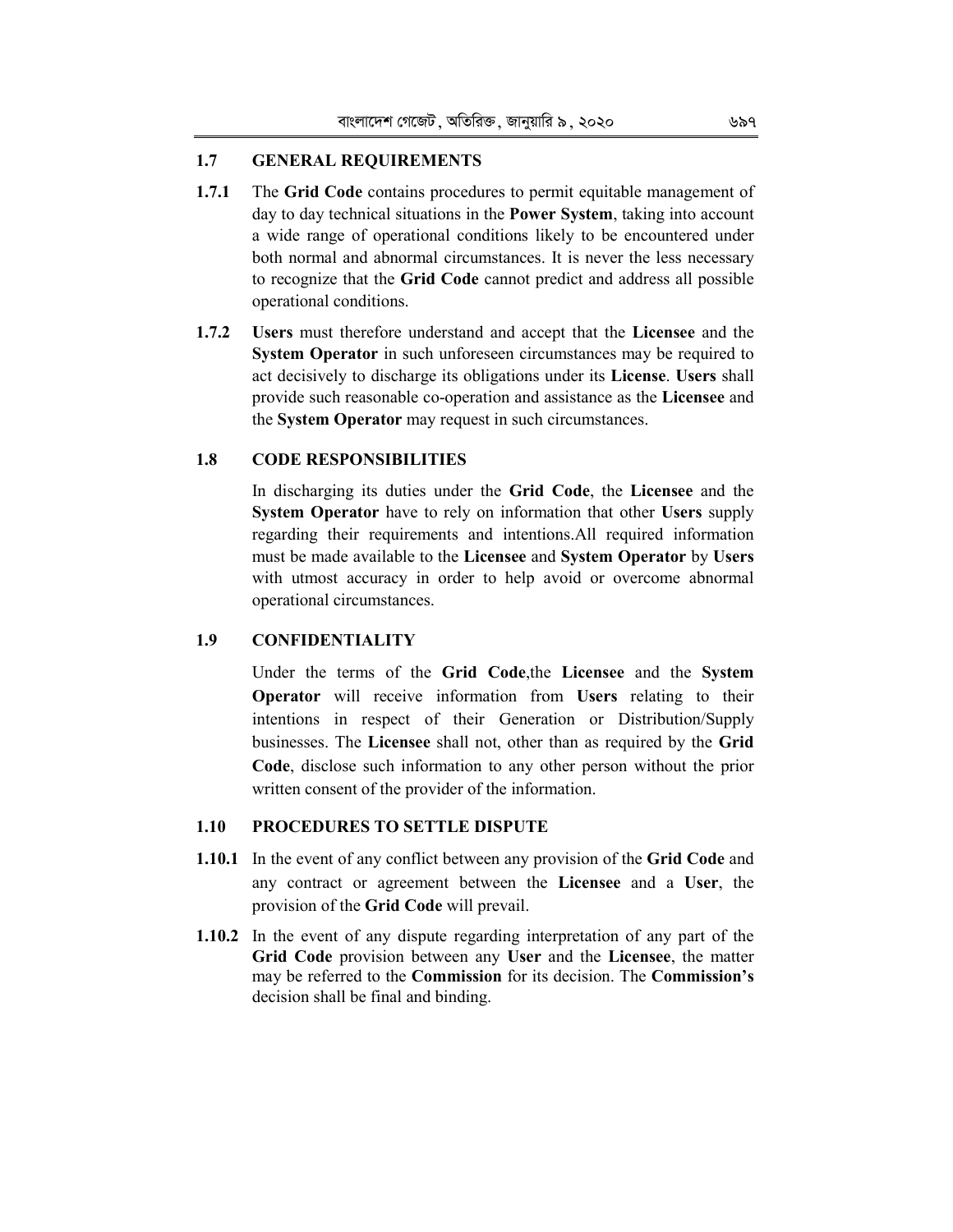#### **1.11 COMMUNICATION BETWEEN THE LICENSEE AND USERS**

- **1.11.1** All communications between the **Licensee** and **Users** shall be in accordance with the provisions of the relevant **Section** of the **Grid Code**.
- **1.11.2** Unless otherwise specifically required by the **Grid Code,** all communications shall be in writing, save that where operation time scales require oral communication, these communications shall be confirmed in writing as soon as practicable.

# **1.12 PARTIAL INVALIDITY**

If any provision or part of a provision of the **Grid Code** should become or be declared unlawful for any reason, the validity of all remaining provisions or parts of provisions, of the **Grid Code** shall not be affected.

#### **1.13 DIRECTIVE**

Under the provisions of section 24 of the **Act**, the Government may issue policy **Directives** on matters concerning electricity including on measures that are considered necessary for the overall planning and coordination for the development of the electricity sector.The **Licensee**  shall promptly inform the **Commission** and all **Users** of the requirement of such direction that affects the **Grid Code**. The **Users** shall comply with the directions.

### **1.14 MAINTENANCE**

- **1.14.1** It is a requirement that all **User**'s Plant and **Apparatus** on the **Licensee'**s sites are maintained properly to ensure that they do not pose a threat to safety of any of the **Licensee's** Plant, **Apparatus** or Personnel on the **Licensee**'s site. The **Licensee** shall have the right to inspect test results and maintenance records relating to such Plant and **Apparatus** at any time.
- **1.14.2** It is also a requirement that all the **Licensee**'s Plant and **Apparatus** on **User**'s sites are maintained properly to ensure that they do not pose a threat to the safety of any **User**'s Plant, **Apparatus** or Personnel on the **User** site. **User**s shall have the right to inspect test results and maintenance records relating to such Plant and **Apparatus** at anytime.

# **1.15 CITIZEN CHARTER**

The **Licensee** shall publish Citizen Charter in corporating also its obligation under the License issued by the **Commission** and the **Grid Code**.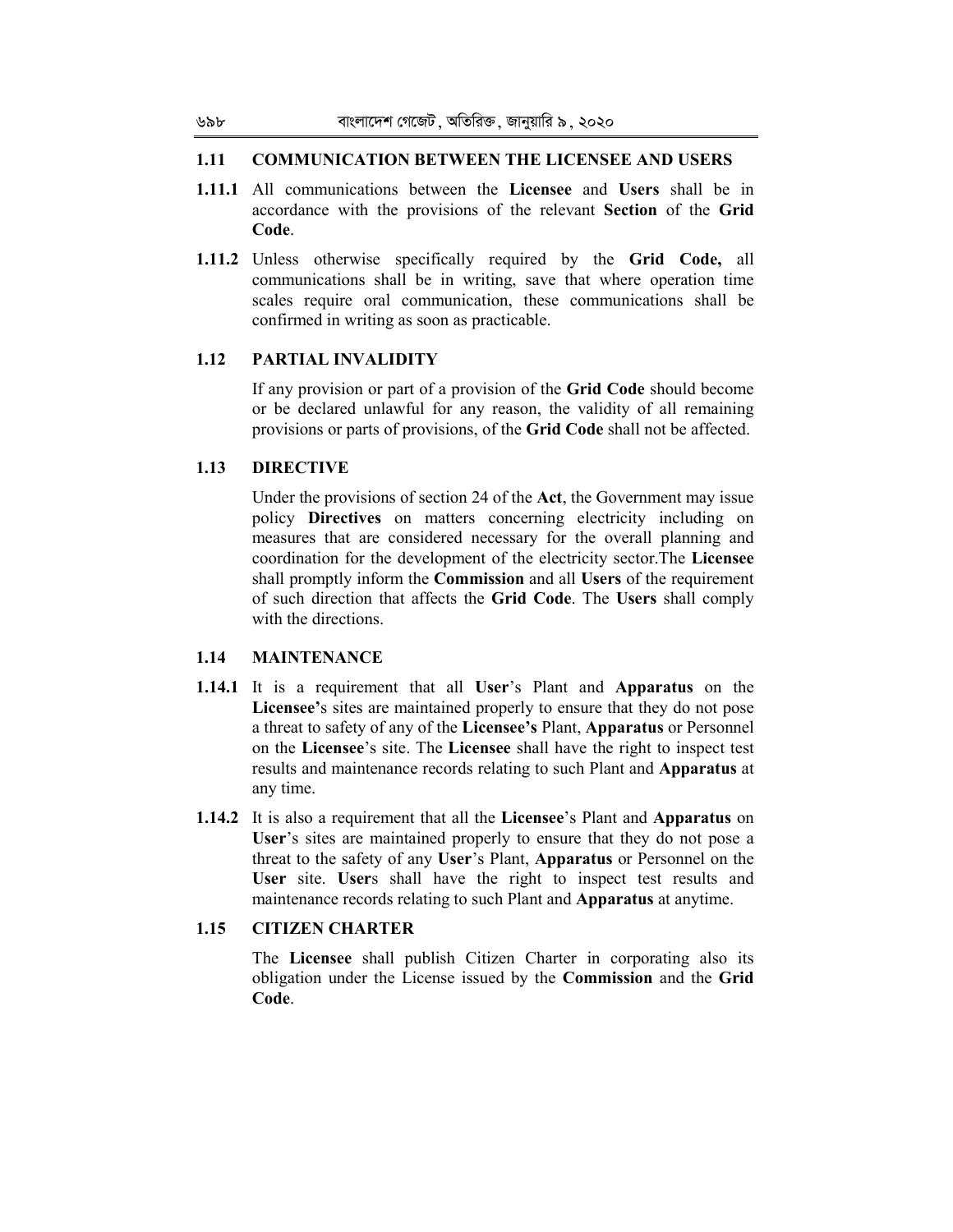| <b>DEFINITIONS</b><br>2.1                    |                                                                                                                                                                                                                                                                                                                                                                             |
|----------------------------------------------|-----------------------------------------------------------------------------------------------------------------------------------------------------------------------------------------------------------------------------------------------------------------------------------------------------------------------------------------------------------------------------|
| <b>Defined Term</b>                          | <b>Definition</b>                                                                                                                                                                                                                                                                                                                                                           |
| Act                                          | The<br>Bangladesh Energy Regulatory<br>Commission Act, 2003, (Act 13 of 2003).                                                                                                                                                                                                                                                                                              |
| <b>Apparatus</b>                             | Apparatus and includes<br>Electrical<br>all<br>machines, fittings, accessories and appliances<br>in which conductors are used.                                                                                                                                                                                                                                              |
| <b>Appendix</b>                              | An Appendix to a Section of the Grid Code.                                                                                                                                                                                                                                                                                                                                  |
| <b>Area of Supply</b>                        | The area within which alone a <b>Distribution</b><br>Utility is for the time being authorized by his<br>License to supply electricity.                                                                                                                                                                                                                                      |
| <b>Automatic Generation</b><br>Control (AGC) | Automatic Generation Control (AGC) is a<br>closed loop control system to maintain<br>system frequency by adjusting the base point<br>economic allocation in response to small<br>scale changes in demand and to control tie<br>line power flow for meeting interchange<br>schedule in case of power system is<br>interconnected synchronously with other<br>operating area. |
| <b>Back to Back</b>                          | Back to Back is an interface substation where<br>both Rectifier and Inverter are present for<br>conversion and reconversion of AC and DC<br>transmission.                                                                                                                                                                                                                   |
| <b>BERC</b>                                  | Bangladesh Energy Regulatory Commission.<br>Also known as the <b>Commission</b> . Established<br>by<br>Bangladesh<br>Energy<br>Regulatory<br>Commission Act 2003.                                                                                                                                                                                                           |
| <b>Black Start</b>                           | The process of recovery from a total or partial<br>blackout of the Transmission System.                                                                                                                                                                                                                                                                                     |
| <b>Bulk Power Consumer</b>                   | A person or establishment to whom<br>electricity is provided and who has a<br>dedicated supply from the Grid at 132kV or<br>230kV.                                                                                                                                                                                                                                          |

# **2. DEFINITIONS AND ABBREVIATIONS**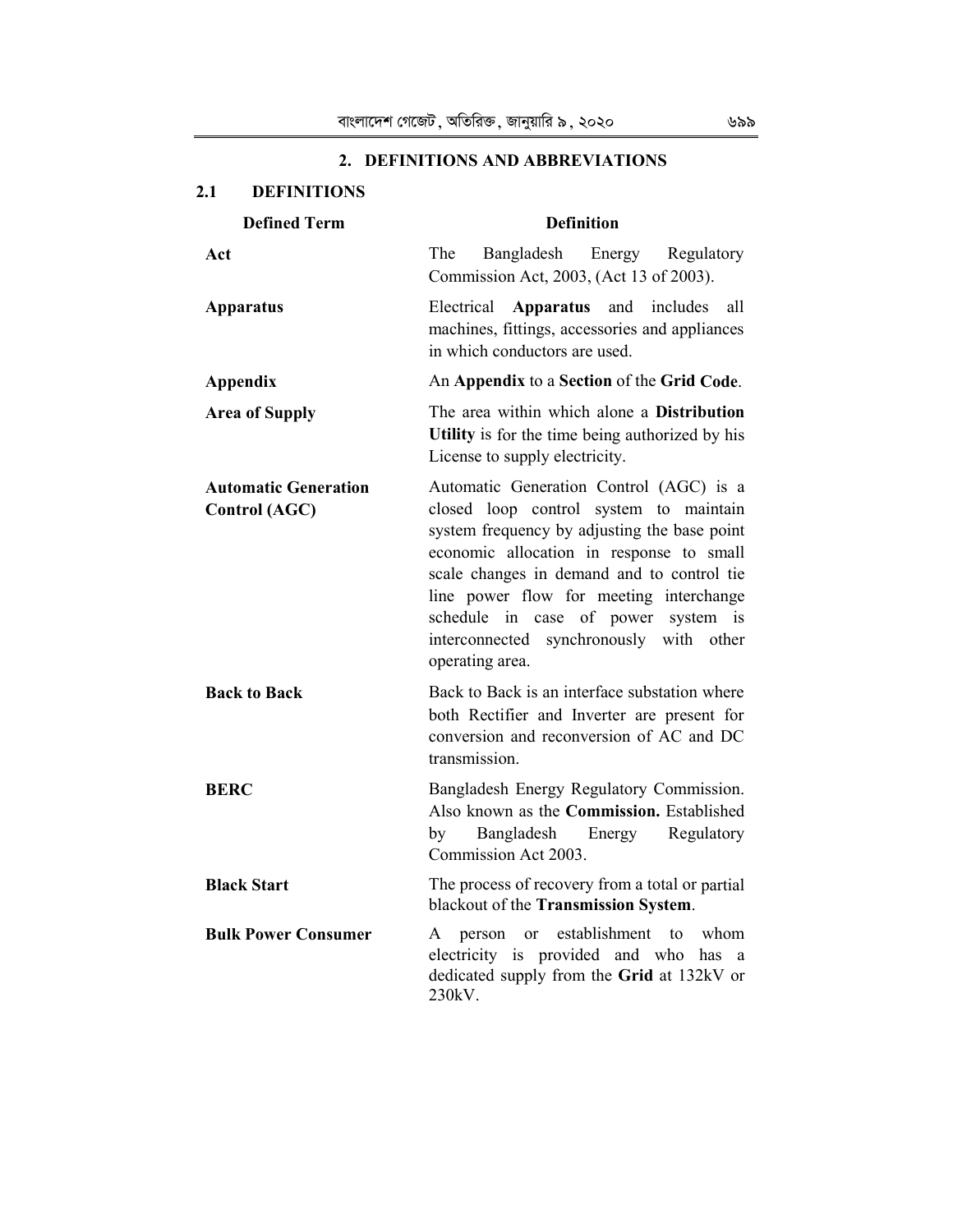| <b>Defined Term</b>                                 | <b>Definition</b>                                                                                                                                                                                               |
|-----------------------------------------------------|-----------------------------------------------------------------------------------------------------------------------------------------------------------------------------------------------------------------|
| <b>Capability Curve</b>                             | Boundaries of the P-Q characteristic area<br>within which a Generating Unit can operate<br>safely.                                                                                                              |
| <b>Check Metering System</b>                        | The tariff Metering System installed as<br>Back-Up or Check Meter.                                                                                                                                              |
| Connection                                          | The electric lines and electrical equipment<br>used to effect a Connection of a User's<br>system to the Transmission System.                                                                                    |
| <b>Connection Agreement</b>                         | An agreement between the Licensee and a<br>User setting out the terms relating to the<br>and $\sqrt{ }$<br><b>Connection</b> to<br><sub>or</sub><br>use of the<br><b>Transmission System.</b>                   |
| <b>Connection Conditions</b>                        | The technical conditions to be complied with<br>by any User having a Connection to the<br>Transmission System as laid down in<br>Section 5: "Connection Conditions" of the<br><b>Grid Code.</b>                 |
| <b>Connection Point</b>                             | The point of <b>Connection</b> of the User system<br>or equipment to the Grid.                                                                                                                                  |
| <b>Control Person</b>                               | A person identified as having responsibility<br>for cross-boundary safety under Section 10:<br>"Cross Boundary Safety" of the Grid Code.                                                                        |
| <b>Conventional Generating</b><br><b>Unit/Plant</b> | A Generating Unit/ Plant which is not<br>aVariable Renewable Energy Generating<br>Unit/ Plant or not an energy storage unit.                                                                                    |
| <b>Declared Available</b><br>Capacity               | The estimated net capacity of the Generating<br>Units announced by the Generator that<br>equals the Dependable Capacity less any<br>reductions due to scheduled outage, forced<br>outage or maintenance outage. |
| <b>Detailed Planning Data</b>                       | As referred to Data Registration Section.                                                                                                                                                                       |
| <b>Directive</b>                                    | A policy <b>Directive</b> issued by the Government<br>of Bangladesh or the Commission under the<br>provision of the Act.                                                                                        |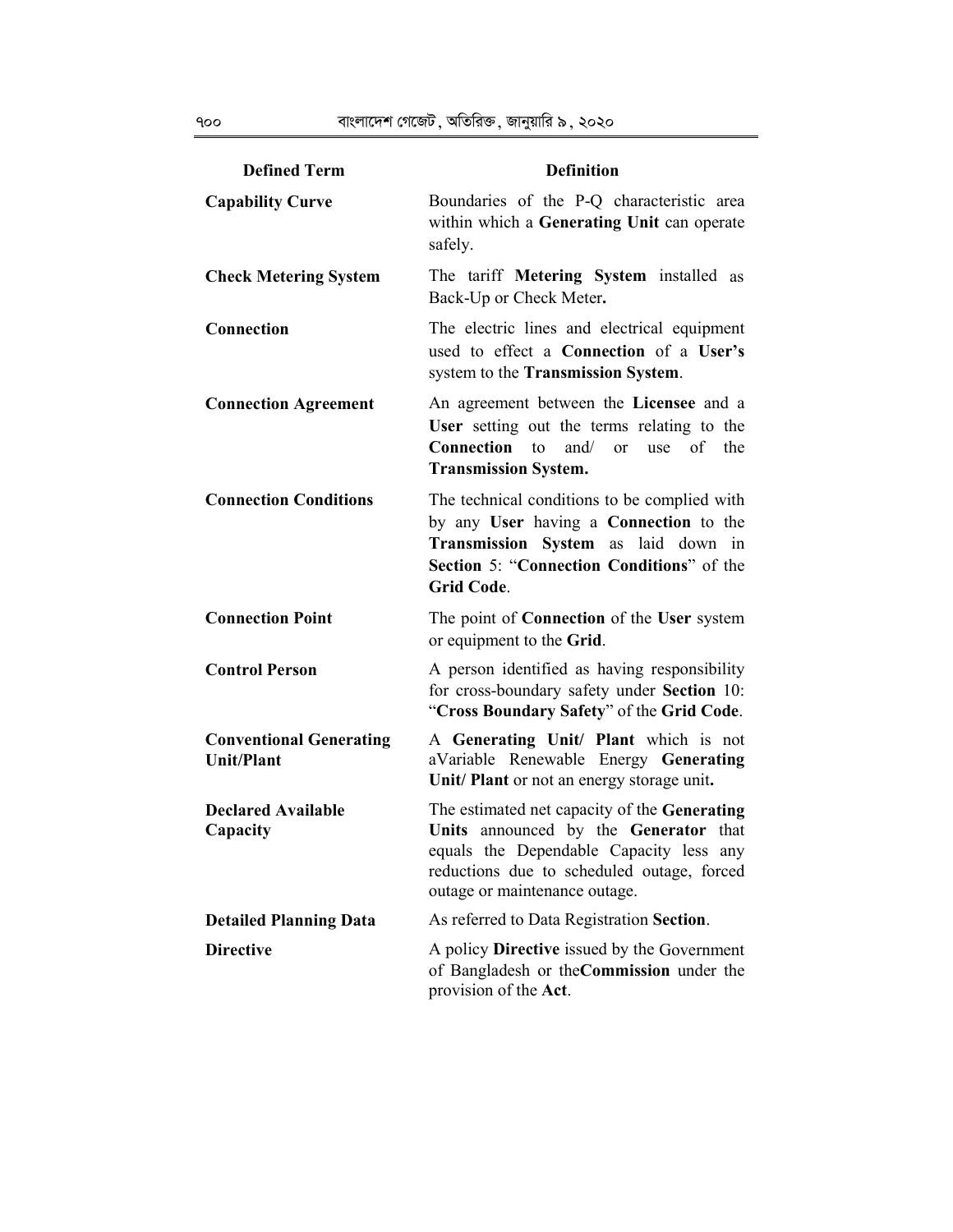| <b>Defined Term</b>                                | <b>Definition</b>                                                                                                                                                                                                                                                      |
|----------------------------------------------------|------------------------------------------------------------------------------------------------------------------------------------------------------------------------------------------------------------------------------------------------------------------------|
| <b>Disconnect</b>                                  | The act of physically separating a User's<br>electrical equipment from the Transmission<br>System.                                                                                                                                                                     |
| <b>Distribution Utility/</b><br><b>Distributor</b> | An organization which is licensed to own<br>and/ or operate all or part of the Distribution<br>System and responsible for supply of<br>electricity.                                                                                                                    |
| <b>Distribution System</b>                         | The system of electric lines and electrical<br>equipment owned and operated by<br>a<br><b>Distribution Utility.</b>                                                                                                                                                    |
| <b>Electricity Act, 2018</b>                       | The Electricity Act adopted in 2018 (Act 7 of<br>2018).                                                                                                                                                                                                                |
| <b>Electricity Rules, 1937</b>                     | The Electricity Rules formulated in 1937.                                                                                                                                                                                                                              |
| <b>Energy Management</b><br><b>System (EMS)</b>    | An Energy Management System (EMS) is a<br>system of computer aided tools used by<br>system operator to monitor, control, and<br>optimize the performance of the generation<br>and/or transmission system.                                                              |
| <b>Entity</b>                                      | Any Establishment, including the SingleBuyer,<br>Generator, the Licensee, Distributor, the<br>System Operator, System Planner and<br>User, who uses the Transmission System<br>and who must comply with the provisions of<br>the Grid Code.                            |
| <b>External Interconnection</b>                    | Electric lines and electrical equipment used<br>for the transmission f electricity between the<br>System<br><b>Transmission</b><br>and<br>any<br>other<br>Transmission System other than the Power<br>System of Bangladesh.                                            |
| Extra High Voltage or<br>EHV                       | Nominal voltage levels of 132 kV and above.                                                                                                                                                                                                                            |
| <b>Generating Unit</b>                             | The combination of an alternator and a<br>turbine set (whether steam, gas, water or<br>wind driven) or a reciprocating engine or a<br>PV Generating Unit and all of it sassociated<br>equipment, which together represents a single<br>electricity generating machine. |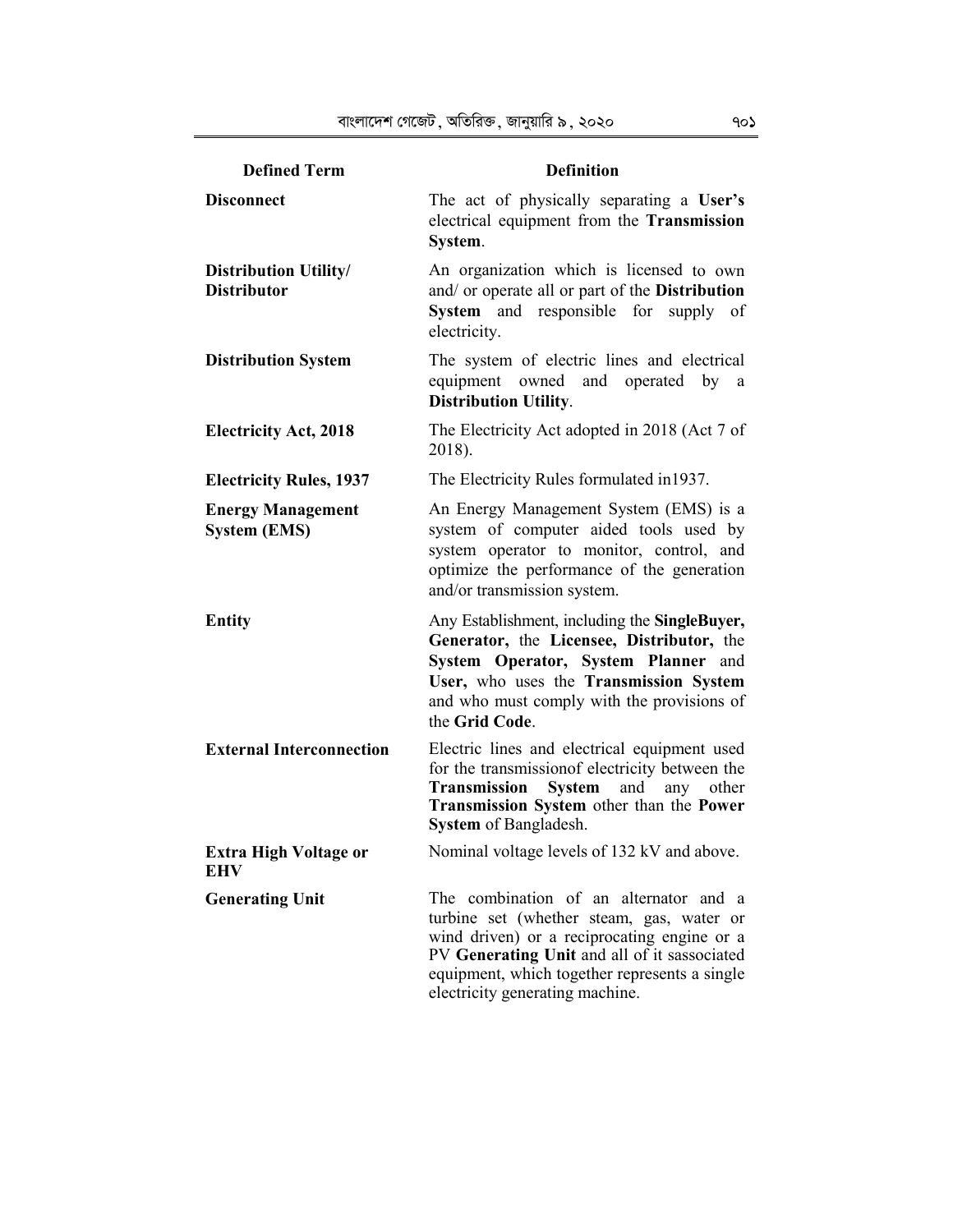| <b>Defined Term</b>                            | <b>Definition</b>                                                                                                                                                                                             |
|------------------------------------------------|---------------------------------------------------------------------------------------------------------------------------------------------------------------------------------------------------------------|
| <b>Generating Plant</b>                        | facility consisting of one or<br>A<br>more<br>Generating Units, where electrical energy is<br>produced from some other form of energy by<br>means of suitable Apparatus.                                      |
| Generator                                      | An organization that has a License to<br>generate electricity and who is subject to the<br><b>Grid Code.</b>                                                                                                  |
| <b>Grid Code/Code</b>                          | The set of principles and guidelines managed<br>and serviced by the Licensee in accordance<br>conditions<br>with the terms and<br>of the<br><b>Transmission License</b> and approved by the<br>Commission.    |
| <b>Grid Code Review Panel/</b><br>Panel        | set up under Section 3:<br>The <b>Panel</b><br>"Management of the Grid Code".                                                                                                                                 |
| <b>IPP</b>                                     | Independent Power Producer being a Power<br>Station owned by a Generator who sells<br>power to the Single Buyer under PPA signed<br>according to the Private Sector Power<br>Generation Policy of Bangladesh. |
| <b>Licensee</b>                                | The holder of the Transmission License for<br>the bulk transmission of electricity between<br>Generators and Distributors/Bulk Power<br>Consumers.                                                            |
| <b>Load Dispatch Centre</b><br>(LDC)           | The control centre operating round the clock<br>for the purpose of managing the operation of<br>the Transmission System and coordination<br>of generation and distribution on a real time<br>basis.           |
| <b>Merit Order</b>                             | A way of ranking Generating Units based on<br>ascending order of variable cost (fuel and<br>variable O&M) to meet demand at the least<br>cost.                                                                |
| <b>Metering System</b>                         | The tariff metering system installed at the<br><b>Connection Points</b> in the Transmission<br>System and owned by the Single Buyer.                                                                          |
| <b>National Load Dispatch</b><br>Centre (NLDC) | Same as definition of LDC.                                                                                                                                                                                    |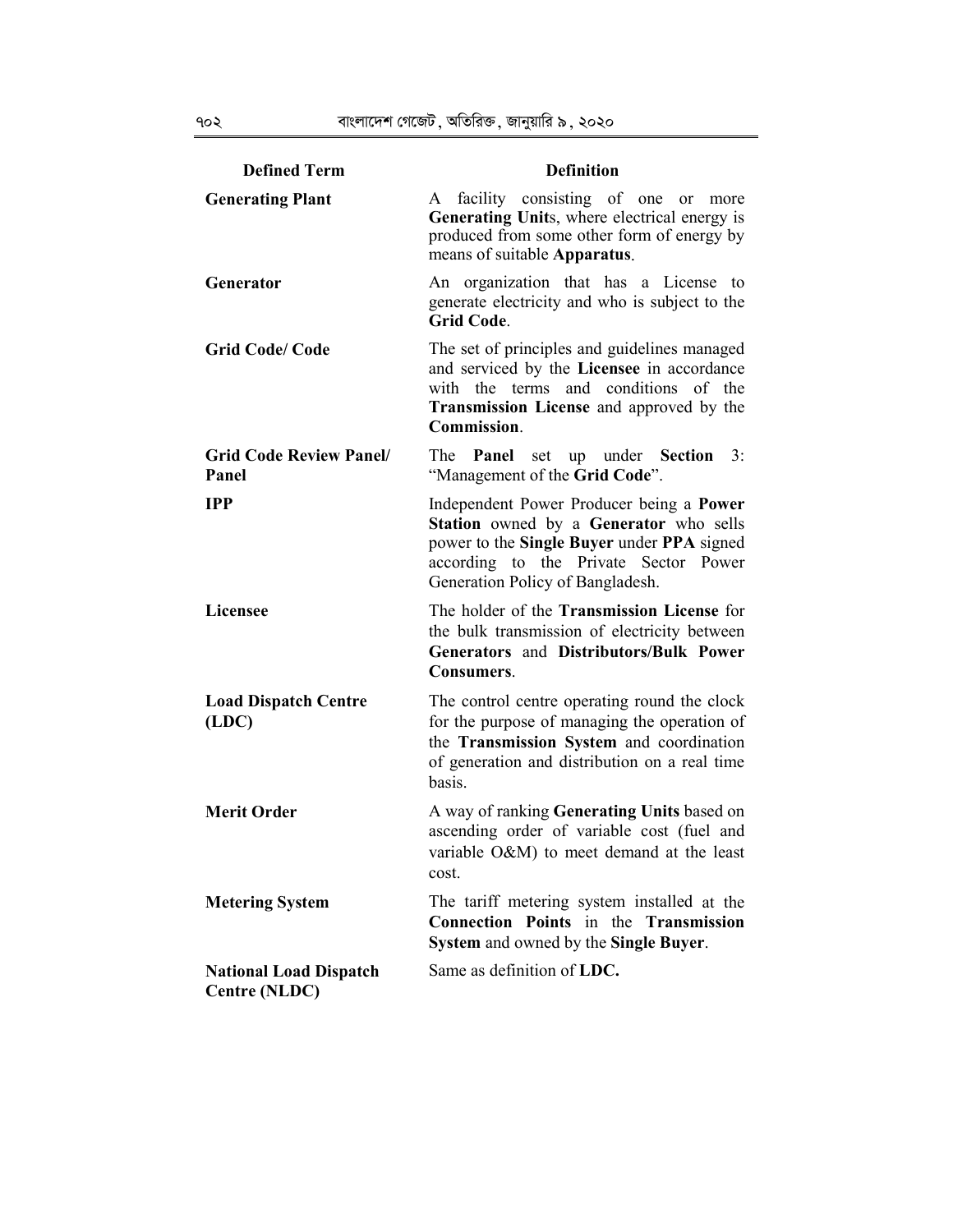| <b>Defined Term</b>                              | <b>Definition</b>                                                                                                                                                                                                                                                                          |
|--------------------------------------------------|--------------------------------------------------------------------------------------------------------------------------------------------------------------------------------------------------------------------------------------------------------------------------------------------|
| <b>National Plan</b>                             | National Development Plan prepared and<br>produced by the Planning Commission.                                                                                                                                                                                                             |
| <b>Net Electrical Output</b>                     | The net electrical energy expressed in kW or<br>kWh delivered to the Connection Point by<br>the Generator.                                                                                                                                                                                 |
| <b>Operating Committee</b>                       | The committee with members representing<br>the Generator, the Single Buyer, the System<br>Operator and the Licensee dealing with all<br>operational<br>affecting<br>matters<br>the<br>Transmission System and meeting regularly.                                                           |
| <b>Off Peak Period</b>                           | That period in a day when electrical demand<br>is the lowest.                                                                                                                                                                                                                              |
| Outage                                           | The reduction of capacity or taking out of<br>service of a Generating Unit, Power Station<br>or part of the Transmission Systemor<br><b>Distribution System.</b>                                                                                                                           |
| <b>Peak Period</b>                               | That period in a day when electrical demand<br>is at its highest level.                                                                                                                                                                                                                    |
| <b>Photovoltaic (PV)</b>                         | A method of generating electrical energy by<br>converting solar radiation into direct current<br>electricity using semiconductors that directly<br>produce electricity when exposed to light.                                                                                              |
| <b>Photovoltaic Generating</b><br><b>Plant</b>   | A Generating Plant which is made up of one<br>or more solar panels, a controller or inverter<br>with or without storage unit, and the inter<br>connections and mounting for the other<br>components, which is connected to the<br>system at a single Connection Point.                     |
| <b>Power Purchase</b><br><b>Agreement or PPA</b> | The agreement between a Generator and the<br>Single Buyer in which, subject to certain<br>conditions, the Single Buyer agrees to<br>output<br>purchase<br>the<br>electrical<br>of the<br>Generator's Generating Unit and<br>the<br>Generator agrees to provide services from<br>this Unit. |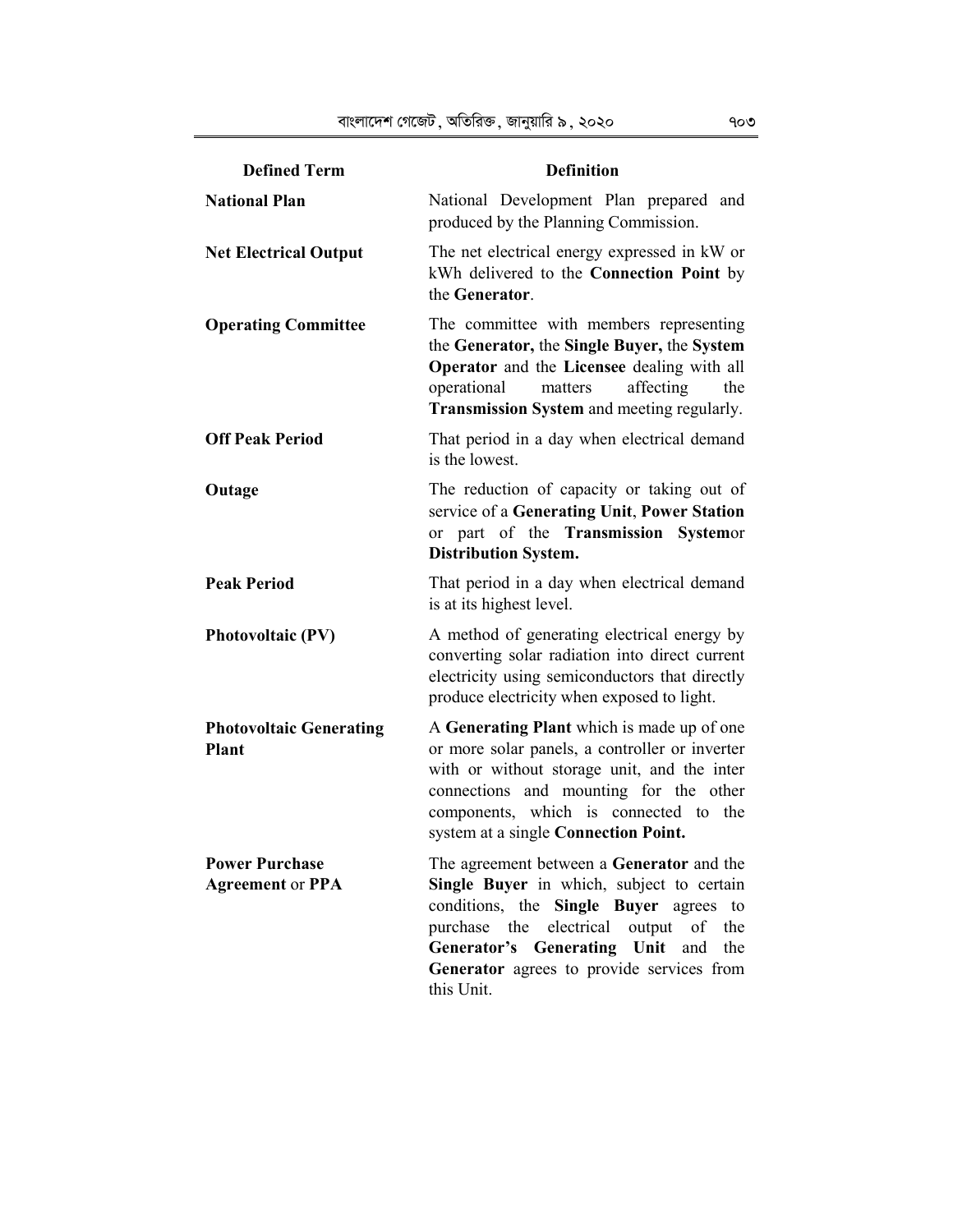| <b>Defined Term</b>                       | <b>Definition</b>                                                                                                                                                                                                                                                                                                                                                                                                                                                                                                                                        |
|-------------------------------------------|----------------------------------------------------------------------------------------------------------------------------------------------------------------------------------------------------------------------------------------------------------------------------------------------------------------------------------------------------------------------------------------------------------------------------------------------------------------------------------------------------------------------------------------------------------|
| <b>Power Station</b>                      | An installation of one or more Generating<br>Units (even when sited separately) owned<br>and/or operated by the same Generator and<br>which may reasonably be considered as being<br>managed as a single integrated generating<br>complex.                                                                                                                                                                                                                                                                                                               |
| <b>Power System</b>                       | The combination of the generation system,<br>Transmission System and Distribution<br>System.                                                                                                                                                                                                                                                                                                                                                                                                                                                             |
| <b>Power System Master</b><br>Plan (PSMP) | Master plan for the <b>Power System</b> reviewed<br>and updated periodically, preferably every 5<br>years, covering all issues relating to the<br>Power System.                                                                                                                                                                                                                                                                                                                                                                                          |
| <b>Power System Stabilizer</b>            | A supplementary excitation controller used to<br>damp Generator electro-mechanical oscillations<br>in order to stabilize the Grid.                                                                                                                                                                                                                                                                                                                                                                                                                       |
| <b>Private Generator</b>                  | A Generator which is not classified as a<br>Public Sector Entity and operates as IPP/<br>Rental or any other basis under a PPA with<br>the Single Buyer.                                                                                                                                                                                                                                                                                                                                                                                                 |
| <b>Public Sector Entities</b>             | The Bangladesh Power Development Board,<br>the Bangladesh Rural Electrification Board<br>constituted under the relevant<br>Order,<br>Ordinance and Act or any other power sector<br>entity owned by the Government.                                                                                                                                                                                                                                                                                                                                      |
| <b>Section</b>                            | A Section or part of this Grid Code that is<br>identified as covering a specific topic.                                                                                                                                                                                                                                                                                                                                                                                                                                                                  |
| <b>Single Buyer</b>                       | An Entity in the public sector purchasing<br>electricity from both public and Private<br>selling<br><b>Generators</b><br>and<br>them<br>to<br><b>Distributors/ Bulk Power Consumers under</b><br>Power Purchase and Power Sales Agreements<br>respectively. It may ultimately be responsible<br>for planning of least cost generation<br>expansion; arranging establishment of private<br>power generating stations as per generation<br>expansion plan and for <b>Power</b><br><b>System</b><br>operation including economic dispatch of<br>generation. |
| <b>Standard Planning Data</b>             | As referred to in Data Registration Section.                                                                                                                                                                                                                                                                                                                                                                                                                                                                                                             |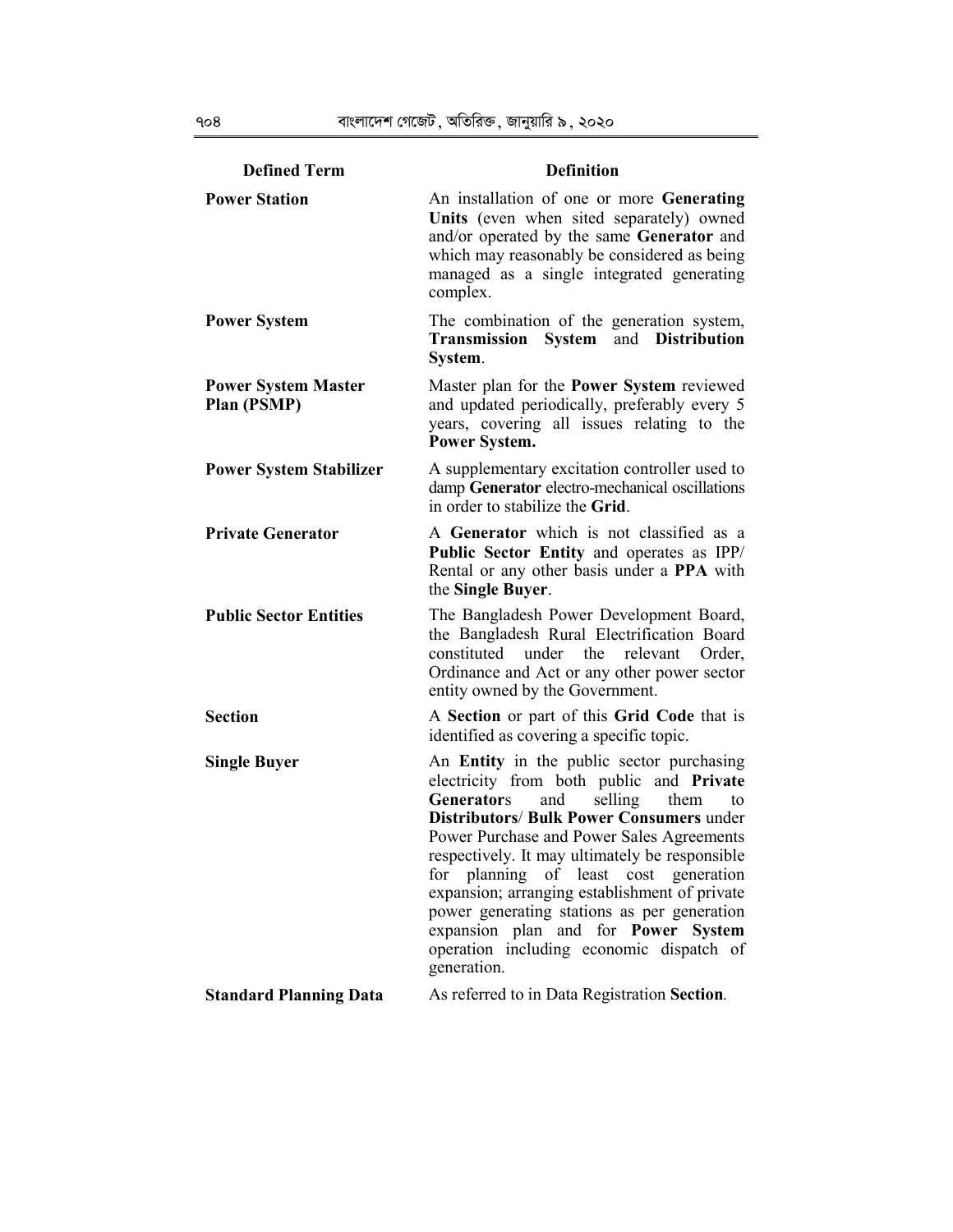| <b>Defined Term</b>                                                                       | <b>Definition</b>                                                                                                                                                                                                                                                                                                                                                                                                                                                                                                                                                                                                                                                                                    |
|-------------------------------------------------------------------------------------------|------------------------------------------------------------------------------------------------------------------------------------------------------------------------------------------------------------------------------------------------------------------------------------------------------------------------------------------------------------------------------------------------------------------------------------------------------------------------------------------------------------------------------------------------------------------------------------------------------------------------------------------------------------------------------------------------------|
| <b>Supervisory Control and</b><br><b>Data Acquisition/SCADA</b><br><b>System Operator</b> | <b>SCADA</b> refers to centralized real time<br>control and monitoring system architecture<br>that uses software and hardware elements<br>where data collection functions are carried<br>out from field through a communications<br>system and system data is monitored centrally<br>and control instructions are issued from<br>master station to all parts of the system. In<br>Power System it is the combination of<br>transducer/ IED, RTU, PMU, communication<br>links and data processing systems which<br>provides information to the NLDC and issues<br>commands to field on the operation of the<br>generation, transmission and distribution.<br>The organization/department assigned for |
|                                                                                           | operating the Transmission System and<br>Load Dispatch (presently NLDC).                                                                                                                                                                                                                                                                                                                                                                                                                                                                                                                                                                                                                             |
| <b>System Planner</b>                                                                     | The organization/department assigned by the<br>government for preparing Master Plan for<br>Power Sector (presently BPDB as Single<br>Buyer).                                                                                                                                                                                                                                                                                                                                                                                                                                                                                                                                                         |
| <b>Transmission License</b>                                                               | The License granted to the Transmission<br>Company by the Commission<br>as<br>per<br>provisions of the Act.                                                                                                                                                                                                                                                                                                                                                                                                                                                                                                                                                                                          |
| <b>Transmission System</b><br>(Grid)                                                      | The system of EHV electric lines and<br>electrical equipment owned and/or operated<br>by the Licensee for the purpose of the<br>transmission of electricity between Power<br><b>Stations, External Interconnections and the</b><br><b>Distribution System, Bulk Power Consumers.</b>                                                                                                                                                                                                                                                                                                                                                                                                                 |
| <b>User</b>                                                                               | A person or establishment, including the<br>Licensee, the Single Buyer, the System<br>Operator, Generator, Distribution Utility<br>and Bulk Power Consumer who uses the<br><b>Transmission System and who must comply</b><br>with the provisions of the Grid Code.                                                                                                                                                                                                                                                                                                                                                                                                                                   |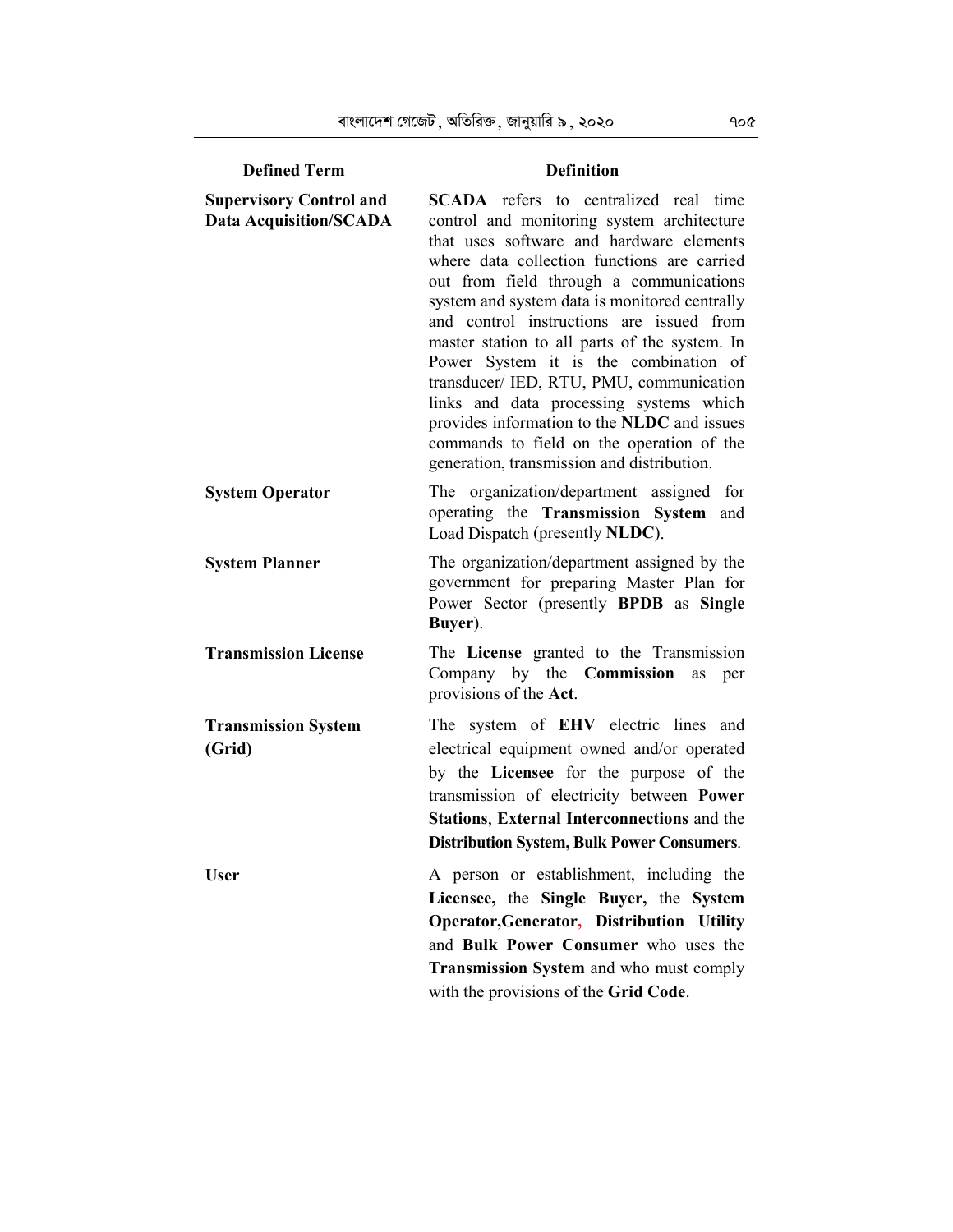# **2.2 ABBREVIATIONS**

| <b>Term</b>    | <b>Meaning</b>                                       |
|----------------|------------------------------------------------------|
| <b>AACIR</b>   | Average Annual Customer Interruption Rate            |
| <b>ABCB</b>    | Air Blast Circuit Breaker                            |
| <b>ACP</b>     | <b>Average Collection Period</b>                     |
| <b>AFC</b>     | <b>Automatic Frequency Control</b>                   |
| AGC            | <b>Automatic Generation Control</b>                  |
| <b>AVR</b>     | Automatic Voltage Regulator                          |
| <b>APSCL</b>   | Ashuganj Power Station Company Limited               |
| B2B            | <b>Back to Back</b>                                  |
| <b>BERC</b>    | Bangladesh Energy Regulatory Commission              |
| <b>BPDB</b>    | Bangladesh Power Development Board                   |
| <b>BREB</b>    | Bangladesh Rural Electrification Board               |
| <b>CPGCBL</b>  | Coal Power Generation Company of Bangladesh Limited  |
| <b>DPDC</b>    | Dhaka Power Distribution Company Limited             |
| <b>DESCO</b>   | Dhaka Electricity Supply Company Limited             |
| <b>EBIT</b>    | Earnings Before Interest and Taxes                   |
| <b>EGCB</b>    | Electricity Generation Company of Bangladesh Limited |
| <b>EHV</b>     | Extra High Voltage                                   |
| <b>EMS</b>     | <b>Energy Management System</b>                      |
| <b>FGMO</b>    | Free Governor Mode of Operation                      |
| HP             | Horse Power                                          |
| H <sub>V</sub> | High Voltage                                         |
| <b>HVAC</b>    | High Voltage Alternating Current                     |
| <b>HVDC</b>    | High Voltage Direct Current                          |
| $\mathbf{Hz}$  | Hertz                                                |
| <b>IEC</b>     | <b>International Electro-Technical Commission</b>    |
| <b>IEEE</b>    | Institute of Electrical and Electronic Engineers     |
| <b>IPP</b>     | <b>Independent Power Producer</b>                    |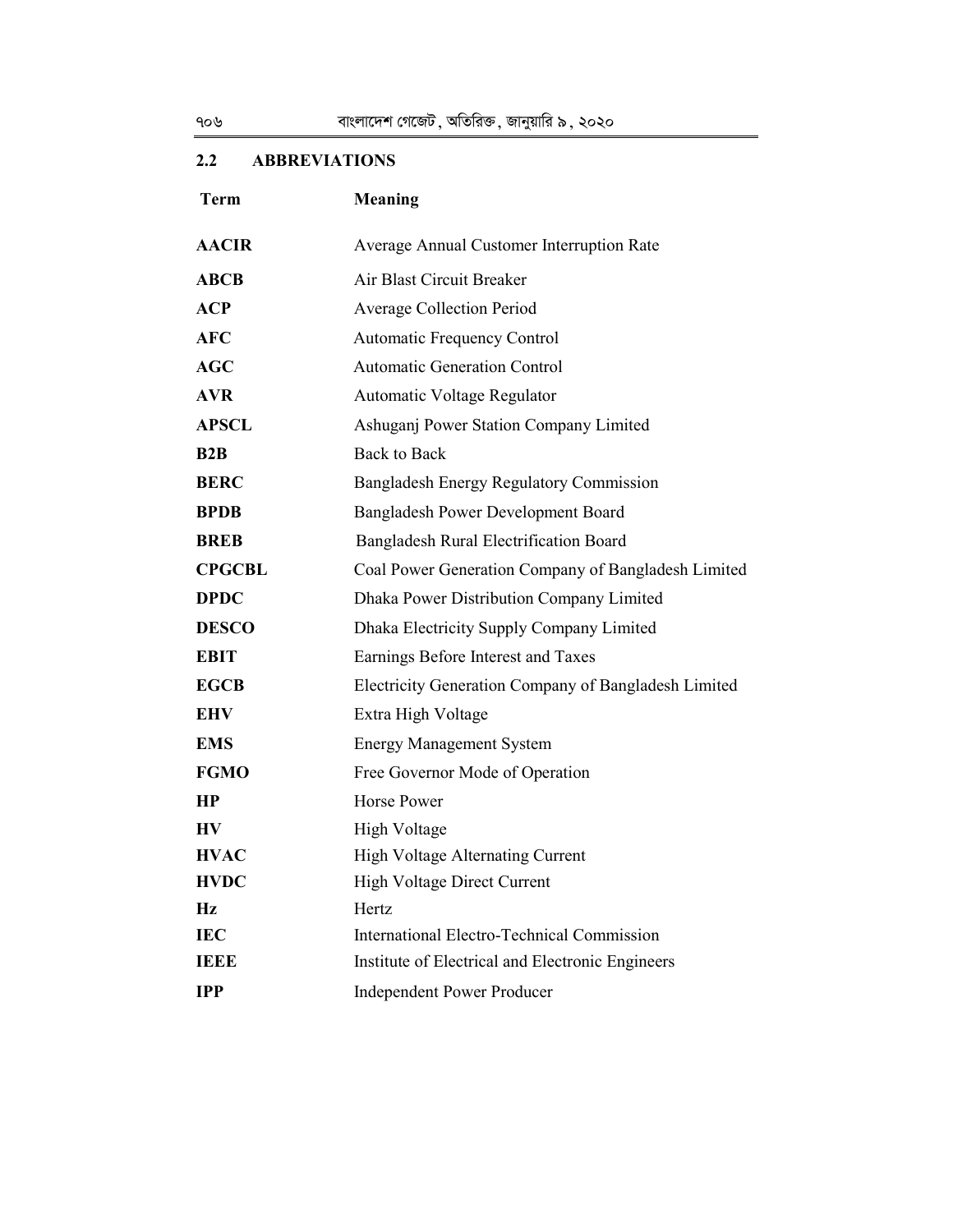| kA                         | Kiloampere                                                         |
|----------------------------|--------------------------------------------------------------------|
| kV                         | Kilovolt                                                           |
| <b>kVAR</b>                | Kilovolt Ampere Reactive                                           |
| kW                         | Kilowatt                                                           |
| kWh                        | Kilowatt hour                                                      |
| <b>LDC</b>                 | Load Dispatch Centre                                               |
| mG                         | Milli-Gauss                                                        |
| <b>MPEMR</b>               | Ministry of Power Energy and Mineral Resources                     |
| <b>MOCB</b>                | Minimum Oil Circuit Breaker                                        |
| mТ                         | Milli-Tesla                                                        |
| <b>MTBF</b>                | Mean Time Between Failures                                         |
| <b>MTTR</b>                | Mean Time To Repair                                                |
| <b>MW</b>                  | Megawatt                                                           |
| <b>MWh</b>                 | Megawatt Hour                                                      |
| <b>MVA</b>                 | Megavolt Ampere                                                    |
| <b>MVAR</b>                | <b>Megavolt Ampere Reactive</b>                                    |
| <b>NESCO</b>               | Northern Electric Supply Company Limited                           |
| <b>NLDC</b>                | National Load Dispatch Centre                                      |
| <b>NWPGCL</b>              | North West Power Generation Company Limited                        |
| <b>PBS</b>                 | Palli Bidyut Samity                                                |
| <b>PGCB</b>                | Power Grid Company of Bangladesh Limited                           |
| <b>PPA</b>                 | Power Purchase Agreement                                           |
| <b>PSA</b>                 | Power Sales Agreement                                              |
| <b>RMS</b>                 | Root Mean Square                                                   |
| <b>ROA</b>                 | Return on Assets                                                   |
| <b>RPCL</b>                | Rural Power Company Limited                                        |
| <b>SCADA</b>               | Supervisory Control And Data Acquisition                           |
| SF <sub>6</sub>            | Sulphur Hexafluoride                                               |
| <b>TDD</b>                 | <b>Total Demand Distortion</b><br><b>Total Harmonic Distortion</b> |
| <b>THD</b>                 |                                                                    |
| <b>UsoAC</b><br><b>VRE</b> | Uniform System of Accounts                                         |
|                            | Variable Renewable Energy                                          |
| WZPDCL                     | West Zone Power Distribution Company Limited                       |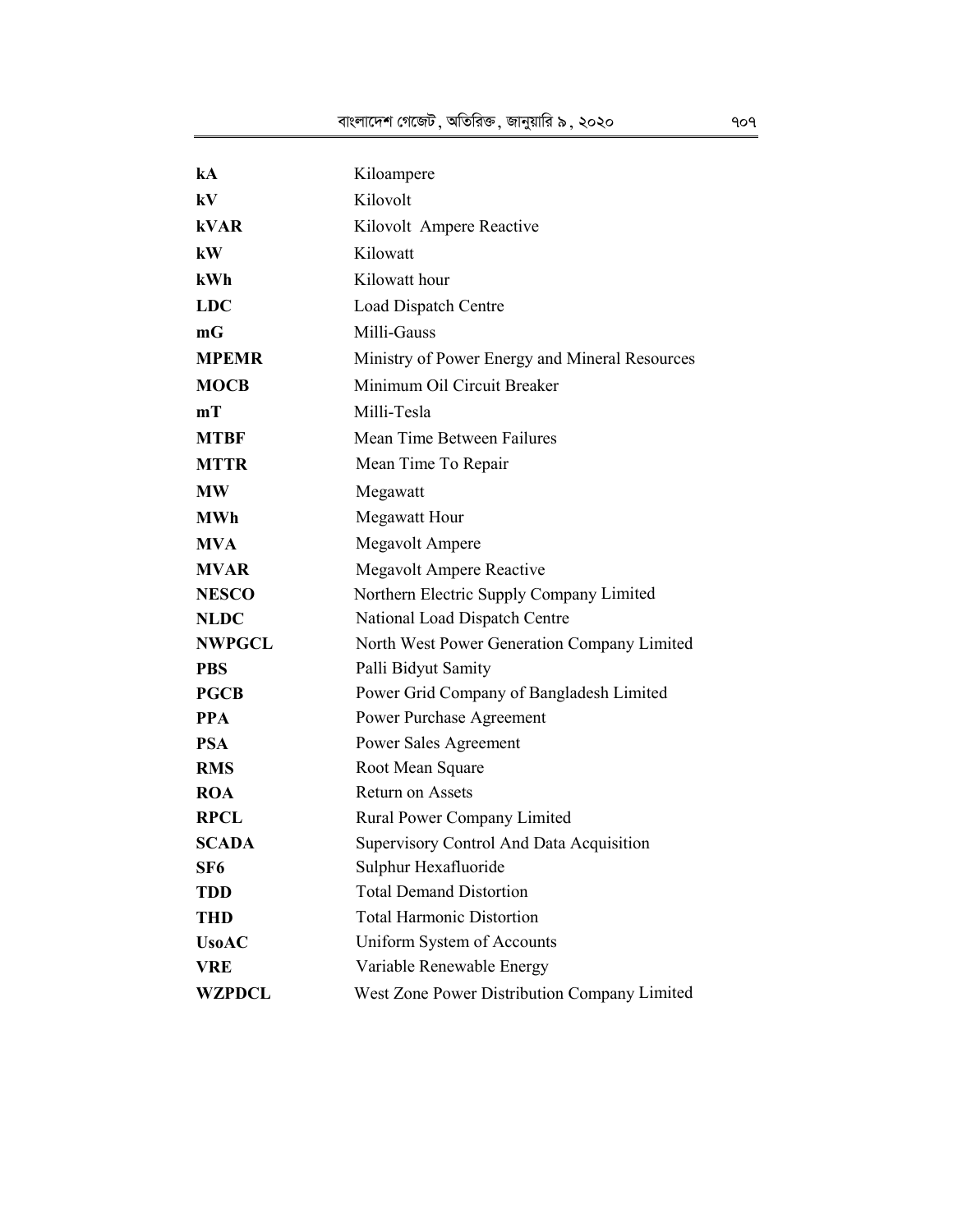#### 3. MANAGEMENT OF THE GRIDCODE

# **3.1 INTRODUCTION**

The **Licensee** is required to implement and comply with the **Grid Code**  and periodically review the same and its implementation. For the above purpose a **Grid Code Review Panel** comprising of representatives of all **Users** of the **Transmission System** shall be established.

Subject to the conditions in the next paragraph of this **Section**, a specific and important feature of the **Grid Code** is that no revision or modification of the **Code**, however large or small, may be made without being discussed at the **Grid Code Review Panel** meeting and approved by the **Commission.** 

The **Commission** may issue directions requiring the **Licensee** to revise the **Grid Code** in such a manner as may be specified in those directions and th **Licensee** shall promptly comply with any such directions.

This document defines the procedure to be followed by the **Licensee** in maintaining the **Grid Code** and also in pursuing any change.

### **3.2 OBJECTIVE**

The objective of this procedure is to define the method of managing the **Grid Code**, submitting and pursuing of any proposed change to the **Grid Code** and the responsibilities of all **Users** to effect that change.

# **3.3 RESPONSIBILITIES**

- **3.3.1** The **Licensee** will be responsible for managing and servicing the **Grid Code** for discharging its obligations under the **License**.
- **3.3.2** The **Licensee** shall establish and service the requirements of the **Grid Code Review Panel** in accordance with provisions of sub-**Section** 3.4 of the **Code**.

# **3.4 GRID CODE REVIEW PANEL/ PANEL**

- **3.4.1** The **Grid Code Review Panel** shall be maintained to undertake the following:
	- i. To keep and maintain the **Grid Code** and its workings under scrutiny and review.
	- ii. To analyze any major **Grid** disturbances soon after the occurrence and evolveany consequent revision to the **Grid Code**.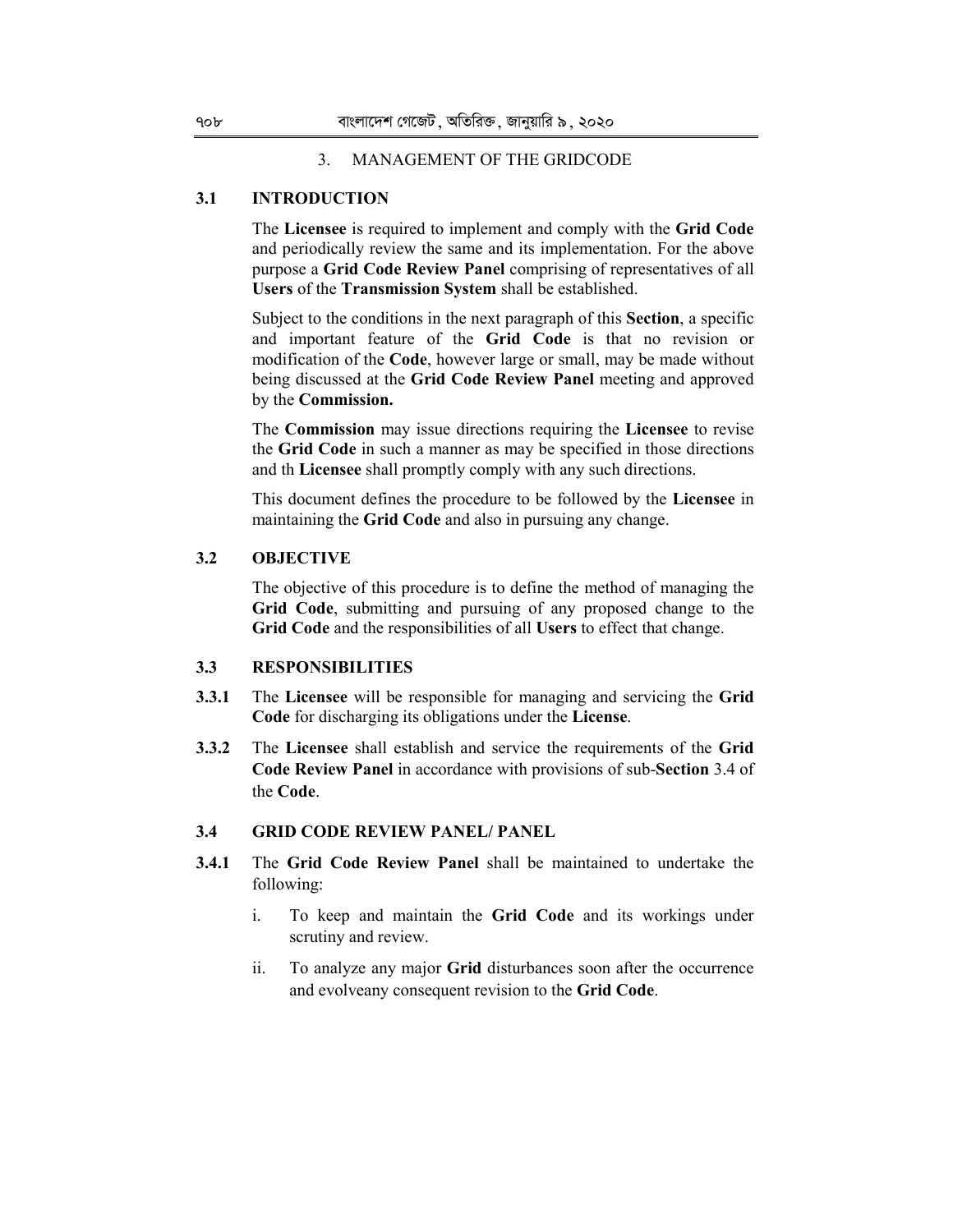- iii. To consider any proposal for amendment to the **Grid Code** which any **User** makes.
- iv. To publish recommendations for changes to the **Grid Code**  together with the reason for the change and any objections, if applicable.
- v. To issue guidance on the interpretation and implementation of the **Grid Code**.
- vi. To examine problems raised by **Users**.
- **3.4.2** The **Panel** shall be chaired by the Transmission Company in its capacity as the transmission **Licensee** and consist of the following members:
	- 1. A Chairman from the **Licensee** not below the rank of Executive Director;
	- 2. A Technical Member (Secretary) from the **Licensee** not below the rank of Chief Engineer;
	- 3. A Technical Member from the **System Operator** or Planning Department of the **Licensee**.

Representative from each of the following:

- 4. One Member to represent the **Single Buyer**;
- 5. One Member from **BPDB** to represent Generation;
- 6. One member from **EGCB/ NWPGCL/ APSCL/ RPCL/ CPGCBL** (for tenure of one year each on rotation basis);
- 7. One Member from **IPPs/ Private Generators** (for tenure of one year each on rotation basis to be notified by the **Licensee,** to represent all the **IPPs/ Private Generators** in Bangladesh);
- 8. One Member from **BPDB** to represent Distribution;
- 9. One Member from **BREB**;
- 10. One Member from **DPDC/DESCO** (for tenure of one year each on rotation basis);
- 11. One Member from **WZPDCL/NESCO** (for tenure of one year each on rotation basis).
- **3.4.3** The **Licensee** will inform all **Users** of the names and addresses of the Panel Chairman and Technical Secretary at least seven days before the first **Panel** meeting, and shall inform **Users** in writing of any subsequent changes.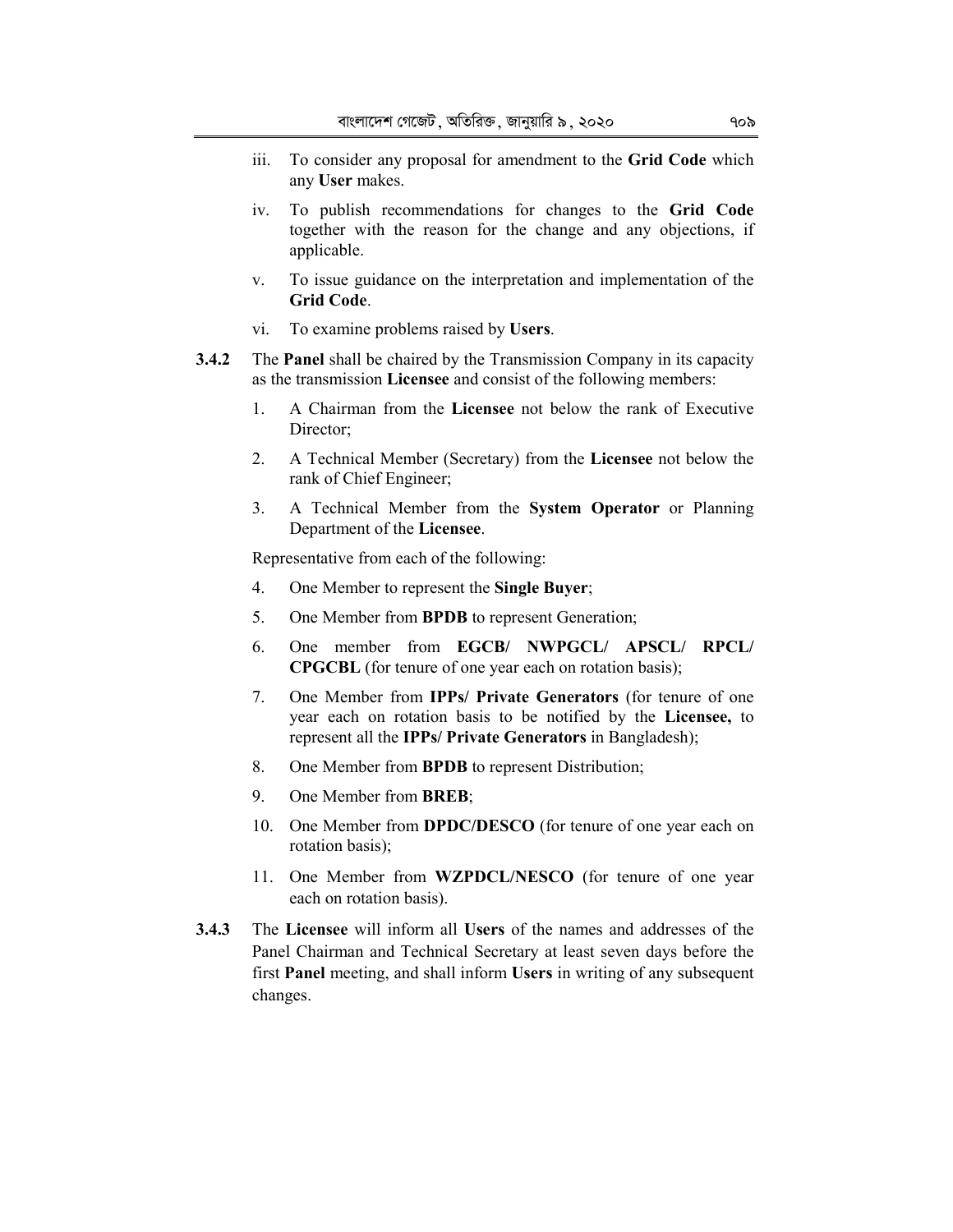- **3.4.4** Each **User shall** inform the **Panel** Technical Secretary of the name and designation of their **Panel** Representative not less than 3 working days before the first **Panel** meeting and shall inform the **Panel** Technical Secretary, in writing, of any subsequent change.
- **3.4.5** The Rules to be followed by the **Panel** in conducting their business shall be formulated by the **Panel** themselves and shall be approved by the **Commission**. The **Panel** will meet at least once in three months.
- **3.4.6** Sub-meetings may be held by the **Licensee** with a **User** to discuss individual requirements and with groups of **Users** to prepare proposals for the **Panel** meeting. The **Panel** may set up sub-committees for detailed studies of related problems.

## **3.5 GRID CODE REVIEW AND REVISIONS**

- **3.5.1** The Technical Secretary shall present all proposed revisions of the **Grid Code** to the **Panel** for its consideration.
- **3.5.2** The **Licensee** shall send to the **Commission** following reports at the conclusion of each Review Meeting of the **Panel**.
	- (a) A report on the outcome of such review.
	- (b) Any proposed revisions to the **Grid Code** as the **Licensee**  reasonably thinks necessary for the achievement of the defined objectives.
	- (c) All written representations or objections from **Users** arising during the review.
- **3.5.3** All revisions to the **Grid Code** shall require approval of the **Commission**. The **Commission** shall publish revisions to the **Grid Code** once approved by the **Commission**.
- **3.5.4** The **Licensee** shall present proposals to the **Commission** to allow relaxation, where **Users** have justified difficulties in meeting the **Grid Code** requirements.
- **3.5.5** The revision number and date of issue shall appear on every page of the **Grid Code**.
- **3.5.6** Every change from the previous version shall be clearly marked in the margin. In addition, a revision sheet shall be placed at the front of the revised version that lists the number of every changed **sub-Section**, together with a brief description of change.
- **3.5.7** The **Licensee** shall keep an up-to-date list of the recipients and locations of all serviced copies of the **Grid Code.**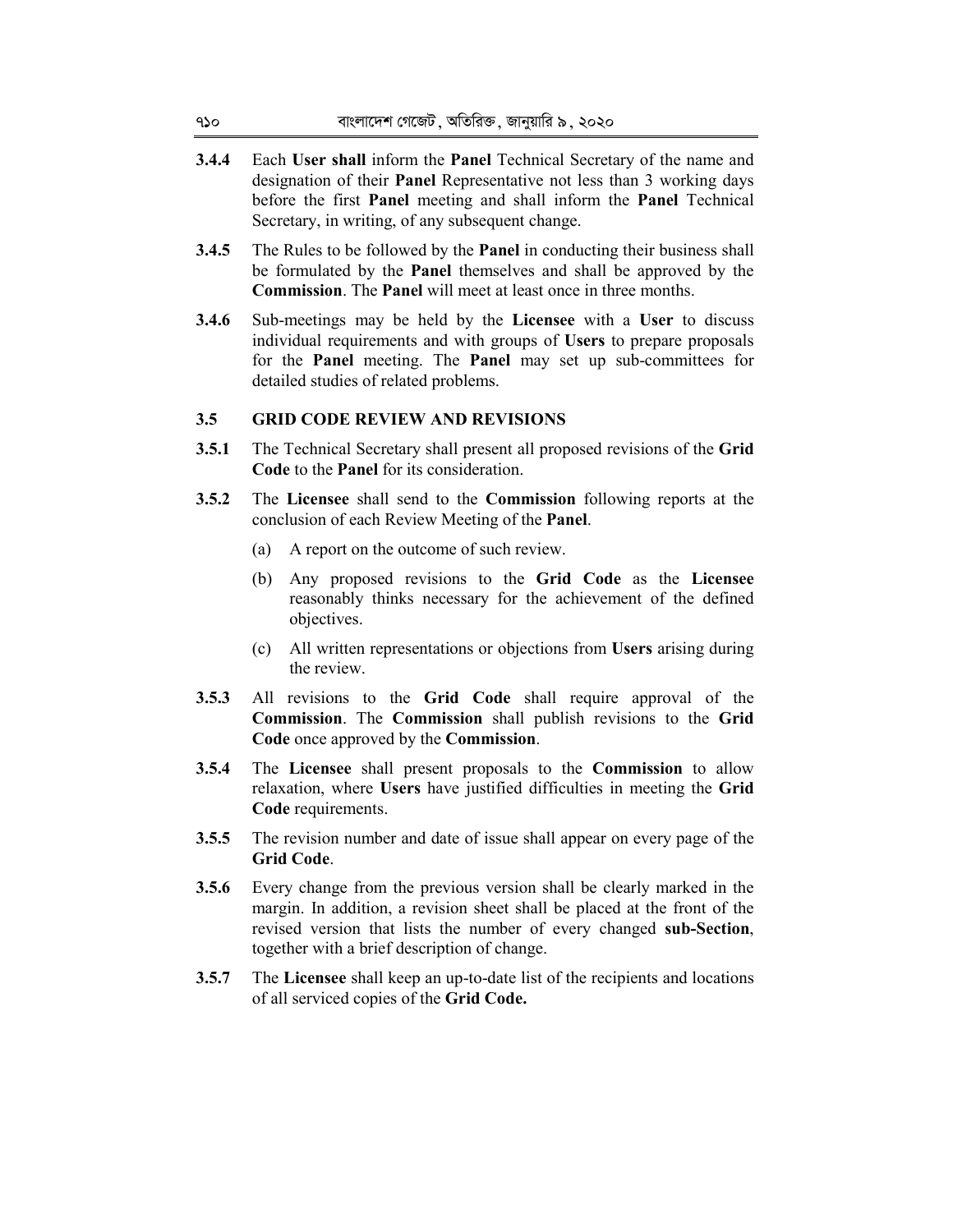### 4. TRANSMISSION SYSTEM PLANNING

# **4.1 INTRODUCTION**

This **Section** specifies the technical and design criteria and procedure to be applied by the **Licensee** in the planning and development of the **Transmission System.** This **Section** also identifies the method for data submissions by **Users** to the **Licensee** for the planning and development of the **Transmission System.**

A requirement for reinforcement or extension of the **Transmission System** may arise for a number of reasons, including but not limited to the following:

- i. Development in a **User's** system already connected to the **Transmission System**.
- ii. The introduction of a new **Connection Point** between the **User's**  system and the **Transmission System**.
- iii. An increase in system capacity to remove operating constraints and maintain standards of security.
- iv. Stability and Reliability considerations.
- v. Cumulative effect of any of the above.

Accordingly, the reinforcement or extension of the **Transmission System** may involve work at an entry or exit point (**Connection Point**) of a **Generator** or **Distribution Utility** or **Bulk Power Consumer** to the **Transmission System**.

Since development of all **Users'** systems must be planned well in advance to permit consents and wayleaves to be obtained and detailed engineering design/construction work to be completed, the **Licensee** will require information from **Users** and vice versa. To this effect the Planning Code imposes a time scale, for exchange of necessary information between the **Licensee** and **Users** having regard, where appropriate, to the confidentiality of such information.

# **4.2 OBJECTIVE**

The provisions of this **Section** are intended to enable the **Licensee** in consultation with the **Single Buyer, Generators** and **Users,** to provide an efficient, co-ordinated, secure and economical **Transmission System**  to satisfy requirement of future demand.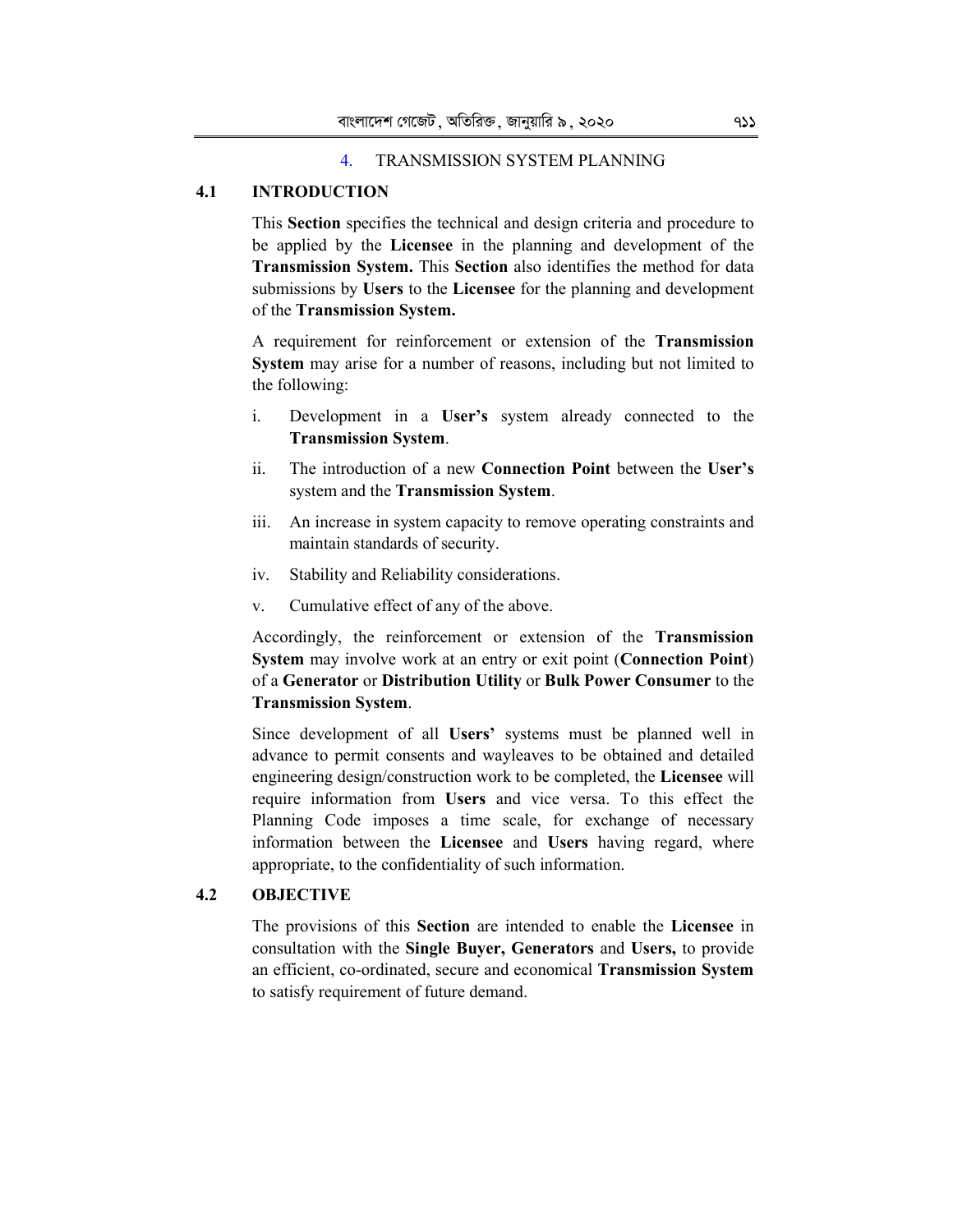# **4.3 PERSPECTIVE PLAN**

- **4.3.1** The **System Planner** will prepare and submit a long-term (preferably 20 years which may be termed as planning-term) **Power System Master Plan** to the Government and to the **Commission** for generation expansion and for **Transmission System** expansion to meet the future demand.
- **4.3.2** For fulfillment of the above requirement the **System Planner** and the **Licensee** shall work together to:
	- i. Forecast the demand for power within the **Area of Supply** in each of the succeeding planning-term and provide to the **Commission**  details of the demand forecasts, data, methodology and assumptions on which the forecasts are based.
	- ii. Prepare a least cost generation plan for the **Power System** based on analysis of primary fuel supply availability to meet the long-term load demand as per the forecast, after examining the technical, economic, and environmental aspects of all available alternatives taking into account the existing contracted generation resources and effects of demand side management.
	- iii. Prepare a long-term plan for the expansion of the **Transmission System** compatible with the above load forecast and generation plan.
	- iv. Combine the above elements to form the **Power System Master Plan** which shall be reviewed yearly to identify any major changes/requirements or whenever the government urges for urgent power generation and communicated to the **Commission.**
- **4.3.3** The **Power System Master Plan** shall be updated periodically, preferably every 5 years and used as an input to the national plan.

#### **4.4 PLANNING AND SECUIRITY STANDARDS**

The **Transmission System** shall be planned in accordance with the following transmission system planning and security standards.

Voltage limits:

Normal Operating Condition

 $\pm$ 5% for 400 kV Bus

 $\pm 6\%$  for 230 kV and 132 kV Bus

Emergency Condition

 $\pm 10$  % for 400 kV Bus

+10/-15% for 230 kV and 132 kV Bus.

Transient voltage variation due to switching or tripping of transmission system equipment may exceed the above limit.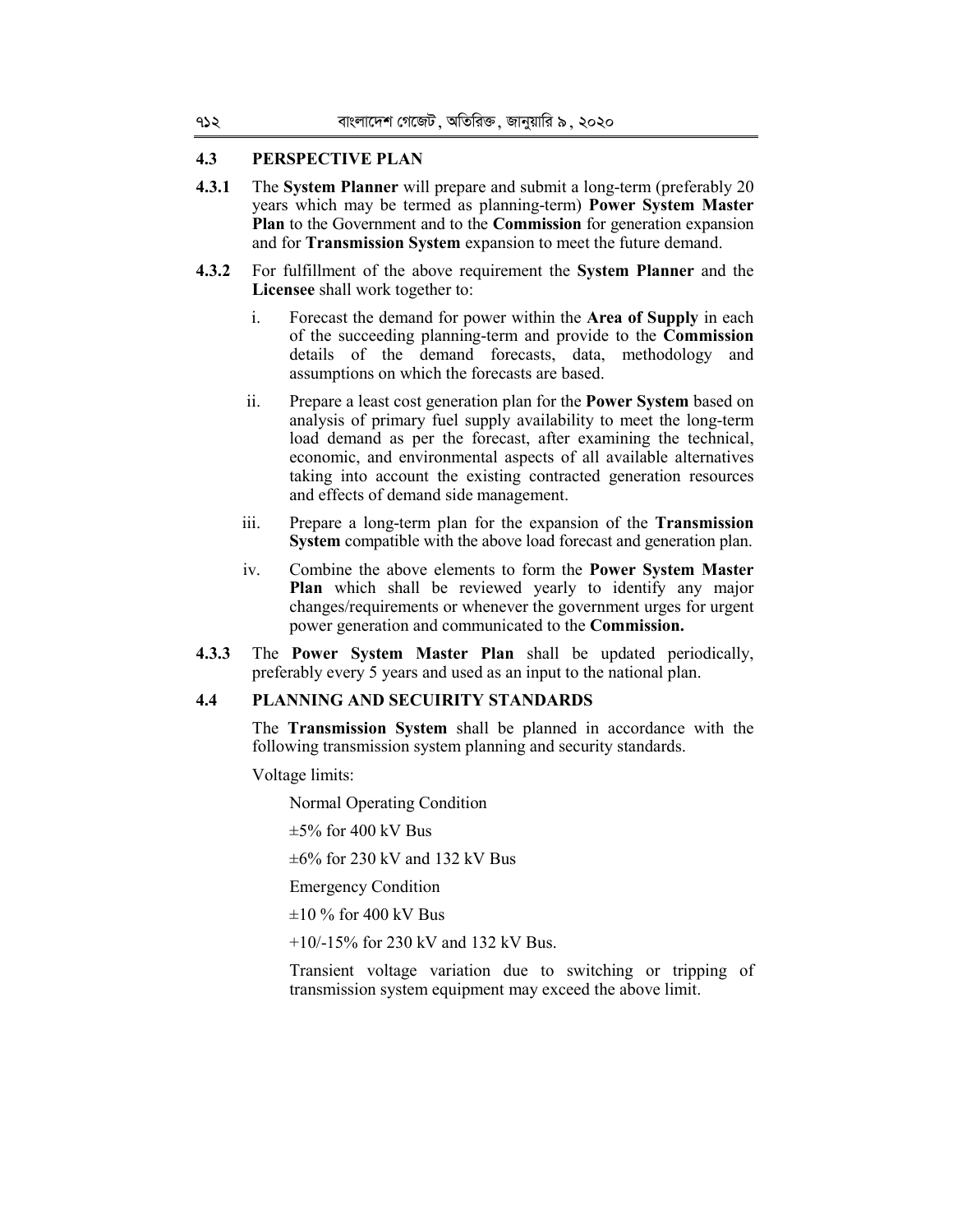Minimum Contingency Criteria of Transmission Line Outages:

Single contingency of a permanent three-phase outage of any one circuit element or transformer.

Stability:

To be maintained stable during a fault clearance by three-phase trip within 5 cycles and followed by successful reclosure within 50 cycles (1 sec dead time), provided the fault is not a permanent one.

# **4.5 PLANNING RESPONSIBILITY**

- **4.5.1** The primary responsibility of load forecasting within its area rests with each of the **Distribution Utilities**. The **Distribution Utilities** shall determine peak load and energy forecasts of their respective areas for each category of loads for each of the succeeding planning-term and submit the same annually by 31<sup>st</sup> March to the **Licensee** and **System Planner,** along with details of the demand forecasts, data, methodology and assumptions on which the forecasts are based. The load forecasts shall be madefor each of the **Connection Points** between the **Licensee**  and **User** and shall include annual peak load and energy projections and daily load curve. The demand forecasts shall be updated annually or whenever major changes are made inthe existing forecasts or planning. While indicating requirements of single consumers with large demands (5 MW or higher) the **Distribution Utility** shall satisfy itself as to the degree of certainty of the demand materializing.
- **4.5.2** The **Licensee** and **System Planner** are responsible for integrating the load forecasts submitted by each of the **Distribution Utilities** and determining the long term (20 years) load forecasts for the **Power System**. In doing so the **Licensee** and **System Planner** may apply appropriate diversity factors, and satisfy itself regarding probability of materialization of bulk loads of consumers with demands above 5 MW in consultation with that **Distribution Utility** concerned.
- **4.5.3** The **Licensee** and **System Planner** may also review the methodology and assumptions used by the **Distribution Utility** in making the load forecast, in consultation with the **Distribution Utility**. The resulting overall load forecast will form the basis of planning for expansion of generation and the **Transmission System.**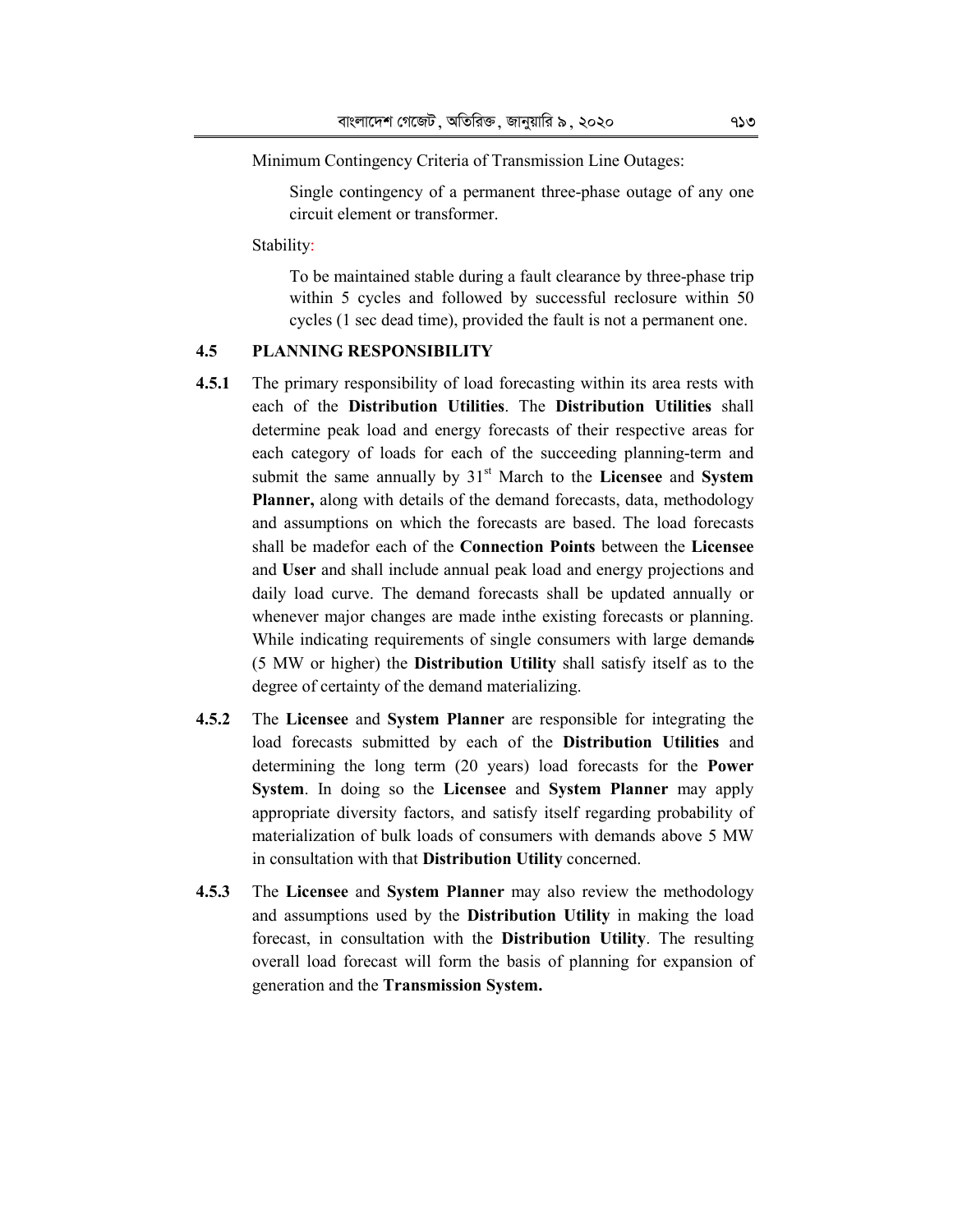### **4.6 PLANNING DATA REQUIREMENT**

- **4.6.1** To assist the **System Planner** to discharge its responsibilities, the **Licensee** and the **System Planner** shall jointly conduct system studies and prepare perspective plans for the **Transmission System** as detailed in paragraph 4.3 of this **Section.** The **Users** shall furnish data to the **Licensee** and **System Planner** from time to time as detailed under Data Registration **Section** and categorized as Planning Data (PD).
- **4.6.2** To enable **Users** to co-ordinate planning, design and operation of their plants and systems with the **Transmission System** they may seek certain salient data of **Transmission system** as applicable to them, which the **Licensee** shall supply from time to time as detailed under Data Registration **Section** and categorized as Detailed System Data (Transmission).

#### 5. CONNECTION CONDITIONS

# **5.1 INTRODUCTION**

**Connection Conditions** specify the technical, design and operational criteria that must be complied with by any **User** connected to the **Transmission System**.

#### **5.2 OBJECTIVE**

The objective of this **Section** is to ensure the following:

- i. By specifying minimum design and operational criteria, to assist **Users** in their requirement to comply with License obligations and hence ensure that a system of acceptable quality is maintained.
- ii. Any new **Connection** shall not impose any adverse effects on existing **Users**, nor shall a new **Connection** suffer adversely due to existing **Users**.
- iii. All **Users** or prospective **Users** are treated equitably.
- iv. Specify the data required by the **Licensee** and **System Operator** from **Users**.
- v. The ownership and responsibility for all items of equipment is clearly specified in a schedule (Site Responsibility Schedule) for every site where a **Connection** is made.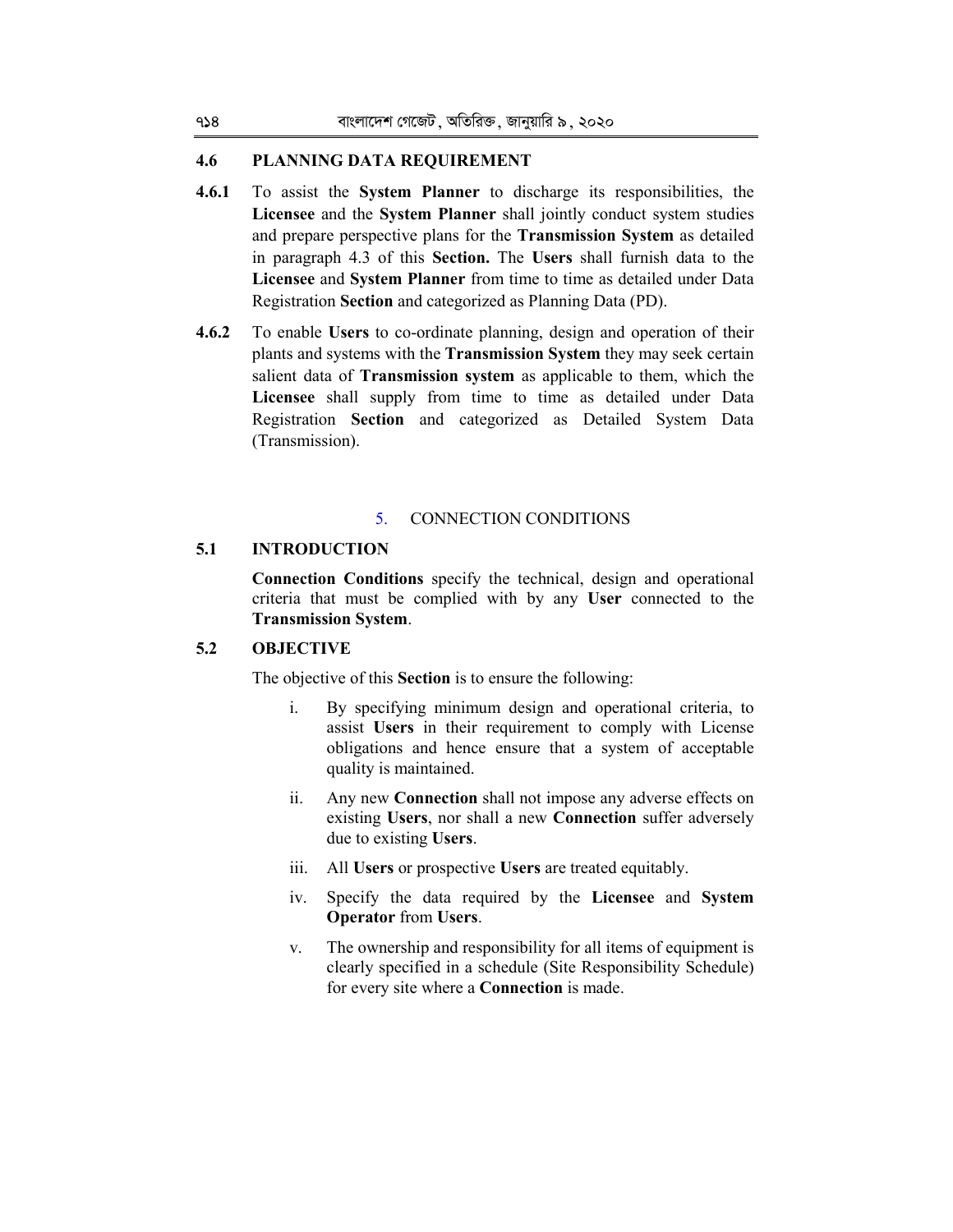### **5.3 SITE RESPONSIBILITY SCHEDULE**

- **5.3.1** For every **Connection** to the **Transmission System** for which a **Connection Agreement** is required, the **Licensee** shall prepare a schedule of equipment with information supplied by the respective **Users**. This schedule, called a Site Responsibility Schedule, shall state the following for each item of equipment installed at the **Connection**  Site:
	- i. The ownership of equipment.
	- ii. The responsibility for control of equipment.
	- iii. The responsibility for maintenance of equipment.
	- iv. The responsibility for operation of equipment.
	- v. The manager of the site.
	- vi. The responsibility for all matters relating to safety of persons at site.

An illustrative Site Responsibility Schedule is provided at **Appendix**.

**5.3.2** The **User** owning the **Connection** site shall provide reasonable access and other required facilities to another **User** whose equipment is installed at the **Connection** site for installation, operation and maintenance, etc.

### **5.4 SYSTEM PERFORMANCE**

- **5.4.1** All equipment connected to the **Transmission System** shall be of such design and construction as to satisfy at least the requirements of the relevant Bangladesh Standard Specification, where no Standard exists the appropriate **IEC** Standard or other International Standard will apply.
- **5.4.2** Installation of all electrical equipment shall comply with **Electricity Rules, 1937** and revisions thereof.
- **5.4.3** The **Transmission System** frequency shall normally be 50.0 Hz and shall normally be controlled in the range  $49.5 - 50.5$  Hz (50 Hz  $\pm$  1%). The **User** shall however be subject to the **Grid** discipline directed by the **Commission**.
- **5.4.4** Voltage variation on the **Transmission System** shall normally be ±5% for 400 KV,  $\pm 6\%$  for 230 KV & 132 KV bus during normal operations and  $\pm 10$  % at 400 KV, + 10/-15% for 230 KV, 132 KV bus during emergencies in accordance with the provisions of Planning and Security Standards for **Transmission System**.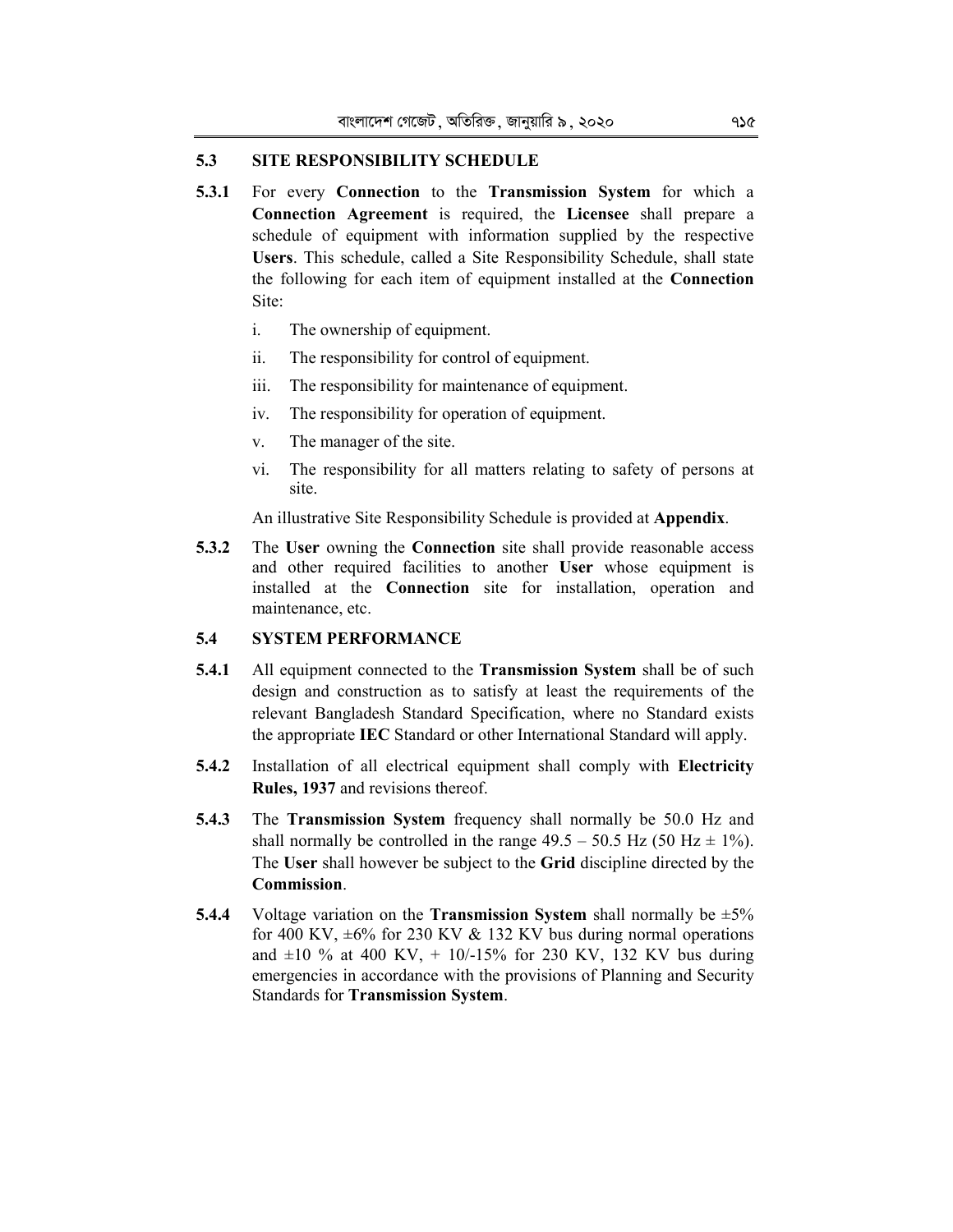| ৭১৬   | বাংলাদেশ গেজেট , অতিরিক্ত , জানুয়ারি ৯ , ২০২০                                                                                                                                                                                                                                                                                                                                                                                                                                                                                                                                                                                                             |
|-------|------------------------------------------------------------------------------------------------------------------------------------------------------------------------------------------------------------------------------------------------------------------------------------------------------------------------------------------------------------------------------------------------------------------------------------------------------------------------------------------------------------------------------------------------------------------------------------------------------------------------------------------------------------|
| 5.4.5 | Insulation coordination of the Users' equipment and rupturing capacity<br>of switchgear shall conform to applicable Bangladesh Standards/Codes.                                                                                                                                                                                                                                                                                                                                                                                                                                                                                                            |
| 5.4.6 | Protection schemes and Metering shall be as detailed in the Protection $\&$<br>Metering Sections of the Code.                                                                                                                                                                                                                                                                                                                                                                                                                                                                                                                                              |
| 5.4.7 | For existing <b>Power Stations</b> , the equipment for communications (voice<br>and data), SCADA and EMS system shall be owned and maintained by<br>the Licensee, unless alternative arrangements are mutually agreed. The<br>$\mathbf{H} = \mathbf{1} + \mathbf{1} + \mathbf{1} + \mathbf{1} + \mathbf{1} + \mathbf{1} + \mathbf{1} + \mathbf{1} + \mathbf{1} + \mathbf{1} + \mathbf{1} + \mathbf{1} + \mathbf{1} + \mathbf{1} + \mathbf{1} + \mathbf{1} + \mathbf{1} + \mathbf{1} + \mathbf{1} + \mathbf{1} + \mathbf{1} + \mathbf{1} + \mathbf{1} + \mathbf{1} + \mathbf{1} + \mathbf{1} + \mathbf{1} + \mathbf{1} + \mathbf{1} + \mathbf{1} + \mathbf$ |

- **Users** shall be responsible to provide compatible **SCADA, EMS** and Communication interfaces (Voice, Data & Tele-protection) with the **System Operator's SCADA, EMS** and Communication system for exchanging required system information and deliver control commands as stated in this **Grid Code**.
- **5.4.8** For new **Power Stations** or **User**'s substations/ facilities, the equipment within their site for communication (voice & data), **SCADA** Control (for example RTU/SAS) and **EMS** interface shall be installed, owned & maintained by the respective **Generator** or **Bulk Power Consumer** or other **User**.

# **5.5 CONNECTION POINT**

# **5.5.1 Generator**

**5.5.1.1** Voltage may be 400 KVor 230 KVor 132 KV or as agreed with the **Single Buyer** and the **Licensee**.

# **5.5.1.2** For new **Power Stations** or **Connection**s

Unless specifically agreed with the **Licensee** and the **Single Buyer,** the **Connection Point** shall be at the outgoing gantry of **Power Station**  switchyard. The metering point shall be at the outgoing **Connection Point**. All the substation equipment including protection, control and metering equipment owned by the **Generator** within the perimeter of the **Generator's** site shall be maintained by the **Generator**. Other **Users'**  equipment shall be maintained by the respective **Users**. From the outgoing feeder gantry onwards, **the Licensee** shall maintain all electrical equipment.

# **5.5.1.3** For existing **Power Stations**

The existing arrangement of maintenance of all line bay equipment installed within the substation attached to the **Power Station**, viz. Circuit Breaker, Isolator, Lightning Arrester, Current Transformer, Voltage Transformer etc. shall continue to be with the **Generator**. However, maintenance of line protection and communication equipment shall continue to be the responsibility of the **Licensee** as before.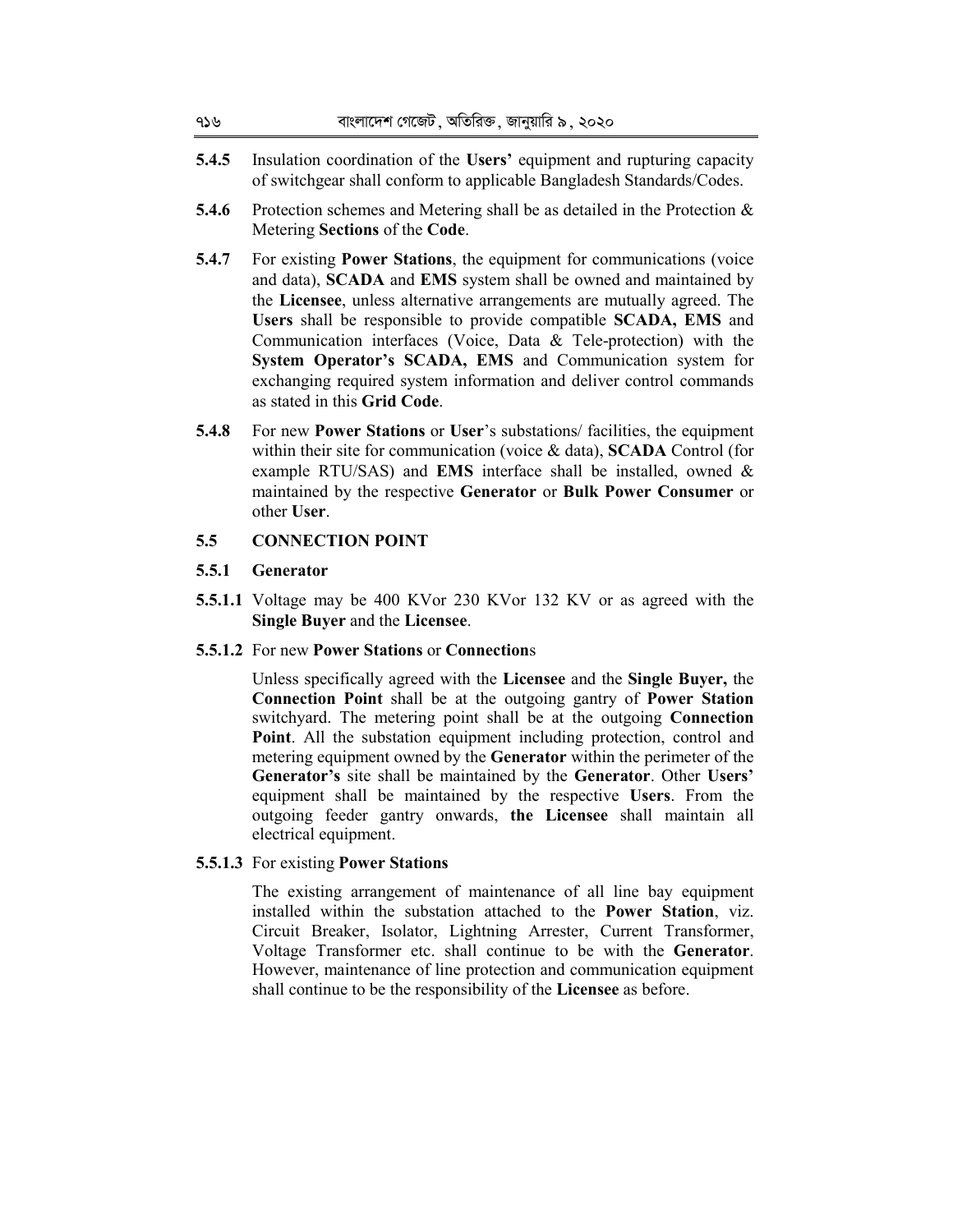#### **5.5.2 Distribution Utility**

- **5.5.2.1** Voltage may be 132 KVor 33 KV or as agreed with the **Single Buyer**  and the **Licensee**.
- **5.5.2.2** The **Connection** and metering point of a **Distribution Utility** shall be at the outgoing 132 KV or 33 KV feeder gantry of the **Licensee's Grid**  substation as agreed by the **Licensee** and the **Single Buyer**. The **Licensee** shall maintain all the terminal, communication, protection and metering equipment within the premises of the **Licensee**.
- **5.5.2.3** Provided that the metering point and **Connection Point** may be at the LV side of **Grid** Transformer when LV bus and all the outgoing feeders are owned and utilized by a single **Distribution Utility**.
- **5.5.2.4** From the **Connection Point** onwards, the respective **Distribution Utility** shall maintain its own electrical line and equipment.
- **5.5.2.5** Any disagreement or dispute in respect of **Connection Point**, metering pointand apportion of common metering units shall be referred in writing to the **Commission** for settlement.

# **5.5.3 Bulk Power Consumers**

- **5.5.3.1** Voltage may be 230 KVor 132 KV or as agreed with the **Single Buyer, Distribution Utility**and the **Licensee**.
- **5.5.3.2** The **Connection** and metering point shall be at the outgoing feeder gantry of the **Licensee's Grid** substation.
- **5.5.3.3** From the **Connection Point** onwards, **Bulk Power Consumer** shall maintain its own electrical equipment.
- **5.5.3.4** Substation at consumer's electricity utilization premises shall be built, owned and maintained by the **Bulk Power Consumer** in accordance with the design approved by the **Licensee**.
- **5.5.3.5** The **Bulk Power Consumer**'s substation shall only be fed by radial feeder from nearest **Grid** substation.
- **5.5.3.6** To ensure **Grid** safety, transmission lines shall not be diverted to consumer's substation i.e., Line In and Line Out (LILO) shall not be permitted by the **Licensee**.

#### **5.6 DATA REQUIREMENTS**

**User**s shall provide the **Licensee** with data for this **Section** as specified in the Data Registration **Section**.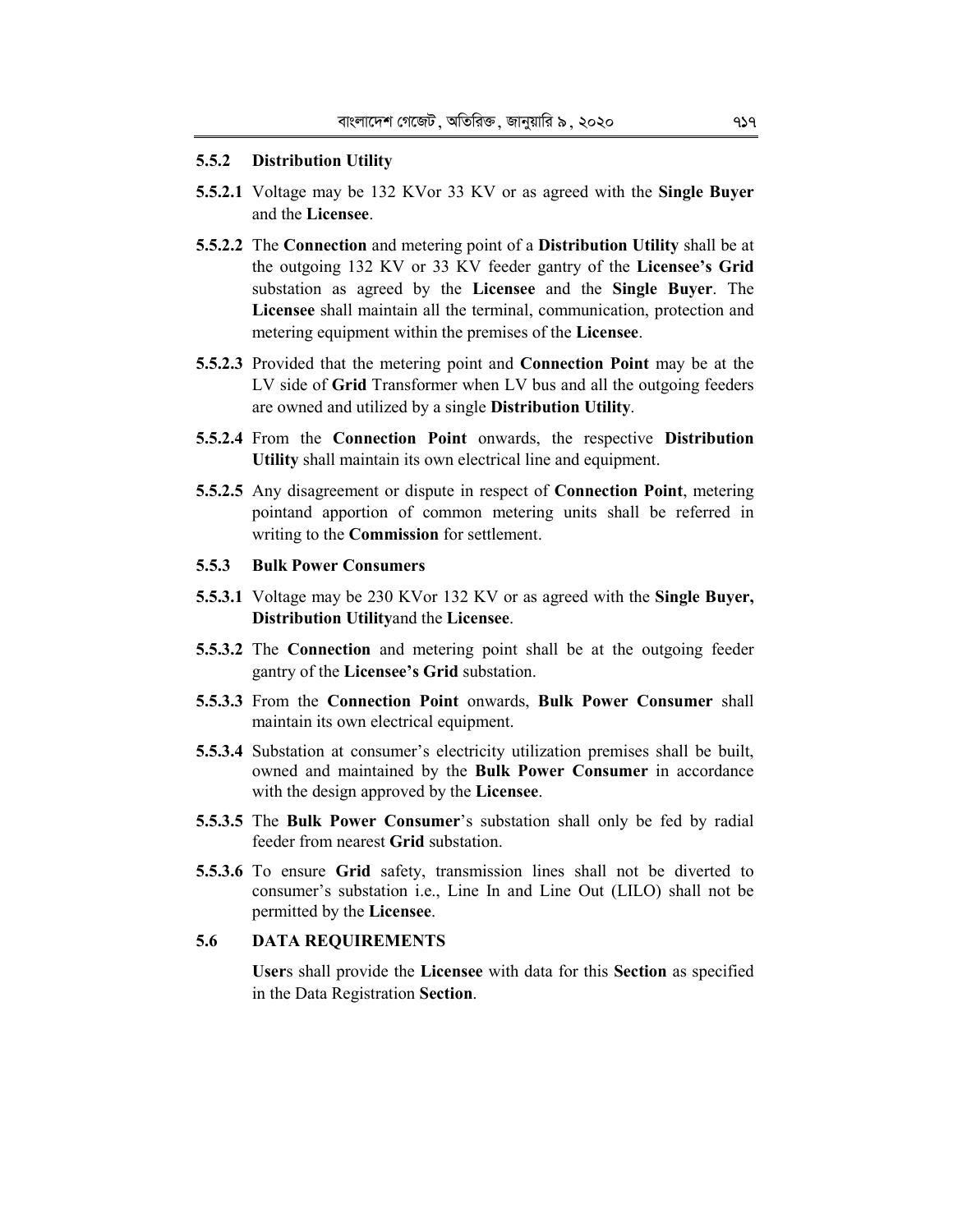# **5.7 PROCEDURE FOR APPLICATIONS FOR CONNECTION TO AND USE OF THE TRANSMISSION SYSTEM**

- **5.7.1** Any **User** seeking to establish new or modified arrangements for **Connection** to and/or use of the **Transmission System** shall submit the following report, dataand undertaking along with an application to the **Licensee**:
	- i. **Power Purchase Agreement (PPA)** or Power Sales Agreement (PSA) orother relevant Agreement with the **Single Buyer.**
	- ii. Report stating purpose and concurrence from the **Single Buyer** for the proposed **Connection** and/or modification, **Connection** site, description of **Apparatus** to be connected or modification to **Apparatus** already connected.
	- iii. Data as applicable and as listed in the Data Registration **Section**.
	- iv. Confirmation that the prospective installation complies with the provisions in the **Electricity Act, 2018**.
	- v. Construction schedule and target completion date.
	- vi. An undertaking that the **User** shall abide by **Grid Code** and provisions of the **Electricity Rules, 1937** and revisions thereof, for installation and operation of the **Apparatus**.
- **5.7.2** For every new **Connection** sought, the **Licensee** and the **Single Buyer**  jointly shall specify the **Connection Point** and the voltage to be used, along with the metering, protection, communication, **EMS** and **SCADA** requirements as specified in respective **Sections.**
- **5.7.3** The **Licensee** shall normally make a formal offer to the **User** within 2 months of receipt of the application complete with all information as may reasonably be required, subject to provision in paragraph 5.7.6.
- **5.7.4** The offer shall specify and take into account any works required for the extension or reinforcement of the **Transmission System** to satisfy the requirementsof the **Connection** application and for obtaining statutory clearances, way leaves as necessary.
- **5.7.5** In respect of offers for modification of existing **Connection**, the terms shall take into account, the existing **Connection Agreement**.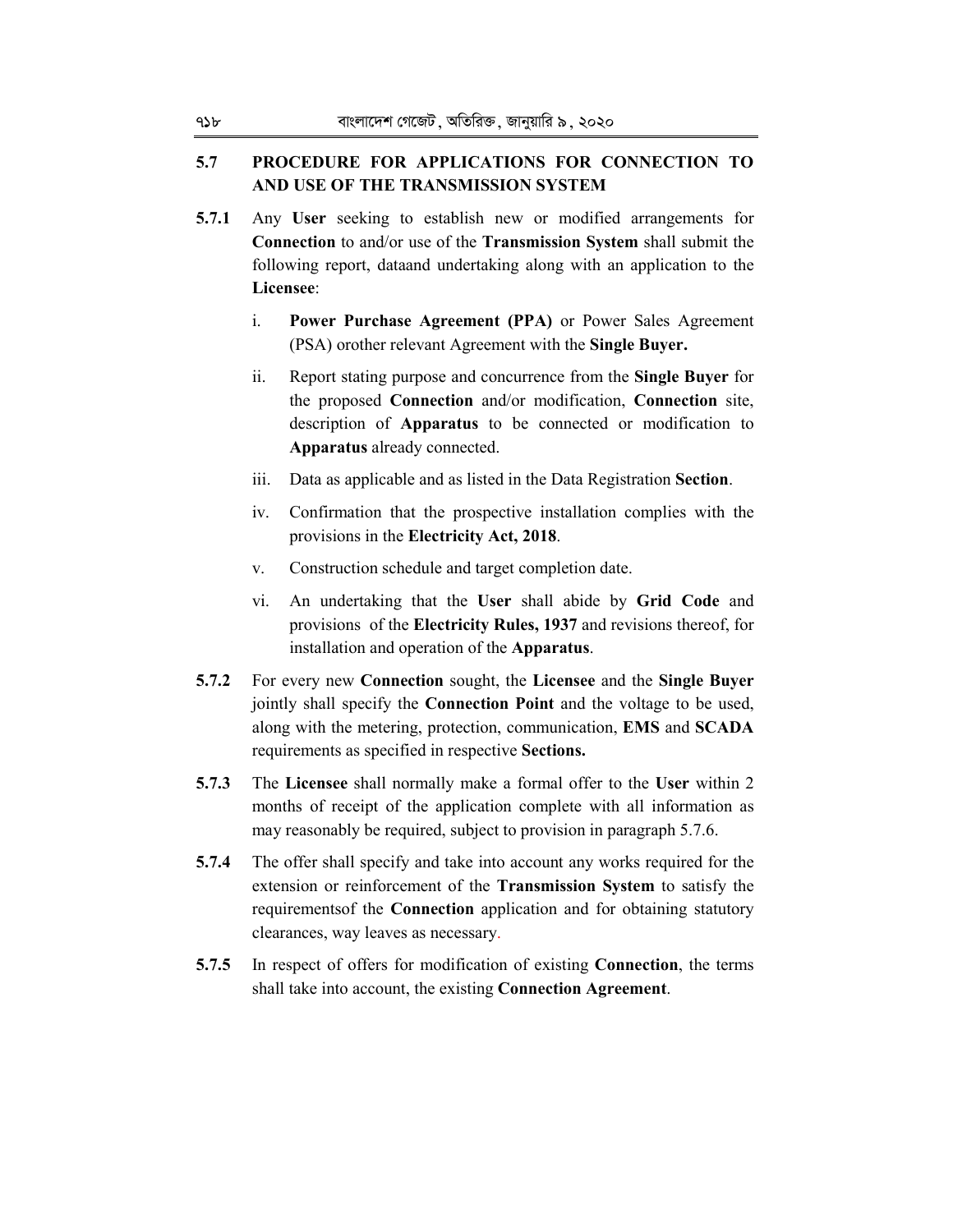**5.7.6**

- i. If the nature of complexity of the proposal is such that the prescribed time limit for making the offer is not adequate, the **Licensee** shall make a preliminary offer within the prescribed time limit. The offer shall indicate the extent of further time required with the consent of the **Commission** for more detailed examination of the issues
- ii. On receipt of the preliminary offer, the **User** shall indicate promptly whether the **Licensee** should proceed further to make a final offer within the extended time limit.
- **5.7.7** All offers (other than preliminary offers) including revised offers shall remain valid for 60 days of issue of offer.
- **5.7.8** The **Licensee** shall make a revised offer, upon request by a **User**, if necessitated by changes in data earlier furnished by the **User**.
- **5.7.9** In the event of the offer becoming invalid or not being accepted by any **User** within the validity period, no further action shall be taken by the **Licensee** on the **Connection** applications.
- **5.7.10** The **Licensee** may reject any application for **Connection** to and/or use of **Transmission System**:
	- i. If such proposed **Connection** will violate any provisions of the **TransmissionLicensee**.
	- ii. If the proposed works stated in the application do not lie within the purview of the **Licensee** or donot conform to any provision of the **Grid Code.**
	- iii. If the applicant fails to give confirmation and undertakings according to sub-**Section** 5.7.1 and 5.7.3.

# **5.8 REQUIREMENTS FOR CONVENTIONAL GENERATORS**

#### **5.8.1 Frequency With stand Capability**

The **Generator** shall ensure that each **Generating Unit** is capable of generating a full rated power output, within the frequency range of 49.5 to 50.5 Hz. Any decrease of power output occurring in the frequency range of 49.5 to 47.5 Hz shall not be more than the required proportionate value of the frequency decay.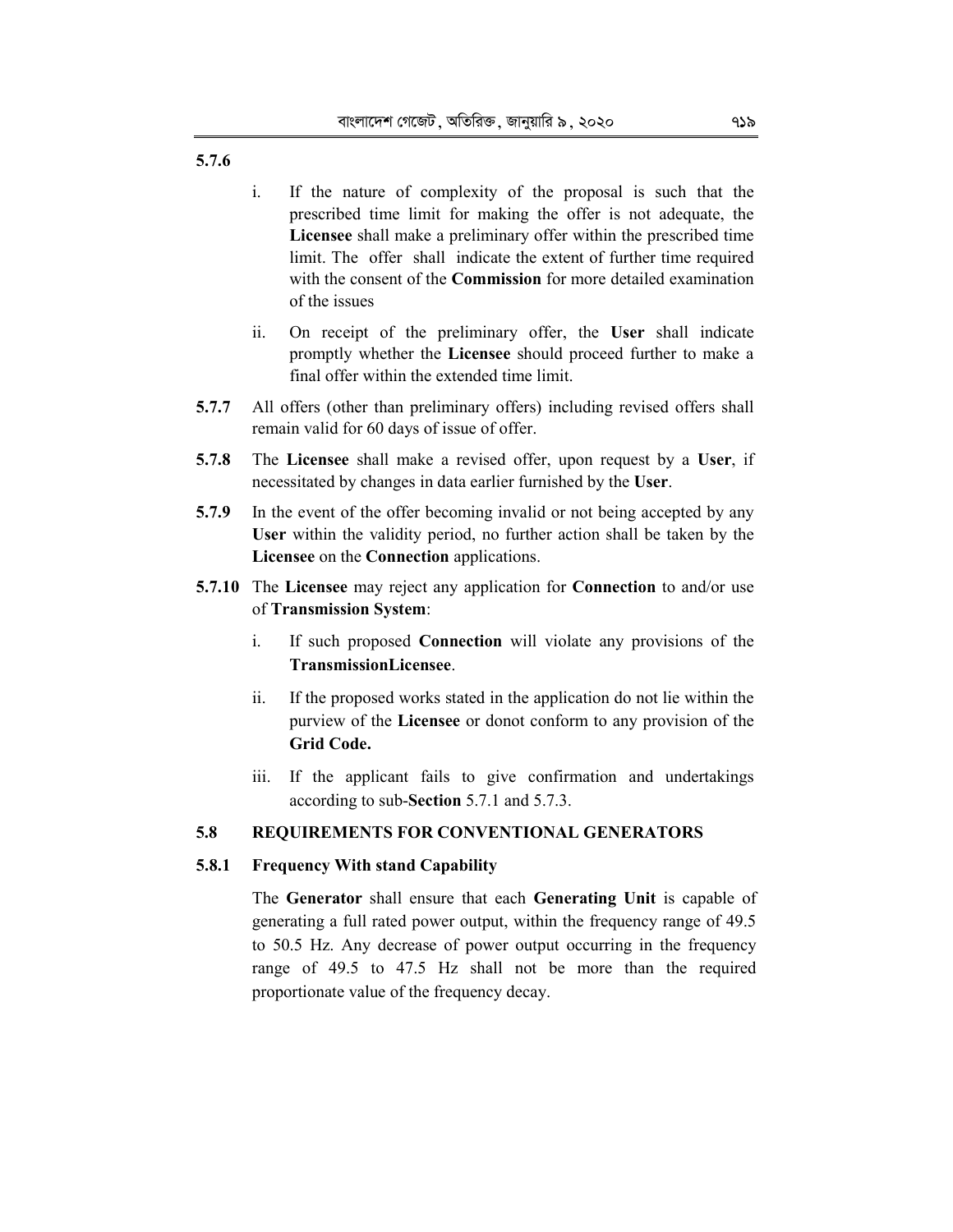Any variation of the system frequency within the range of 48.0 Hz to 51.5 Hz shall not cause the disconnection of the **Generating Unit**. The **Generating Unit**s shall be capable to operate, for at least 15 minutes*,* in case of increase in frequency within the range of 51.5 to 52 Hz; and for at least 30 minutes, in case of a decrease in frequency within the range of 48.0 to 47.5 Hz, in both cases provided the voltage at the **Connection Point** is within +/- 10% for 400 KV and +10/-15%for 230 KV, 132 KV of the nominal value.

If the system frequency momentarily rises above 52.0 Hz or falls below 47.5 Hz, the **Generation Unit** shall remain in synchronism with the system for at least five (5) seconds. **The System Operator** may waive this requirement, if there are sufficient technical reasons to justify the waiver.

#### **5.8.2 Voltage With stand Capability**

The **Generator** shall ensure that each **Generating Unit** is capable of supplying its full rated power output (both active and reactive) within voltage variations within the range  $+/- 5\%$  for 400 KV and  $+/- 6\%$  for 230 KV, 132 KV during normal operating conditions. Outside this range, and up to a voltage variation of  $+/10\%$  for 400 KV and  $+10\%$ -15% for 230 KV, 132 KV, a reduction on active and/ or Reactive Power is allowed, provided that this reduction does not exceed 5% of the **Generator**'s declared data.

### **5.8.3 Reactive Power Capability and Control**

The **Generator** shall ensure that each **Generating Unit** is capable of supplying its full rated Active Power output within the limits of lagging and leading power factor at the **Generator** terminals as mentioned in **PPA**, and in accordance with its **Reactive Power Capability Curve**.

The **Generating Unit** shall be capable of contributing to system voltage control by continuous regulation of the Reactive Power supplied to the **Grid**. For such reason, it shall be fitted with a continuously acting automatic excitation control system to control the terminal voltage without in stability over the entire operating range of the **Generating Unit**.

The performance requirements for excitation control facilities, including eventual **Power System Stabilizers**, where necessary for appropriate **Power System** operations shall be specified in the **Connection Agreement**.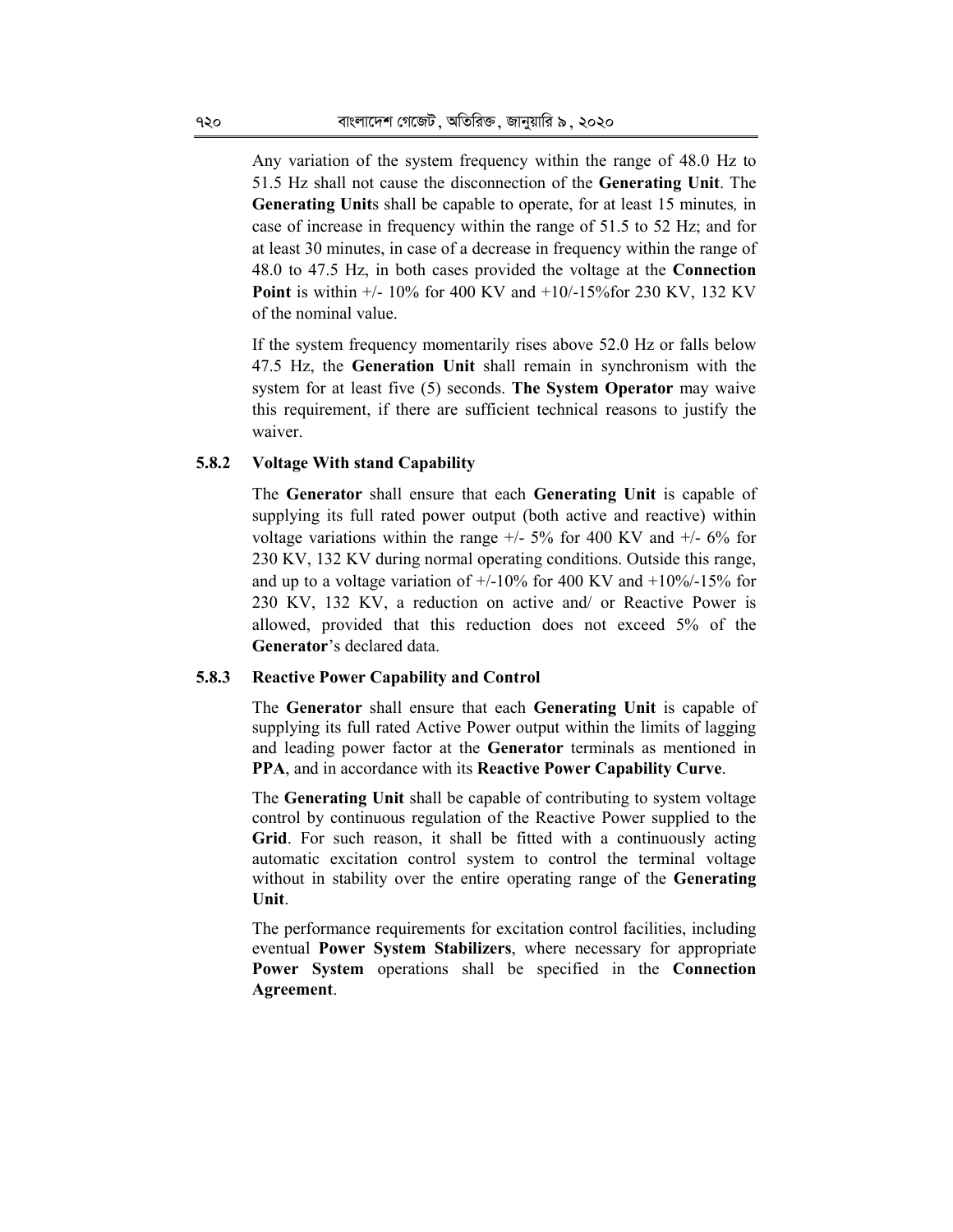# **5.8.4 Speed-Governing System**

The **Generating Unit** shall be capable of contributing to Frequency Control by continuous regulation of the Active Power supplied to the system.The **Generating Unit** shall be fitted with a fast-acting speedgoverning system and FGMO to provide Frequency Control under normal operating conditions.

The speed-governing system shall have an overall speed-droop characteristic of five (5) percent or less. Unless waived by the **System Operator**, the speed-governing system shall be capable of accepting raise and lower signals from the control center of the **System Operator**.

#### **5.8.5 Black Start Capability**

The **Power System** shall have **Black Start** capability at a number of strategically located **Generating Plants**.The **Generator** shall specify in its application for a **Connection Agreement** if its **Generating Unit** has a **Black Start** capability.

# **5.9 REQUIREMENTS FOR VRE GENERATORS**

#### **5.9.1 Frequency Withstand Capability**

The **Generator** shall assure that each **VRE Generating Unit**is capable of generating at maximum power output, depending on the availability of the primary resource, within the frequency range of 49.5 to 50.5 Hz.

The **VRE Generating Unit** shall be capable to continuously operate with any variation of the **Power System** frequency within the range of 48.0 Hz to 51.5 Hz. It shall be also capable to operate, for at least 5 minutes, in case of increase in frequency within the range of 51.5 to 52 Hz; and for at least 30 minutes, in case of a decrease in frequency within the range of 48.0 to 47.5 Hz, in both cases provided the voltage at the **Connection Point** is within +/- 10% for 400 KV and +10%/-15% for 230 KV, 132 KV of the nominal value. In case the frequency momentarily falls below 47.5 Hz the **VRE Generating Unit** shall remain connected for at least 5 seconds. In case of increase in frequency above 52.0 Hz the **VRE Generator** shall decide whether to disconnect the **VRE Generating Plant** and/or its **Generating Units** from the **Grid**.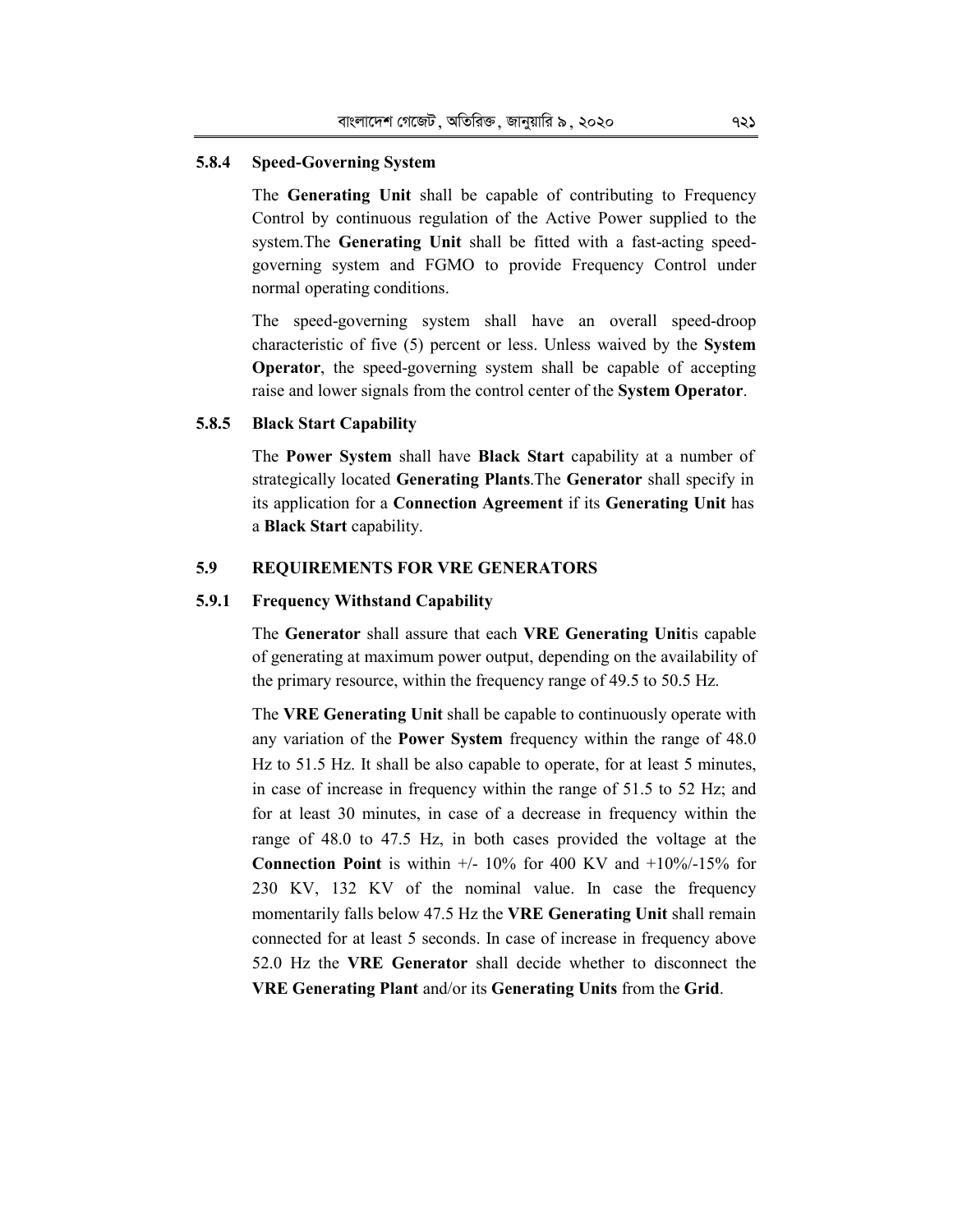## **5.9.2 Voltage Withstand Capability**

The **VRE Generating Units** shall be capable of generating at maximum power output, depending on the availability of the primary resource, and the interchange of Reactive Power at the **Connection Point**, as specified in paragraph5.9.3,within the voltage variations within the standard limits for normal operating condition. Outside this range, and up to a voltage variation within standard limits for emergency condition, a reduction on active and/or Reactive Power can be allowed, provided that this reduction does not exceed 5% of the **Generator's Declared Data**.

#### **5.9.3 Reactive Power Capability and Control**

The **VRE Generating Plant** shall be capable of supplying Reactive Power output, at its **Connection Point**, within the following ranges:

- (a) +/-20 % of the **Generating Plant** capacity, as specified in the **Generator**'s **Declared Data**, if the Active Power output, depending on the availability of the primary resource, is equal or above 58% of the **Generating Plant** capacity;
- (b) Any Reactive Power value within the limits of power factor 0.98 lagging to 0.98leading, if its Active Power output, depending on the availability of the primary resource, is within the 10 % and 58% of the **Generating Plant** capacity;
- (c) No Reactive Power interchange with the **Grid** if the Active Power output, depending on the availability of the primary resource, is equal or less than 10% of the **Generating Plant** capacity.

The **VRE Generating Plant** shall be capable of contributing to voltage control by continuous regulation of the Reactive Power supplied to the Grid in any of the following modes, as it will be determined by the **System Operator**:

- (a) Maintaining constant voltage at the **Connection Point**, at a set point instructed by the **System Operator**;
- (b) Maintain an injection of Reactive Power, at the **Connection Point**, at a set point instructed by the **System Operator**;
- (c) Maintaining a constant power factor of the injected Active Power at the **Connection Point**, at a value prescribed by the **System Operator**; or provided the limits of Reactive Power output established above are not exceeded.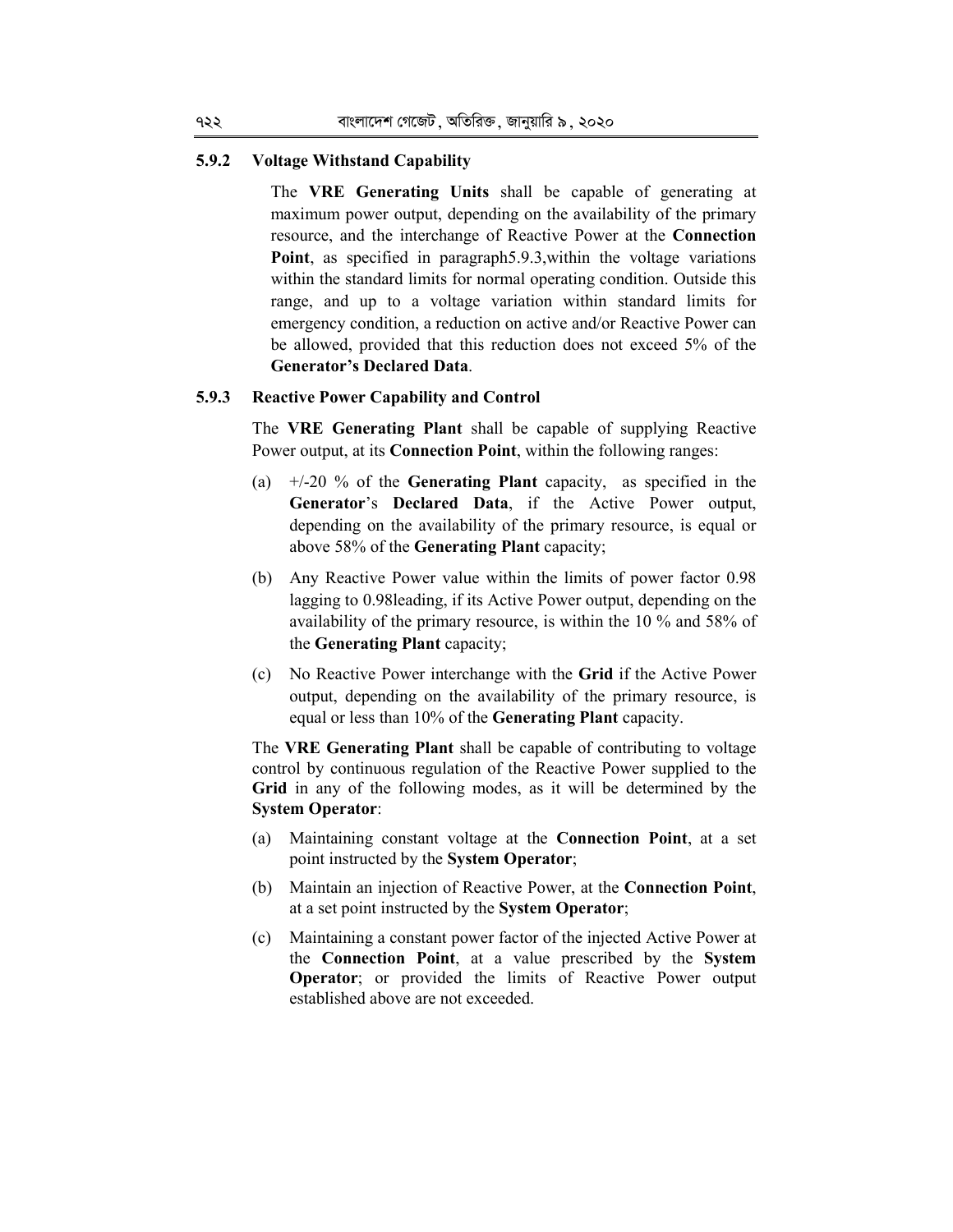In order to comply with these requirements the**VRE Generating Plant** shall be equipped with an appropriate control system able to control voltage or Reactive Power interchange over the entire operating range, which shall not create oscillations in the **Grid**.

# **5.9.4 Active Power Control**

**VRE Generating Plants** should be equipped with an Active Power regulation control system able to operate, at least, in the following control modes, provided that system frequency is within the range 49  $Hz - 51 Hz$ :

- (a) Free Active Power production (no Active Power control): The**VRE Generating Plant** operates producing maximum Active Power output, depending on the availability of the primary resource.
- (b) Active Power constraint: The **VRE Generating Plant** shall operate producing Active Power output equal to a value specified by the **System Operator** (set-point), provided the availability of the primary resource is equal or higher than the prescribed value; or producing the maximum possible Active Power in case the primary resource availability is lower than the prescribed set-point;

In cases the **VRE Generating Plant** operates in Active Power constraint mode, whenever any control parameter is changed, such change must be commenced within two seconds and completed not later than 30 seconds after receipt of an order to change any parameter. The accuracy of the control performed must be within  $\pm 2\%$  of the entered value or by  $\pm 0.5\%$ of the rated power, depending on which yields the highest tolerance.

In case the system frequency exceeds 51.0 Hz, the Active Power control system should reduce the Active Power injected to the **Grid** previously, according with the following formula:

$$
\Delta P = 33 \cdot P_m \cdot \left(\frac{51.0 - f_n}{50}\right)
$$
  
Where:

Δ*P*: is the variation in Active Power output that should be achieved

*P<sub>m</sub>*: is the Active Power output before this control is activated

*fn*: is the **Grid** frequency.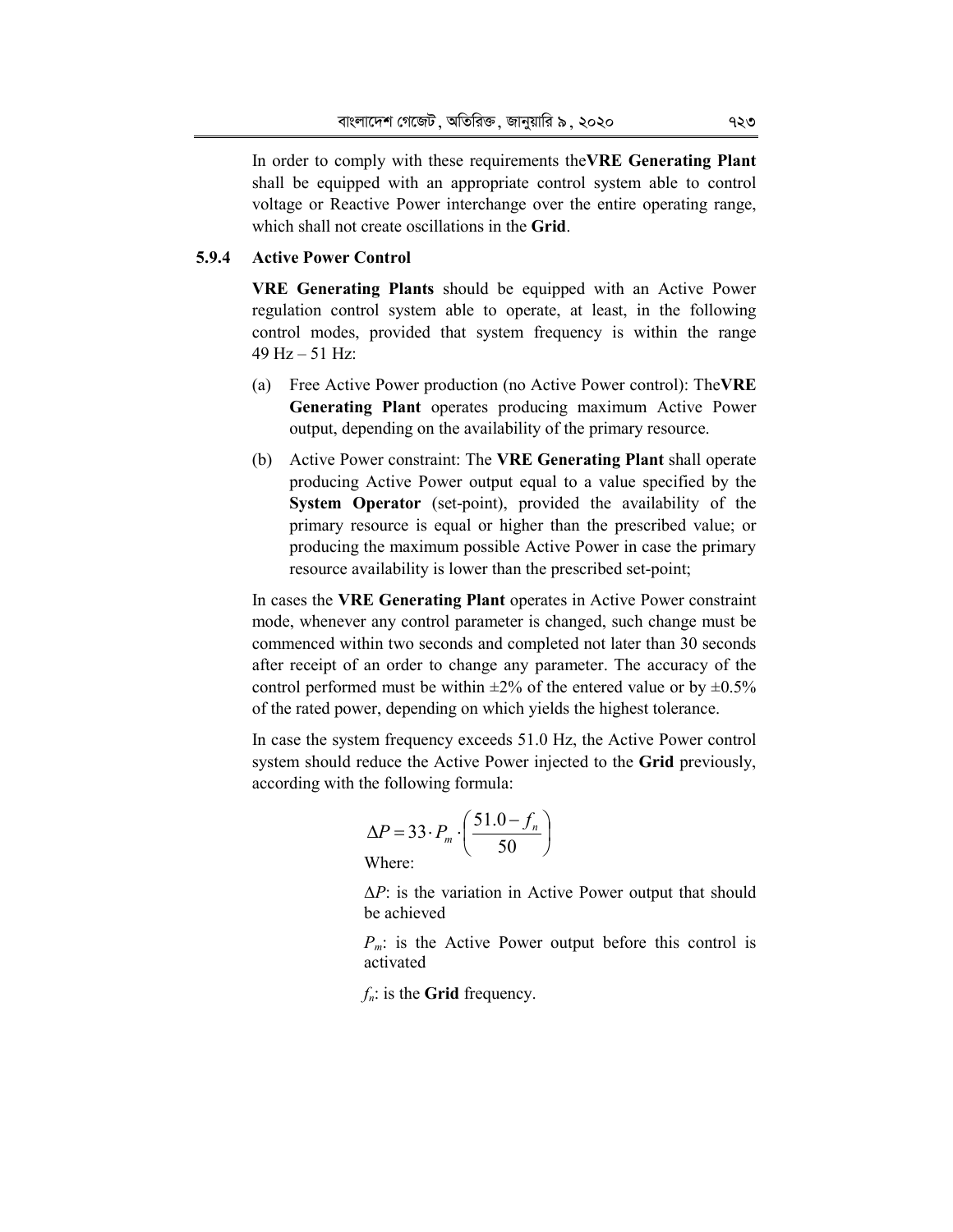The reduction in Active Power output shall be performed at the maximum possible gradient, provided the technical capabilities of the **VRE Generators** are not exceeded. If the Active Power for any **VRE Generating Plant** is regulated downward below its minimum technical limit, shutting-down of individual **VREGenerating Units** is allowed.

#### **5.9.5 Performance During Grid Disturbances**

The **VRE Generating Plan**t shall be able to with stand voltage dips without disconnection at the **Connection Point**, produced by fault or disturbances in the **Grid**, whose magnitude and duration profiles are within the shaded area in Figure 5.1. This area is defined by following characteristics:

- (a) If the voltage at the **Connection Point** falls to zero in any of the three phases, the Photovoltaic Generating Plant shall remain connected for at least 0.15 seconds;
- (b) If the voltage at the **Connection Point** drops but it is still above 30% of the nominal value, in all the three phases, the **VRE Generating Plant** shall remain connected for at least 0.60 seconds;
- (c) If the voltage at the **Connection Point** is equal or above 90% of the nominal value, in all the three phases, the **VRE Generating Plant**  shall remain connected indefinitely, up to fault clearance;
- (d) For voltages between 30% and 90% of the nominal value, the time the **VRE Generating Plant** shall remain connected, shall be determined by linear interpolation between following pairs of values [voltage =  $30\%$ ; time = 0.60 seconds] and [voltage =  $90\%$ ;  $time = 3.0$  seconds].

In the case of larger voltage deviations and/ or lasting longer, the **VRE Generating Plant** is allowed to be disconnected from the **Grid**.



**Figure 5.1: Low voltage withstand capability–VRE Generating Plant**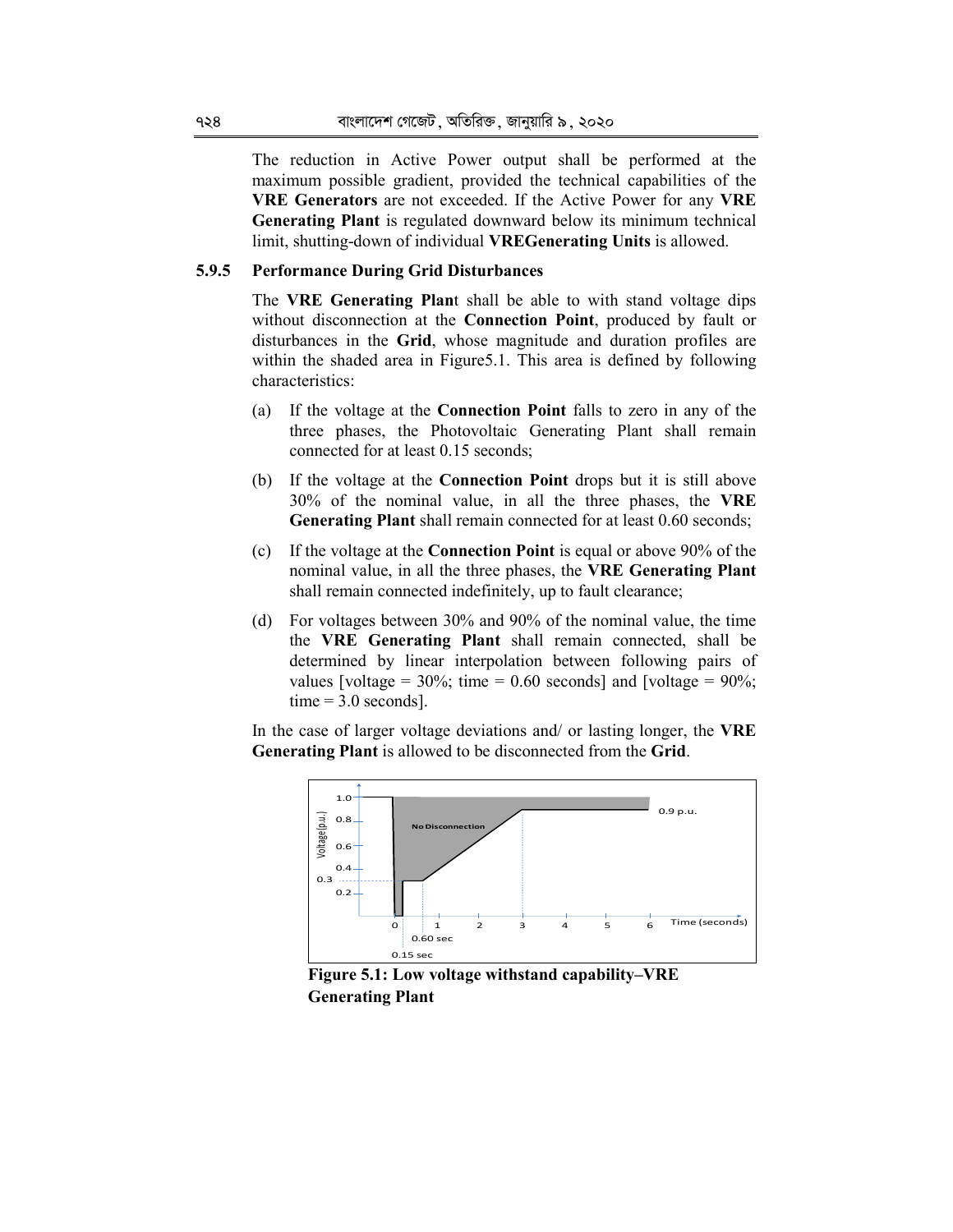In case of three phase faults on the **Grid**, at least the following performance should be achieved:

- (a) Both during the time the fault exists in the **Grid** and during the voltage recovery period after fault elimination, there should be no Reactive Power consumption by the **VRE Generating Plant** at the **Connection Point**. Reactive Power consumption is only allowed during the first 150 milliseconds after the initiation of the fault and during the 150 milliseconds immediately after fault elimination, provided that during these periods the net consumption of Reactive Power of the **VRE Generating Plant** is not greater than 60% of the registered nominal capacity of the facility;
- (b) Both during the time the fault exists in the **Grid** and during the voltage recovery period after fault elimination, there should be no consumption of Active Power by the **VRE Generating Plant**. Small consumptions of Active Power are allowed during the first 150 milliseconds immediately after the initiation of the fault and during the first 150 milliseconds immediately after the fault clearing could be allowed.
- (c) Both during the fault period and during the recovery period after the fault elimination, the **VRE Generating Plant** should inject into the system the maximum possible current  $(I_{total})$ . This injection of current shall be carried out in such a way that the operation of the facility is situated inside of the shaded area of Figure 5.2, after 150 milliseconds from the initiation of the fault or the moment the fault has been eliminated.

In case of unbalanced faults (single-phase faults and/or two-phase faults), at least the following performance should be achieved:

- (a) Both during the fault period and the recovery period after fault elimination, there should be no Reactive Power consumption by the **VRE Generating Plant** at the **Connection Point**. Small amounts of Reactive Power consumption are allowed during the first 150 milliseconds immediately after the start of fault and immediately after its elimination. In addition, transitory consumptions are allowed during the fault period, provided that the following conditions are met:
	- Net consumption of Reactive Power by the **VRE Generating Plant** shall not exceed an amount equivalent to 40% of the **VRE Generating Plant** installed capacity during any 100 milliseconds period; and
	- Net consumption of reactive power, in each cycle (20) milliseconds), shall not exceed 40% of **VRE Generating Plant** installed capacity.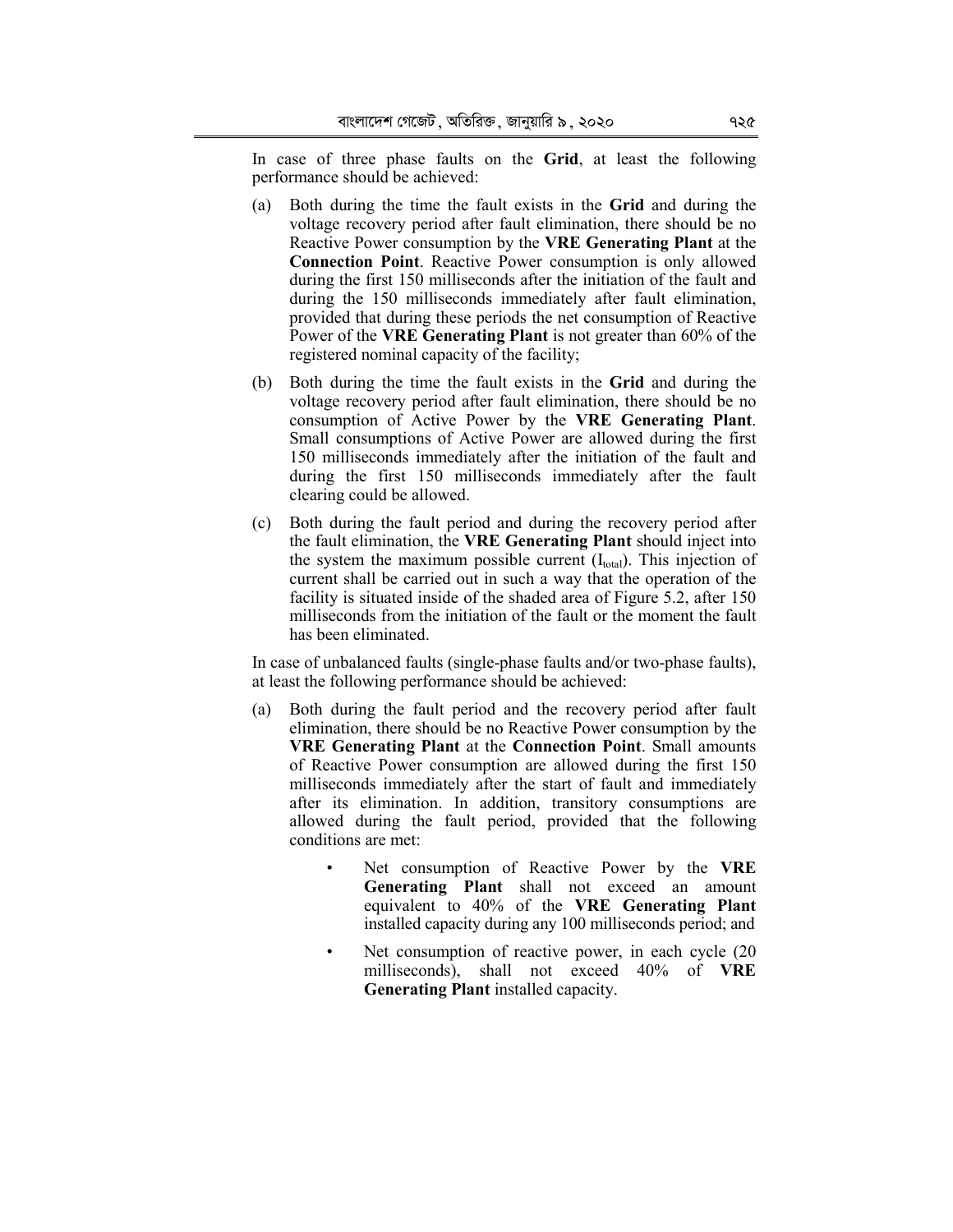(b) Both during the period of existence of the fault and during the recovery period after fault elimination, there should be no consumption of Active Power by the **VRE Generating Plant**at the **Connection Point**. Transitory consumption of Active Power is allowed, during the first 150 milliseconds after the initiation of the fault and the first 150 milliseconds after fault elimination.



Figure 5.2: Allowed generation of Reactive Power during Voltage Dips

The **VRE Generator** shall demonstrate to the **System Operator** that the **VRE Generating Plant** complies with the above prescriptions through:

- (a) A certification issued by the **VRE Generating Unit**s manufacturer, stating that its **VRE Generating Unit**s have been tested and certified in a reputable laboratory showing compliance with the stated requirements. Copy of the laboratory certification shall be included.
- (b) A formal declaration from the **VRE Generator** and/or its EPC Contractor indicating that the **VRE Generating Plant** installed protection system and their settings, do not impair the performance required by this sub-**Section**.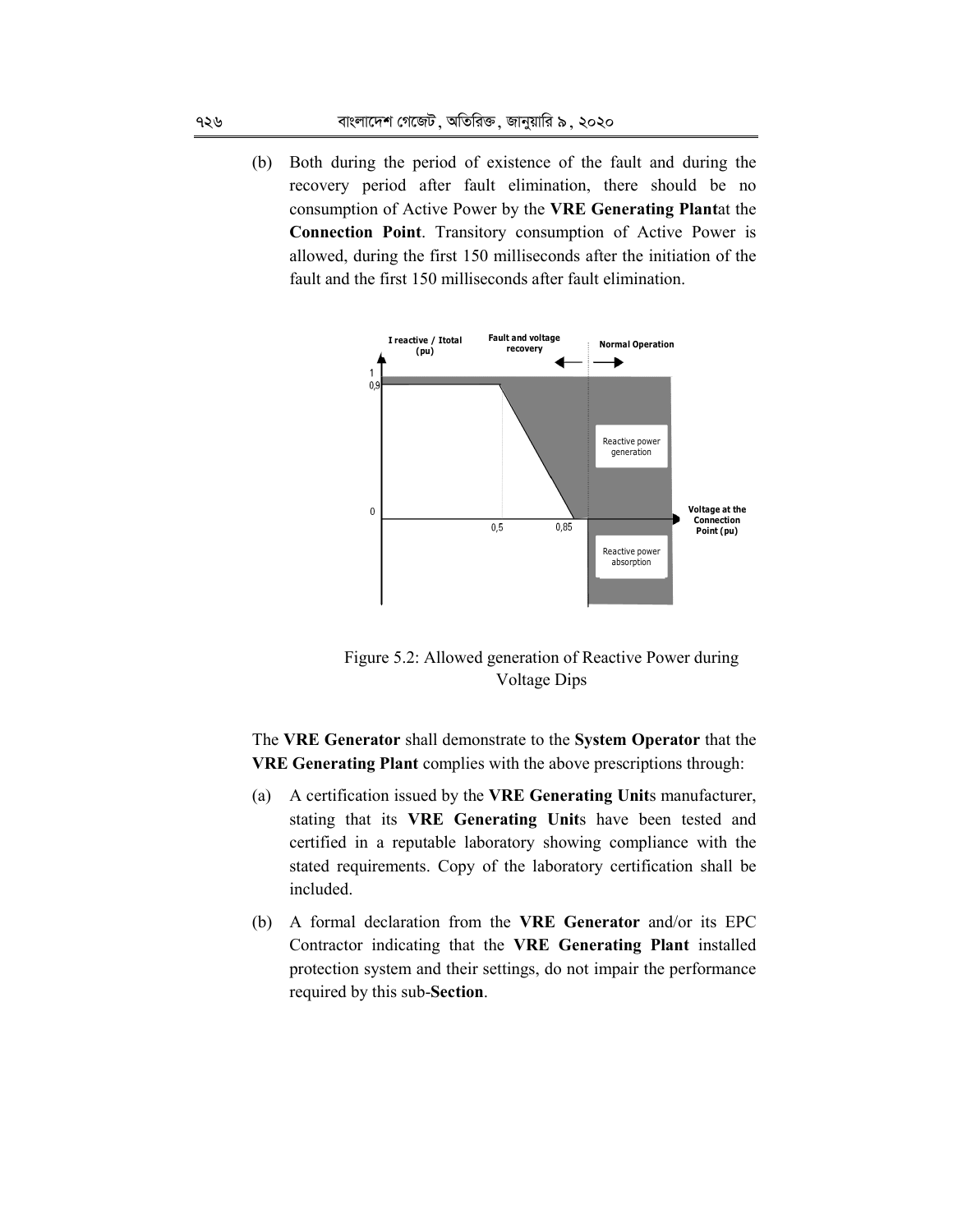# **5.10 REQUIREMENTS FOR DISTRIBUTORS AND OTHER GRID USERS**

### **5.10.1 Determination of the Connection Point**

The **Distributor**'s or **Bulk Power Consumer** or other **Grid User**'s equipment shall be connected to the **Grid** at voltage level(s) agreed to by the **Licensee,** the **Single Buyer** and the **Distributor** (or **Bulk Power Consumer** or other **Grid User**) based on the studies performed by the **Licensee**.

### **5.10.2 Protection Arrangements**

The **Distributor**'s or other **Grid User**'s equipment shall be connected to the **Grid** at voltage level(s) agreed to by the **Licensee** and the **Distributor** (or other **Grid User**) based on the studies performed by the **Licensee**.

## **5.10.3 Reactive Power Compensation**

Reactive Power Compensation and/or other facilities, shall be provided by concerned **Users** as far as possible in the low voltage systems close to the loadpoints to avoid the need for exchange of Reactive Power to/from the **Transmission System** and to maintain Transmission System voltage within the specified range. Concerned **Users** shall ensure/maintain load power factor as specified by the **Commission** at **Connection Points** by providing reactive compensation facilities at their network.

## **5.11 INTERNATIONAL AND INTER-REGIONAL CONNECTION**

### **5.11.1** International and Inter-regional **Connection** will be:

- (a) Synchronous; or
- (b) Asynchronous.
- **5.11.2** The procedure for International **Connection** to the **Grid** and the execution of agreement for the same shall be done by the **Licensee** in consultation with the **Single Buyer** and the Line Ministry.
- **5.11.3 HVDC** Transmission
- **5.11.3.1** Asynchronous **Connection** may be established by **HVDC** transmission having any of the following options:
	- (a) Rectifier at sending end and Inverter atreceivingend
	- (b) **Back to Back** (B2B) with Rectifier and Inverter at both ends.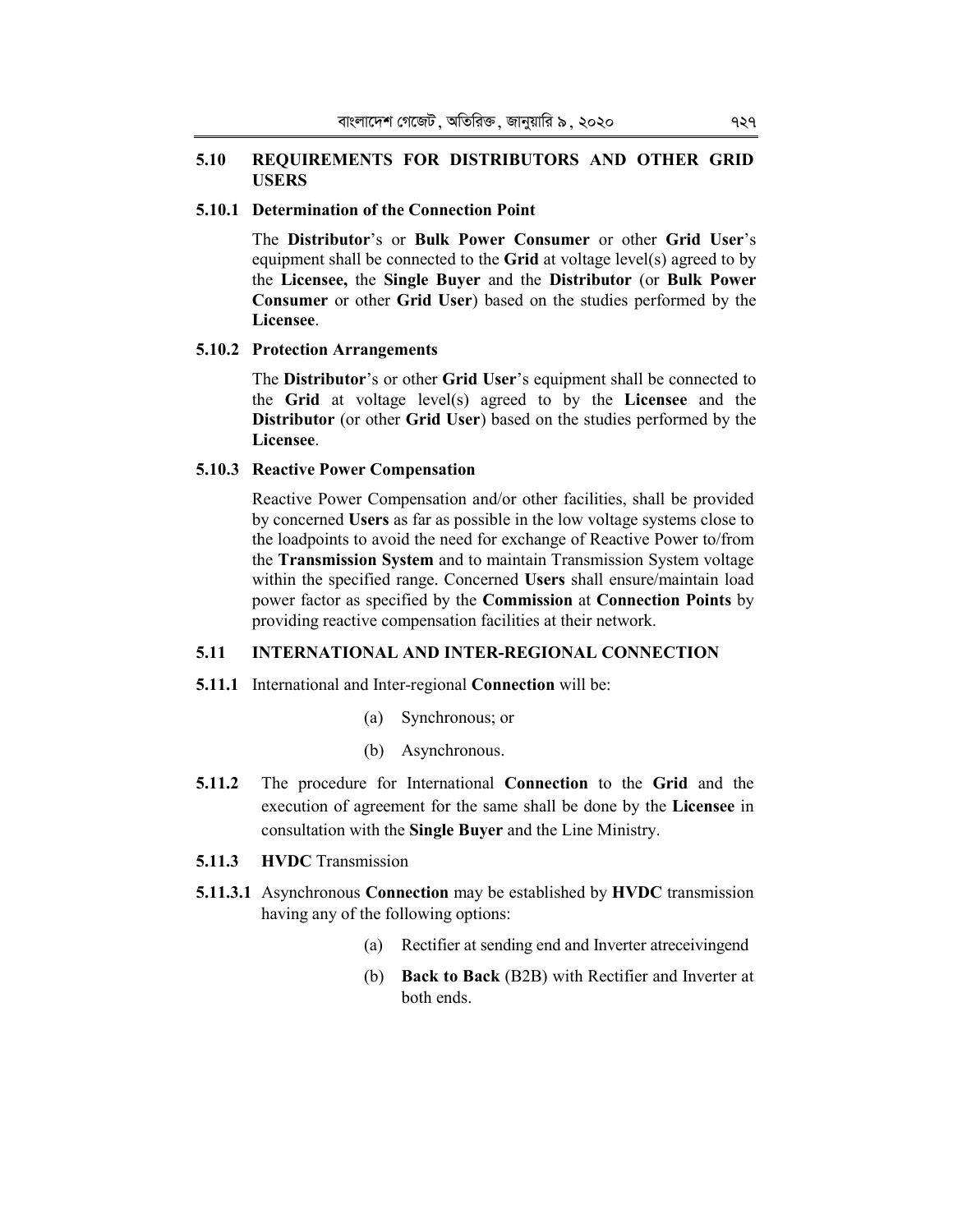- **5.113.2 HVDC** transmission design and appropriate configuration of overhead and underground transmission **Connection**s will be determined following international standards. Configurations may be:
	- (a) Monopole with ground return
	- (b) Monopole with metallic return grounded at both ends
	- (c) Bipolar, opposite polarity, grounded neutral at both ends
	- (d) Bipolar, opposite polarity, with metallic return conductor.

### **5.11.4 HVAC** Asynchronous **Connection**

Asynchronous **Connection** may be established by **HVAC** transmission running up to **Back to Back** (B2B) interface substation.

## **5.12 CONNECTION AGREEMENTS**

A **Connection Agreement** shall include, as appropriate, within its terms and conditions the following:

- i. A condition requiring both parties to comply with the **Grid Code**;
- ii. Details of **Connection**;
- iii. Details of any capital related payments arising from necessary reinforcement or extension of the system;
- iv. A Site Responsibility Schedule;

# **5.13 APPENDIX**

General format for Site Responsibility Schedule.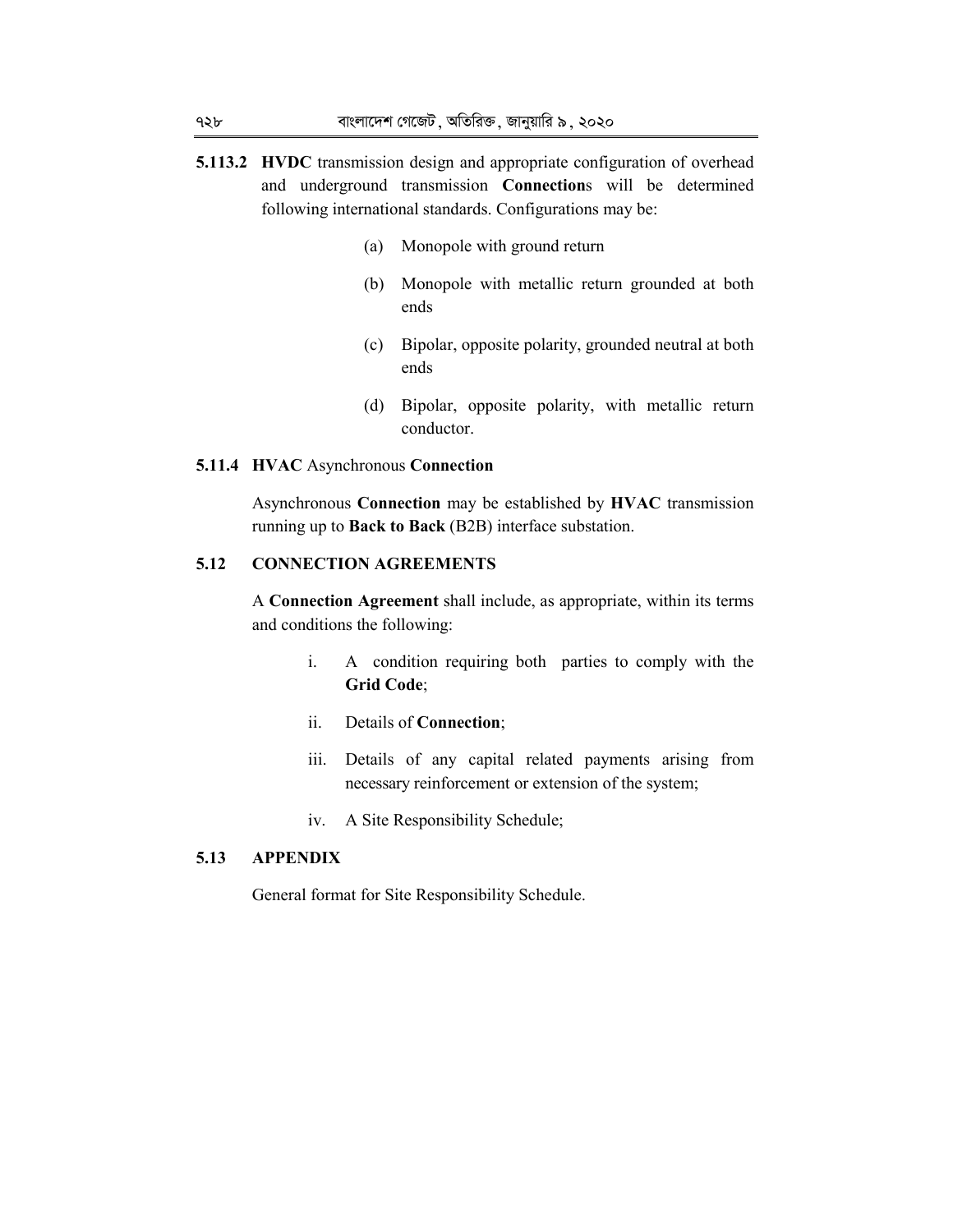# **APPENDIX**

# CONNECTION CONDITIONS

# **SITE RESPONSIBILITY SCHEDULE**

Name of Power Station/Substation:............... Site Owner :............................. Tel. Number :............................. Fax Number :...........................

| Item of Plant/<br><b>Apparatus</b> | Plant<br>Owner | Safety<br>Responsibility | Control<br>Responsibility | Operation<br>Responsibility | Maintenance Remarks<br>Responsibility |   |
|------------------------------------|----------------|--------------------------|---------------------------|-----------------------------|---------------------------------------|---|
| 1                                  | 2              | 3                        | 4                         | 5                           | 6                                     | 7 |
| kV Switchyard                      |                |                          |                           |                             |                                       |   |
| All equipment<br>including busbar  |                |                          |                           |                             |                                       |   |
| Feeders                            |                |                          |                           |                             |                                       |   |
|                                    |                |                          |                           |                             |                                       |   |
|                                    |                |                          |                           |                             |                                       |   |
|                                    |                |                          |                           |                             |                                       |   |
|                                    |                |                          |                           |                             |                                       |   |
|                                    |                |                          |                           |                             |                                       |   |
|                                    |                |                          |                           |                             |                                       |   |

Name of Power Station/Substation:.............................

Site Owner:.................................

Tel. Number:................................

Fax Number:................................

| Item of Plant/<br><b>Apparatus</b> | Plant<br>Owner | Safety<br>Responsibility | Control<br>Responsibility | Operation<br>Responsibility | Maintenance Remarks<br>Responsibility |   |
|------------------------------------|----------------|--------------------------|---------------------------|-----------------------------|---------------------------------------|---|
|                                    | $\overline{c}$ | 3                        | 4                         | 5                           | 6                                     | 7 |
|                                    |                |                          |                           |                             |                                       |   |
|                                    |                |                          |                           |                             |                                       |   |
| <b>Generating Units</b>            |                |                          |                           |                             |                                       |   |
|                                    |                |                          |                           |                             |                                       |   |
|                                    |                |                          |                           |                             |                                       |   |
|                                    |                |                          |                           |                             |                                       |   |
|                                    |                |                          |                           |                             |                                       |   |
|                                    |                |                          |                           |                             |                                       |   |
|                                    |                |                          |                           |                             |                                       |   |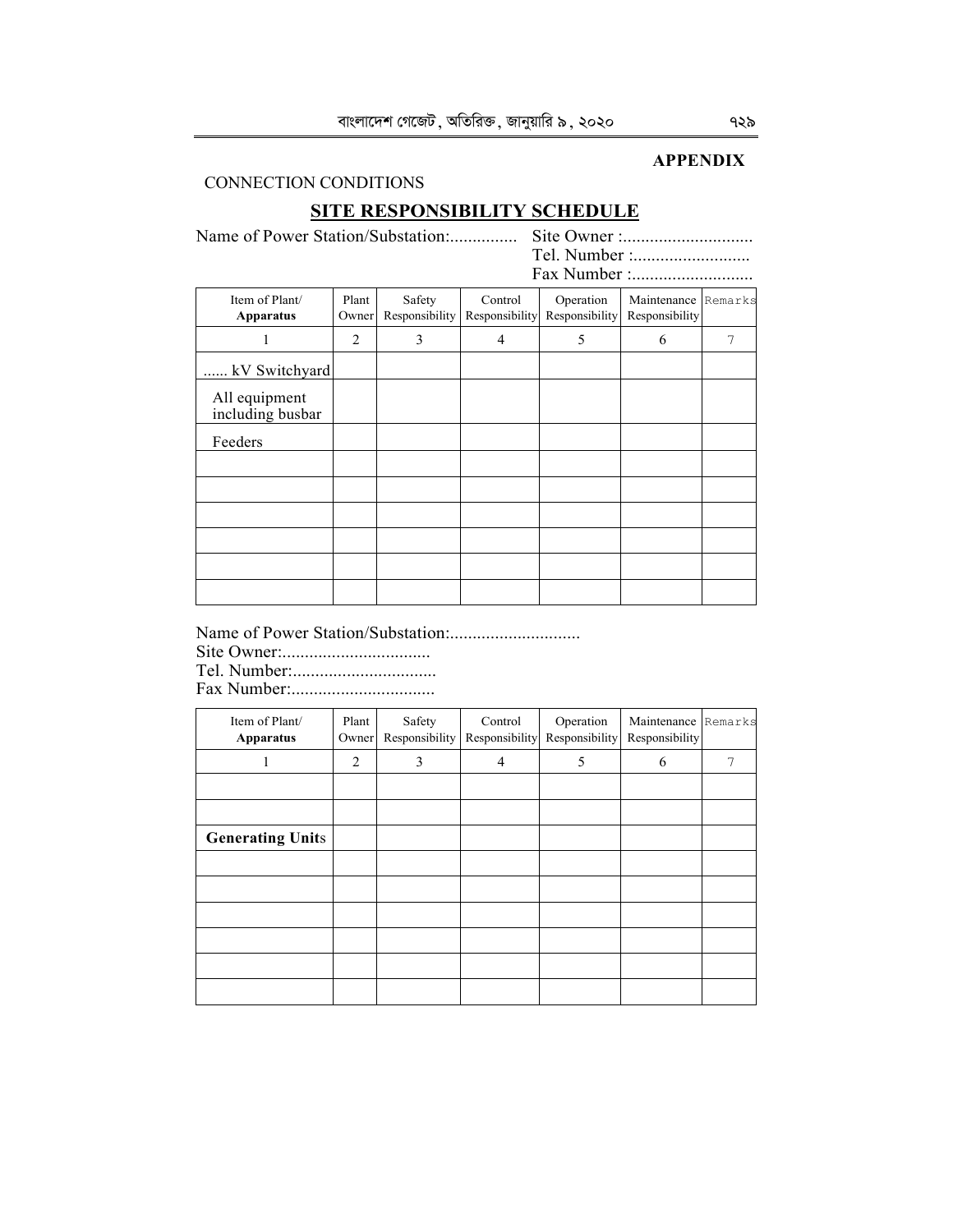#### 6. OUTAGE PLANNING

### **6.1 INTRODUCTION**

This **Section** describes the process by which the **Licensee** carries out the planning of **Transmission System Outages**, including interface coordination with **Users**.

## **6.2 OBJECTIVE**

The objective of this **Section** is to define the process that will allow the **Licensee** to optimize transmission **Outages** in coordination with **Generator's** and other **Users' Outages** while maintaining system security to the extent possible.

# **6.3 DEMAND ESTIMATION**

- **6.3.1.** Demand estimation is necessary both in the medium time scale to ensure adequate system plant margins and ratings and in the shorter time scale to assist with Frequency Control (see Schedule and Dispatch **Section**).
- **6.3.2. Distribution Utilities** shall provide to the **Licensee** their estimates of demand at each **Connection Point** for the period from July to June by 31<sup>st</sup> March on year ahead, month ahead, and day ahead basis as required.
- **6.3.3.** Based on this, the **Licensee** shall make monthly peak and off peak period demand estimates for the year ahead, daily peak and off peak period demand estimates for the month ahead and hourly demand estimates for the day ahead.
- **6.3.4. Distribution Utilities** shall provide to the **Licensee** estimates of load that may be shed, when required, in discrete blocks with the details of the arrangements of such load shedding.
- **6.3.5.** All data shall be collected in accordance with procedures agreed between the **Licensee** and each **User**.
- **6.3.6.** The **Licensee** shall maintain a database of demand on an hourly basis.

### **6.4 GENERATOR OPERATING COMMITTEES**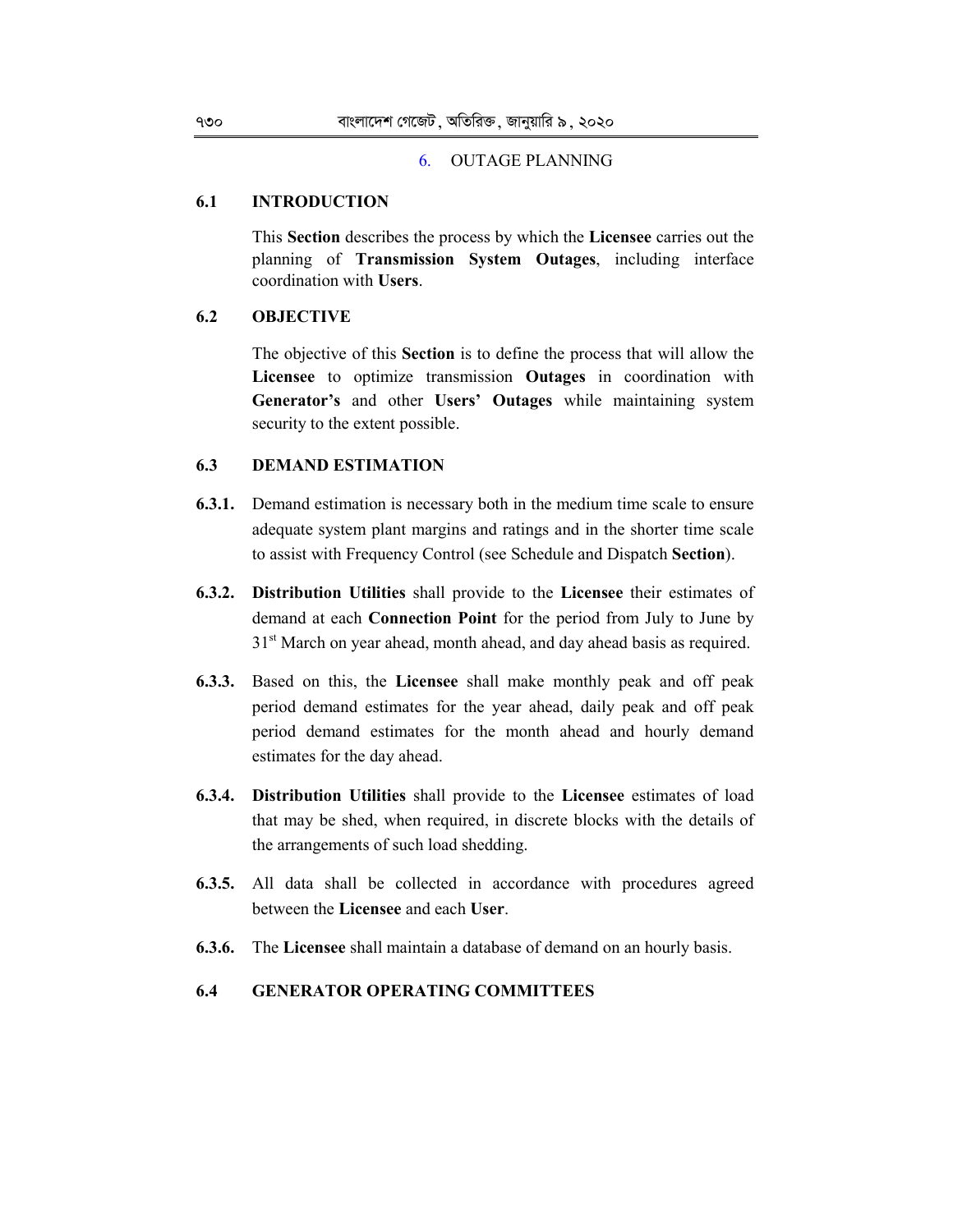- **6.4.1.** The **Licensee,** the **System Operator,** the **Single Buyer** and the **Generators** shall establish **Operating Committees**, which shall serve as a point of coordination for the respective parties.
- **6.4.2.** They shall meet at least once a month and establish the procedures relating to the operational interfaces between the parties. They shall include:
	- (a) The coordination of programs for testing and operation of the interconnections and associated transmission **Grid** system **Apparatus**, the **Metering System** and the site;
	- (b) Incident coordination (i.e., force majeure events);
	- (c) Outage coordination;
	- (d) Generation Scheduling;
	- (e) Safety matters;
	- (f) Emergency Plans;
	- (g) Protection coordination;
	- (h) Frequency and voltage management;
	- (i) **Black Start** capabilities and procedures;
	- (j) Any other operational matters agreed by the Committees.

# **6.5 TRANSMISSION OUTAGE PLANNING PROCESS**

- **6.5.1.** The **Licensee** shall produce a yearly transmission **Outage** program for the period July to June.
- **6.5.2.** All **Generators** shall provide the **Licensee,** the **System Operator** and the **Single Buyer** with their proposed **Outage** programs in writing for the year ahead (July to June) by  $31<sup>st</sup>$  March each year.
- **6.5.3.** All **Distribution Utilities** shall provide the **Licensee,** the **System Operator** and the **Single Buyer** with their proposed **Outage** programs in writing for the year ahead (July to June) by  $31<sup>st</sup>$  March each year.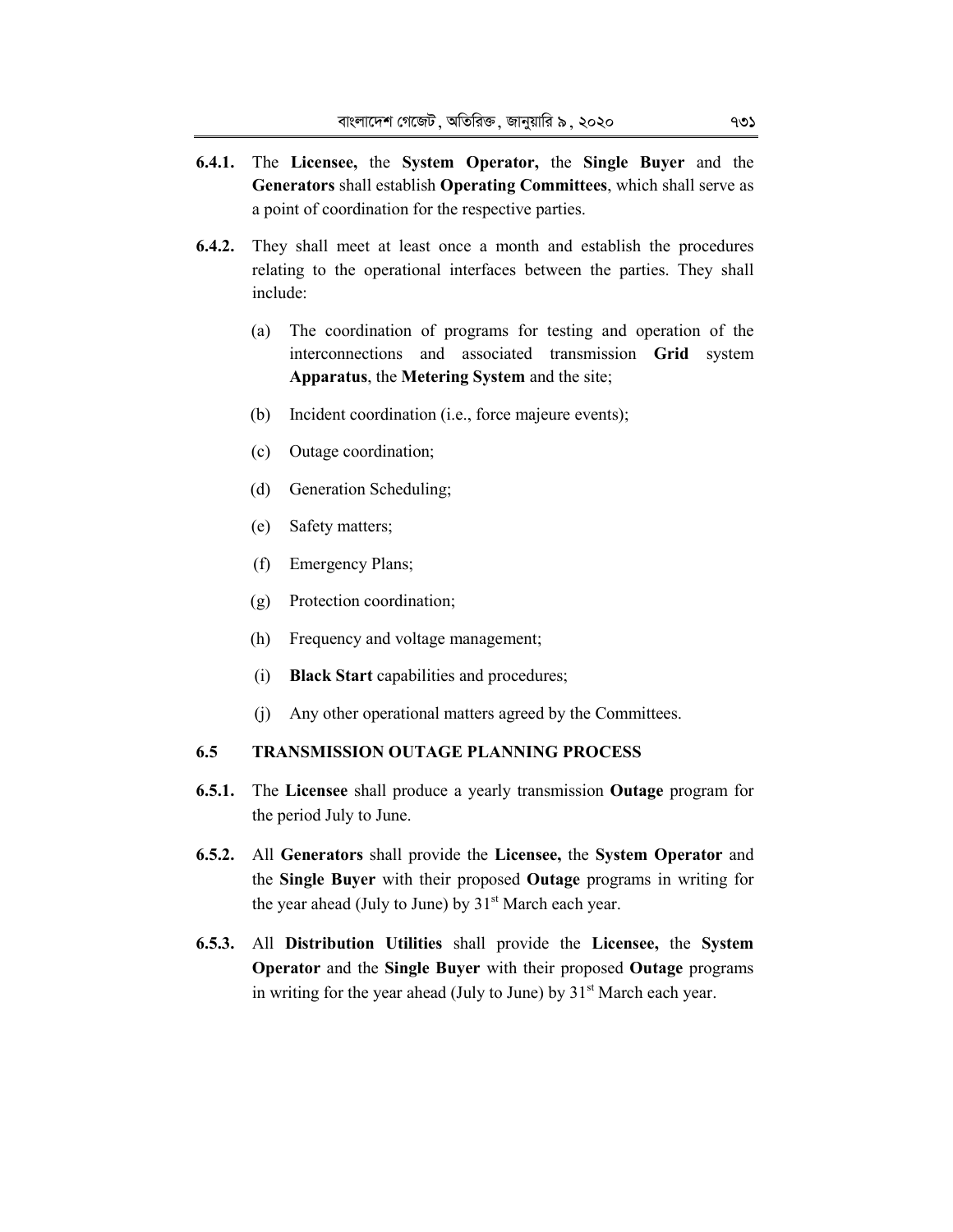- **6.5.4. Outage** programs shall contain identification of unit (for **Generating Units**), **Outage** start date and duration of **Outage**.
- **6.5.5.** The **Licensee** shall produce a draft **Outage** program based on the information received from **Generators** and **Distribution Utilities**, taking into account demand estimation and shall carry out studies as required each year.
- **6.5.6.** The **Licensee** shall interact with all **Users** as necessary to review and optimize the draft plan, agree to any changes and produce an acceptable coordinated generation and transmission **Outage** plan. The **Licensee**  shall release the finally agreed transmission **Outage** plan, which takes account of **User** requirements, to all **Users** by 31st May each year**.**
- **6.5.7.** The **Licensee** shall review the final **Outage** plan monthly in consultation with **Users**, who shall be informed by **Licensee** of any proposed changes.
- **6.5.8. Users**'requests for additional **Outage** swill be considered by the **Licensee** and accommodated to the extent possible.
- **6.5.9.** The **Licensee** shall inform **Users** promptly of any changes that affect them.
- **6.6 RELEASE OF CIRCUITS AND GENERATOR UNITS INCLUDED IN OUTAGE PLAN**
- **6.6.1.** Notwithstanding provision in any approved **Outage** plan, no cross boundary circuits or **Generating Unit** of a **Generator** shall be removed from service without specific release from the **System Operator**.
- **6.6.2.** Once an **Outage** has commenced, if any delay in restoration is apprehended, the **System Operator** or **User** concerned shall inform the other party promptly together with revised estimation of restoration time.

# **6.7 DATA REQUIREMENTS**

**6.7.1. User**s shall provide the **Licensee** with data for this **Section**as specified in the Data Registration **Section**.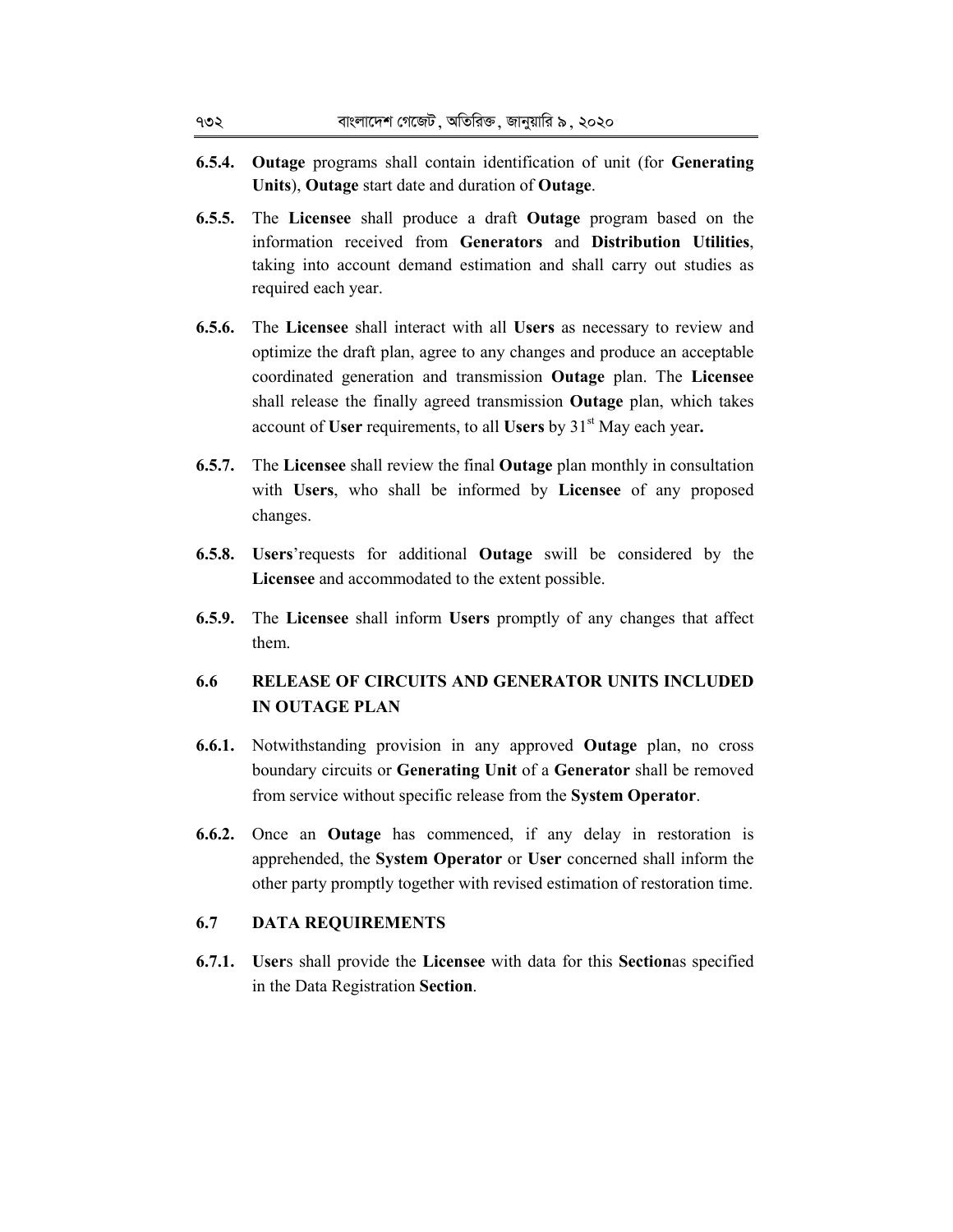# **7. SCHEDULE AND DISPATCH**

## **7.1 INTRODUCTION**

This **Section** specifies the procedure to be adopted for the scheduling and **Merit Order** dispatch of **Generating Units** to meet system demand.

# **7.2 OBJECTIVE**

The objective of this **Section** is to detail the actions and responsibilities of the **Licensee,** the **Single Buyer** and the **System Operator** in preparing and issuing generation schedules and the responsibilities of **Users** to supply the necessary data and to comply with those schedules.

# **7.3 GENERATION SCHEDULING**

## **7.3.1 Yearly/ Monthly/ Weekly Schedules**

- **7.3.1.1.** The **System Operator** shall coordinate and prepare yearly/ monthly and weekly load-generation balance schedules and generation schedules.
- **7.3.1.2.** The demand estimation for each case shall be made by the **System Operator** using the data made available by the **Distribution Utilities**  and historical data maintained by the **Licensee** and the **System Operator**.
- **7.3.1.3.** The **System Operator** shall prepare a yearly schedule of **Net Electrical Output** on a monthly basis, using the information from the dependable capacity of **Generating Units**,**VRE** generation forecasts, yearly outage program and estimated demands.
- **7.3.1.4.** The **Generator** shall inform the **System Operator** and the **Single Buyer**  promptly of any changes to any of the **Net Electrical Output**  notifications.
- **7.3.1.5.** The **System Operator** shall provide to the **Licensee**,the **Single Buyer** and **Generators** yearly estimates of requirements for **Net Electrical Output** on a monthly basis for the year ahead (year ahead notification) not less than 60 days before the beginning of each fiscal year. The **Licensee** in turn submit the monthly estimates of **Net Electrical Output**  requirement to the **Commission**.
- **7.3.1.6.** The **System Operator** shall prepare a monthly schedule of generation on a day by day basis, using any **Net Electrical Output** changes provided by the **Generator** and estimated demands.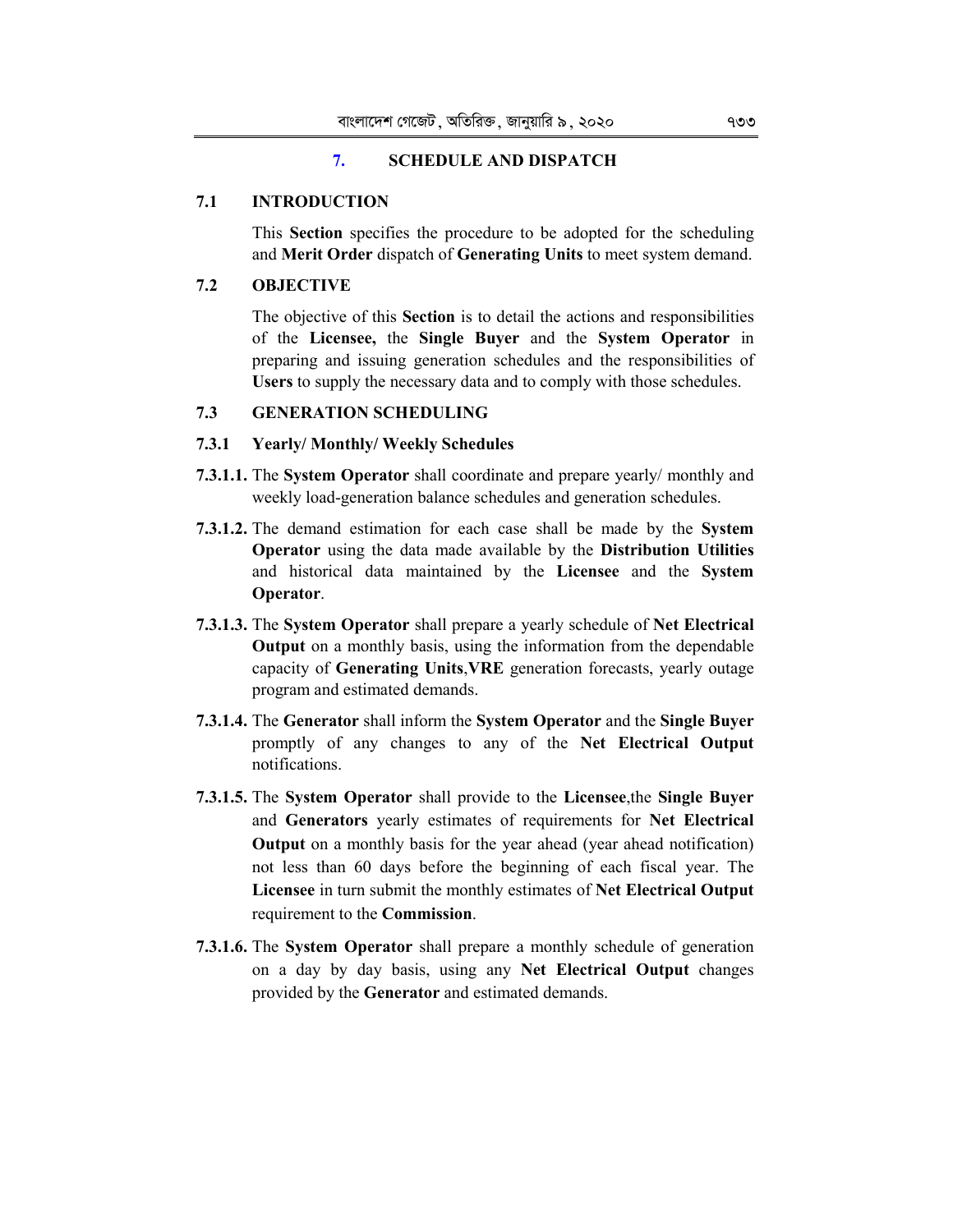- **7.3.1.7.** The **System Operator** shall provide to the **Licensee,** the **Single Buyer**  and **Generators** monthly estimates of requirements for **Net Electrical Output** on a day by day basis for the month ahead (month ahead notification), with provisional estimates for the following 2 months, not less than 14 days before the beginning of each month.
- **7.3.1.8.** The **System Operator** shall prepare a weekly schedule of generation on an hourly basis, using any **Net Electrical Output** changes provided bythe **Generator** and estimated demands.
- **7.3.1.9.** The **System Operator** shall provide to the **Licensee,** the **Single Buyer**  and **Generators** weekly estimates of requirements for **Net Electrical Output** on an hourly basis for the week ahead (week ahead notification), with provisional estimates for the following week, not less than 60 hours before the beginning of each week.
- **7.3.2 Day Ahead Schedule**
- **7.3.2.1.** The **System Operator** shall co-ordinate and prepare day ahead schedules of generation.
- **7.3.2.2.** All **Generators** shall provide the MW/ MVAR **Declared Available Capacity** (00.00 -24.00 hours) of all **Generating Units**, to the **System Operator** during each hour of the day commencing 36 hours ahead and provisionally, for the day immediately after (plant availability notification) by 12.00 hours.
- **7.3.2.3. VRE Generators** shall provide forecasted production for the **VRE Generation Units**hourly MW/MVAR availability to the **System Operator.**
- **7.3.2.4.** In working out the MW/ MVAR availability, Hydro **Power Stations**  shall take into account their respective reservoir levels and any other restrictions and shall report the same to the **System Operator**.
- **7.3.2.5.** The **Single Buyer** shall prepare, update **Merit Order** of **Generating Units** and provide to the **System Operator**.
- **7.3.2.6.** After consolidation of the data provided by the **Generators,** the **System Operator** shall produce a day ahead hourly generation schedule based on **Merit Order** of the **Generating Units.**It shall consist of availability, scheduled generation, allocated spinning reserve and **Generating Unit**  standby requirements. It shall also take into account the hourly demand estimates and the following:

**Transmission System** constraints Hourly forecasts for **VRE** generations **Generating Units** Schedule and Dispatch parameters Requirements for voltage control Allocated spinning reserve/Operating reserve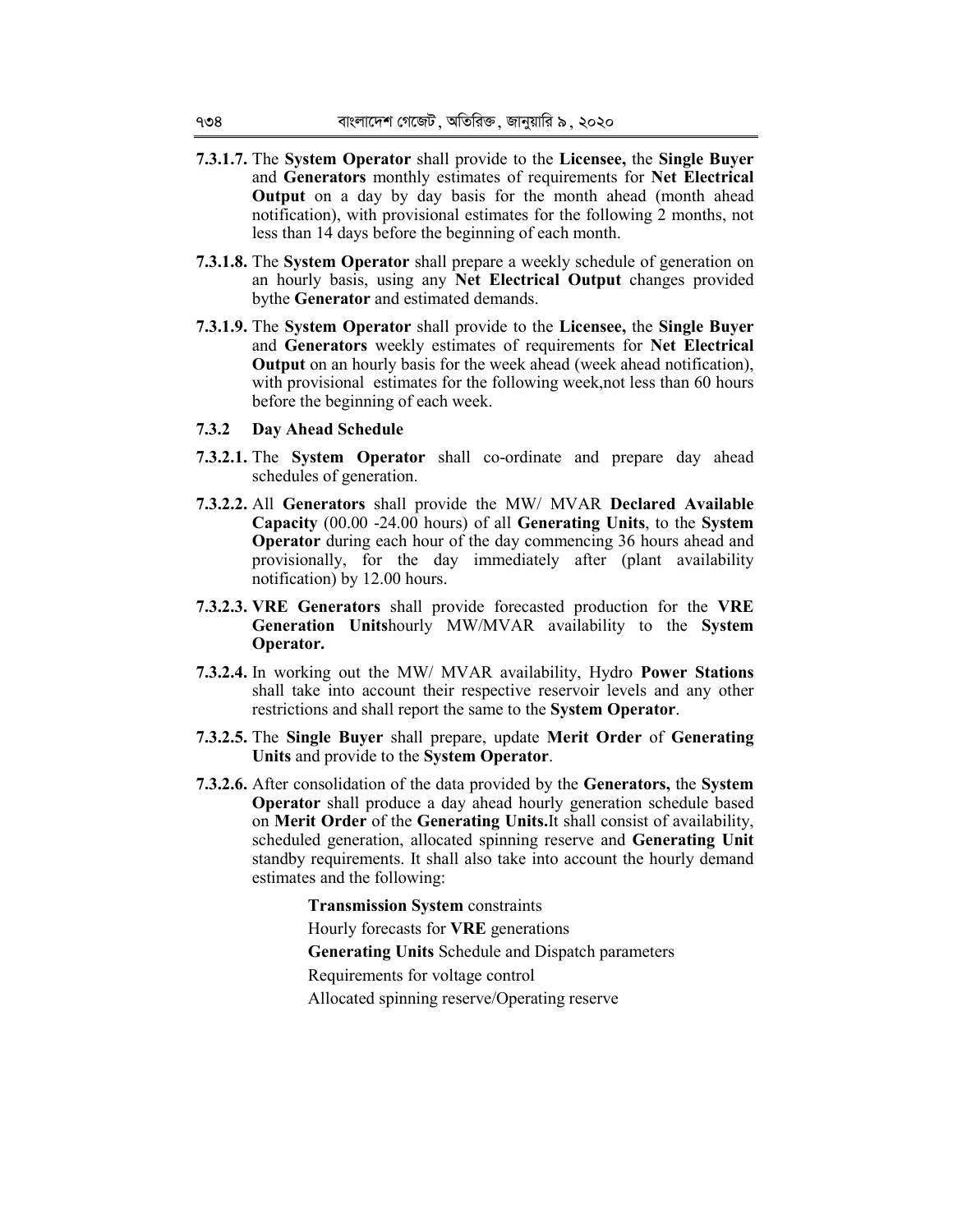- **7.3.2.7.** The **System Operator** shall provide to the **Licensee,** the **Single Buyer** and **Generators** the generation schedule requirements for **Net Electrical Output, s**tart ups and Reactive Power on an hourly basis for that day, with provisional estimates for the following day, not less than 8 hours before the beginning of each day.
- **7.3.2.8. Generators** shall promptly report to the **System Operator** and the **Single Buyer**, changes of **Generating Unit** availability or capability, or any unexpected situation that could affect its operation including updated meterogical information which may affect **VRE Generators** production.
- **7.3.2.9.** The **System Operator** shall advise **Users** as soon as possible of any necessary rescheduling.
- **7.3.2.10.** The **System Operator** shall instruct **Generators** to hold capacity reserves (spinning and/or standby) to the agreed **Commission**  guidelines or as determined for local conditions. In normal operation, **VRE Generators** are exempted to provide spinning and/ or standby reserves.
- **7.3.2.11.** The **System Operator** may also require the **Generators** to generate MVAR within their respective capability limits to hold station busbar voltages at specified levels.

# **7.4 GENERATION DISPATCH**

- **7.4.1.** All **Generators** will be subject to dispatch instructions and shall regulate generation according to these instructions.
- **7.4.2.** In absence of any dispatch instructions by the **System Operator**, **Generators** shall generate according to the day ahead generation schedule, or in the case of **VRE Generators**, according to the available primary resources.
- **7.4.3.** Dispatch instructions shall be in standard format. These instructions will recognize declared availability, **Merit Order** and other parameters that have been made available by the **Single Buyer** and **Generator** to the **System Operator**. These instructions shall include time, **Power Station**, **Generating Units**, name of operators sending and receiving the same.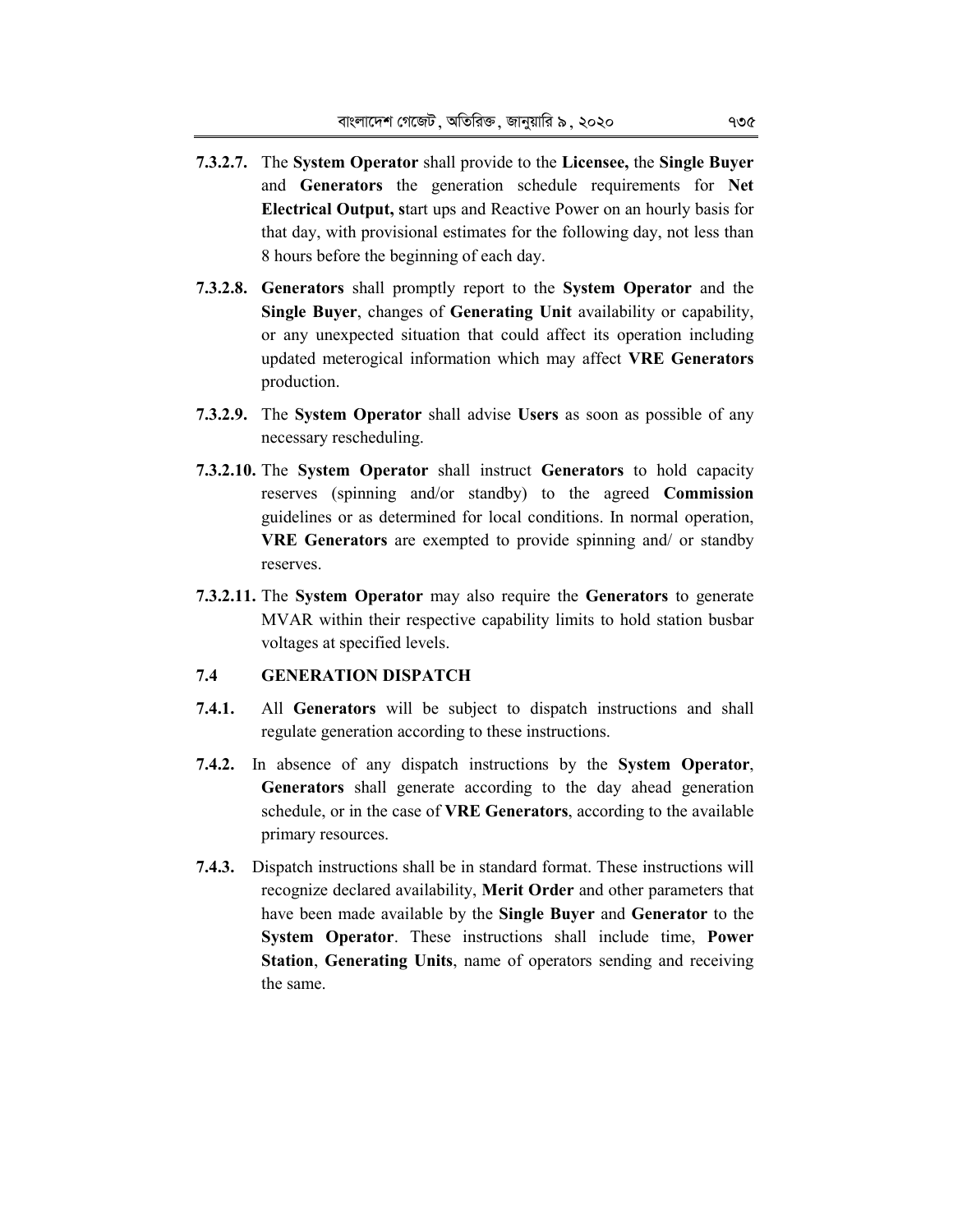- **7.4.4.** Dispatch instructions include but not limited to:
	- i. Switching a **Generating Unit** into or out of service.
	- ii. To increase or decrease MW generation from **Generating Units** including **VRE** (subject to primary resource availability).
	- iii. Details of reserve to be carried on a unit.
	- iv. To increase or decrease MVAR generation to assist with voltage profile.
	- v. To begin pre-planned **Black Start** procedures.
	- vi. To hold spinning reserve.
	- vii. To hold **Generating Units** on standby.
- **7.4.5.** The required spinning reserve of **Generators** shall be maintained to meet the performance standards of the system, except in conditions of shortfall of supply or operation restrictions. In case of any emergencies, the **Generators** shall be instructed by the **System Operator** to operate with a lower reserve margin. The **System Operator** shall promptly inform the **Licensee, Single Buyer** and **Distribution Utilities** about this matter in the most practicable way.

### **7.5 COMMUNICATION BETWEEN THE SYSTEM OPERATOR AND GENERATORS**

Dispatch instructions/ feedback from **Generators** shall be issued by e-mail, tele-printer, telephone or computer to computer communication, confirmed by exchange of names of operators sending and receiving the same and logging the same at each end. All oral instructions shall be complied with forthwith and written confirmation shall be issued promptly by e-mail, fax, tele-printer or otherwise.

## **7.6 ACTION REQUIRED BY GENERATORS**

- **7.6.1.** All **Generators** shall comply promptly with a dispatch instruction issued by the **System Operator** unless this action would compromise the safety of plant or personnel.
- **7.6.2.** The **Generator** shall promptly inform the **System Operator** in the event of any unforeseen difficulties in carrying out an instruction.
- **7.6.3. Generators** shall immediately inform the **System Operator** by telephone of any loss or change (temporary or otherwise) to the operational capability of any **Generating Unit (**including significant changes in **VRE** generation forecasts), which is synchronized to the system or which is being used to maintain system reserve. **Generators**  shall inform the **System Operator** of any change of AVR and/or governor control mode of service with reasons.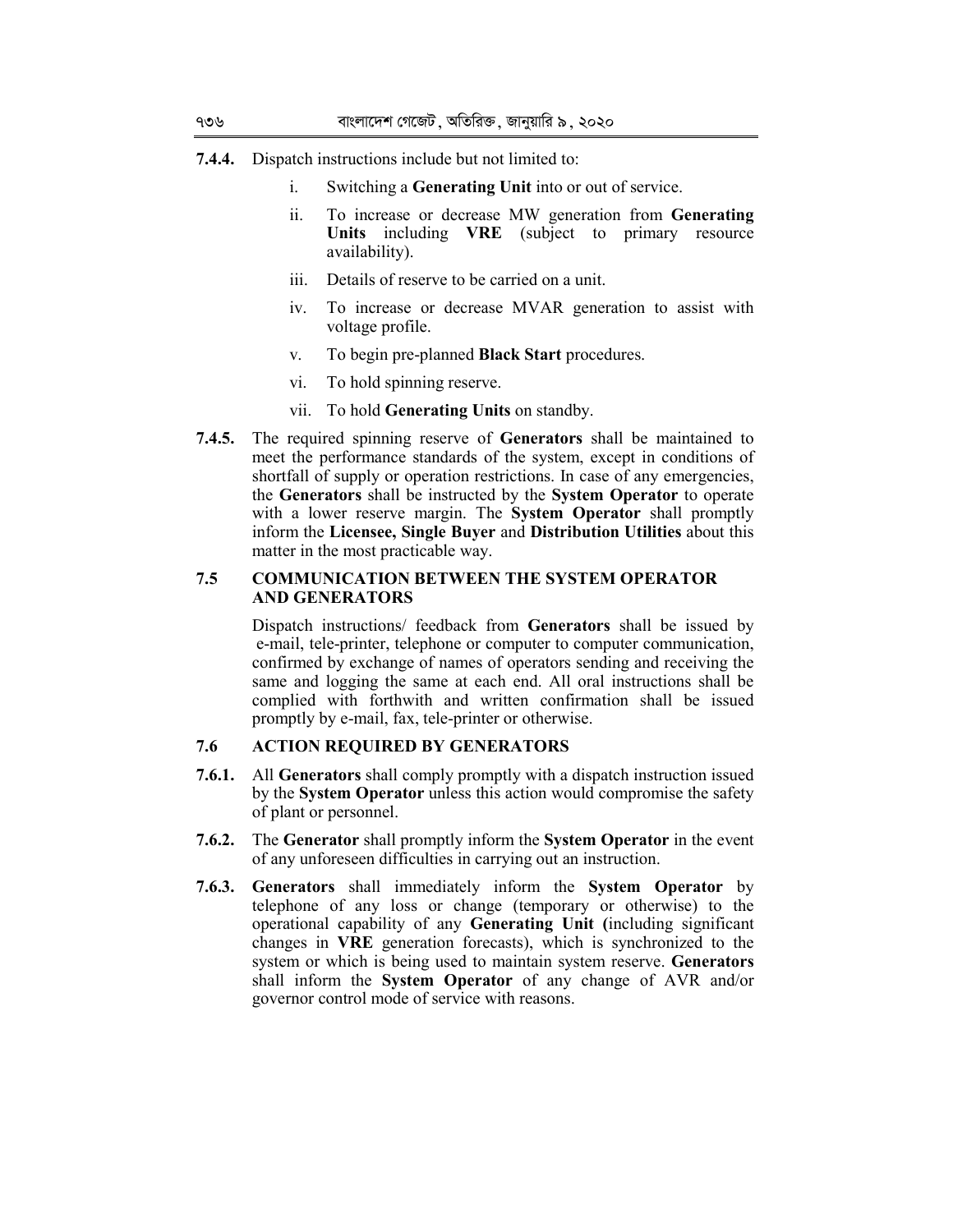- **7.6.4. Generators** shall not de-synchronize **Generating Units** without instruction from the **System Operator** except on the grounds of safety to plant or personnel, which shall be promptly reported to the **System Operator**.
- **7.6.5. Generators** shall report any abnormal voltage and frequency related operation of **Generating Units/** feeders promptly to the **System Operator**.
- **7.6.6. Generators** shall not synchronize **Generating Units** without instruction from the **System Operator**. In emergency situations, the **Generator**  may synchronize Units with the **Grid** without prior intimation in the interest of the operation of the **Grid** following standing instructions developed for such purpose under "contingency planning".
- **7.6.7.** Should a **Generator** fail to comply with any of the above provisions, it shall inform the **System Operator** promptly of this failure.
- **7.6.8.** The **System Operator** shall ensure that the **Licensee** and the **Single Buyer** is kept informed and up to date with all operation changes and deviations from the planned schedule.

# **7.7 DATA REQUIREMENTS**

**Users** shall provide the **System Operator** with data for this **Section** as specified in the Data Registration **Section**.

# **7.8 SHORTFALL MANAGEMENT**

- **7.8.1** In preparing the day ahead generation schedule and dispatch schedule the **System Operator** shall consider the probable shortfall in generation, if any, and apportion the available generation among the **Entities** by maintaining a definite principle approved by the **Commission**. The **Entities**, in turn, manage the demand shortfall by imposing load shedding in a systematic and rational manner by maintaining a definite principle approved by the **Commission**.
- **7.8.2** The **System Operator** and **Distribution Utilities** shall always endeavor to restrict the net drawl at the **Connection Point** from the **Grid** within the drawl schedules, whenever the system frequency is within normal operating limits. The concerned **Distribution Utilities**/ **User** shall ensure that their automatic demand management scheme to ensure that there is no over drawl when frequency is 49.5 Hz or below. **Distribution Utilities** shall establish their own **SCADA** system to impose automatic load management in 11 kV feeders in case of shortfall.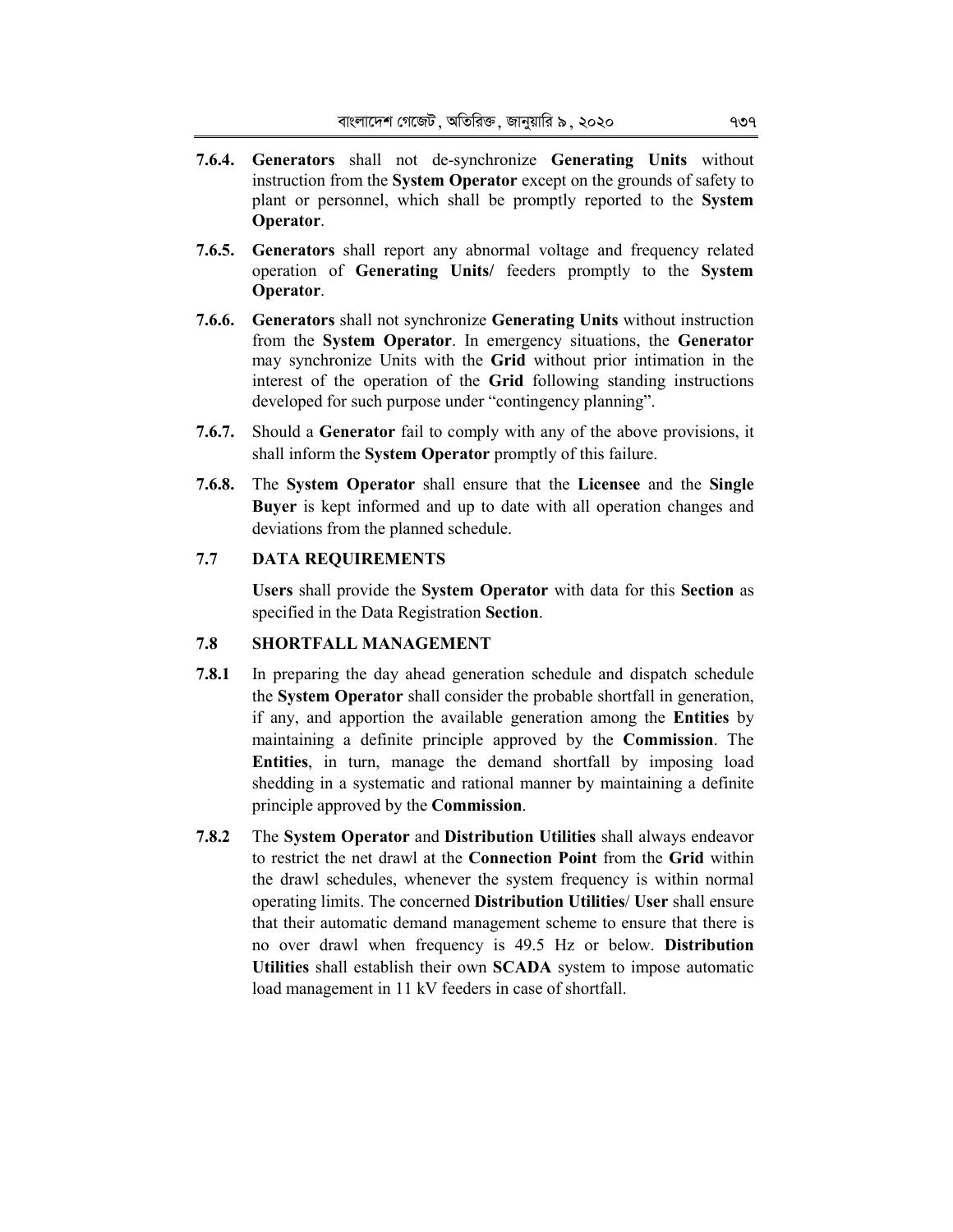#### 8. FREQUENCY AND VOLTAGE MANAGEMENT

## **8.1 INTRODUCTION**

This **Section** describes the method by which all **Users** of the **Transmission System** shall cooperate with the **Licensee** in contributing to wards effective control of the system frequency and managing voltage profile of the **Transmission System**.

The **System Operator** has the overall responsibility of enforcing **Grid** discipline and managing the frequency of the Power System. The **Users**  are required to follow the instructions of the **System Operator** for the backing down generation, regulating load, etc. to meet the objective. The **System Operator** shall accordingly instruct **Generating Units** to regulate generation/export and hold reserves of Active and Reactive Power, within their respective declared parameters. The **System Operator** shall also regulate load as may be necessary to meet this objective.

The **System Operator** and the **Licensee** shall optimize voltage management by adjusting transformer taps to the extent available and switching of circuits/reactors/capacitor banks and other operational steps. The **System Operator** will instruct **Generating Units** to regulate MVAR generation within their declared parameters. The **System Operator** shall also instruct **Distribution Utilities** to regulate demand if necessary.

The supply of quality power at proper voltage and frequency is dependent on active cooperation of **Generators** and **Distribution Utilities** as well as fulfillment of obligations of individual **Users** of the **Transmission System**.

## **8.2 OBJECTIVE**

The objectives of this **Section** are as follows:

- i. To define the responsibilities of all **Users** in contributing to frequency management.
- ii. To define the actions required to enable the **Licensee** to maintain **Transmission System** voltages and frequency within acceptable levels in accordance with **Commission Directives**, and Planning and Security Standards for **Transmission System**.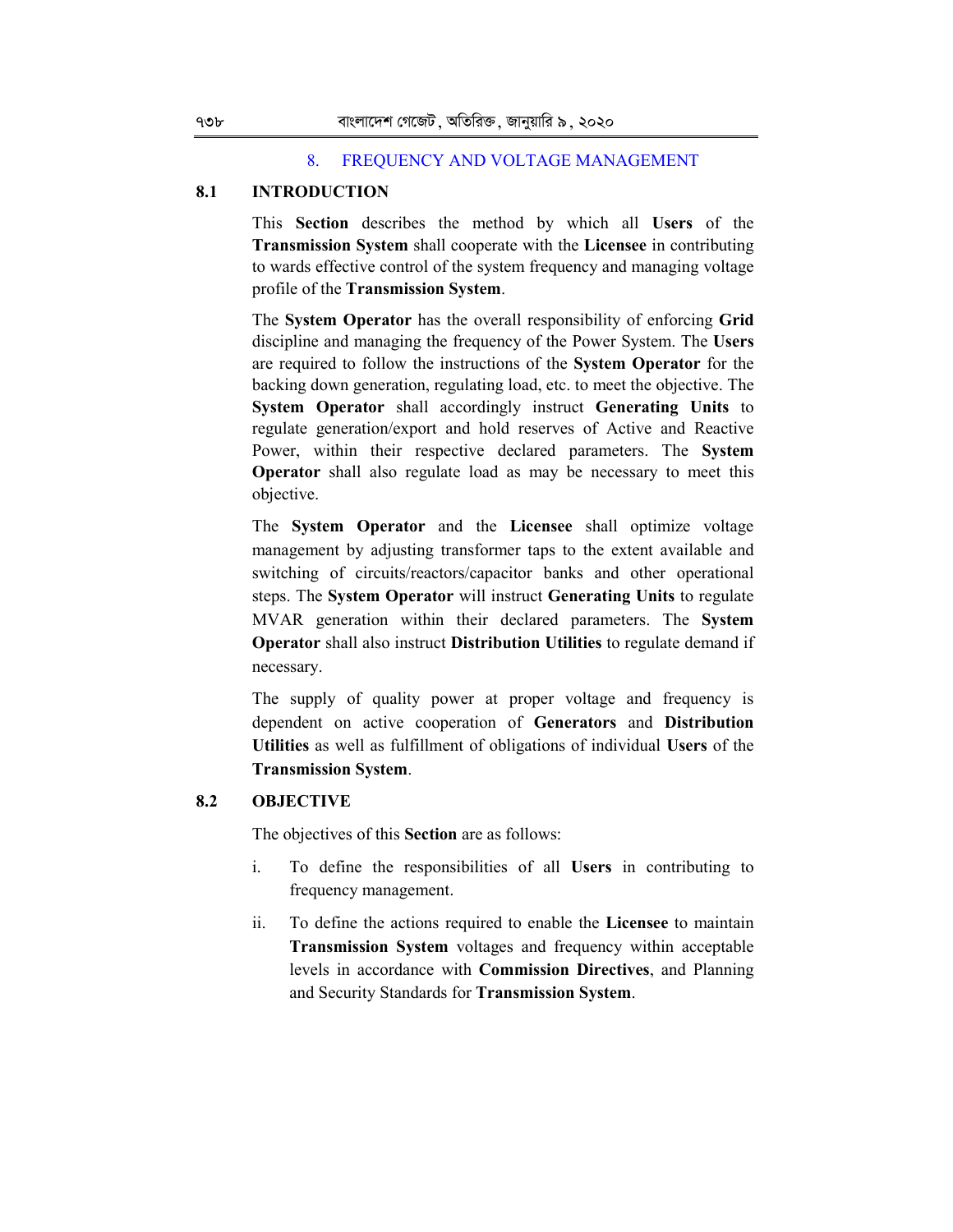### **8.3 FREQUENCY MANAGEMENT**

The normal frequency range will be  $49.5 - 50.5$ Hz  $(50$  Hz  $\pm 1.0\%)$ . The **System Operator** shall identify frequency deviations and take appropriate action to keep the frequency within normal range.

### **8.3.1 Responsibilities**

- **8.3.1.1** The **System Operator** shall monitor actual generation and loadgeneration balance and regulate generation and demand to maintain frequency within the prescribed limits.
- **8.3.1.2** The **System Operator** and the **Licensee** shall continuously monitor 400 kV/ 230 kV/ 132 kV transmission **Grid** line loadings on the **Transmission System**.
- **8.3.1.3 Generators** shall follow the dispatch instructions issued by the **System Operator**.
- **8.3.1.4** All **Generating Units** shall have the governor available and in service and must be capable of automatic increase or decrease in output within the normal declared frequency range and within their respective capability limit.
- **8.3.1.5** Under certain conditions the system frequency could rise to 52 Hz or fall to 47.5 Hz. All **Generating Units** should be capable of operating within the range according to the clause 5.8.1 and 5.9.1 and the **System Operator** informed promptly of any restrictions. **Generators** shall be responsible for protecting their **Generating Units** against damage should frequency excursions outside 52 Hz and 47.5 Hz ever occur. The **Generator** shall inform the **System Operator** immediately after taking such action.
- **8.3.1.6 Generators** shall provide following parameters of their **Generating Units** to the **NLDC** to ensure their participation in frequency and voltage regulations:
	- (a) Primary Frequency Control (i.e. Droop, Dead Band, Limiter etc.) ;
	- (b) Secondary Frequency Control (the **System Operator** shall provide list for **AGC**/ **EMS** requirements) ;
	- (c) Tertiary Frequency Control (manual from the **System Operator**) ;
	- (d) Primary Voltage Control.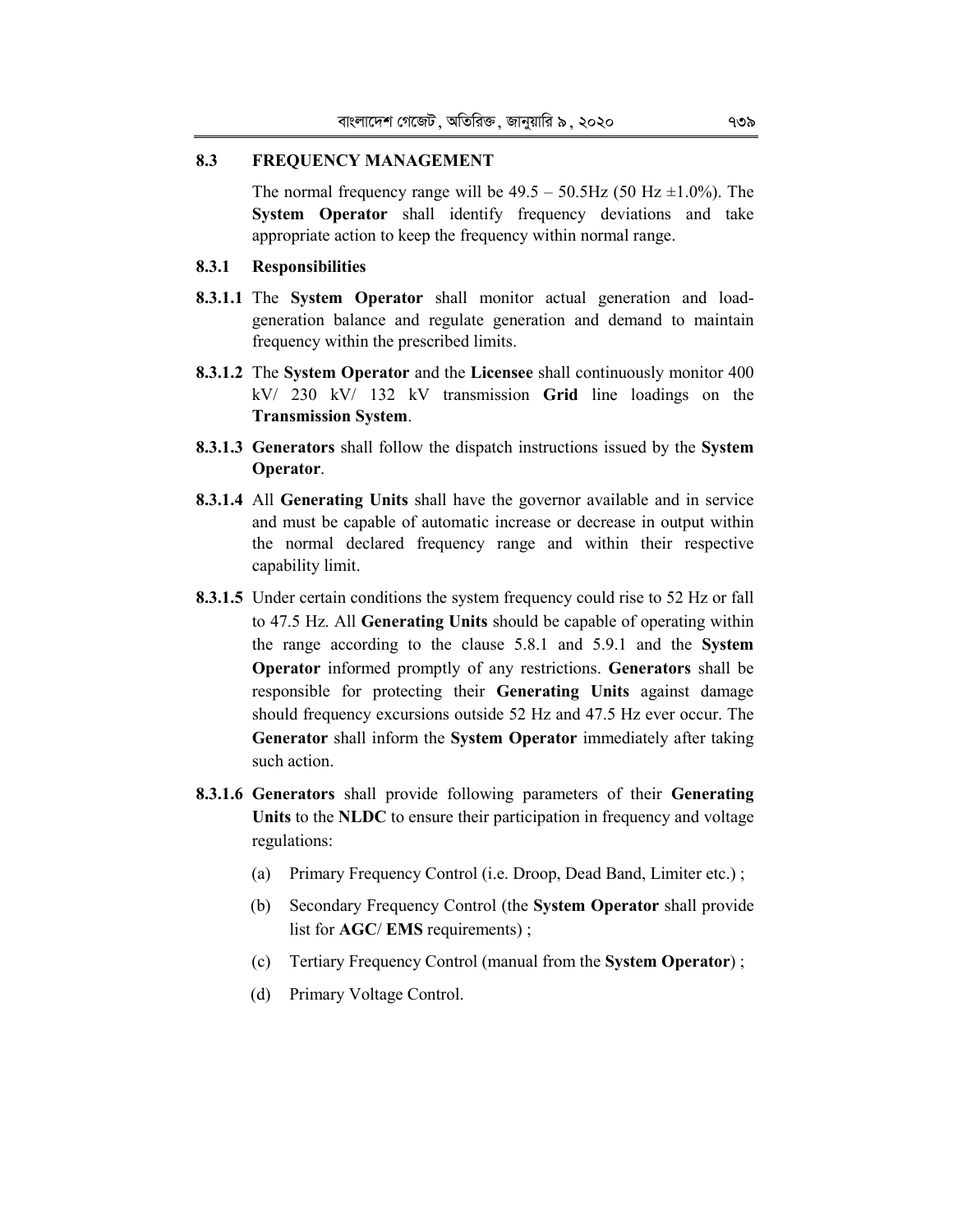- **8.3.1.7** The **Generating Units** shall be designed to process the following capabilities :
	- (a) All **Generating Units** shall be frequency sensitive.
	- (b) Power and Frequency Control of the **Generating Units** shall be achieved with fast-acting prime mover Speed Governor.
	- (c) The governor shall have the capability to freely regulate the frequency with adjustable governor speed droop settings in the range of 2% to 3% for Hydro Turbine, 4% to 6% for GT & ST and up to 10 % for Nuclear plant.
	- (d) Capable of responding automatically to normal variation in the system frequency.
	- (e) Governor dead band shall be within the range of  $\pm 0.05$ Hz. However, the governor shall respond to full frequency deviation once system frequency deviation exceeds this specified dead band.
	- (f) Limiter (regulation range) setting shall be specified by the **System Operator** in collaboration with plants.
	- (g) If and when the **Generating Unit** is required to operate in an islanded mode, then the Governor control system shall ensure that the islanded system will operate within the frequency range.
- **8.3.1.8 Distribution Utilities** and **Bulk Power Consumers** shall co-operate with the **System Operator** in managing load on instruction from the **NLDC** as required.
- **8.3.1.9** The **Licensee** and the **System Operator** shall ensure that under frequency and df/dt load shedding schemes are always functional.
- **8.3.1.10** Close coordination between **Users** and the **NLDC** shall exist at all times for the purposes of effective frequency and voltage management.

## **8.3.2 Sustained Rising Frequency**

**8.3.2.1** Under rising (from 50 Hz) frequency conditions, **Generators** having governor in service shall be capable of automatic decrease output within the normal declared frequency range (49.5 Hz to 50.5 Hz) and within their respective limit (specified limiter or regulation range) in the mode of Primary Control or Free Governor Mode of Operation (FGMO).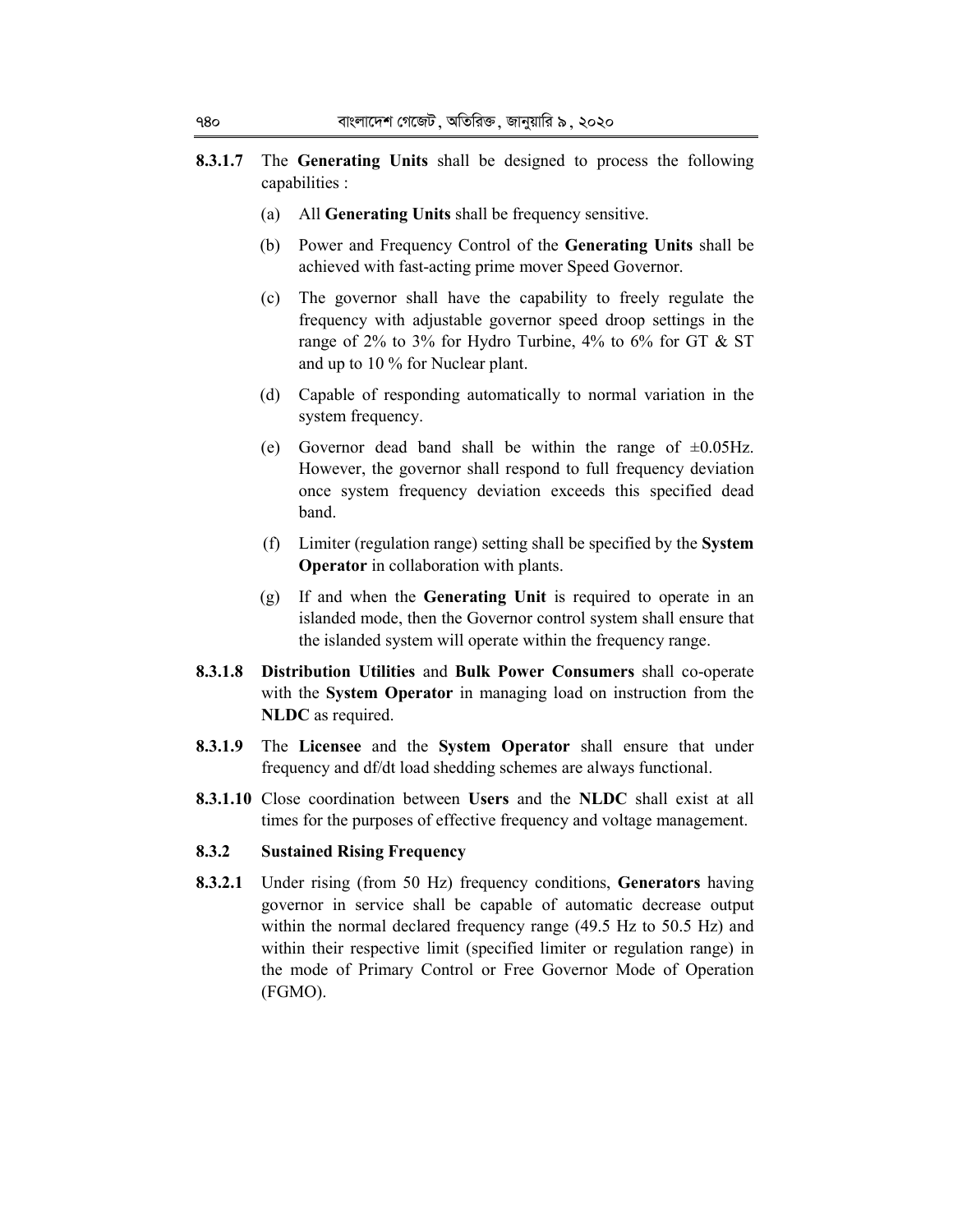- **8.3.2.2** The governor system of the plants running on FGMO shall be fitted with adjustable droop and shall have capability to operate with droop of 4% to  $6\%$  for thermal units  $\& 2\%$  to  $3\%$  for hydro units. The response (decrease of output) to a change (rising state) of system frequency shall be fully available within 10 seconds of the frequency change and be sustainable for a further 30 seconds.
- **8.3.2.3** The selected plants shall be capable of running on **Automatic Generation Control** (**AGC**/ LFC) Mode. Therefore, those plants shall automatically reduce output as per **AGC** command(s) in secondary frequency regulation. Secondary response shall fully available by 30 seconds from the time of frequency change to take over from primary response, and shall be sustainable for a period of at least 30 minutes.
- **8.3.2.4** When the frequency rises above 50.5 Hz actions must be taken immediately by the **Generato**r**s** which are beyond AFC. The **System Operator** shall take appropriate action to issue instructions to **Generators** to arrest the rising frequency and restore frequency within normal range. Such instructions may include reducing generated output (i.e. Tertiary or manual control) or de-synchronizing **Generating Units**  or adding load to system if there is anyload-shed. Frequency up to 52.0 Hz **Generators** shall have frequency withstand capability as mentioned in sub-**Section** 5.8.1.
- **8.3.2.5 Generators** shall be responsible for protecting their **Generating Units** against damage should frequency excursions outside 52 Hz and 47.5 Hz ever occur.

# **8.3.3 Sustained Falling Frequency**

- **8.3.3.1** Under falling (from 50 Hz) frequency conditions, **Generators** having governor in service shall be capable of automatic increase output within the normal declared frequency range (49.5 Hz to 50.5 Hz) and within their respective limit (specified limiter or regulation range) in the mode of Primary Control or Free Governor Mode of Operation (FGMO).
- **8.3.3.2** The governor system of the plants running on FGMO shall be fitted with adjustable droop and shall have capability to operate with droop of 4% to  $6\%$  for thermal units  $\& 2\%$  to  $3\%$  for hydro units. The response (increase of output) to a change (falling state) of system frequency shall be fully available within 10 seconds of the frequency change and be sustainable for a further 30 seconds.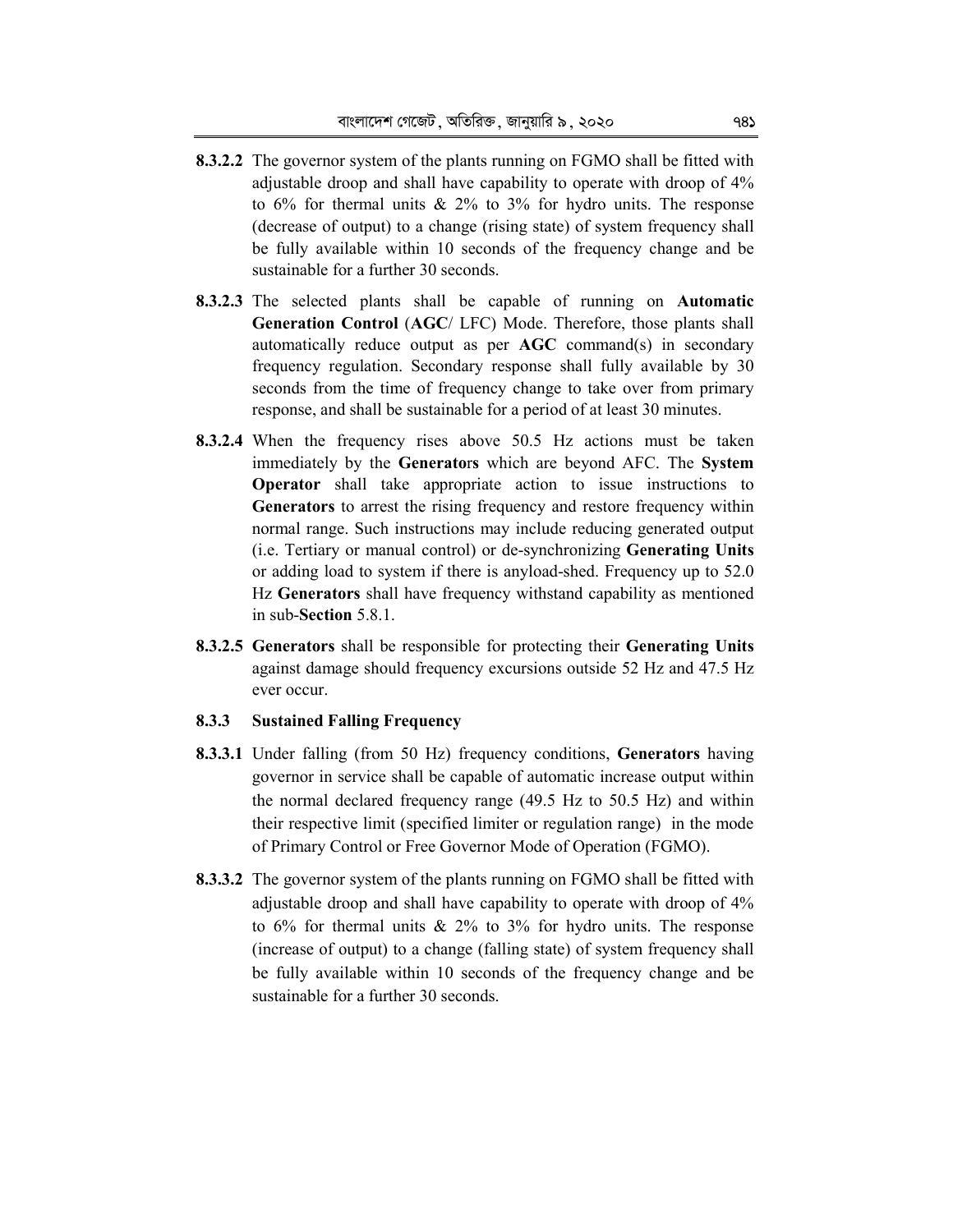- **8.3.3.3** The selected plants shall be capable of running on **Automatic Generation Control** (**AGC**/LFC) Mode. Therefore, those plants shall automatically increase output as per **AGC** command(s) in secondary frequency regulation. Secondary response shall fully available by 30 seconds from the time of frequency change to take over from primary response, and shall be sustainable for a period of at least 30 minutes.
- **8.3.3.4** If the secondary control is insufficient, tertiary control operates to return frequency to target value and restore the secondary control reserve. Tertiary frequency response is normally in the form of security constrained economic dispatch.
- **8.3.3.5** When the frequency falls below 49.5 Hz, the **System Operator** shall take appropriate action to issue instructions to **Generators** to arrest the falling frequency and restore it within normal range. Such instructions may include dispatch commands (i.e. Tertiary or manual control) or instructions to **Generators** to increase output, to synchronize standby **Generating Units** to the **Transmission System.**
- **8.3.3.6** All **Generating Units** that have been declared available shall be required to be synchronized and loaded in the event of the sustained low frequency below 49.5 Hz provided local and safety conditions permit. This action shall be performed without delay after failed attempts to contact the **System Operator**. The **Generator** shall inform the **System Operator** immediately after taking such action.
- **8.3.3.7 Distribution Utilities** and **Bulk Power Consumers** should not increase load when frequency is below 49.5 Hz.
- **8.3.3.8** When frequency falls below 49.35 Hz, the **System Operator** shall take appropriate action to issue instructions to **Distribution Utilities** to reduce load demand by appropriate manual and/ or automatic load shedding.
- **8.3.3.9** When the frequency falls below 49.25, the **System Operator** shall impose **SCADA** operation to open the CB of outgoing feeders to the **Distribution Utilities/ Bulk Consumers** at **Connection Points** to stabilize the system frequency.
- **8.3.3.10** The **System Operator** shall be responsible for the coordination, selection among the feeders by rotation (provision for automatic) and settings of staged automatic relay initiated under-frequency load shedding designed for system protection.
- **8.3.3.11** Frequency up to 47.5 Hz, **Generator** shall have frequency withstand capability as mentioned in sub-**Section** 5.8.1.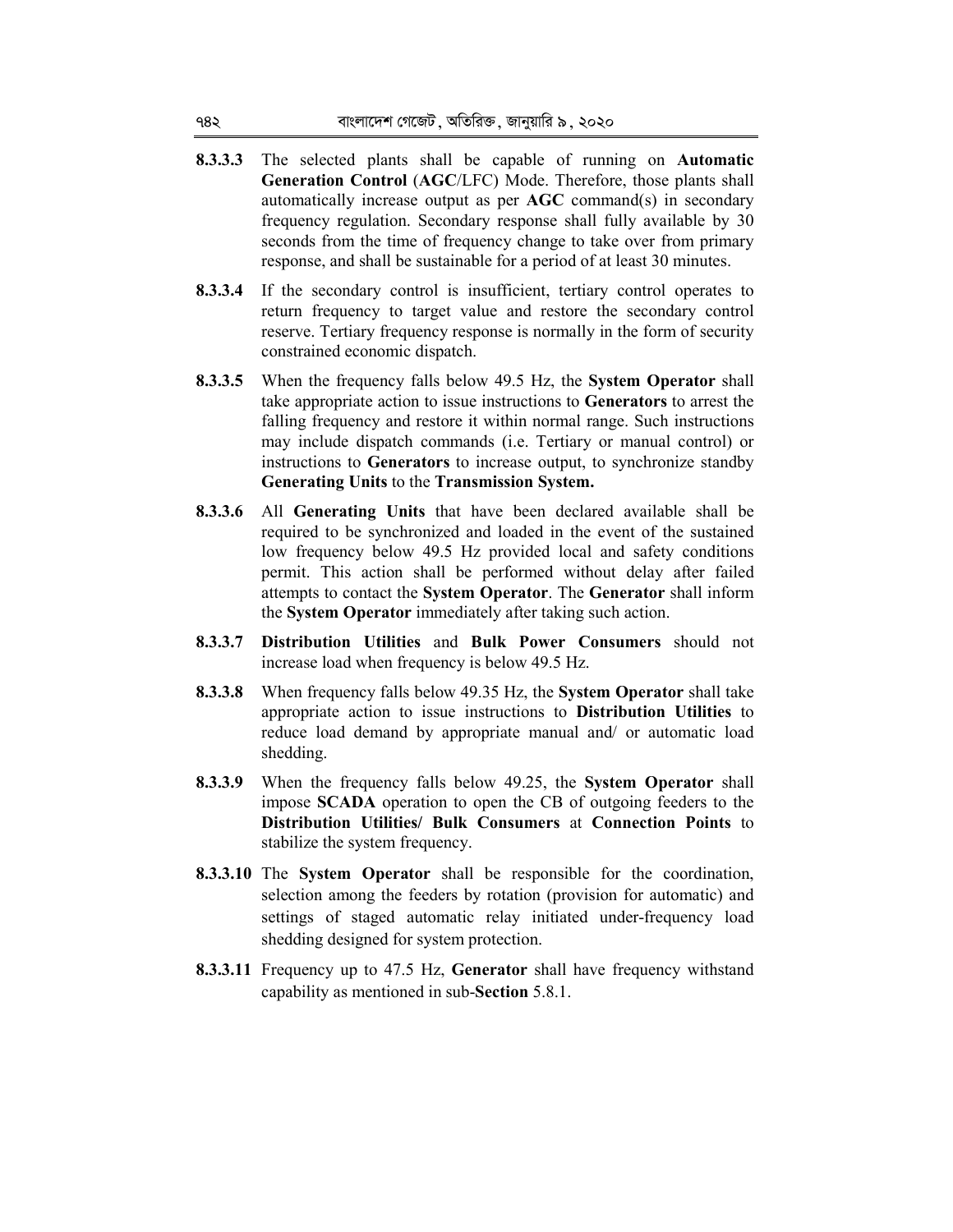## **8.4 VOLTAGE MANAGEMENT**

- **8.4.1** The **Licensee** and the **System Operator** shall carry out load flow studies and perform voltage stability analysis from time to time to predict where voltage problems may be encountered and to identify appropriate measures to ensure that voltages remain within the defined limits as specified in sub-**Section** 4.4. On the basis of these studies the **System Operator** shall instruct **Generators** to maintain specified voltage levels at their generation bus.
- **8.4.2** All **Generating Units** shall have Automatic Voltage Regulator (AVR) in service.
- **8.4.3 Generators** shall inform the **System Operator** of their reactive reserve capability promptly on request.
- **8.4.4 Generators** shall make available to the **System Operator** the up-to-date **Capability Curve**s for all **Generating Units**, as detailed in **Section** 5, indicating any restrictions, to allow accurate system studies and effective operation of the **Transmission System**.
- **8.4.5** The **System Operator** and the **Licensee** shall continuously monitor 400 kV/230 kV/132 kV transmission **Grid** voltage levels at all **Grid** substations.
- **8.4.6** The **System Operator** and the **Licensee** shall regulate voltage levels within the prescribed levels.
- **8.4.7** The **System Operator** and the **Licensee** shall jointly take appropriate measures to control **Transmission System** voltages that may include but not be limited to transformer tap changing and use of MVAR reserves with **Generating units** within technical limits. These may include operation of the following equipments :
	- (a) Synchronous **Generating Units**
	- (b) Synchronous Condenser
	- (c) Tap Changing Transformers
	- (d) Auto-Transformer Tap Changing
	- (e) Booster Transformers
	- (f) Shunt Capacitors and Reactors
	- (g) Static VAR Compensator (SVC)
	- (h) Static Compensator (STATCOM)
	- (i) Line Reactance Compensator (Series Cap)
	- (j) Flexible AC Transmission (FACT) Devices. etc.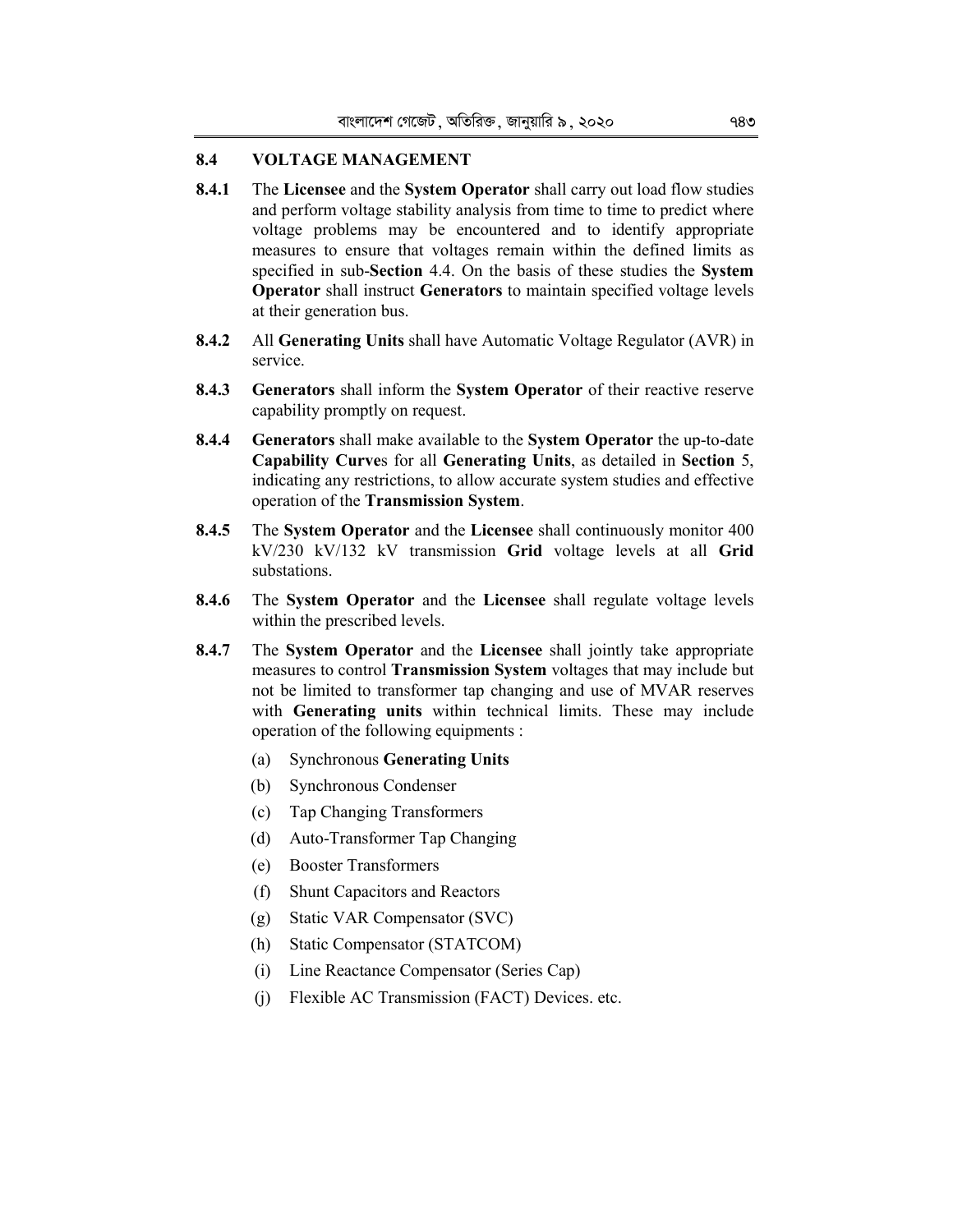- **8.4.8** The **Licensee** shall co-ordinate with the **Distribution Utilities** to determine voltage levels at the **Connection Points.**
- **8.4.9** The **Distribution Utilities** and **Bulk Power Consumers** shall maintain power factor within the range 0.90 lagging and 0.95 leading at the **Connection Point.**
- **8.4.10 Distribution Utilities** shall participate in voltage management by regulating their demand and changing tap positions on the 33/11 kV transformers as may be required.

## **8.5 MONITORING OF GENERATION**

### **8.5.1 Available Capacity and Bus Voltage Monitoring**

- **8.5.1.1** For effective operation of the **Transmission System**, it is important that a **Generator's** declared availability is realistic and that any departures are continually fed back to the **Generator** to help effect improvement. The monitoring by the **System Operator** of **Generating Unit** output, and active and reactive reserve capacity, shall be carried out to evaluate the reliability and performance of plant.
- **8.5.1.2** The **System Operator** shall continuously monitor **Generating Unit** outputs and bus voltages. More stringent monitoring may be performed at any time, as detailed in the Testing **Section**, when there is reason to believe that a **Generator's** declared availability may not match the actual availability or declared output does not match the actual output.
- **8.5.1.3 Generators** shall provide to the **System Operator** hourly generation summation outputs where no automatically transmitted metering or **SCADA** equipment exists.
- **8.5.1.4** The **Generator** shall provide other logged readings that the **System Operator** may reasonably require, for monitoring purposes where **SCADA** data is not available.
- **8.5.2 Generating Unit Tripping**
- **8.5.2.1 Generators** shall promptly inform the tripping of a **Generating Unit**, with reasons, to the **System Operator** in accordance with the Operational Event/Accident Reporting **Section**. The **System Operator**  shall keep a written log of all such tripping, including the reasons with a view to demonstrating the effect on system performance and identifying the need for remedial measures.
- **8.5.2.2 Generators** shall submit a more detailed report of all trippings and forced outage/shut downs of each **Generating Unit** to the **System Operator** monthly.

# **8.5.3 Data Requirements**

**Generators** shall submit data to the **System Operator** as listed in Data Registration **Section**, termed as Frequency and Voltage Management.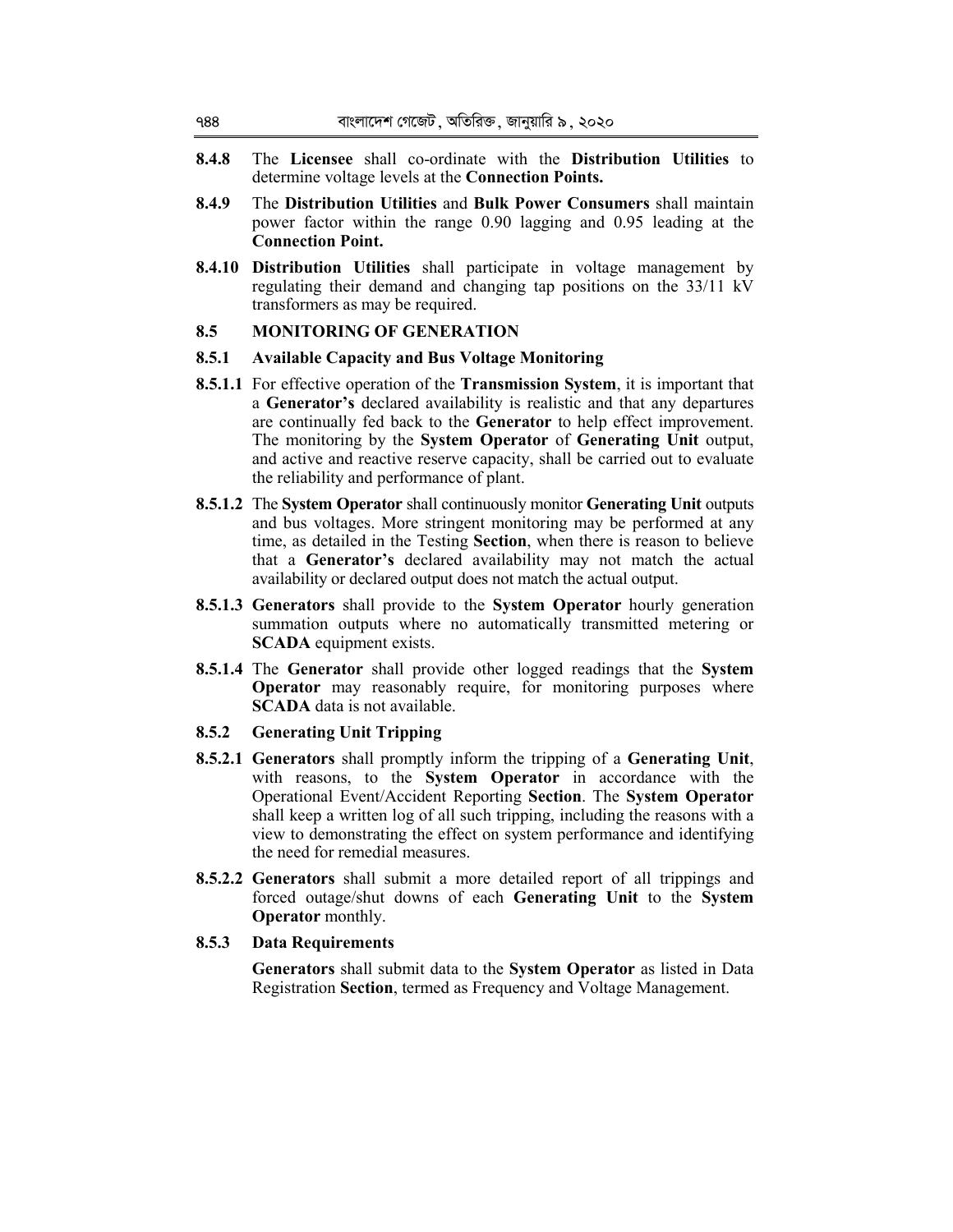## **9. CONTINGENCY PLANNING**

## **9.1 INTRODUCTION**

A contingency in the **Transmission System** may arise owing to generation deficiencies, inadvertent tripping of **Transmission System** components, and failure of **Transmission System** equipment or operational errors. These may result in partial or total blackouts of the **Grid.**

This **Section** describes the recovery process to be followed by the **Licensee,** the **System Operator** and all **Users** in the event of **Transmission System** total or partial blackouts.

### **9.2 OBJECTIVE**

The objective of this **Section** is to define a general guideline of the recovery process and responsibilities of all **Users** to achieve the fastest recovery in the event of a partial or total system blackout, taking into account essential loads, **Generating Units** capabilities and system constraints.

## **9.3 STRATEGY**

- **9.3.1** The situation prevailing prior to the occurrence of the contingency, e.g. availability of specific **Generators,** transmission circuits and load demands,will largely determine the restorations process to be adopted in the event of a total blackout. The **System Operator** shall advise all **Users** of the situation and follow the strategy as outlined below for restoration.
- **9.3.2 User's** persons authorized for operation and control shall be available at **User's** end for communication and acceptance of all operational communications throughout the contingency. Communication channels shall be restricted to operational communications only till normality is restored.

## **9.4 TOTAL SYSTEM BLACKOUT**

- **9.4.1** The **System Operator** shall instruct all relevant **Generators** having **Power Stations** with **Black Start** capability to commence their preplanned **Black Start** procedure.
- **9.4.2** The **System Operator** shall prepare the **Transmission System** for restoration by creating discrete power islands with no interconnection. Close coordination with concerned **Distribution Utilities** shall be maintained during the restoration process to arrange for discrete demand blocks becoming available to stabilize **Generating Units**, as these become available in individual islands.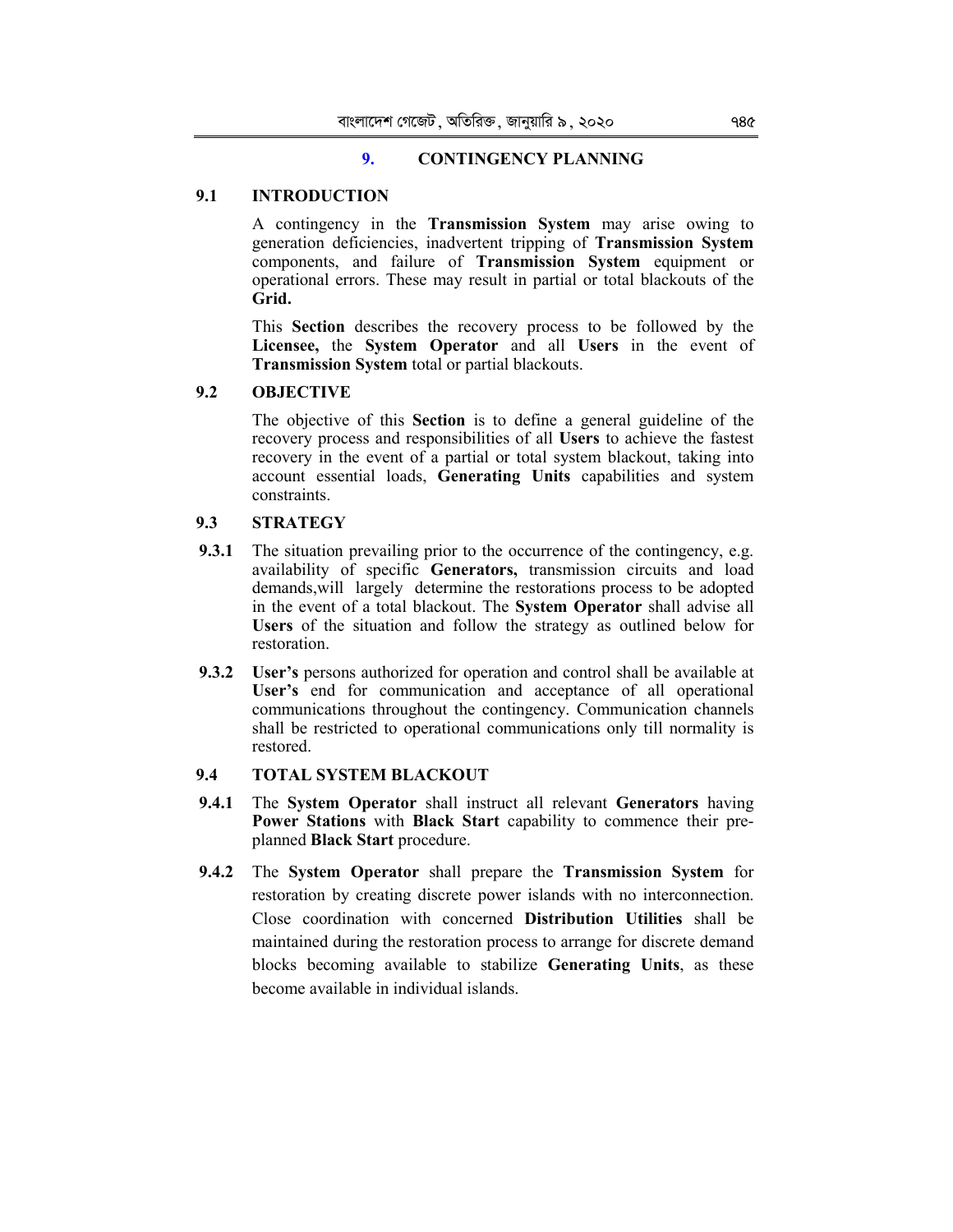- **9.4.3 Generators** to whom start up power supply is made available shall sequence their start up to match their auxiliary power demand with supply available.
- **9.4.4** Each discrete power island should contain at least one **Black Start Generator** capable of running on Isochronous Mode.
- **9.4.5 Generators** shall inform the **System Operator** as **Generating Units**  become available to take load, in order that the **System Operator** may assess the MW demand which the **Generating Unit** is likely to pick up on circuit breaker closure.
- **9.4.6** The **System Operator** shall co-ordinate with **Generators** and **Distribution Utilities** to:
	- (a) Form discrete power islands with one **Generating Unit** feeding some local demand.
	- (b) Extend islands by adding more **Generating Units** and more demand in a coordinated manner maintaining load generation balance.
	- (c) Synchronize islands to form a larger, more stable island.

## **9.5 PARTIAL TRANSMISSION SYSTEM BLACKOUT**

- **9.5.1** The **System Operator** shall ensure with the **Licensee** and **Users** that security of the healthy part of the **Transmission System** is maintained.
- **9.5.2** The **System Operator** and the **Licensee** shall gradually extend the healthy system to provide start-up power to appropriate **Generating Units**.
- **9.5.3** The **System Operator** and the **Licensee** with close coordination with **Distribution Utilities** and **Generators** shall gradually restore demand to match generation as it becomes available.
- **9.5.4** All **Users** shall take care to ensure load-generation balance is maintained at all times under the **System Operator's** direction.

### **9.6 RESPONSIBILITIES**

- **9.6.1** The **Single Buyer** shall ensure sufficient **Black Start** and Fast Start capability at strategic locations in the **PPA** with the selected **Generators.**
- **9.6.2** The **System Operator** shall maintain a record of **Power Station Black Start** capability and associated **Power Station Black Start** plans.
- **9.6.3** The **System Operator** shall prepare, distribute and maintain up-to-date **Black Start** procedures covering the restoration of the **Transmission System** following total or partial blackout.Updated **Black Start** procedures shall be submitted to the **Commission**.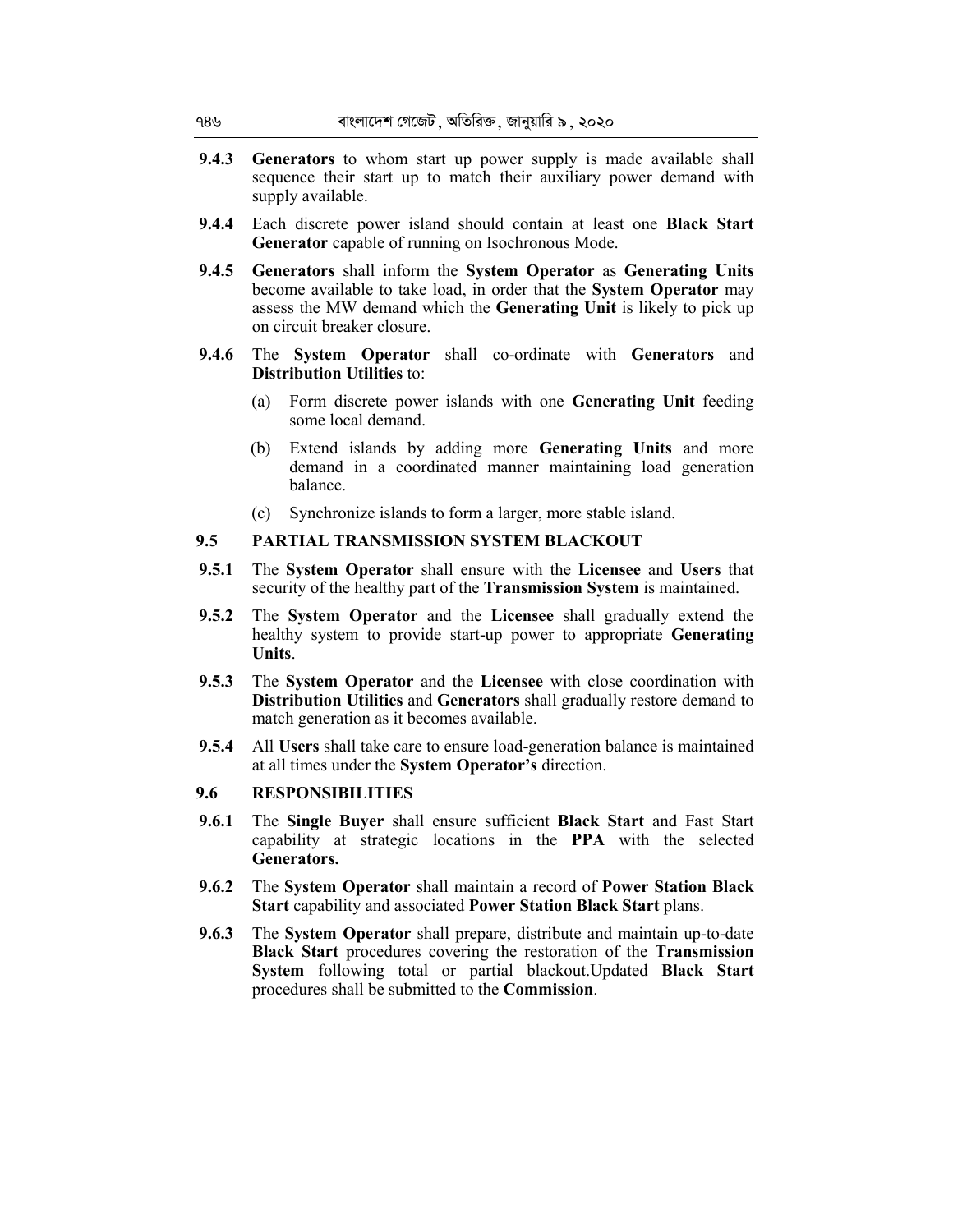- **9.6.4 Users** shall agree regarding **Black Start** procedures with the **System Operator** and the **Licensee** and promptly inform the **System Operator**  when unable to follow the procedure.
- **9.6.5** The **System Operator** and the **Licensee** shall be responsible for directing the overall **Transmission System** restoration process by coordination with all **Users.**
- **9.6.6 Distribution Utilities** shall be responsible for sectionalizing the **Distribution System** into discrete, unconnected blocks of demand.They shall advise the **System Operator** of the amount of MW likely to be picked up by the synchronizing **Generator**.
- **9.6.7 Generators** shall be responsible for commencing their planned **Black Start** procedure on the instruction of the **System Operator** and steadily increasing their generation according to the demand that the **System Operator** is able to make available.

## **9.7 SPECIAL CONSIDERATIONS**

- **9.7.1** During the restoration process following **Transmission System** blackout conditions, normal standards of voltage and frequency shall not apply.
- **9.7.2** A list of essential loads and priority of restoration is shown in the **Appendix**.Updated list of essential loads and priority of restoration shall be submitted to the **Commission.**
- **9.7.3 Distribution Utilities** with essential loads shall separately identify nonessential components of such loads, which may be kept off during system contingencies.
- **9.7.4 Distribution Utilities** shall draw up an appropriate schedule with corresponding load blocks in each case. The non-essential loads can be put on only when system normalcy is restored, as advised by the **System Operator**.
- **9.7.5** All **Users** shall pay special attention in carrying out the procedures so that secondary collapse due to undue haste or in-appropriate loading is avoided.
- **9.7.6** Despite the urgency of the situation, careful, prompt and complete logging of all operations and operational messages shall be ensured by all **Users** to facilitate subsequent investigation into the incident and the efficiency of the restoration process. Such investigation shall be conducted promptly after the incident.

### **9.8 APPENDIX**

Essential loads and priority of restoration.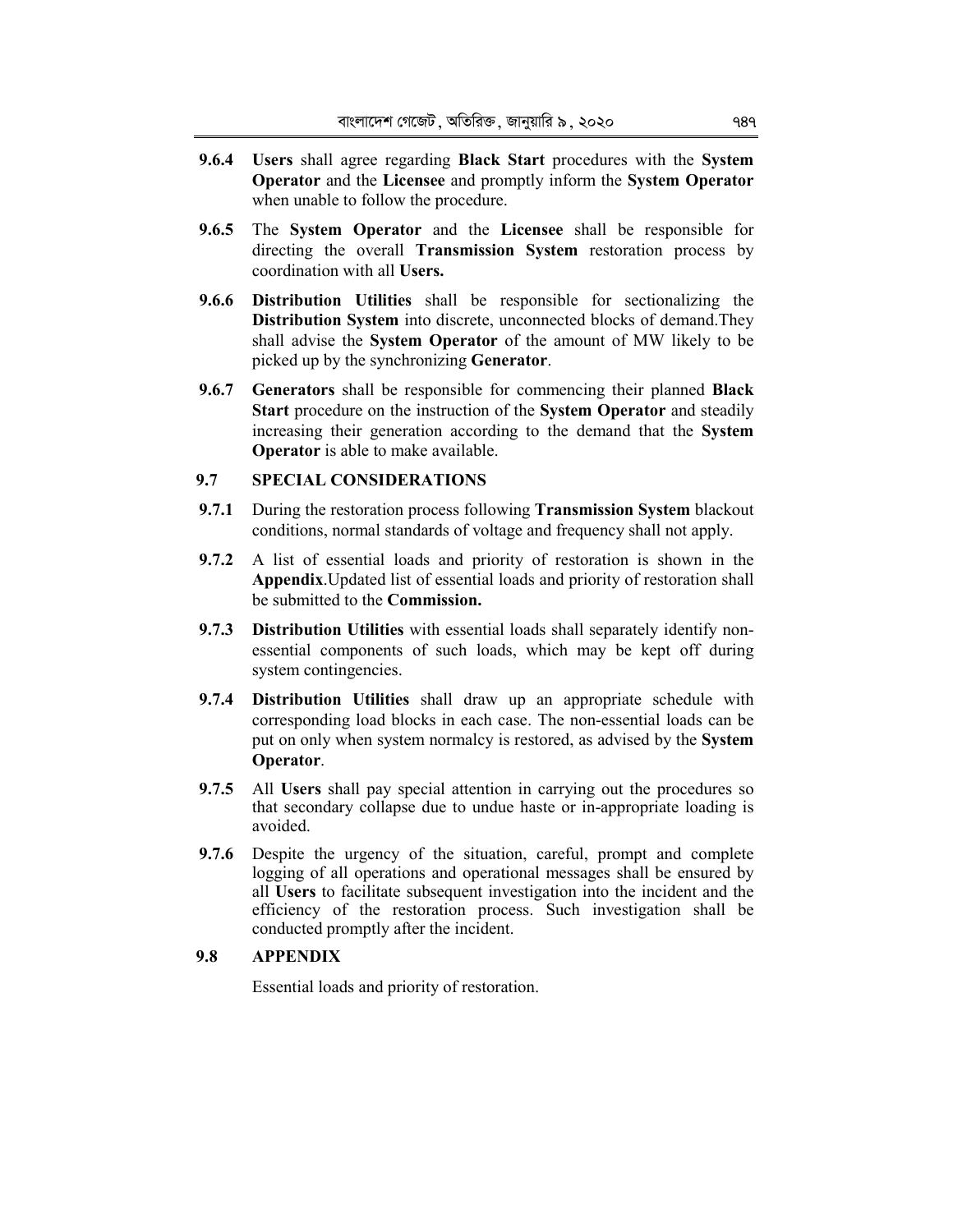## **APPENDIX**

# **CONTINGENCY PLANNING**

# **ESSENTIAL LOADS AND PRIORITY OF RESTORATION**

| Priority | Type of Load   Name of Substation | Remarks |
|----------|-----------------------------------|---------|
|          |                                   |         |
|          |                                   |         |
|          |                                   |         |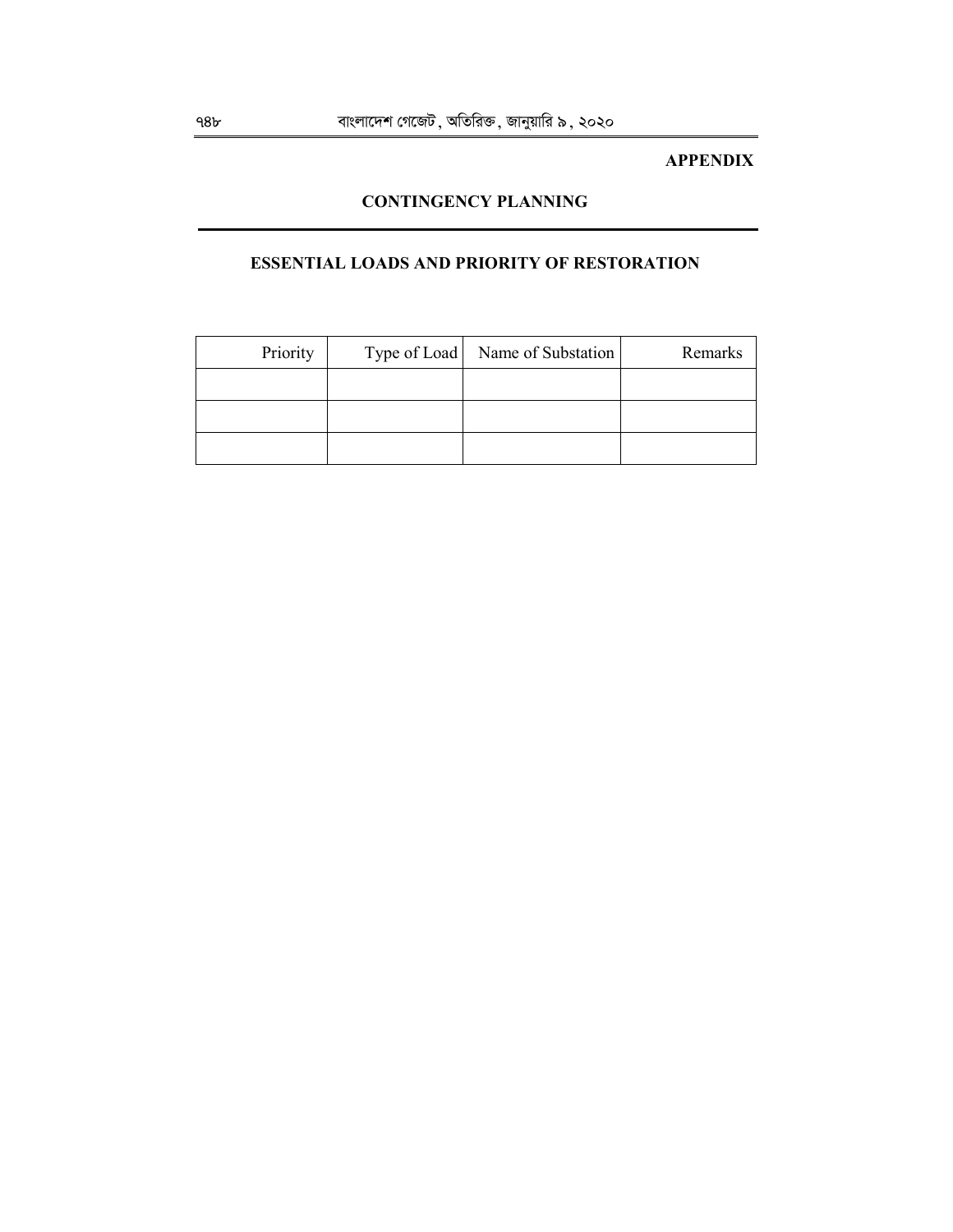### **10. CROSS BOUNDARY SAFETY**

## **10.1 INTRODUCTION**

This **Section** sets down the requirements for maintaining safe working practices associated with cross boundary operations. It lays down the procedure to be followed when work is required to be carried out on electrical equipment that is connected to another **User's** system.

# **10.2 OBJECTIVE**

The objective of this **Section** is to achieve agreement and consistency on the principles of safety as prescribed in the **Electricity Rules, 1937** and revisions thereof and widely practiced international rules by concern of the **Licensee** when working across a control boundary between the **Licensee** and another **User**.

### **10.3 CONTROL PERSONS**

The **Licensee** and all **Users** shall nominate suitably authorized persons to be responsible for the coordination of safety across their boundary. These persons shall be referred to as **Control Persons**.

## **10.4 PROCEDURE**

- **10.4.1** The **Licensee** shall issue a list of **Control Persons** (names, designations and telephone numbers) to all **Users** who have a direct control boundary with the **Licensee**. This list shall be updated promptly whenever there is change of name, designation or telephone number.
- **10.4.2** All **Users** with a direct control boundary with the **Licensee** shall issue a similar list of their **Control Persons** to the **Licensee**, which shall be updated promptly whenever there is a change to the **Control Persons**  list.
- **10.4.3** Whenever work across a control boundary is to be carried out, the **Control Person**, of the **User** (which may be the **Licensee**), wishing to carry out work shall directly contact the other relevant **Control Person**. Code words will be agreed at the time of work to ensure correct identification of both parties.
- **10.4.4** Contact between the **Control Persons** shall normally be by direct telephone. Should the work extend over more than one shift the **Control Person** shall ensure that the relief **Control Person** is fully briefed on the nature of the work and the code words in operation.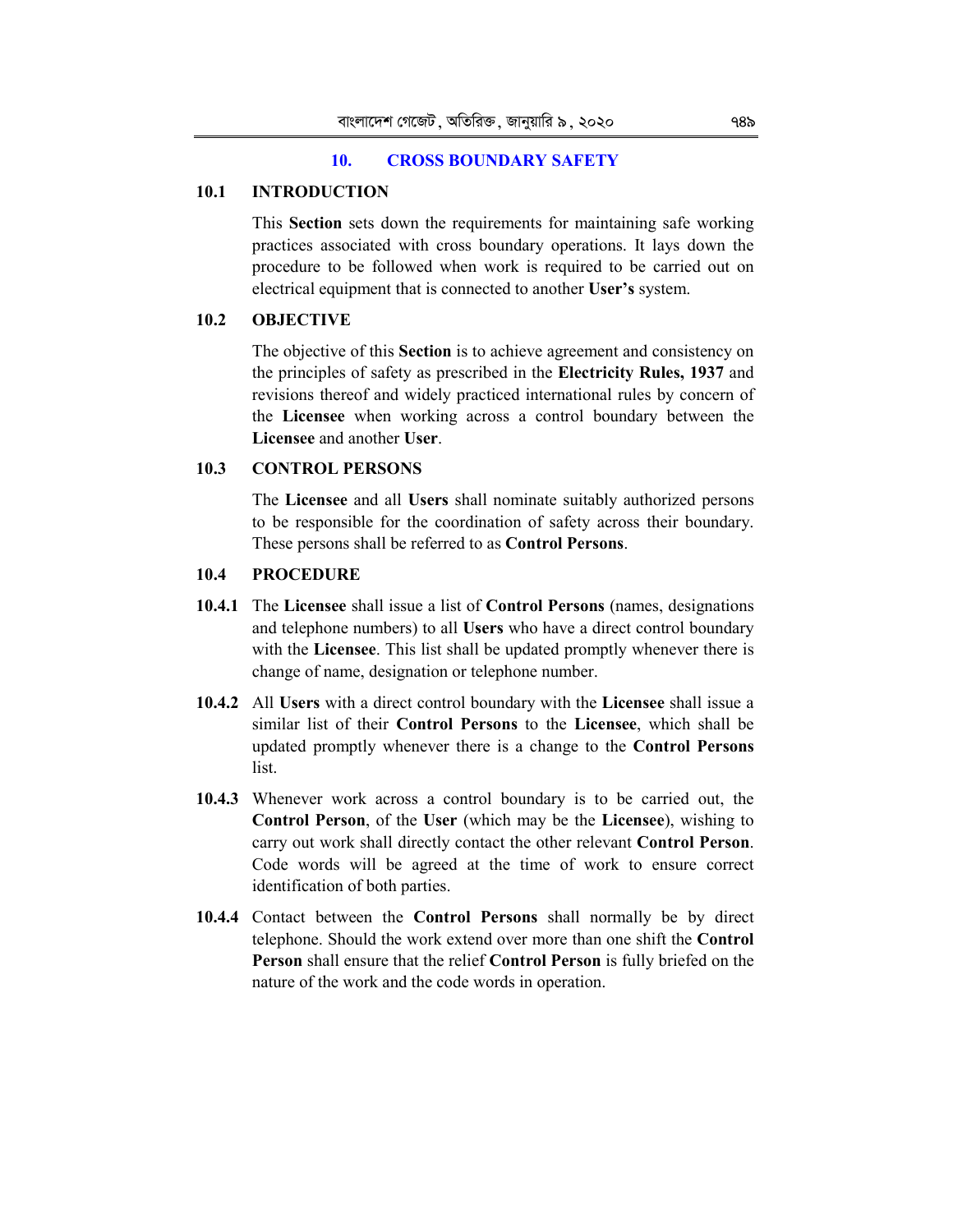- **10.4.5** The **Control Persons** shall co-operate to establish and maintain the precautions necessary for the required work to be carried out in a safe manner. Both the established isolation and the established earth shall be locked in position, where such facilities exist, and shall be clearly identified.
- **10.4.6** Work shall not commence until the **Control Person**, of the **User** (which may be the **Licensee**), wishing to carry out the work, is satisfied that all the safety precautions have been established. This **Control Person** shall issue agreed safety documentation to the working party to allow work to commence.
- **10.4.7** When work is completed and safety precautions are no longer required, the **Control Person** who has been responsible for the work being carried out shall make direct contact with the other **Control Person** to request removal of those safety precautions.
- **10.4.8** The equipment shall only be considered as suitable for return to service when all safety precautions are confirmed as removed, by direct communication using code word contact between the two **Control Persons**, and return of agreed safety documentation from the working party has taken place.
- **10.4.9** The **Licensee, Generators** and **Distribution Utilities** shall jointly develop an agreed written procedure for cross boundary safety and continually update it.
- **10.4.10** Any dispute concerning Cross Boundary Safety shall be resolved at an appropriate higher level of authority.

## **10.5 SPECIAL CONSIDERATIONS**

- **10.5.1** For cross boundary circuits all **Users** shall comply with the agreed safety rules which must be in accordance with the **Electricity Rules, 1937** and revisions thereof and widely practiced international rules.
- **10.5.2** All equipment on cross boundary circuits which may be used for the purpose of safety coordination and establishment of isolation and earthing, shall be permanently and clearly marked with an identification number or name, that number or name being unique in that substation. This equipment shall be regularly inspected and maintained in accordance with manufacturer's specification.
- **10.5.3** Each **Control Person** shall maintain a legibly written safety log, in chronological order, of all operations and messages relating to safety coordination sent and received by themselves. All safety logs shall be retained for a period of not less than 10 years.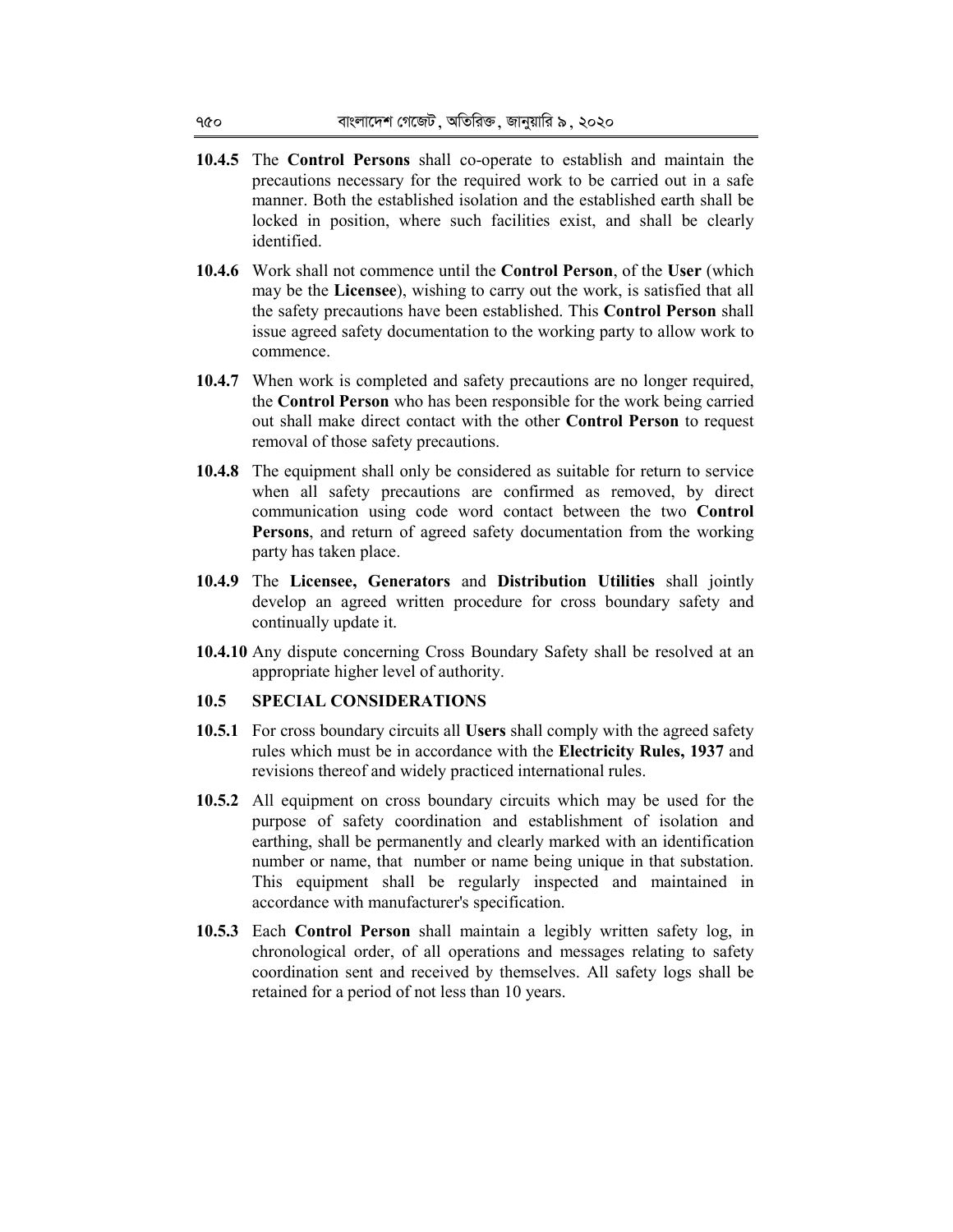# **11. OPERATIONAL EVENT/ACCIDENT REPORTING**

# **11.1 INTRODUCTION**

This **Section** describes the requirements for reporting, in writing, incidents that were initially reported orally by/to other **Users**.

# **11.2 OBJECTIVE**

The objective of this **Section** is to define the incidents to be reported, the reporting route to be followed and the information to be supplied to ensure a consistent approach to the reporting of incidents and accidents on the **Transmission System**.

# **11.3 REPORTABLE INCIDENTS**

Typical examples of reportable incidents that could affect the **Transmission System** are the following:

- i. Exceptionally high/low system voltage or frequency;
- ii. Serious equipment problem, e.g. major circuit, transformer or bus-barfault;
- iii. Loss of major **Generating Unit**;
- iv. Falling of transmission line/ tower due to natural calamity;
- v. System split, **Transmission System** breakaway or black out;
- vi. Major fire incidents;
- vii. Major failure of protection;
- viii. Accidents;
- ix. Equipment and transmission line overload;
- x. Minor equipment alarms.

The last two reportable incidents are typical examples of those that are of lesser consequence, but which still affect the **Transmission System**  and can be reasonably classed as minor. They will require corrective action but may not warrant management reporting until a later, more reasonable time.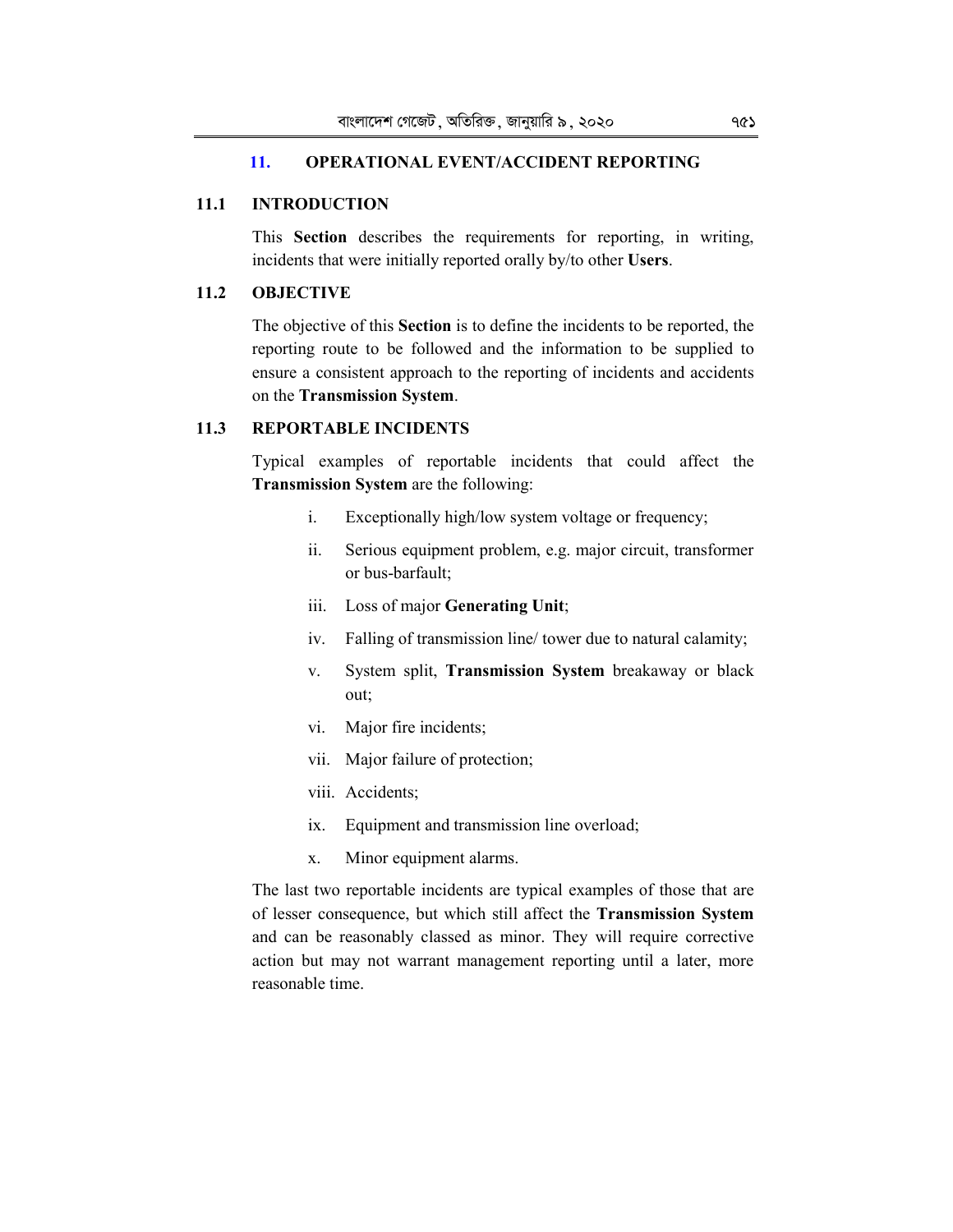## **11.4 REPORTING PROCEDURE**

### **11.4.1.**

- i. All reportable incidents occurring in lines and equipment of 33kV and above at **Grid** substations shall promptly be reported orally by the **User** whose equipment has experienced the incident (The Reporting **User**) to any other significantly affected **Users** and to the **System Operator** who shall immediately inform the **Licensee**.
- ii. Within 1 (one) hour of being informed by the Reporting **User**, the **System Operator** or the **Licensee** may ask for a written report on any incident.
- iii. If the reporting incident cannot be classed as minor then the Reporting **User** shall submit an initial written report within two hours of asking for a written report by the **System Operator**. This has to be further followed up by the submission of a comprehensive report within 48 hours of the submission of the initial written report.
- iv. In other cases the Reporting **User** shall submit a report within 5 (five) working days to the **System Operator**.
- v. The **System Operator**shall immediately communicate all oral or written reportable incidents to the **Licensee.**
- **11.4.2** The **System Operator** or the **Licensee** may call for a report from any **User** on any reportable incident affecting other **Users** and the **Licensee**  in case the same is not reported bysuch **User** whose equipment might have been source of the reportable incident.

The above shall not relieve any **User** from the obligation to report events in accordance with prevailing laws and regulations.

The format of such a report will be as agreed at the **GridCode ReviewPanel**, but will typically contain the following information:

- i. Location of incident;
- ii. Date and time of incident;
- iii. Plant or equipment involved;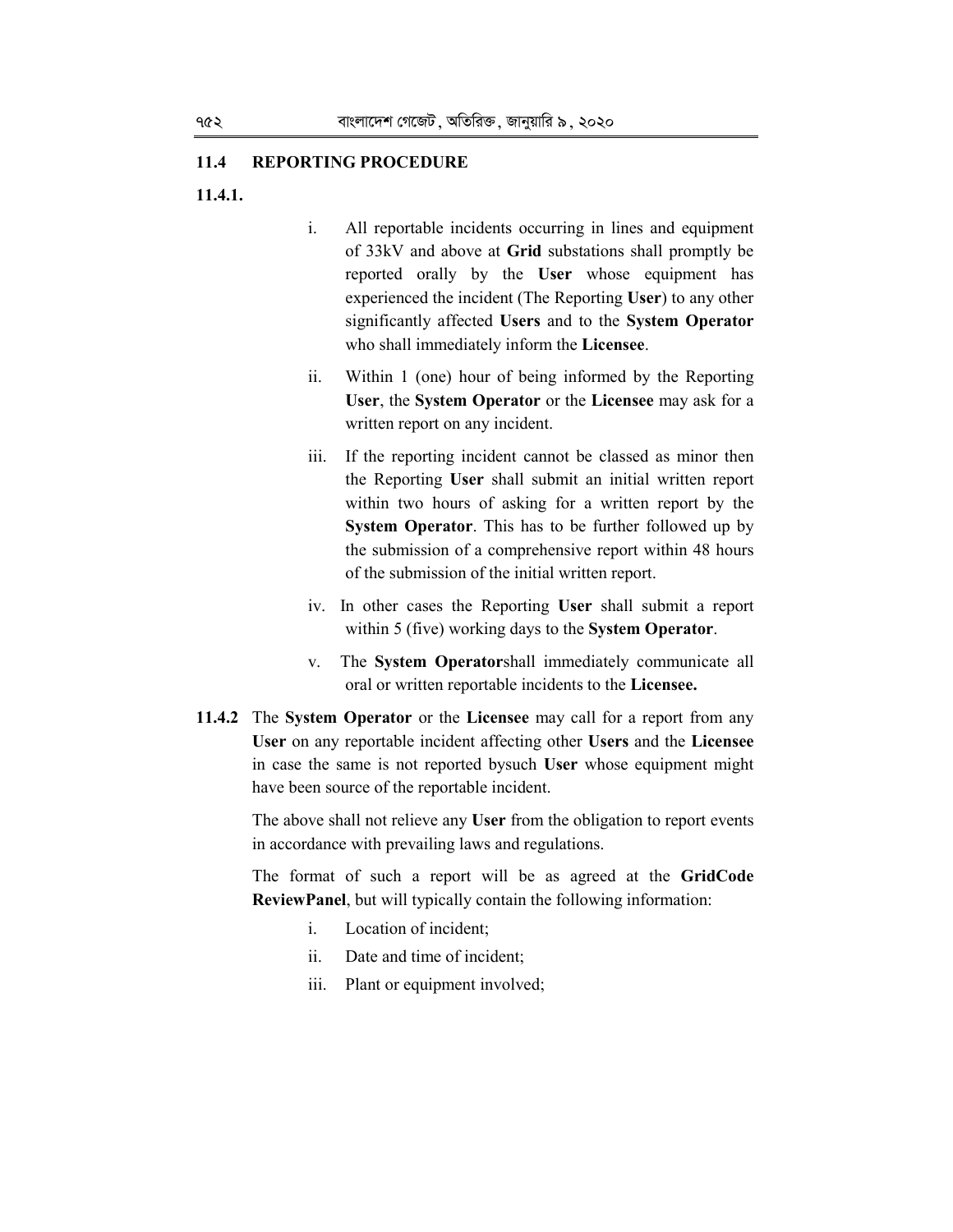- iv. Supplies interrupted and duration if applicable;
- v. Amount of generation lost if applicable;
- vi. Brief description of incident;
- vii. Estimate of time to return to service;
- viii. Name of originator;
- ix. Action taken to overcome situation.

# **11.5 REPORTING FORM**

The standard reporting form other than for accidents, shall be as agreed from time to time by the **Grid Code Review Panel**. When such a form has been agreed in **Grid Code Review Panel** meeting it will be included as an **Appendix** in this Section of the **Grid Code**. The accepted form is to be numbered and included in the ISO/Quality form of the users where applicable.

# **11.6 MAJOR FAILURE**

Following a major failure, the **Licensee** and other **Users** shall co-operate to inquire and establish the cause of such failure and produce appropriate recommendations. The **Licensee** shall report the major failure to the **Commission** immediately for information and shall submit the enquiry report to the **Commission** within 2 (two) months of the incident.

## **11.7 ACCIDENT REPORTING**

In both fatal and non-fatal accidents, the report shall be sent to the concern authorities according to section 29 of the **Electricity Act, 2018** and to the **Commission** in the prescribed form.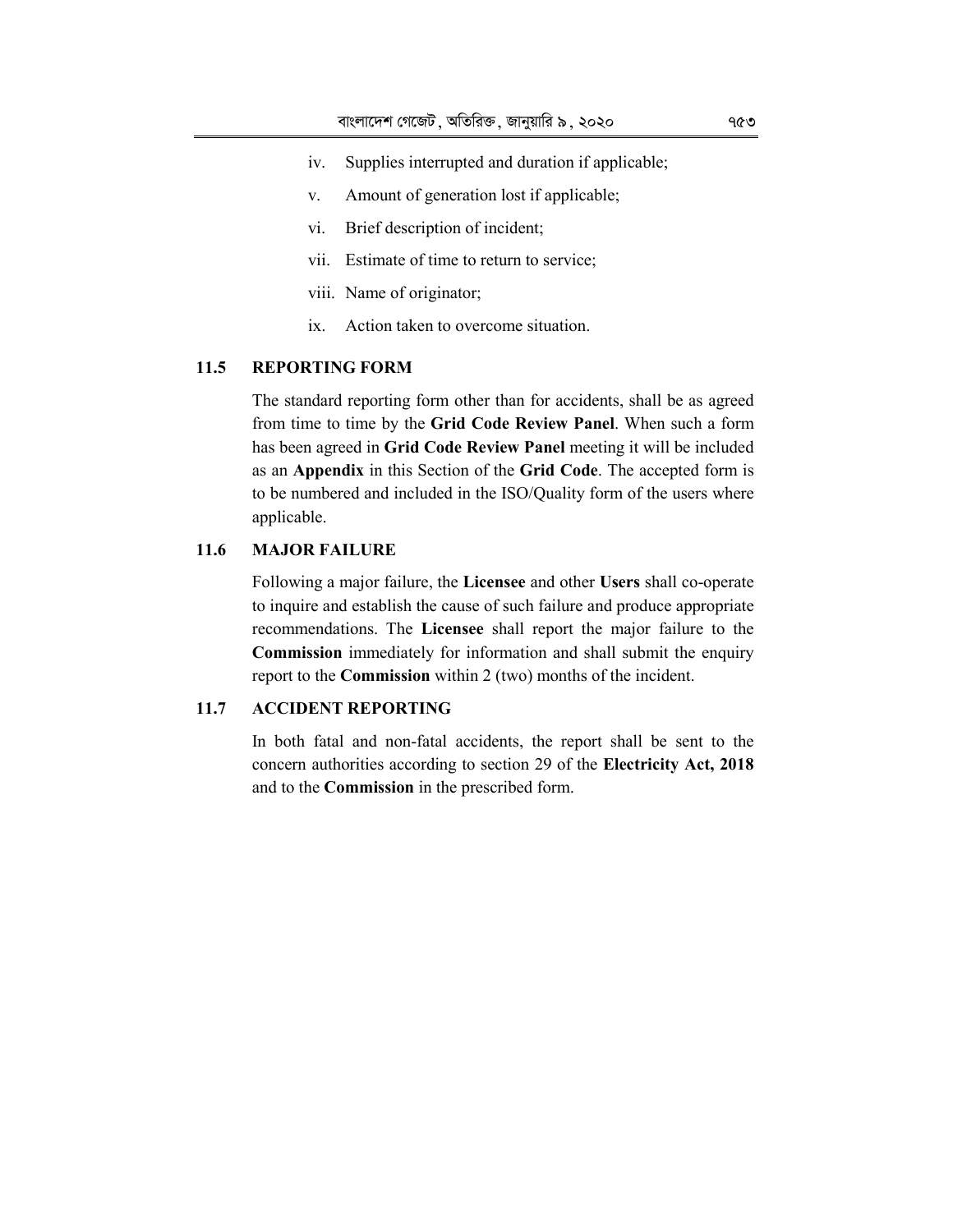# **APPENDIX**

# **INCIDENT REPORTING**

| <b>FIRST REPORT</b>                                         | Date : |
|-------------------------------------------------------------|--------|
|                                                             | Time : |
| Date and time of incident                                   | ፡      |
| Location of incident                                        |        |
| Type of incident                                            |        |
| System parameters before the incident                       |        |
| (Voltage, Frequency, Flows, Generation, etc.)               |        |
| System parameters after the incident                        |        |
| Network configuration before the incident                   |        |
| Relay indications received and<br>performance of protection |        |
| Damage to equipment                                         |        |
| Supplies interrupted and duration, if applicable            |        |
| Amount of Generation lost, if applicable                    |        |
| Estimate of time to return service                          |        |
| Cause of incident                                           |        |
| Any other relevant information and remedial<br>action taken |        |
| Recommendations for future improvement/<br>repeat incident  |        |
| Name of the Organization                                    |        |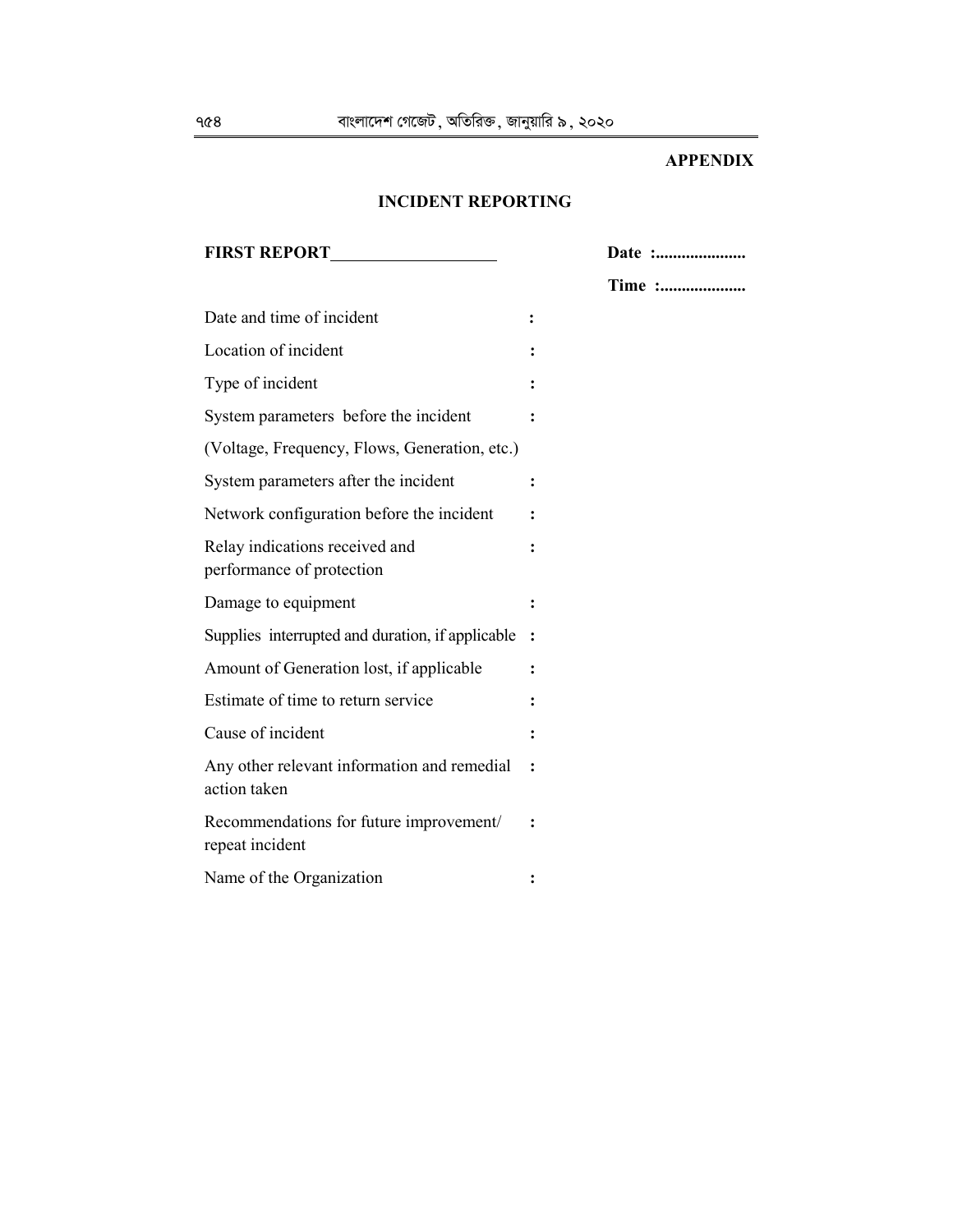### 12. PROTECTION

## **12.1 INTRODUCTION**

 In order to safeguard a **User's** system from faults that may occur on another **User's** system, it is essential that certain minimum standards of protection be adopted.This **Section** describes these minimum standards.

## **12.2 OBJECTIVE**

 The objective of this **Section** is to define the minimum protection requirements for any equipment connected to the **Transmission System**  and thereby minimize disruption due to faults.

## **12.3 GENERAL PRINCIPLES**

 No item of electrical equipment shall be allowed to remain connected to the **Transmission System** unless it is covered by appropriate protection aimed at reliability, selectivity, speed and sensitivity. Guidelines mentioned in protection manuals may be kept in view.

 All **Users** shall co-operate with the **Licensee** to ensure correct and appropriate settings of protection to achieve effective, discriminatory removal of faulty equipment with in the time for target clearance specified in this **Section**.

 Protection settings shall not be altered, or protection bypassed and/or **Disconnected** without consultation and agreement of all affected **Users**. In the case where protection is bypassed and/or **Disconnected**, by agreement, then the cause must be rectified and the protection restored to normal condition as quickly as possible. If agreement has not been reached the electrical equipment will be removed from service forthwith.

 **Generator** personnel shall not work upon or alter busbar Protection, mesh corner Protection, circuit breaker fail Protection, AC or DCWiring (other than power supplies or DC tripping associated with the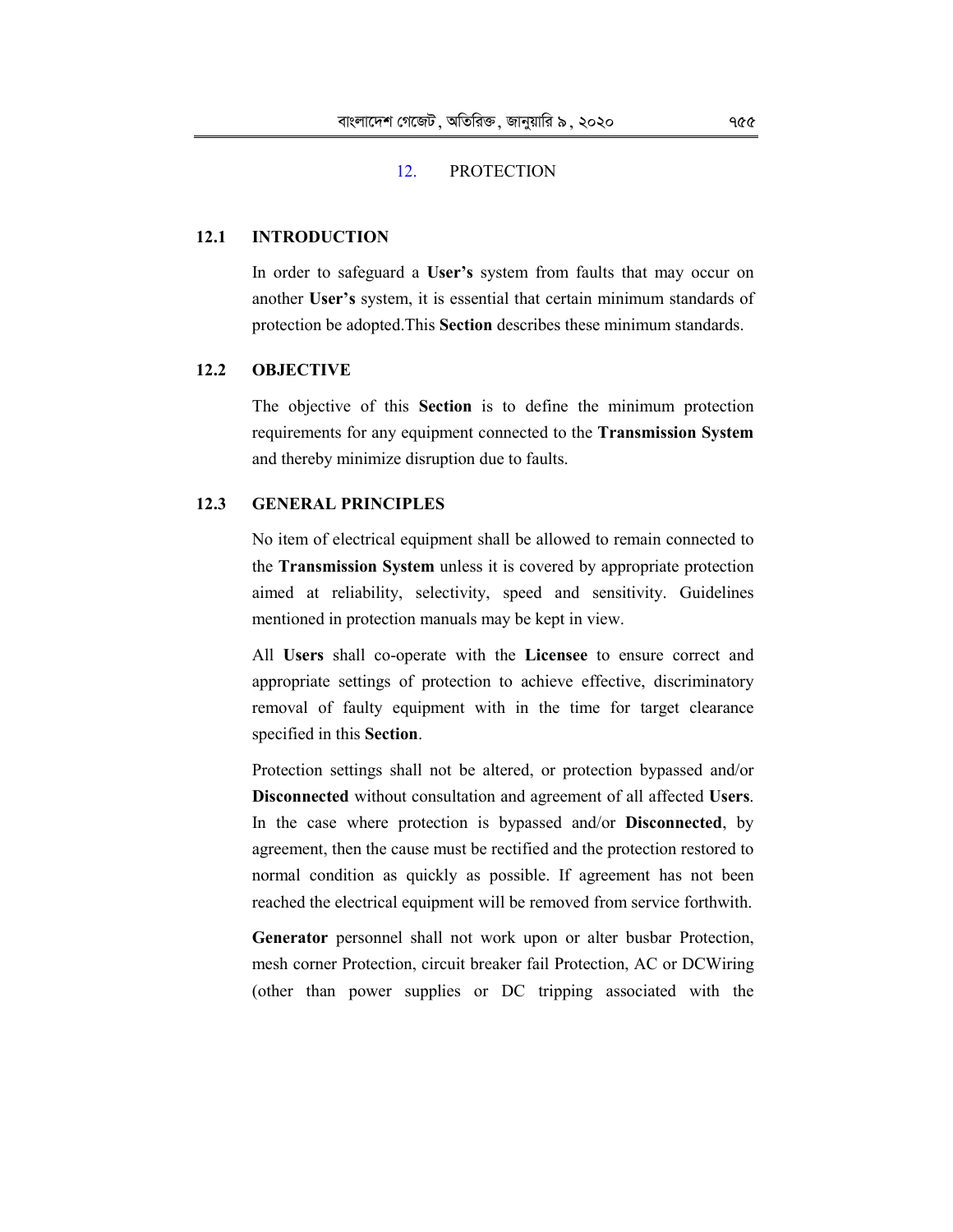**Generating Unit** itself) in the absence of a representative of the **Licensee**. Protection and relay settings shall be coordinated across **Connection Point** to ensure effective disconnection of faulty **Apparatus**.

## **12.4 PROTECTION COORDINATION**

 The **Licensee** shall be responsible for arranging periodical meetings between all **Users** to discuss coordination of protection. The **Licensee**  shall investigate any malfunction of protection or other unsatisfactory protection issues. **Users** shall take prompt action to correct any protection malfunction or issue as discussed and agreed to in these periodical meetings.

 The **Licensee** shall be responsible for carrying out any required system studies to determine the necessary protection discrimination settings.

# **12.5 FAULT CLEARANCE TIMES**

 From a stability consideration the maximum fault clearance times for faults on any **User's** system directly connected to the **Transmission System**, or any faults on the **Transmission System** itself, are as follows:

Target Clearance Times:

| $i$ . | 400kV& Above: 80 ms |                     |
|-------|---------------------|---------------------|
| ii.   | 230kV               | $\therefore$ 100 ms |
|       | $iii.$ 132 $kV$     | $\therefore$ 120 ms |
| iv.   | 33kV                | $\approx 300$ ms    |

### **12.6 GENERATOR REQUIREMENTS**

- **12.6.1** All **Generating Units** and all associated electrical equipment of the **Generator** connected to the **Transmission System** shall be protected by adequate and coordinated protection so that the **Transmission System**  does not suffer due to any disturbance originating from the **Generating Unit**.
- **12.6.2** In the event of failure of the protection systems provided to meet the requirements of fault clearance detailed above, back up protection shall be provided by the **Generator** with a fault clearance time not slower than 400ms for faults on the **Generating Unit's** HV **Connection**s.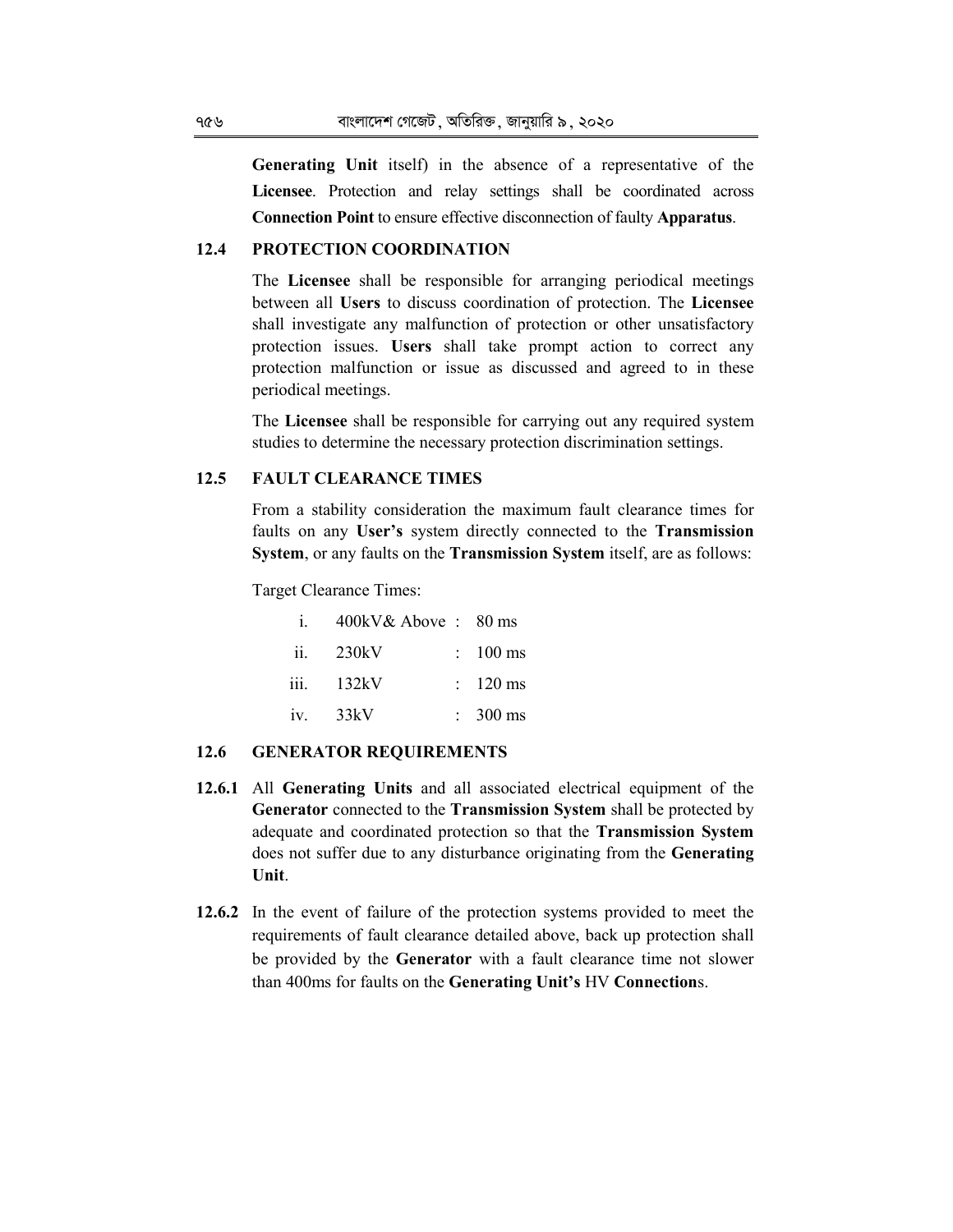- **12.6.3** The **Generating Unit's** shall remain stable for external faults & tripping in the **Transmission System.** However, the generator tripping time for external faults in the **Transmission System** shall not be less than 1.6 second.
- **12.6.4** The protection shall also cover **EHV** lines and transformers to the standards as for the **Transmission System** and busbar protection, circuit breaker failure, pole slipping, loss of excitation, **Power System Stabilizer** and negative phase sequence tripping.
- **12.6.5** Busbar Protection shall be provided and maintained by the **Generators**  for each generation bus and substation bus owned by the **Generators**.

## **12.7 TRANSMISSION LINE REQUIREMENTS**

 Every **EHV** line taking off from a **Power Station** or a substation shall have main protection and backup protection as mentioned below. The **Licensee** shall notify **Users** of any changes in its policy on protection from time to time. Protection panels for the protection of lines of the **Licensee** taking off from a **Power Station/**substation shall be owned and maintained by the **Licensee.Power Station/** substation shall provide adequate space, **Connection** facility, and access to the **Licensee** for such purpose.

 The **Generating units** shall ensure that all common facilities needed for installing required protective relaying are made available to the **Licensee.** 

 Requirement of Reactive Power compensation devices shall beconsidered as per system study and appropriate protection scheme shall be incorporated accordingly.

### **12.7.1 Transmission line (Overhead/Underground) of 230 kV and 400 kV**

 Two distance/line differential protections (depending upon line length) plus directional Earth-faultfunction (in directional comparison scheme) shall be provided as the Main-1 and Main-2 protection respectively. One stand alone 3-phase directional over-current or 2-phase over-current plus one earth-fault with directional feature shall provide the backup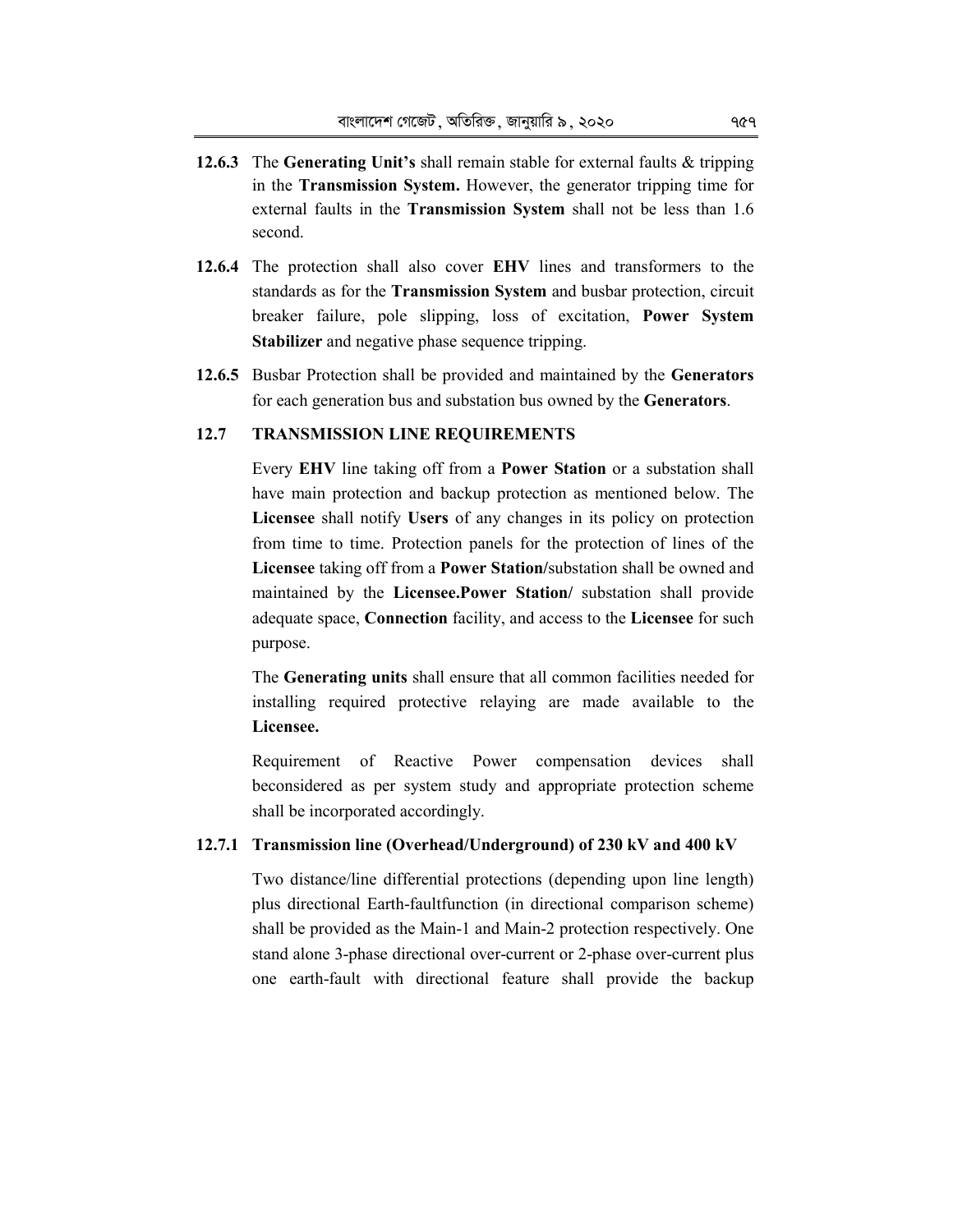protection. Main-1 and Main-2 protection shall be distance or line differential protection recommended by **Licensee** based on the system study**.** Main-1 and Main-2 protection relays shall be from two different manufacturers if same type of protection is applied for Main-1 and Main-2.Three pole and/or single pole single shot auto-reclosing equipment shall be fitted, as appropriate, as considered by the **Licensee**. All auto-reclosing equipment will be made inoperative for two phase trip-out and/or back-up protection operation except Directional Earth Fault with carrier aided scheme. Both Distance and Directional Earthfault functions shall have compatible Communication Aided Transfer Trip Scheme.

### **12.7.2 Transmission line (Overhead/Underground) of 132 kV**

 One distance**/**line differential protection (depending upon line length) plus directional Earth-fault protection (in directional comparison scheme) shall be provided as the main protection. One stand alone 3-phase directional over-current or 2-phase Over-current plus one earthfault with directional feature shall provide the backup protection. Main protection shall be distance or differential protection recommended by **Licensee** based on the system study. Three pole and/or single pole single shot auto-reclosing equipment shall be fitted, as appropriate, as considered by the **Licensee**. All auto-reclosing equipment will be made in operative for 2-phase trip-out and/or backup protection operation except Directional Earth Fault with carrier aided scheme. Both Distance and Directional Earth-fault functions shall have compatible Communication Aided Transfer Trip Scheme.

### **12.8 DISTRIBUTION LINE REQUIREMENTS**

 All 132 kVand 230 kV lines, not owned by the **Licensee**, at **Connection Points** shall have the same protection requirements as for the Transmission Line requirements under **Section** 12.7.1 and 12.7.2.

 All 33 kV lines at **Connection Points** shall be provided with a minimum of over-current and Earth-fault protection with or without directional features as given below.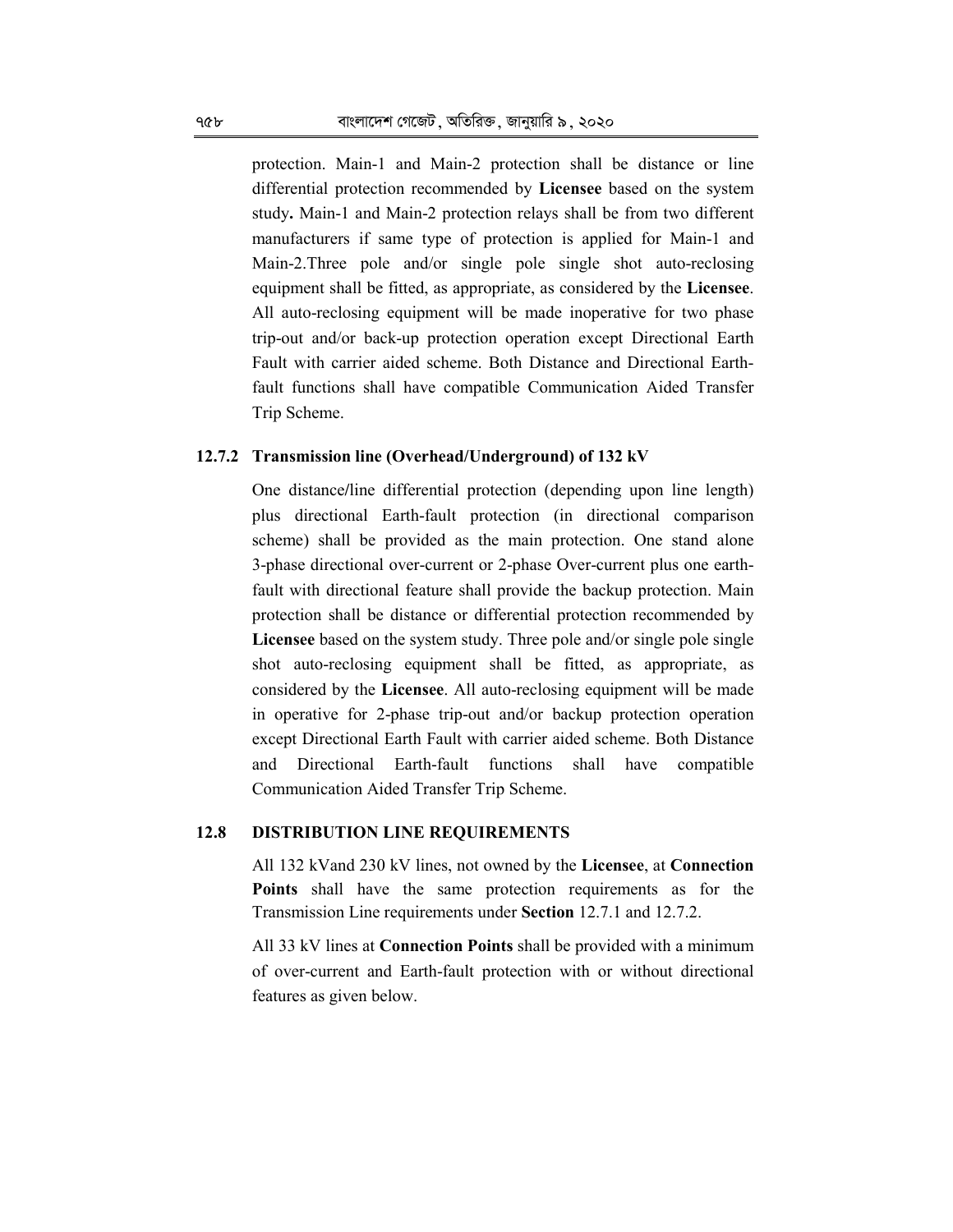### **12.8.1 Non-Parallel Radial Feeders**

 Non-directional time lag Over-current and Earth-fault relay with a high set instantaneous element with suitable settings to obtain discrimination between adjacent relay stations.

#### **12.8.2 Parallel Feeders/ Ring Feeders**

 Directional time lag Over-current and Earth-fault relays with a high set instantaneous element with suitable settings to obtain selectivity and coordination.

### **12.8.3 Long Feeders/ Transformer Feeders**

 For long feeders or transformer feeders, the relays should incorporate a high set instantaneous element along with the time lag Over-current and Earth-fault relays.

# **12.9 TRANSFORMER REQUIREMENTS**

#### **12.9.1 Generating Station/ Transmission System**

 All windings of auto-transformers and power transformers of **EHV** class shall be protected by two dedicated differential relays and REF relays as main protection. Differential and REF protection shall be either in one relay or separate relay. Main-1 and Main-2 protection relays shall be from two different manufacturers. In addition there shall be one backup time lag 3-phase Over-current and Earth-fault protection relay for each winding as appropriate as considered by respective authority. For parallel operation such backup protection shall have directional feature. For protection against heavy short circuits, the Over-current and Earthfault relays should incorporate a high set instantaneous element. There shall be standby Earth-fault protection as a back-up protection for uncleared earth fault on STAR winding. In addition to electrical protection, gas operated relays,winding temperature protection and oil temperature protection shall be provided. Over-voltage, thermal overload and over-fluxing protection should also be provided.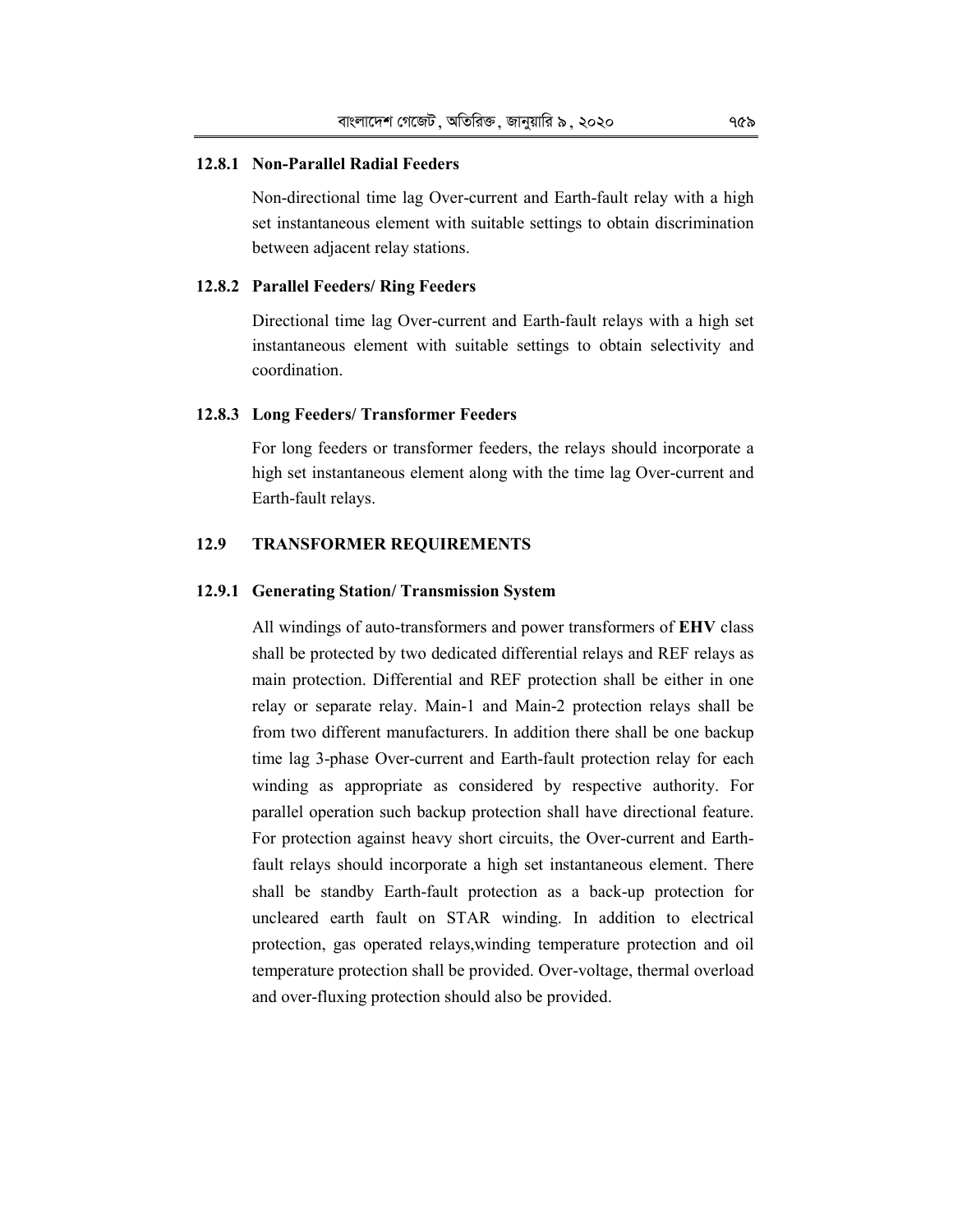### **12.9.2 Distribution System**

 For smaller transformers of HV class in a regular type sub-station on the **Distribution System** differential protection shall be provided for 10 MVA and above along with backup time lag Over-current and Earthfault protection (with directional feature for parallel operations). Transformers 1.6 MVA and above and less than 10 MVA shall be protected by time lag Over-current, Earth-fault and instantaneous REF relays. In addition all transformers 1.6 MVA and above shall be provided with gas-operated relays, temperature protection and winding temperature protection and oil temperature protection.

# **12.10 SUBSTATION BUSBAR AND FIRE PROTECTION**

**12.10.1** All **Users** shall provide adequate bus zone protection incorporated with Breaker Failure Protection (BFP) for busbars in all 400 kV, 230 kV and 132 kV class substations.

 For 132 kVlevel,one busbar protection system shall be implemented and for 230 kV & 400 kV levels, redundant (Main-1& Main-2)busbar protection systems shall be implemented. Main-1 and Main-2 bus bar protection system shall be from two different manufacturers. Main-1 and Main-2 busbar Differential Protection shall be from two different cores of CT/ CTs with dedicated relays and Trip schemes.During expansion of any substation, integration in the busbar protection system shall have to be done by the owner of the new feeders with necessary engineering works and hardware.

**12.10.2** Adequate precautions shall be taken and protection shall be provided against fire hazards to all **Apparatus** of the **Users** conforming to relevant Bangladesh Standard Specification and/or provisions in the **Electricity Rules, 1937** and amendments thereof and other standard engineering practices.

## **12.11 DATA REQUIREMENTS**

 **User**s shall provide the **Licensee** with data for this **Section** as specified in the Data Registration **Section**.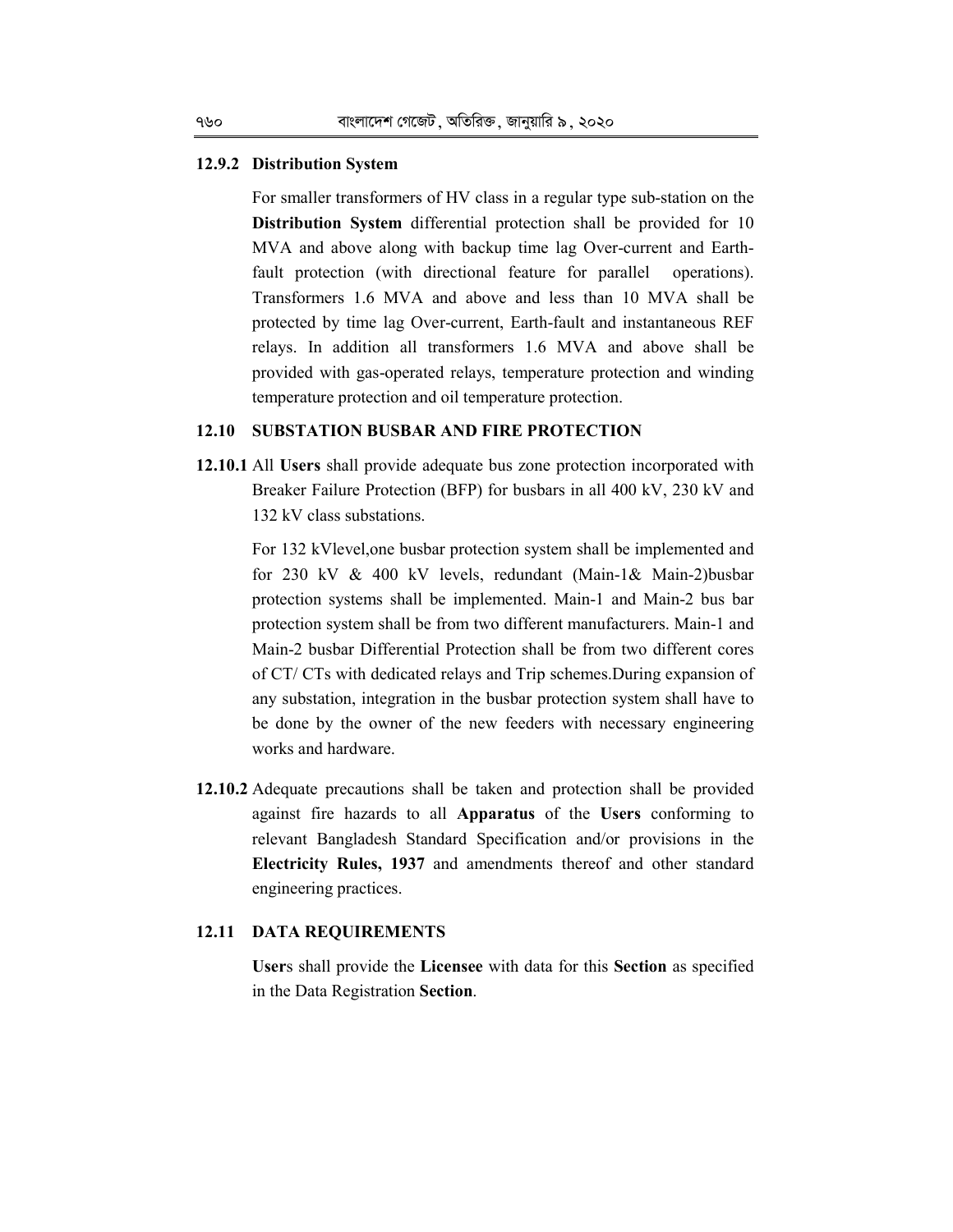## **13. METERING, COMMUNICATION AND DATA ACQUISITION**

# **13.1 INTRODUCTION**

 This **Section** specifies the minimum operational and commercial metering, communication and data acquisition requirements to be provided by each **User** at the **Connection Points** and also at the cross boundary circuits.

# **13.2 OBJECTIVE**

 The objective of this **Section** is to define the minimum acceptable metering and communication and data acquisition requirements to enable the **Licensee** to manage the **Transmission System** in a safe and economic manner consistent with **License** requirements.

## **13.3 GENERATION OPERATIONAL METERING**

- **13.3.1** This sub-**Section** specifies the facilities that shall be provided for practices that shall be employed for monitoring output and response of **Power Stations** and **Generating Units.**
- **13.3.2** The **Generator** shall install operational metering to the **Licensee's** and **Single Buyer's** specification so as to provide operational information for both real time and recording purposes in relation to each **Generating Unit** at each **Power Station** in respect of:
	- i. Bus Voltage
	- ii. Frequency
	- iii. MW
	- iv. MWhr
	- v. MVAR
	- vi. MVARhr
	- vii. MVA
	- viii. Power Factor
	- ix. Any other additional data as agreed between the **Licensee,** the **Single Buyer** and **Generator**.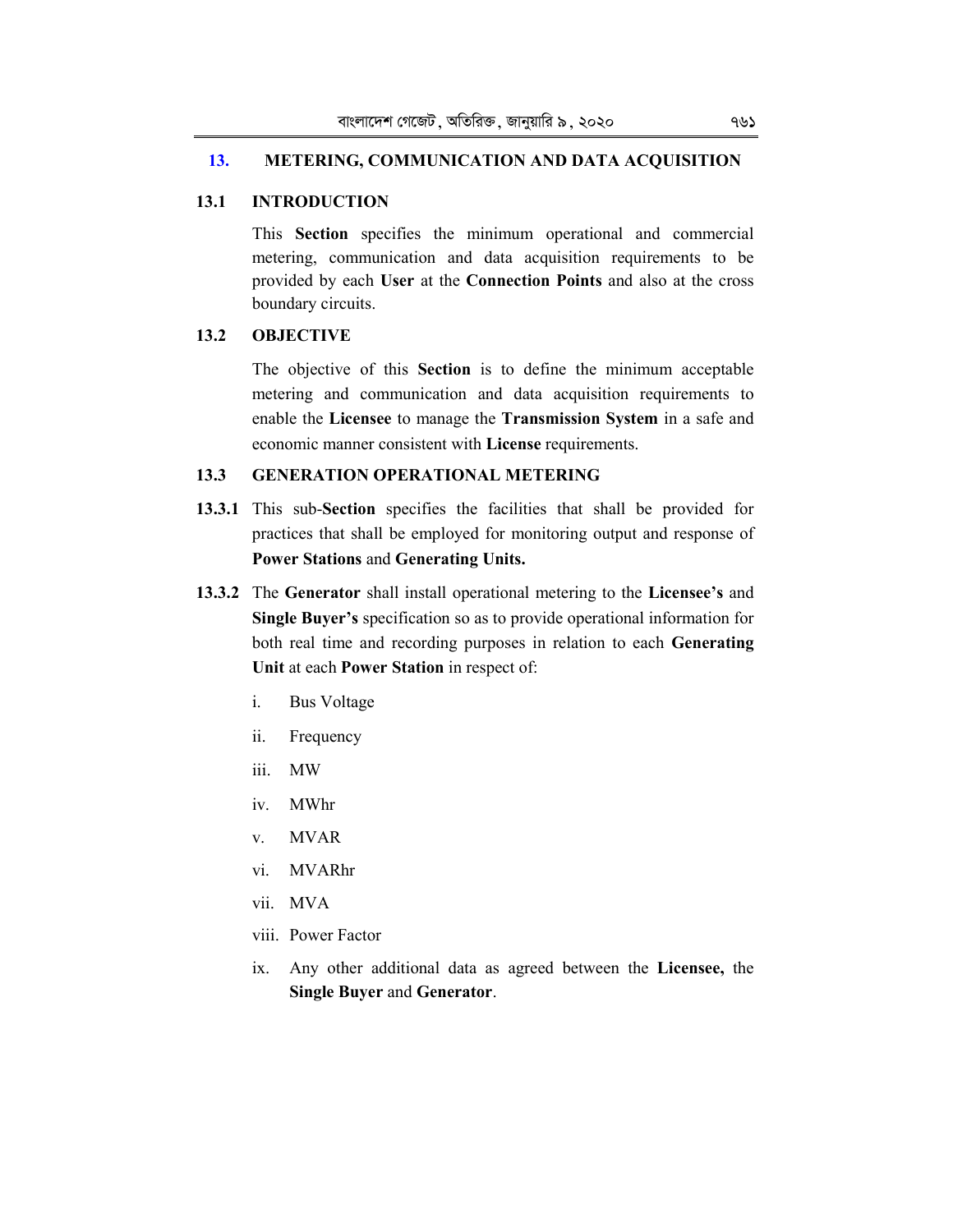- **13.3.3** All current transformers and voltage transformers used in conjunction with operational metering shall conform to relevant Bangladesh Standard Specifications or the relevant **IEC**, of accuracy class 0.2s and of suitable rating to cater to the meters and the lead wire burdens**.** All new or replacement of current and voltage transformers shall be of accuracy class 0.2s and 0.2 respectively. Overall accuracy of the **Metering System** shall be within 0.2%. In case of failure to achieve the accuracy of individual equipment's or overall accuracy limit, correction factor will be applied to calculate correct energy**.**
- **13.3.4** Metering shall be calibrated, so as to achieve overall accuracy of operational metering in the limits as agreed between the **Licensee** and **Generator**. All new **Metering Systems** shall provide an overall measured accuracy of +/-0.2%.Records of calibration shall be maintained for reference and shall be made available to the **Licensee**  upon request.
- **13.3.5 Generators** shall furnish recorded data of all electrical measurements and events recorded by the operational metering to the **Licensee** daily or as agreed between the**Licensee** and the **Generator**.

## **13.4 TRANSMISSION SYSTEM OPERATIONAL METERING**

- **13.4.1** This sub-**Section** specifies the facilities that shall be provided for practices that shall be employed for monitoring electrical supply and load characteristic at each substation.
- **13.4.2** The **Licensee** shall install operational metering so as to provide operational information for both real time and recording purposes in relation to each feeder, transformer and compensation device at each substation in respect of:
	- i. BusVoltage
	- ii. Frequency
	- iii. MW
	- iv. MWhr
	- v. MVAR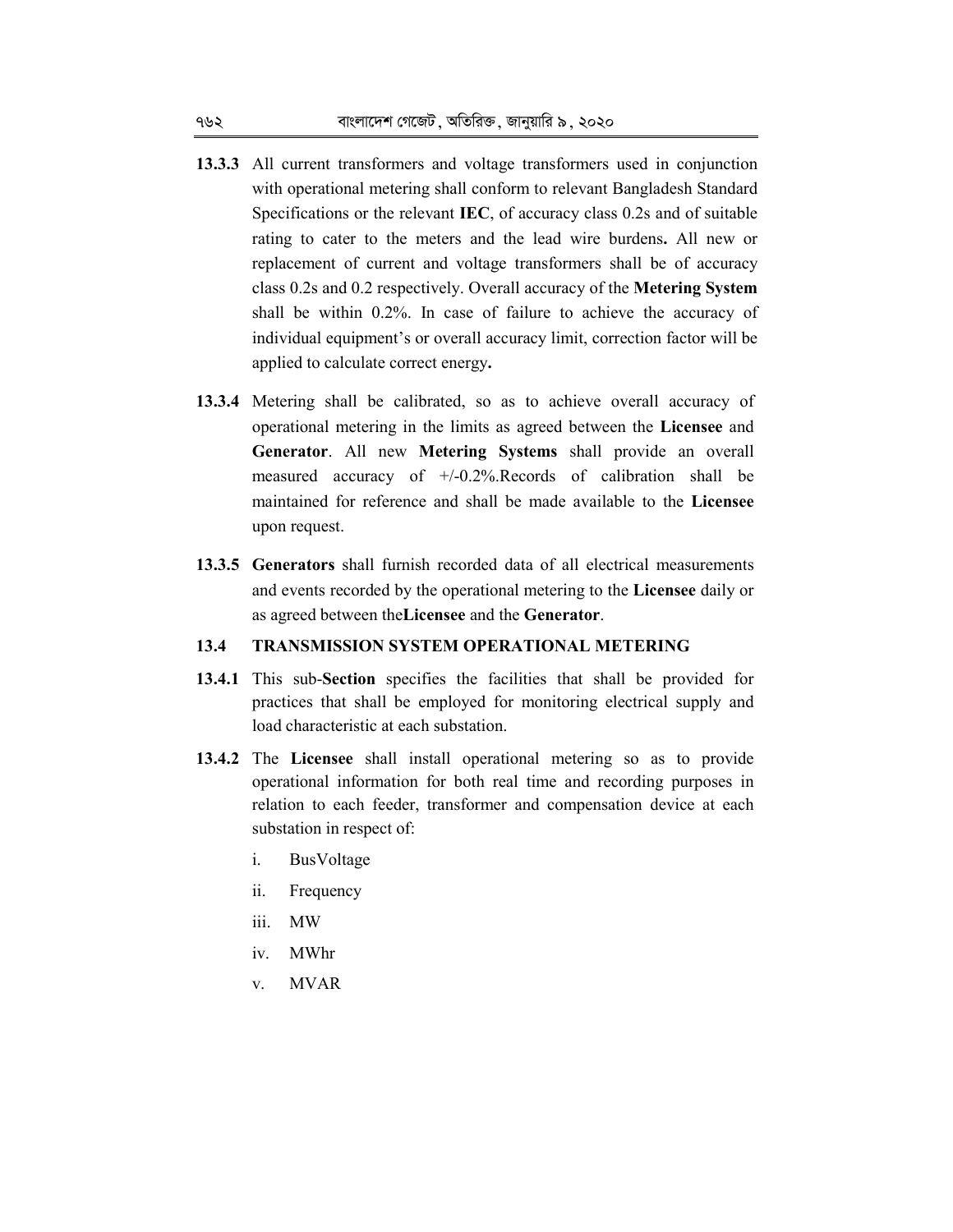- vi. MVARhr
- vii. MVA
- viii. Power Factor
- ix. Current
- x. Any other additional data as agreed between the **Licensee,** the **Single Buyer** and **Generator**.
- **13.4.3** All current transformers and voltage transformers used in conjunction with operational metering shall conform to relevant Bangladesh Standard Specifications or the relevant **IEC**, of accuracy class 0.2s for CT and 0.2 for VT and of suitable rating to cater to the meters and the lead wire burdens. All new or replacement current and voltage transformers shall be of accuracy class 0.2. Accuracy class should be maintained strictly for new or replacement current and voltage transformers.
- **13.4.4** The **Licensee** shall furnish such data of all electrical measurements and events recorded by the operational metering to the **Generator** as required on request or as agreed between the **Licensee** and the **Generator**.
- **13.5 SUPERVISORY CONTROL AND DATA ACQUISITION (SCADA)**
- **13.5.1** The **System Operator** and the **Licensee** shall install and make operative an operational metering data collection system, under **SCADA** for storage, display and processing of metering data. For **Generators**,**Distribution Utilitie**s, **Bulk Consumers** and other **Users**, the equipments within their site for communication (voice & data), **SCADA** Control (for example RTU/Gateways) shall be installed, owned & maintained by the respective **Users.-**
- **13.5.2** Necessary data shall be collected/acquired; stored and real-time data is to be displayed at the **NLDC.**
- **13.5.3** The responsibilities for **SCADA** are detailed in Metering, Communication and Data Acquisition **Section.**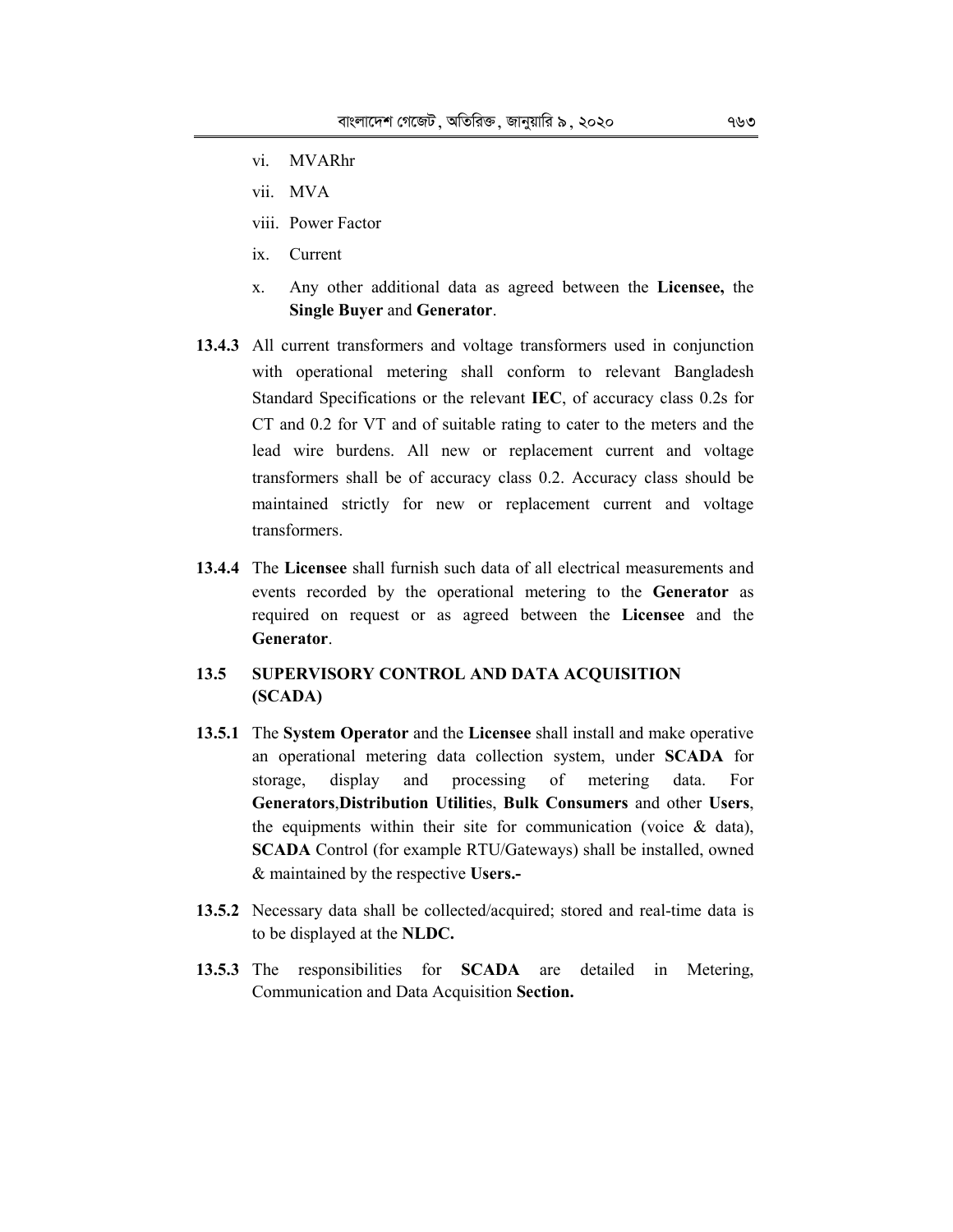### **13.6 COMMERCIAL (TARIFF) METERING**

- **13.6.1** This sub-**Section** specifies provision of commercial (Tariff) metering at **Connection Points** between the **Transmission System** and **Generating Stations,** and the **Transmission System** and **Distribution Systems**. It also specifies metering facilities that shall be provided for the measurement of electricity produced by **Generating Units** and for measurement of electricity consumed at **Power Stations**.
- **13.6.2** Metering shall be installed to measure:
	- (a) Active energy for export
	- (b) Active energy for import
	- (c) Reactive energy for import
	- (d) Reactive energy for export
	- (e) Av Voltage
	- (f) Av frequency
	- (g) Reactive Energy while voltage >106%
	- (h) Reactive Energy while voltage >94%
- **13.6.3** At each commercial metering point associated with determination of energy exported or imported the **Single Buyer** shall install, own and maintain (with the assistance of the **Licensee**) a metering system defined as the **Metering System**, and **CheckMetering System**.
- **13.6.4** The **Generator** or **Distribution Utility/Bulk Power Consumer** may install, own and maintain a metering system in their premises/ substations.
- **13.6.5** Minimum standard of accuracy of meters shall be of class 0.2S or as agreed between the **Single Buyer** and the **User** and shall conform to the relevant Bangladesh Standard Specification or relevant **IEC**.
- **13.6.6** All current transformers and voltage transformers used in conjunction with commercial (Tariff) metering shall conform to the relevant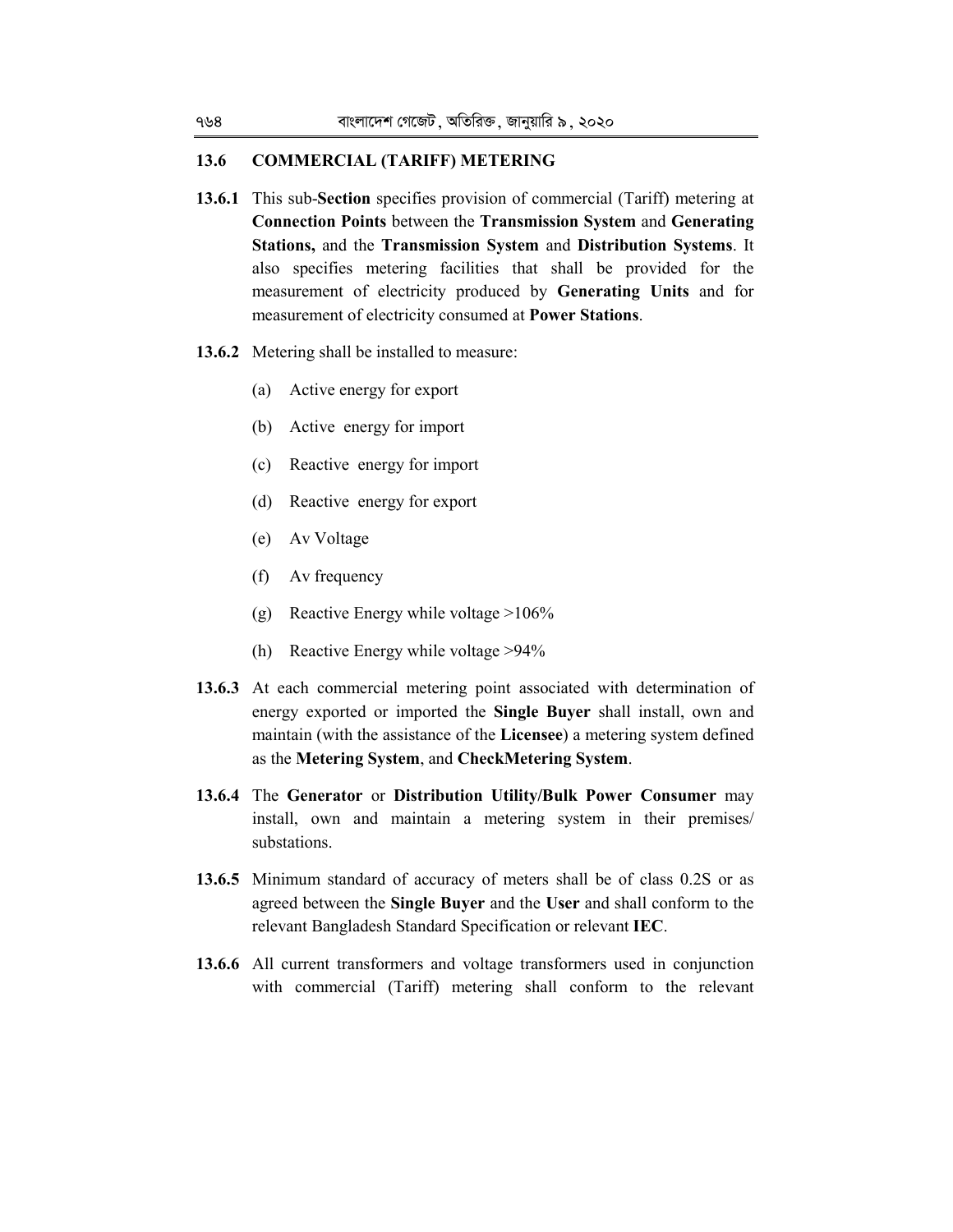Bangladesh Standard Specification or relevant **IEC**. Accuracy class of current transformers shall be 0.2S and voltage transformers shall be 0.2. Burden rating of CTs and VTs must be suitable to cater to the meters and the lead wire burdens.

- **13.6.7** The **Metering System** and the **Check Metering System** shall be designed and installed based on Prudent Utility Practices providing a measured accuracy of +/-0.2% or as agreed between the **Single Buyer**  and the **User.**
- **13.6.8** Data collection shall be used to integrate impulses from meters over each integration period as per agreement, store values and transmit values to the data collection system of the **Single Buyer**. Data shall be collected from the **Metering System**.
- **13.6.9** Voltage supply to the metering shall be assured with necessary voltage selection schemes. Voltage failure relays or the internal voltage monitoring feature of the Tariff Meter shall be provided which will initiate alarm on loss of one or more phases of the voltage supply to any meter.
- **13.6.10** The **Single Buyer** shall ensure that the testing and calibration of the **Metering System**and **Check Metering System** are carried out at intervals after 5 years, along with periodical yearly testing of meter and associated equipments. The **Single Buyer** shall give no less than fifteen days notice to the **User** according to guidelines provided in relevant Bangladesh Standard Specification or relevant **IEC** as applicable. Records of meter calibration test shall be maintained for future reference. The **User** may, at any time, request to inspect the test results and/ or request a test if the**User** suspects the meter is incorrect.
- **13.6.11** The **Single Buyer** and the **User** shall jointly seal the **Metering System** and the **Check Metering System**. The **Single Buyer** shall break the seals only after giving at least twenty-four (24) hours notice except under emergency conditions. The **User** may attend the breaking of the seals if considered necessary by the **User**.
- **13.6.12** Any dispute arising between the parties that cannot be resolved between the parties shall be referred to the **Commission** with all supporting documentation, for a decision.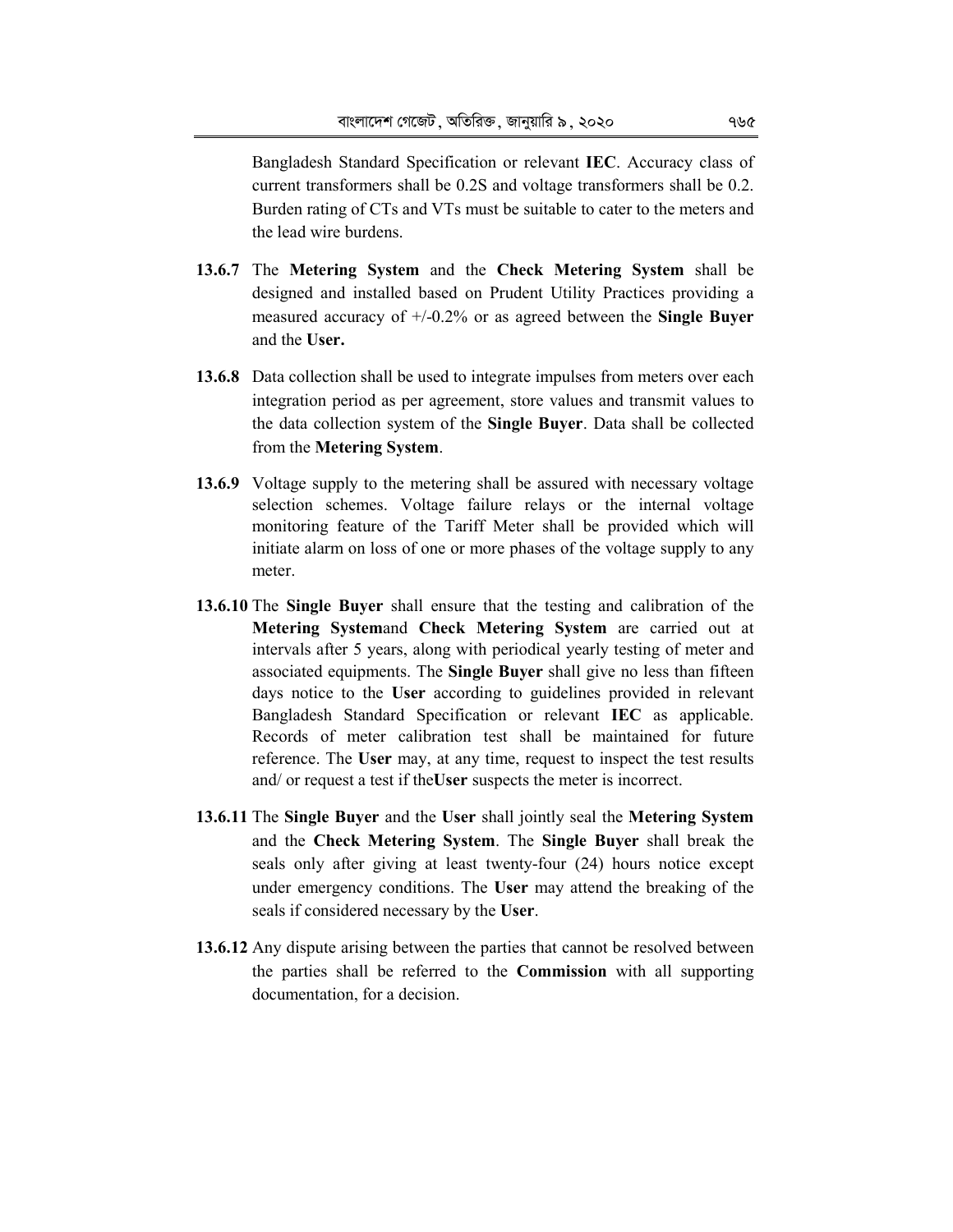## **13.7 COMMUNICATION**

 Independent dedicated communication links such as microwave, PLC, Optical Fiber, etc. for voice communication, for written communication and for data acquisition shall be installed between all **Power Stations**, substations, other **User's** premises and the **NLDC**.

 The **Licensee,** the **System Operatorand Generators** are authorized to tape record all telephoned voice communications relating to **Declared Available Capacity** control and schedule and dispatch and shall supply at the request of the other party a copy or transcript of any such recording.

 The **Licensee,** the **System Operator** and **Users** are authorized to tape record all cross boundary safety communications and shall supply at the request of the other party a copy or transcript of any such recording.

## **13.8 DATA ACQUISITION & CONTROL**

- **13.8.1** For effective control of the **Transmission System**, the **System Operator** needs real time data as follows:
	- i. Voltage, Current flow, Real & Reactive power of transmission line, **Generators**, **Grid** transformers, and distribution feeders;
	- ii. Voltage & frequency of all buses;
	- iii. Digital status  $&$  control of all switching devices;
	- iv. Status & control of **Grid** transformers;
	- v. All necessary alarms;
	- vi. All necessary signals & controls for **EMS** including **AGC**;
	- vii. Digital status & control of at least 50% load shed feeders;
	- viii. Wind Speed and directions at each Wind Generation Plant;
	- ix. Solar irradiations at each **PV** Plant;
	- x. Necessary weather data.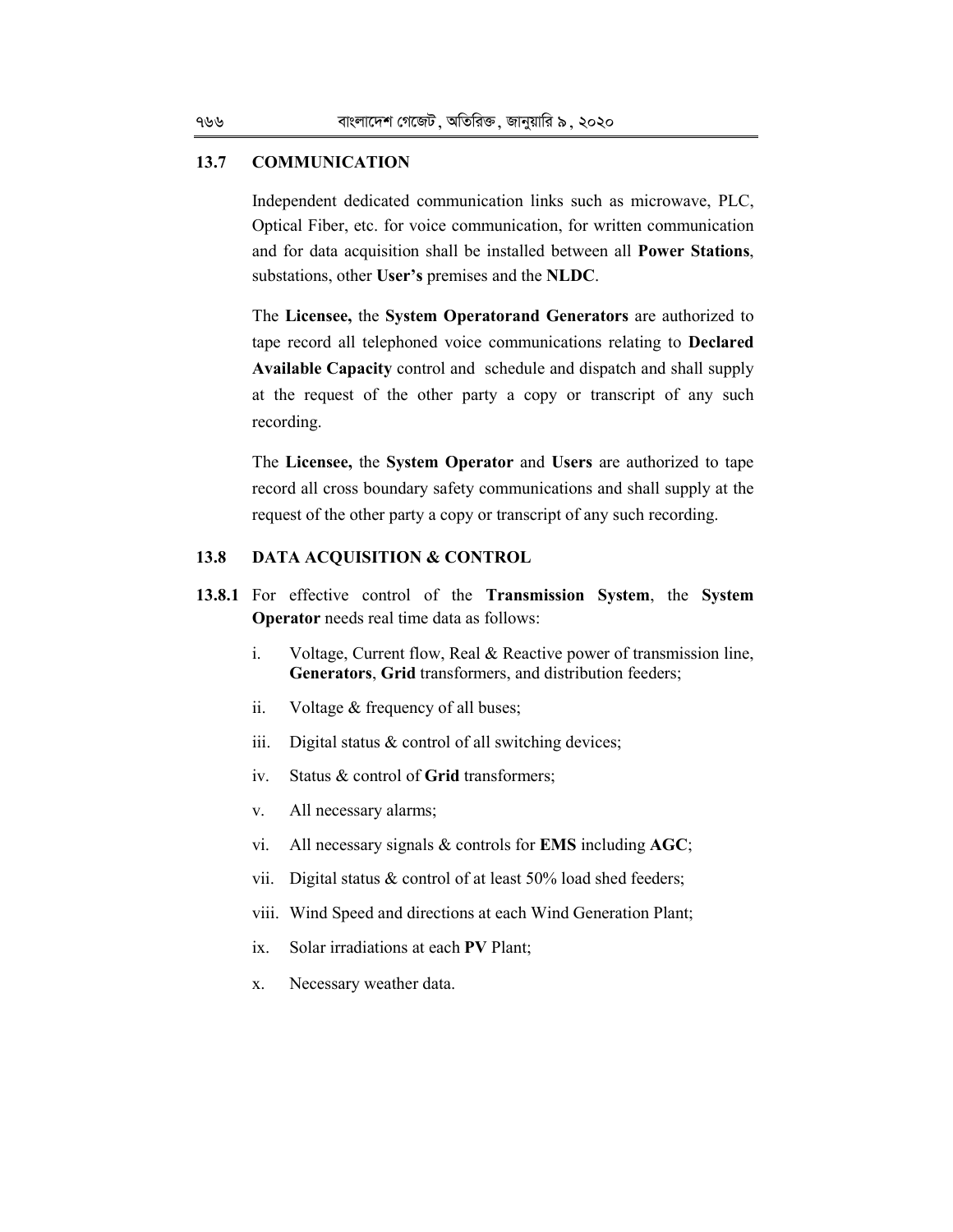- **13.8.2** The **Licensee** shall provide and install all the facilities and equipment for Tele- metering, communication, control and monitoring, including voice channels, between the **Connection Point** and the **NLDC.**
- **13.8.3** The **Generators** shall provide and install within the complex such equipment, including power line carrier equipment and/ or fiber optics multiplexers, as needed for the complex to interconnect with the **Transmission System** equipment for tele-metering, communication, control and monitoring, including voice channels,compatible to the **Licensee's** system or as agreed by the **Licensee**.
- **13.8.4** For the **SCADA** and **EMS** system the **Single Buyer** shall be responsible for providing and installing the equipment including any Remote Terminal Units (RTUs)**/** IEDs/PMUs/ Gateways within the **Generator**  or **Distribution Utility** or **Bulk Power Consumer** sites. The **Generator, Distribution Utility** and **Bulk Power Consumer** shall provide and install within the complex interface terminals on the metering system and such other equipment needed to interface with the **SCADA** and **EMS** system.
- **13.8.5** No **Power Station** and **Transmission System** substation shall be commissioned without communication & **SCADA** integration.

# **13.9 AGREED PROCEDURE FOR COMMUNICATION AND DATA TRANSMISSION**

 Mutually agreed procedures shall be drawn up between the **Licensee,** the **System Operator** and other **Users** outlining inter responsibility, accountability and recording of day to day communication and data transmission on operational matters.

### **13.9.1. Data Requirement**

 The **Licensee,** the **System Operator** and **Users** shall furnish metering data to each other, as applicable and as detailed in Data Registration **Section**.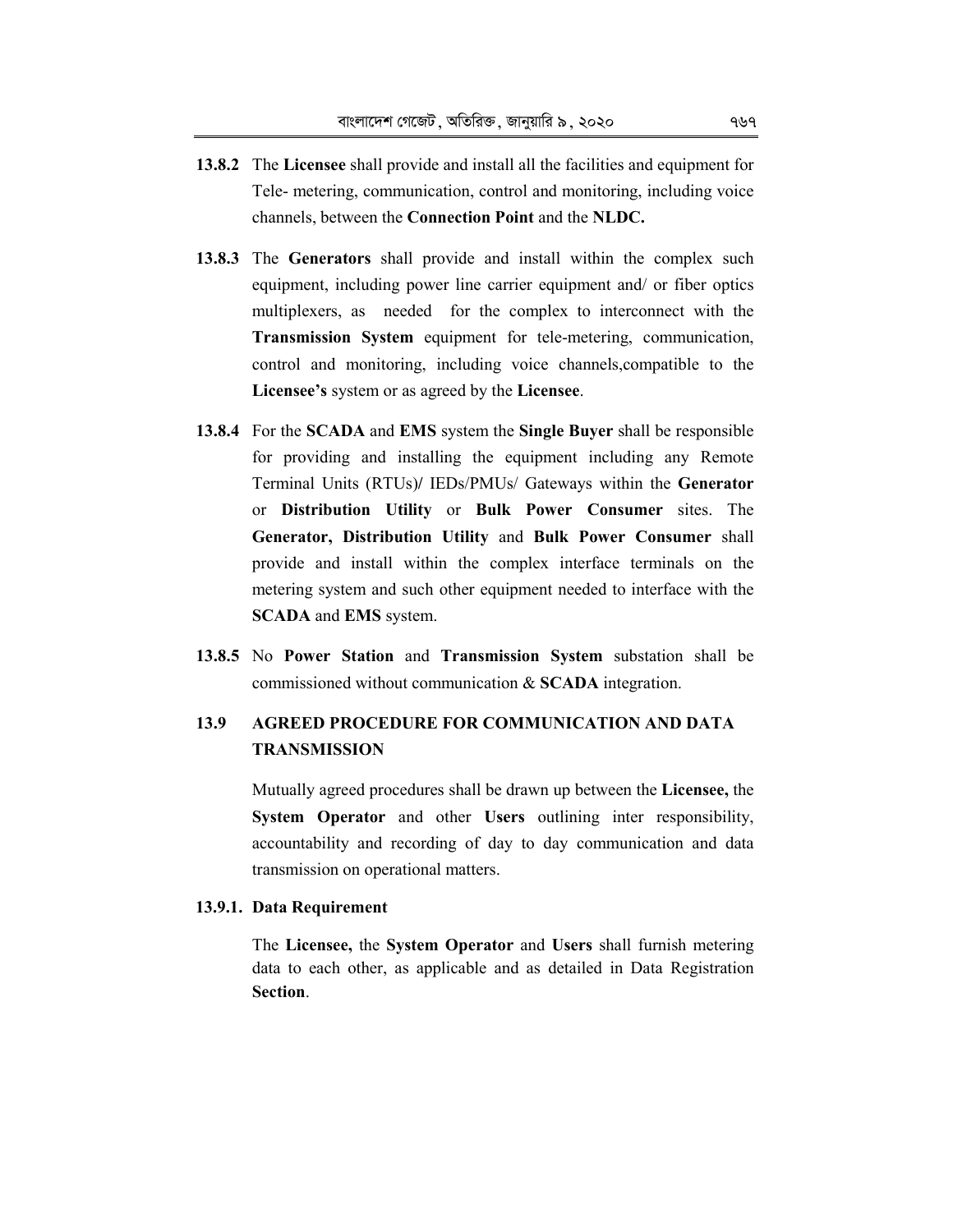### **14. TESTING**

### **14.1 INTRODUCTION**

 This **Section** specifies the responsibilities and procedures for arranging and carrying out Tests which have (or may have) an effect on the **Transmission System** or the**Generation** or **Distribution Systems**.

### **14.2 OBJECTIVE**

 The objective of the **Section** are to establish whether **Generating Units**  can operate within their Generation Schedule and Dispatch parameters as registered under the Data Registration **Section** and that the **Generator**  and **Distributor/ Bulk Power Consumer** comply with the **Section** 5 "**Connection Conditions"**. It shall also establish whether each **Generating Unit's Declared Available Capacity** is as declared and that the requirements of the provisions of frequency, voltage management and reserve capability are met in accordance with the provisions of the **Grid Code**.

### **14.3 RESPONSIBILITIES**

 The **System Operator** is responsible for ensuring that the following procedures are carried out. All **Users** are required to fully co-operate to ensure that all the arrangements are made for smooth execution of tests.

### **14.4 PROCEDURE**

 The **System Operator** shall monitor the performance of **Generating Units** against the registered parameters and the compliance by the **Generator** or **Distributor** with the **Section 5 "Connection Conditions"**  of the **Grid Code**.

 The **System Operator** shall inform a **Generator**, and confirm in writing, if monitoring demonstrates an apparent persistent or material mismatch in meeting the **Generating Unit** registered parameters or breach of the **Connection Conditions**.

 For all parameters, except availability, the relevant **Generator** shall, as soon as possible, provide the **System Operator** with an explanation of the reasons for the failure to meet the requirements and the details of the action it proposes to take to meet the requirements and comply with the **Grid Code**.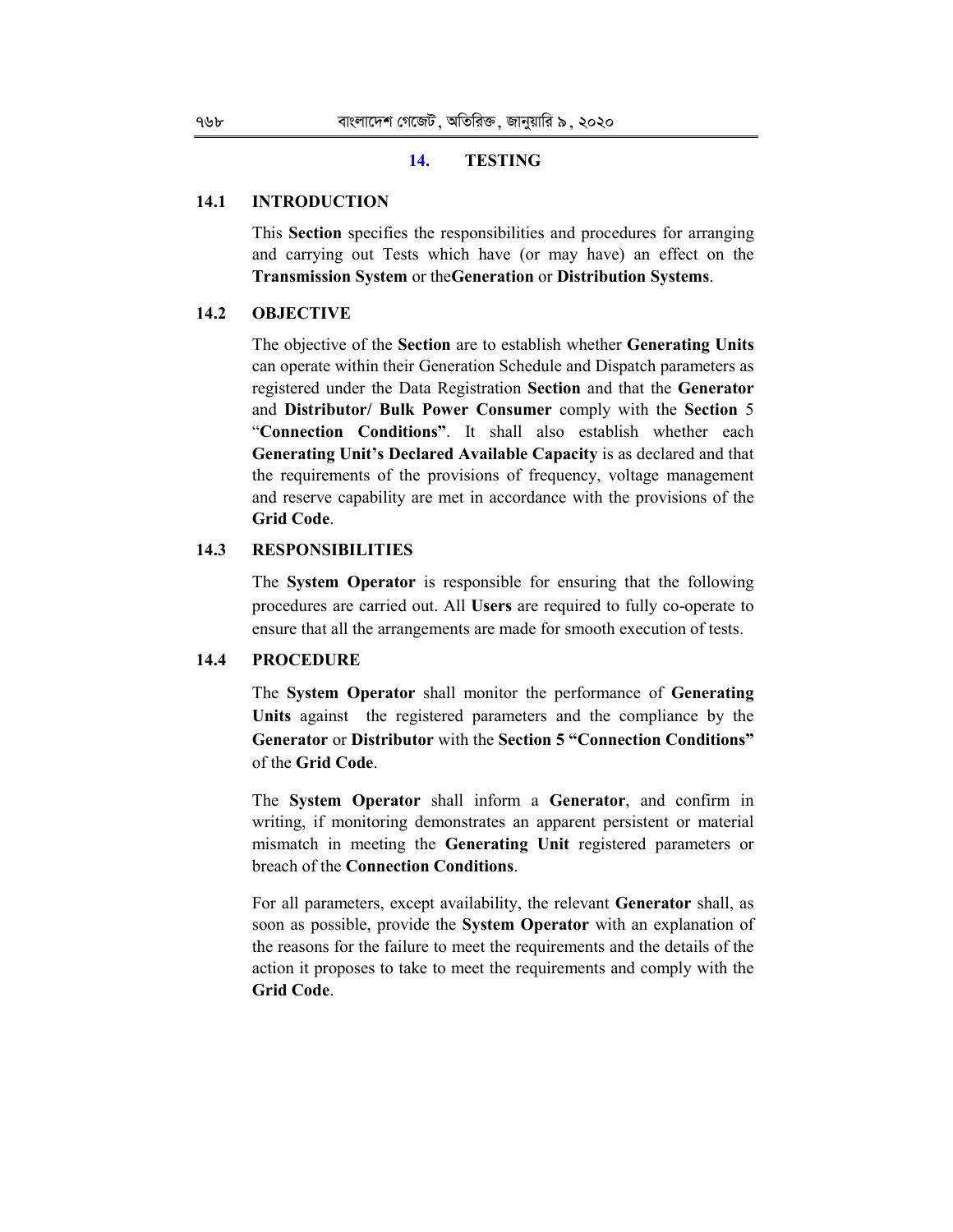The **System Operator** and the **Generator** will then discuss the action and endeavor to reach agreement on the actions required.

 In the event that agreement cannot be made within 10 days of the notification the **System Operator** shall be entitled to propose that a test be carried out.

 For the allocation of the costs of testing the general principle shall be that the Test Proposer (the **System Operator/** the **Single Buyer**) shall bear the costs if the results show that the test was not justified and the **Generator** or **Distribution Utility/Bulk Power Consumer** shall bear the costs if the results show the test was justified.

### **14.5 TEST PROCEDURES FOR CONVENTIONAL GENERATION**

### **14.5.1 Declared Available Capacity Testing**

 If the **System Operator** has reasonable suspicion that the **Declared Available Capacity** of a **Generating Unit** is not as declared the **System Operator** may test that availability by issuing a dispatch instruction to the **Generating Unit** to attain the **Declared Available Capacity**. This may be instructed at any time even though it had not been previously scheduled or dispatched on **Merit Order** or system grounds.

The issue of a Dispatch instruction shall initiate the test.

 The **Generating Unit** will pass the test if it can attain and maintain its load to the **Declared Available Capacity** for 2 hours.

#### **14.5.2 Schedule and Dispatch Instruction Testing**

 If the **System Operator**has reasonable suspicion that the Scheduling and Dispatch parameters of a **Generating Unit** are not as registered and have not had notification of a temporary change to the parameters he may instruct the **Generating Unit** to demonstrate the capability of meeting its parameters. The **Generator** shall be given at least 48 hours notice of the test and the duration shall be consistent with the time taken to measure the result.

The issue of a Dispatch instruction shall initiate the test.

 The performance of the **Generating Unit** shall be recorded in the presence of a representative of the **System Operator,** the **Generato**r and the **Single Buyer**.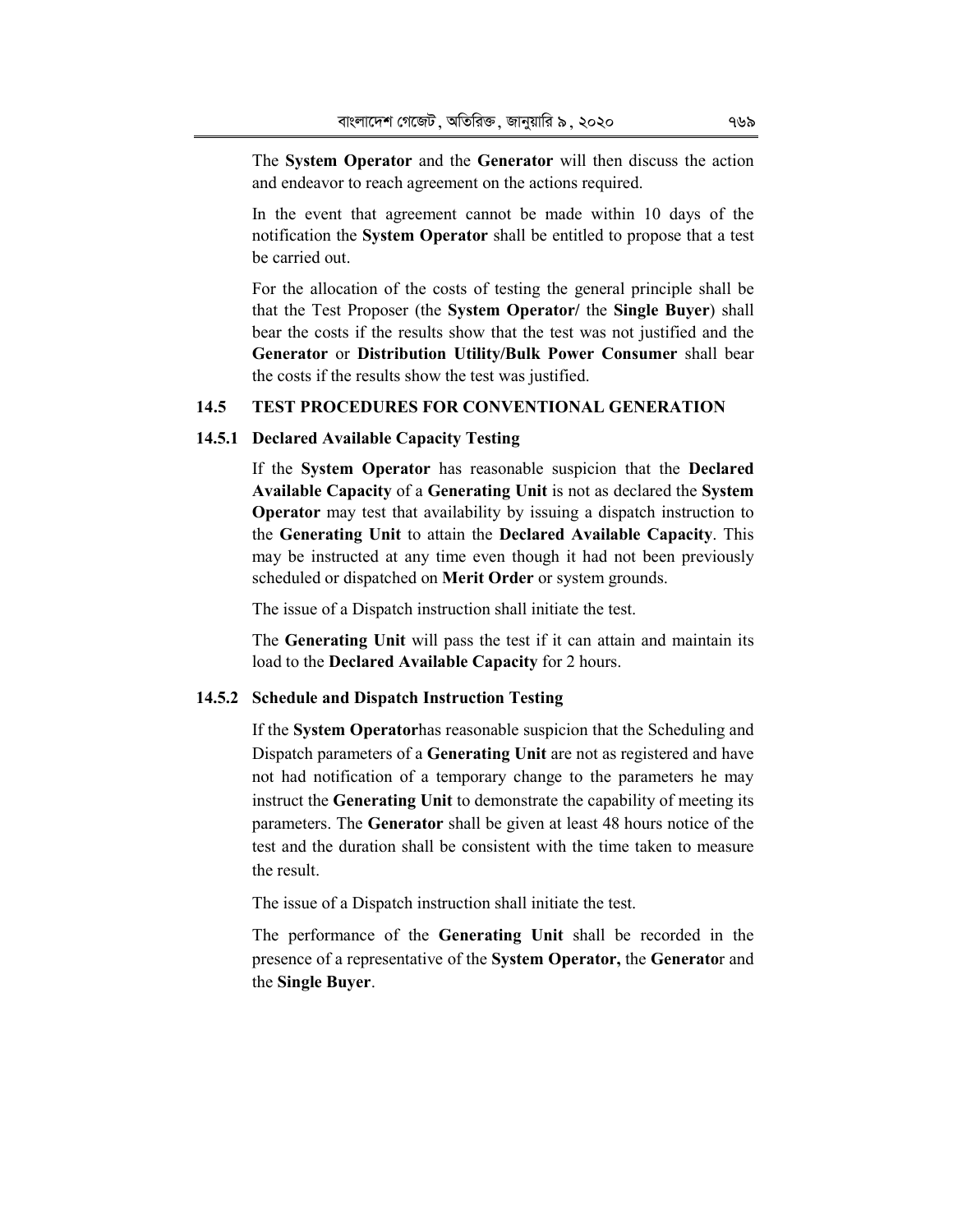The **Generating Unit** will pass the test if the parameters under test are within +/- 2.5% of the declared value tested.

### **14.5.3 Reactive Power Testing**

 If the **System Operator** has reasonable suspicion that the Reactive Power capability of a **Generating Unit** is not as registered and have not had notification of a temporary change he may instruct the **Generating Unit** to demonstrate the capability of meeting its registered capability. The **Generator** shall be given at least 48 hours notice of the test and the duration will be for a period up to 60 minutes. The **Transmission System** voltage at the entry point shall be maintained by the **Generator**  at the voltage specified by test proposer by adjustment of Reactive Power on the remaining units (if available) or by the **Licensee** by appropriate tap changing at the substation, as necessary.

The issue of a Dispatch instruction shall initiate the test.

 The performance of the **Generating Unit** shall be recorded in the presence of a representative of the **System Operator,** the **Generato**r and the **Single Buyer**.

 The **Generating Unit** will pass the test if it is within +/- 2.5% of the registered capability. Due account shall be taken of any conditions on the system that may affect the test.

### **14.5.4 Automatic Frequency Sensitive Testing**

 If the **System Operator** has reasonable suspicion that the capability of the automatic frequency sensitive performance (Primary & Secondary response) of a **Generating Unit** is not as registered and have not had notification of a temporary change he may instruct the **Generating Unit**  to demonstrate the capability of meeting its registered capability. The **Generator** shall be given at least 48 hours notice of the test.

 The performance of the **Generating Unit** and system frequency shall be recorded in the presence of a representative of the **System Operator,** the **Generato**r and the **Single Buyer**. Where measurements of the Governor pilot oil/valve position are to be made such measurements should indicate that the Governor parameters are within limits.The **Generating Unit** will pass the test if it is within  $+/- 2.5\%$  of the level of response registered.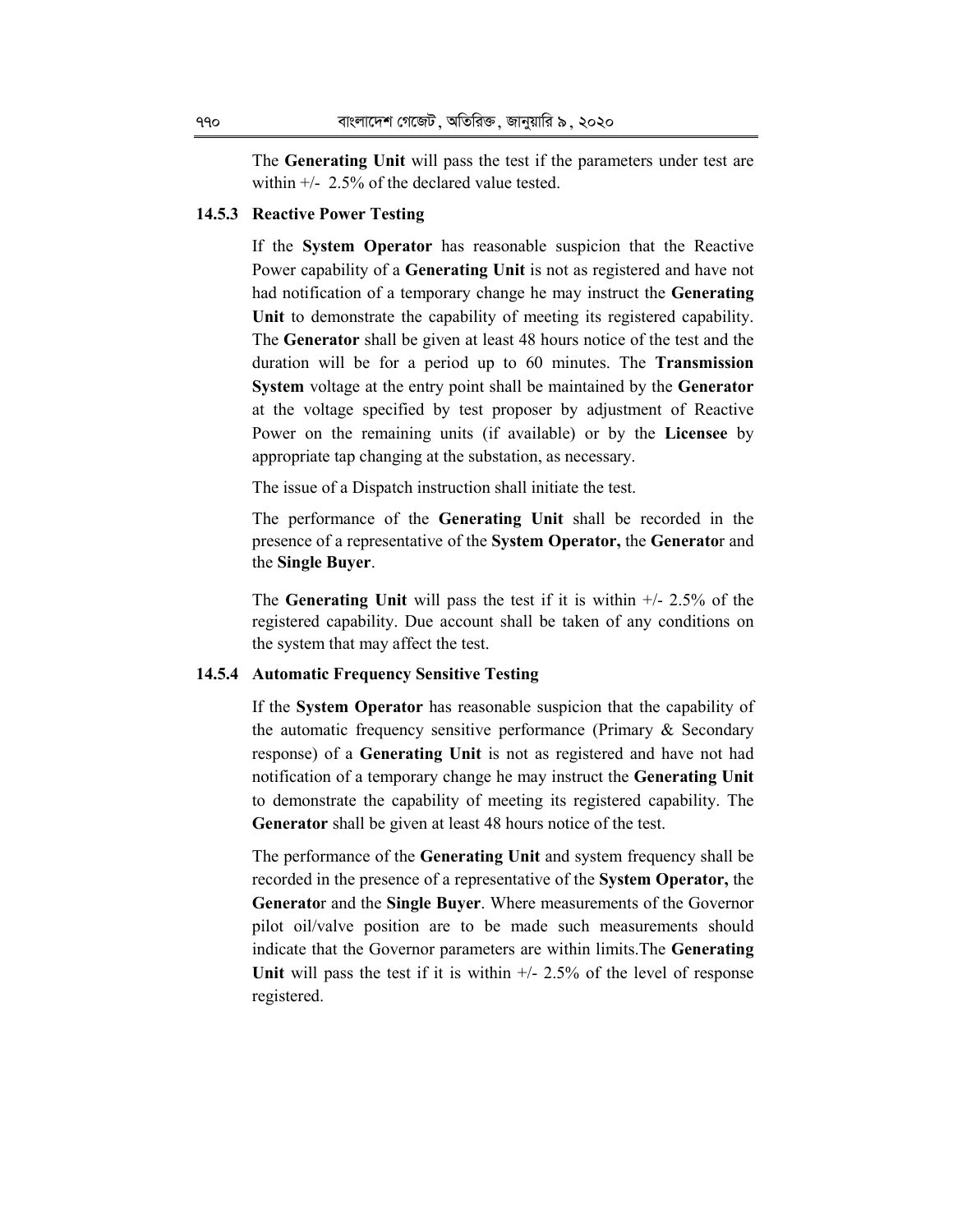# **14.5.5 Fast Start Capability Testing**

 If the **System Operator** has reasonable suspicion that the capability of the fast start performance of a **Generating Unit** is not as registered and have not had notification of a temporary change he may instruct the **Generating Unit** to demonstrate the capability of meeting its registered capability. The **Generator** shall be given at least 48 hours notice of the test.

The issue of a Dispatch instruction shall initiate the test.

 The performance of the **Generating Unit** and system frequency shall be recorded in the presence of a representative of the **System Operator,** the **Generato**r and the **Single Buyer**. Where measurements of the Governor pilot oil/valve position are to be made such measurements should indicate that the Governor parameters are within limits.

 The **Generating Unit** will pass the test if when synchronizing and running up to full declared availability it meets its fast start capability.

### **14.5.6 Black Start Testing**

 The **System Operator** may, at any time require a **Generator** with **Black Start** capability to carry out a "**Black Start** Test" on a **Generating Unit**  in order to demonstrate that the **Black Start Power Station** has a **Black Start** capability.

 Where the **System Operator** requires the **Generator** to carry out the "**Black Start** Test" the **NLDC** shall not require the test to be carried out on more than one **Generating Unit**.

 The **System Operator** shall not require a **Generator** with a **Black Start**  capability to carry out a "**Black Start** Test" more than once every calendar year in respect of any particular **Generating Unit**.

 When the **System Operator** requires a "**Black Start** Test" it shall notify the relevant **Generator** at least 7 days prior to the start of the test with details of the proposed test.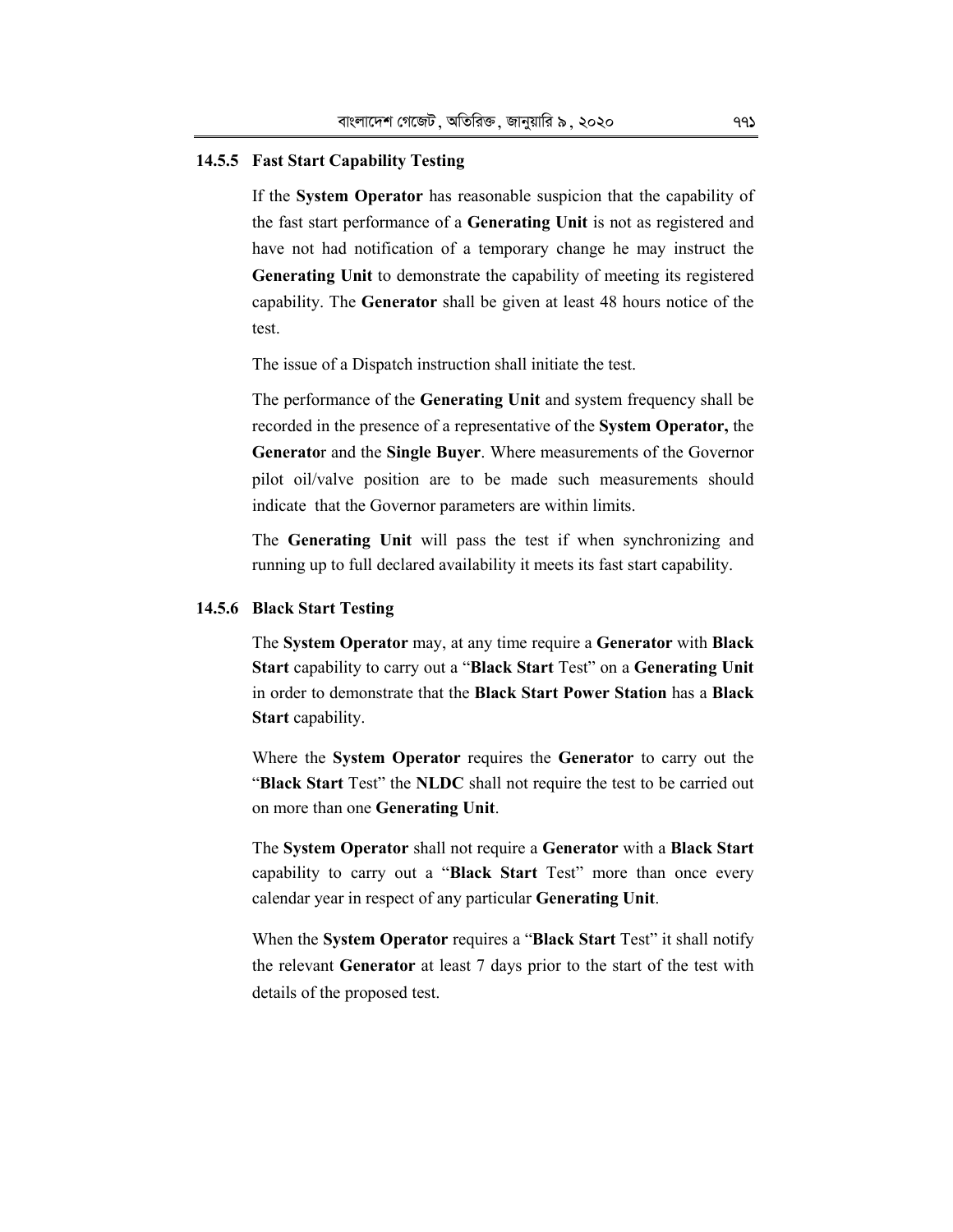All "**Black Start** Tests" shall be carried out at a time specified by the **Licensee** in the notice given and shall be undertaken in the presence of a representative of the **System Operator,** the **Generato**r and the **Single Buyer.**

 The **Generating Unit** will pass the test if it meets its **Black Start** capability.

### **14.5.7 Synchronization Time and Ramp Rate**

 If the **System Operator** has reasonable suspicion that the time required for synchronization process & Ramp Rate of a **Generating Unit** is not as registered and have not had notification of a temporary change he may instruct the **Generating Unit** to demonstrate the capability of meeting its registered capability. The **Generator** shall be given at least 48 hours notice of the test and the duration will be for a period up to 60 minutes**.** 

The issue of a Dispatch instruction shall initiate the test.

 The performance of the **Generating Unit** shall be recorded in the presence of a representative of the **System Operator**, the **Single Buyer**  and the **Generator**.

 The **Generating Unit** will pass the test if in case of synchronization; the process is achieved within +/- 5 minutes of the registered synchronization time and in case of meeting Ramp Rates (up/down), the actual Ramp Rate is within  $+/- 10\%$  of the registered Ramp Rate.

# **14.6 TEST PROCEDURES FOR VRE GENERATION**

**14.6.1.** If the **System Operator** has reasonable suspicion that any **VRE Generating Plant** or **VRE Generating Unit** is not in accordance with the requirements indicated in **Section** 5 (**Connection Conditions**) it may instruct the **VRE Generating Plant** or **VRE Generation Unit** to demonstrate the capability of meeting such requirements. The **Generator** shall be given at least 48 hours notice of the required test and the duration will be for a period up to 60 minutes.

The issue of a Dispatch instruction shall initiate the test.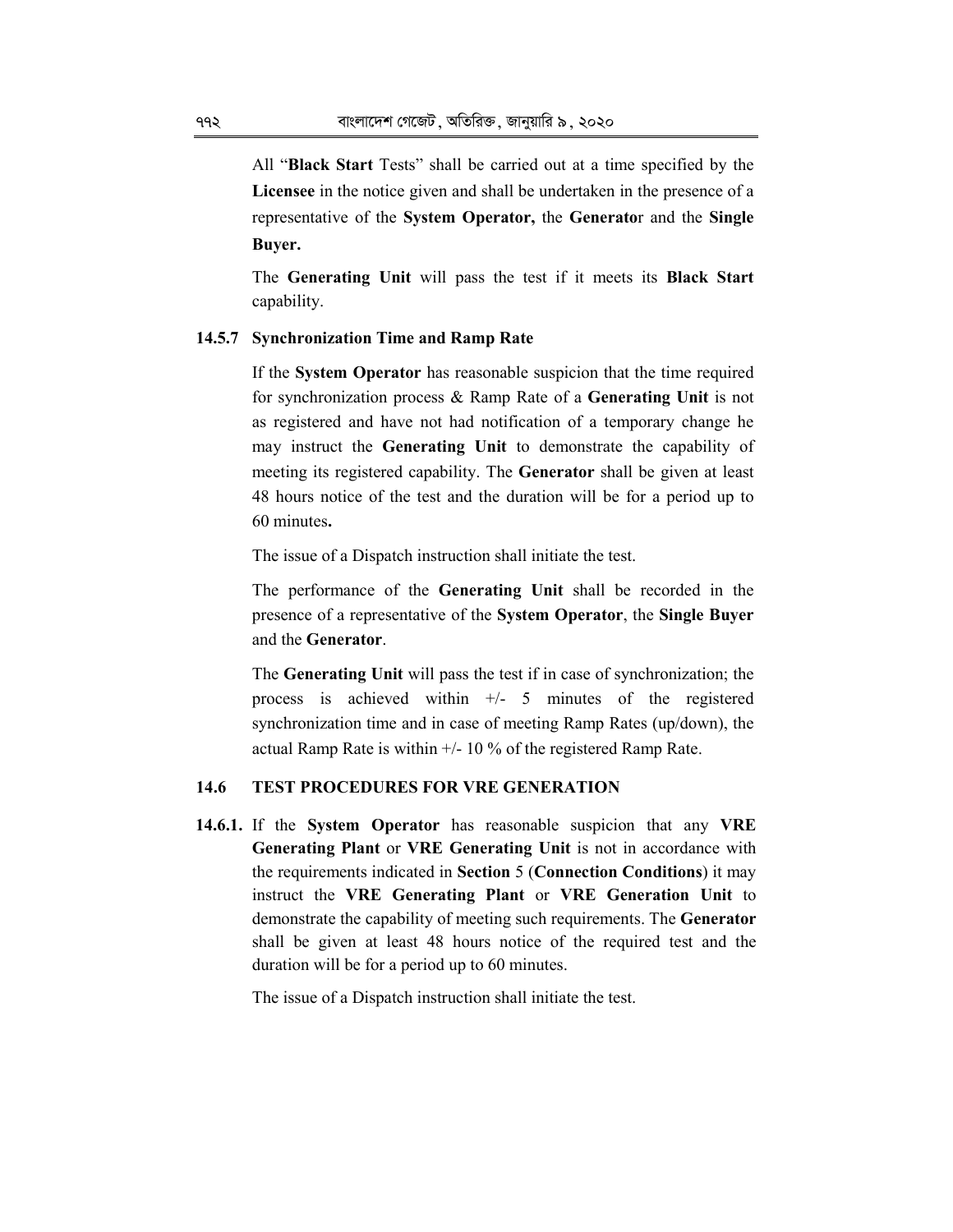The performance of the **VRE Generating Plant** or **VRE Generating Unit** shall be recorded in the presence of a representative of the **System Operator** and the **Generator.** 

- **14.6.2.** Following tests can be performed for **VRE Generating Plants** :
	- (a) The Reactive Power test shall demonstrate that the **VRE Generation Plant** meets the registered Reactive Power capability requirements specified in sub-**Section** 5.9.2. The **VRE Generating Plant** shall pass the test if the measured values are within  $\pm 5$  percent of the indicated requirements.
	- (b) The Active Power control test shall demonstrate that the **VRE Generation Plant** has the capability to control the injected power, as specified in sub-**Section** 5.9.3. The **VRE Generation Plant** shall pass the test if the measured response in is within  $\pm 5$  percent of the required level of response within the time-frames indicated in such Sub-section.
	- (c) The Voltage Control test shall demonstrate that the **VRE Generation Plant** has the capability to control the voltage at the **Connection Point**, as specified in sub-**Section** 5.9.2. The **VRE Generating Plant** shall pass the test if :
		- i. In voltage control mode, the **VRE Generating Plant** is capable to control the voltage at the **Connection Point** within a margin not greater than 0.01 p.u., provided the Reactive Power injected or absorbed is within the limits specified.
		- ii. Following a step change in voltage, the **VRE Generation Plant**  shall be capable of achieving 90 % of the change in Reactive Power output within a time less than 5 seconds, reaching its final value within a time no greater than 30 seconds.
		- iii. In power factor control mode, the **VRE Generation Plant** is capable of controlling the power factor at the **Connection Point** within the required Reactive Power range, with a target power factor in steps no greater than 0.01.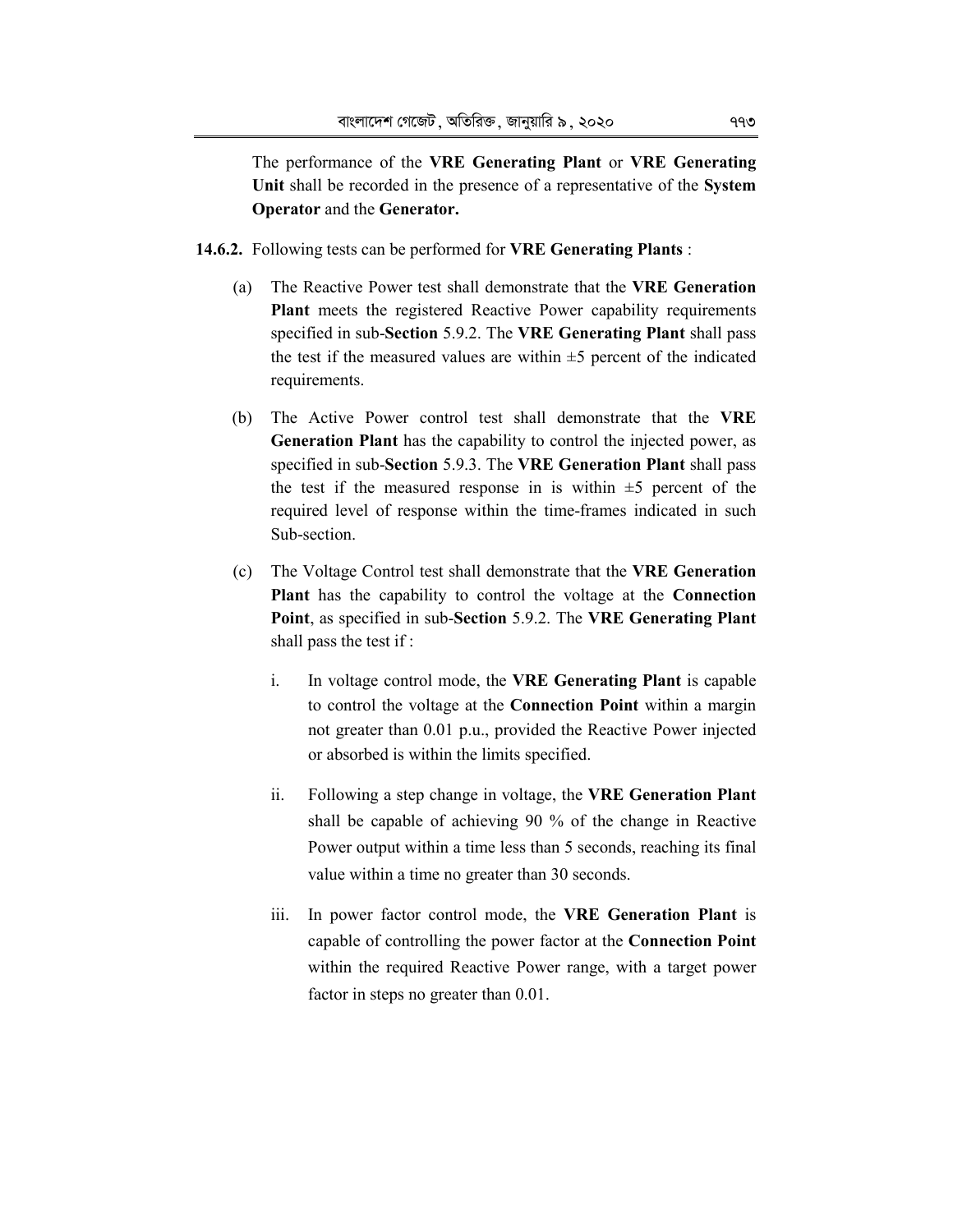(d) The Low Voltage Ride Through and performance under disturbances capability tests shall demonstrate that the **VRE Generation Plant** is capable to withstand voltage drops as indicated in sub-**Section** 5.9.5. The **VRE Generation Plant** shall pass the test if its performance is equal or better than the prescriptions in the said sub-**Section**. The **System Operator** and the **VRE Generator** shall agree the way that this test should be carried out.

## **14.7 FAILURE OF GENERATOR TO PASS TEST AND DISPUTES**

 If a **Generating Unit** fails to pass a test, the **Generator** shall provide the **System Operator** and the **Single Buyer** with a written report detailing the reasons for the failure, as far as they are known, within 3 days of the test. If a dispute arises relating to the failure the **System Operator** may,with the agreement of the **Generator**, carry out a re-test on 48 hours notice.

 If the **Generating Unit** fails to pass the test or re-test and a dispute occurs, then either party may refer the dispute to the **Commission**. The decision of the **Commission** shall be binding on both parties.

 If the **System Operator** and the **Generator** agree that the **Generating Unit** has failed the test, or re-test, the **Generator** shall submit in writing to the **System Operator** and the **Single Buyer** for approval the date and time by which the **Generator** shall restore the faulty unit to a condition where it would pass the test.

 If the **Generating Unit** fails to pass the test or re-test the **Generator**  may amend the relevant registered parameters of that **Generating Unit**  to the capability achieved under test until the **Generating Unit** can achieve the previously registered value sin a further re-test.

 Once the **Generator** has indicated to the **System Operator** the time and date that the **Generating Unit** can achieve the previously registered parameters, the **System Operator** may either accept them or require a further test on 48 hours notice to demonstrate that they can be achieved. If a dispute occurs, then either party may refer the dispute tothe **Commission**. The decision of the **Commission** shall be binding on both parties.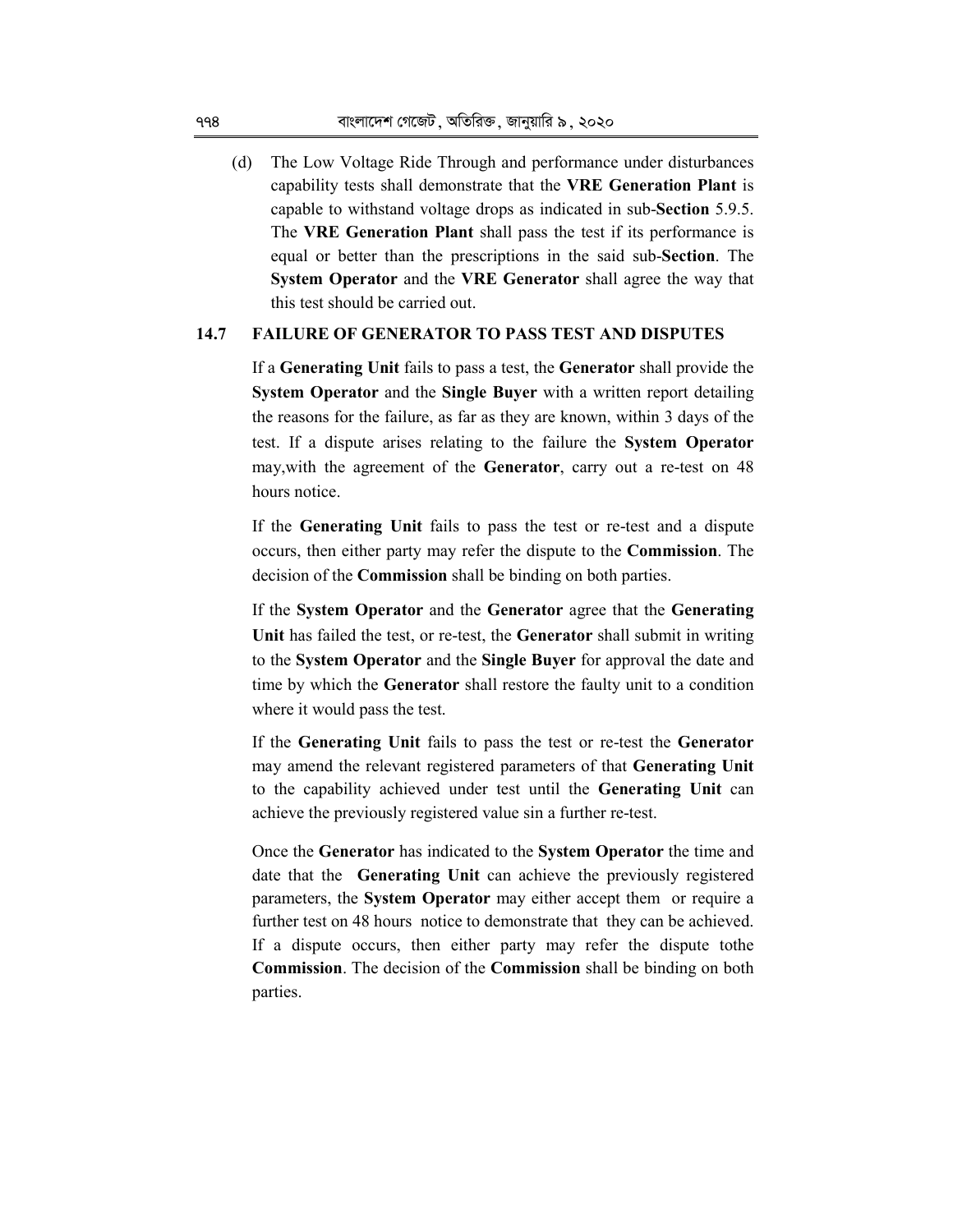# **15. NUMBERING AND NOMENCLATURE**

#### **15.1 INTRODUCTION**

This **Section** sets out the requirement that:

- a. **Licensee's** HV **Apparatus** on **User's** sites and
- b. **User's** HV **Apparatus** on **Licensee's** sites

 shall have numbering and nomenclature in accordance with the system used from time to time by the **Licensee**.

 The numbering and nomenclature of each item of HV **Apparatus** shall be included inthe Operation Diagram prepared for each site.

## **15.2 OBJECTIVE**

 The objective of this **Section** is to ensure, in so far as possible, the safe and effective operation of the **Power System** and to reduce the risk of human error faults by requiring that the numbering and nomenclature of **User's Apparatus** shall be in accordance withthe **Licensee's** system at **Connection Point** sites.

# **15.3 SCOPE**

The **Section** applies to the **Licensee** and all **Users.** 

#### **15.4 PROCEDURE**

#### **Licensee's HV Apparatus on User's Sites**

- (a) **Licensee's** HV **Apparatus** on a **User's** sites shall have numbering and nomenclature in accordance with the system used by the **Licensee**.
- (b) When the **Licensee** is to install HV **Apparatus** on a **User's** site, the **Licensee** shall notify the relevant **User** of the numbering and nomenclature to be adopted for that HV **Apparatus** at least eight months before installation.
- (c) The notification shall be made in writing to the relevant **User** and will consist of a proposed Operation Diagram incorporating the proposed new HV **Apparatus** to be installed, its proposed numbering and the date of installation.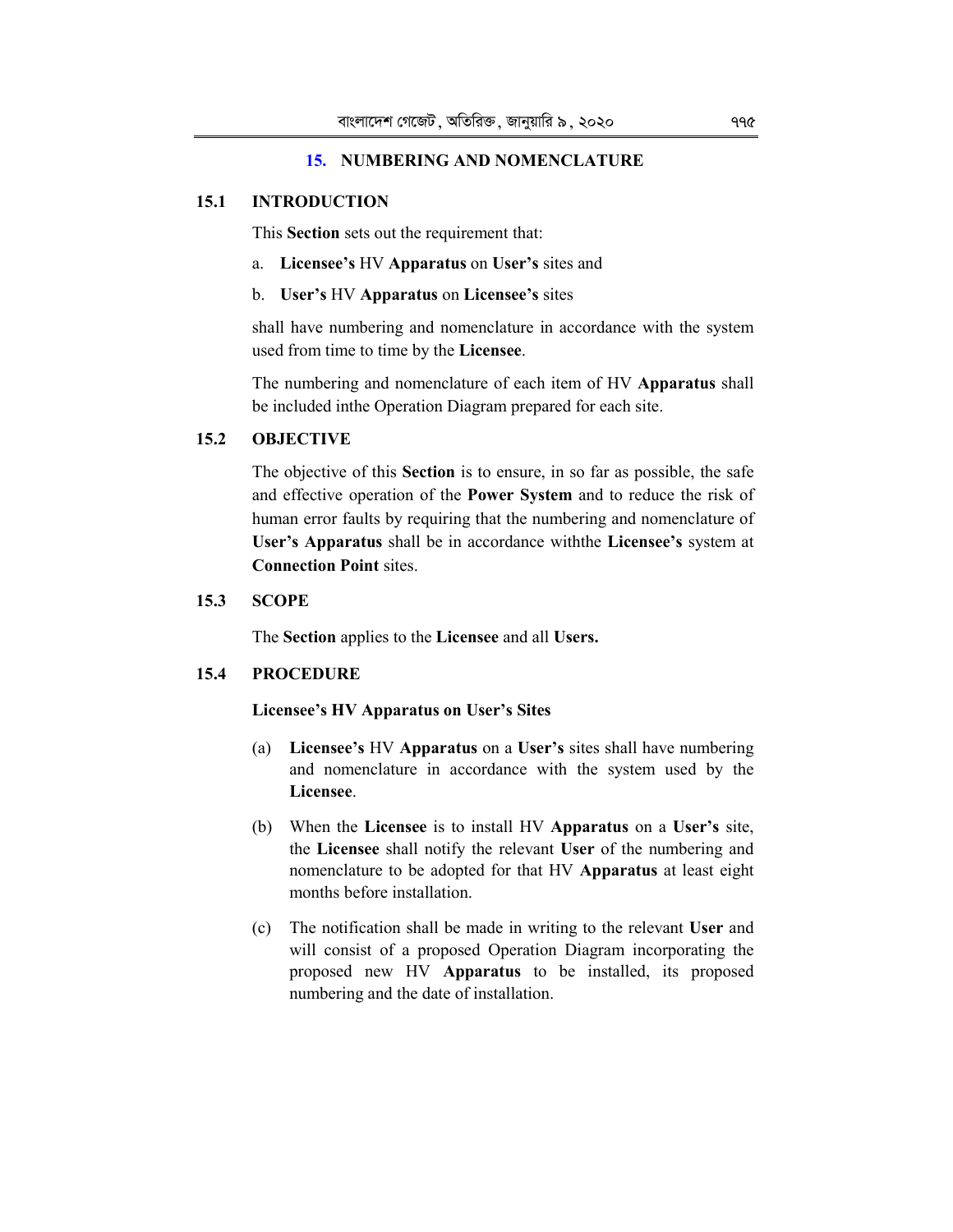- (d) The relevant **User** shall respond in writing within one month of the notification, confirming receipt and confirming either that any other HV **Apparatus** of the **User** on the site does not have that numbering and/or nomenclature which could be confused with that proposed by the **Licensee**, or, to the extent that it does and that the relevant numbering and/or nomenclature will be changed before installation of the **Licensee'**s HV **Apparatus.**
- (e) The relevant **User** shall not install, or permit the installation of, any HV **Apparatus** on the site which has numbering and/or nomenclature that could be confused with the **Licensee'**s HV **Apparatus** which is either already on that site or which the **Licensee** has notified that **User** will be installed on that site.

#### **User'**s **HV Apparatus on Licensee'**s **Sites**

- (a) **User'**s HV **Apparatus** on **Licensee'**s sites shall have numbering and nomenclature in accordance with the system used by the **Licensee**.
- (b) When a **User** is to install it's HV **Apparatus** on the **Licensee'**s site, or wishes to replace existing HV **Apparatus** on the **Licensee'**s site and also wishes to adopt new numbering and nomenclature for such HV **Apparatus**, the **User** shall notify the **Licensee** of the details of the HV **Apparatus** and the proposed numbering and nomenclature to be adopted for that HV **Apparatus** at least eight months before installation or change.
- (c) The notification shall be made in writing to the **Licensee** and will consist of a proposed Operation Diagram incorporating the proposed new HV **Apparatus** to be installed, its proposed numbering and the date of installation.
- (d) The **Licensee** shall respond in writing within one month of the notification, confirming receipt and confirming whether or not the **Licensee** accepts the **User's** proposed numbering and nomenclature and,if they are not acceptable, shall give details of the numbering and/or nomenclature which will be adopted for the **User'**s HV **Apparatus**.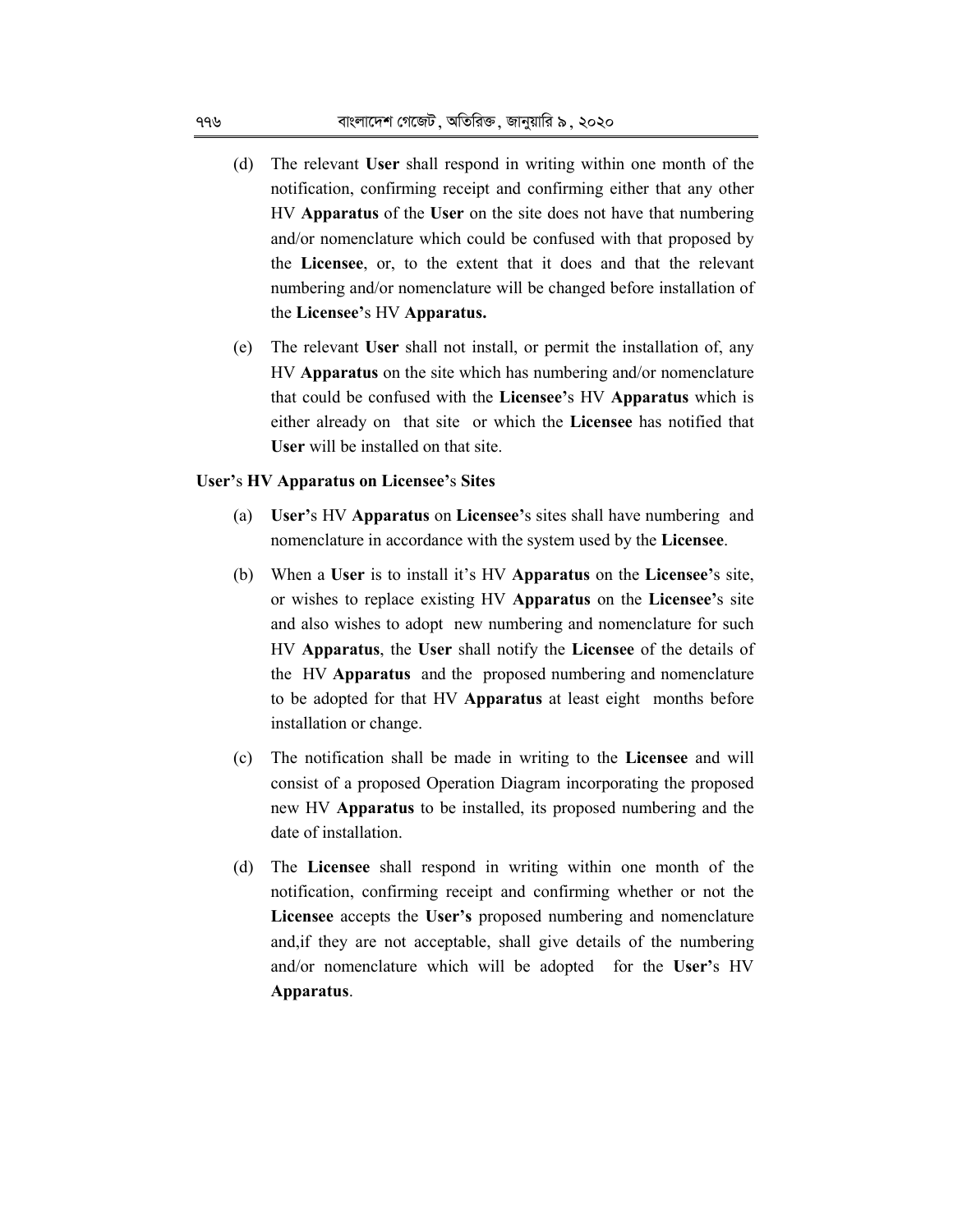### **Changes**

Where the **Licensee**, in its reasonable opinion has decided that it needs to change the existing numbering or nomenclature of the **Licensee's** HV **Apparatus** on a **User's** site or the **User's** HV **Apparatus** on the Licensee's site:

- (a) The provisions of the above paragraphs shall applyto such change of numbering of **Licensee's** HV **Apparatus** with any necessary amendments to those provisions to reflect that only a change is being made, and
- (b) In the case of a change in the numbering or nomenclature of **User's**  HV**Apparatus** on the **Licensee's**site, the **Licensee** shall notify the **User** of the numbering or nomenclature the **User** shall adopt for that HV **Apparatus** at least eight months prior to the change being needed and the **User** shall respond in writing to the **Licensee** within one month of the notification confirming receipt.

 In either case the notification shall indicate the reason for the proposed change.

 **Users** shall be provided upon request with details of the **Licensee's** current numbering and nomenclature system.

 When either the **Licensee** or the **User** installs HV **Apparatus** which is subject to this **Section**, the **Licensee** or the **User**, as the case may be installing such **Apparatus** shall be responsible for the provision and erection of clear and unambiguous labeling showing the numbering and nomenclature. Where a **User** is required to change the numbering and nomenclature he shall be responsible for the provision and erection of clear and unambiguous labeling showing the numbering and nomenclature by the required date.

 Where the **Licensee** changes the numbering and nomenclature of its HV **Apparatus**, under this **Section**, then the **Licensee** shall be responsible for the provision and erection of clear and unambiguous labeling showing the numbering and nomenclature by the required date.

 The **Licensee** shall not change the system of numbering and nomenclature unless to reflect new or newly adopted technology or reasons of safety.

 The **Licensee** shall submit the numbering and nomenclature to the **Commission** whenever adopted and whenever changed or revised.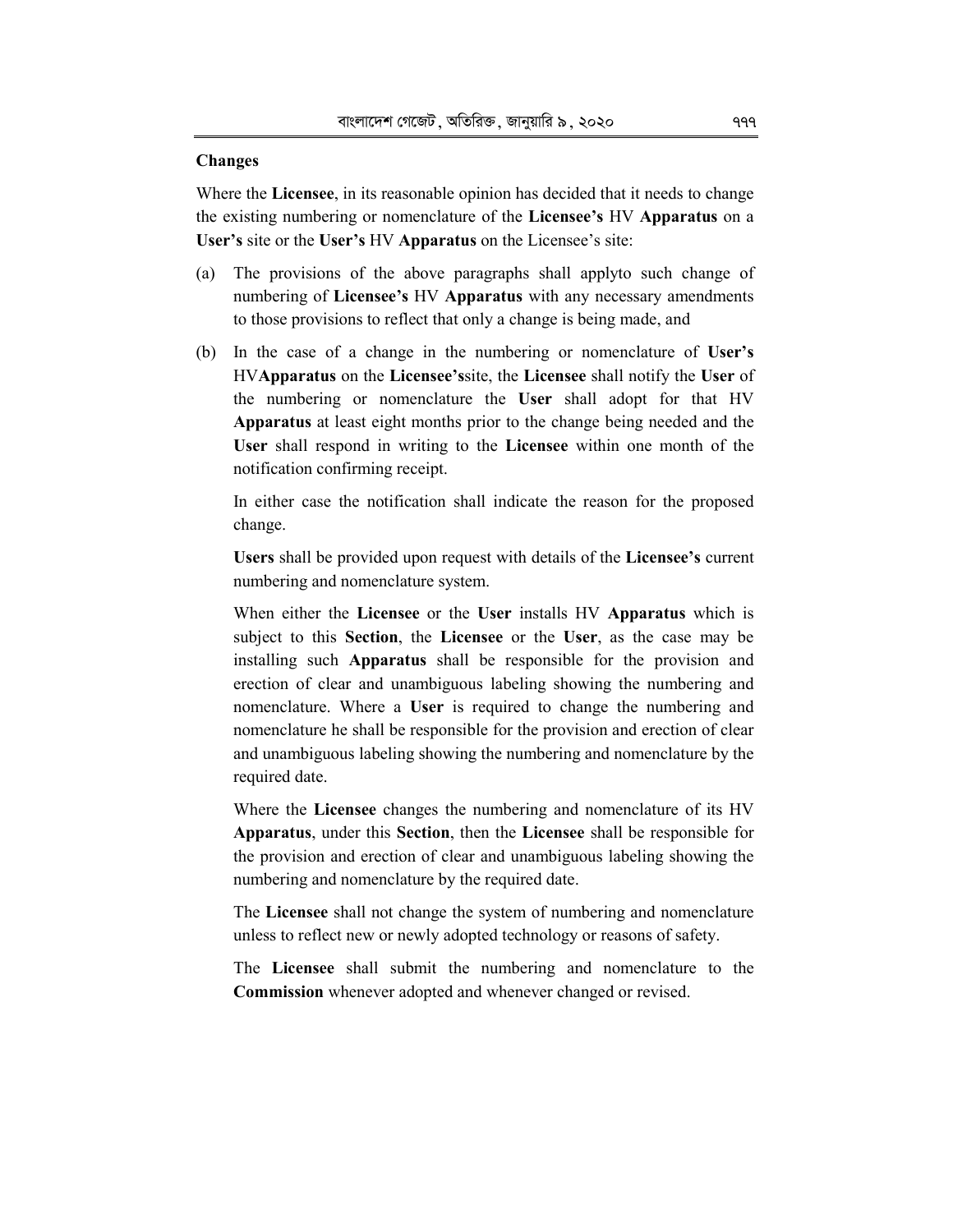### **16. DATA REGISTRATION**

### **16.1 INTRODUCTION**

 This **Section** contains a list of all data required by the **Licensee** that is to be provided by **Users** and data required by **Users** to be provided by the **Licensee** at times specified in the **Grid Code**. Other **Sections** of the **Grid Code** contain the obligation to submit the data and defines the times when data is to be supplied by **Users**.

### **16.2 OBJECTIVE**

 The objective of the **Section** is to list all the data required to be provided by **Users** to the **Licensee** and vice versa, in accordance with the provisions of the **Grid Code**.

### **16.3 RESPONSIBILITIES**

 All **Users** are responsible for submitting up-to-date data to the **Licensee** in accordance with the provisions of the **Grid Code**.

 All **Users** shall provide the **Licensee** with the name, address and telephone number of the person responsible for sending the data.

 The **Licensee** shall inform all **Users** of the name, address and telephone number of the person responsible for receiving data.

 The **Licensee** shall provide up-to-date data to **Users** as provided in the relevant schedule of the **Grid Code**.

 Responsibility for the correctness of data rests with the concerned **Users**  providing the data.

## **16.4 DATA CATEGORIES AND STAGES IN REGISTRATION**

 Data as required to be exchanged have been listed in the **Appendices** of this **Section** under various categories with cross-reference to the concerned **Sections**.The **Licensee** and the **System Operator** may prepare structured formats for the **Users** to provide required data (based on data listed in the **Appendices)** for efficient management of related software.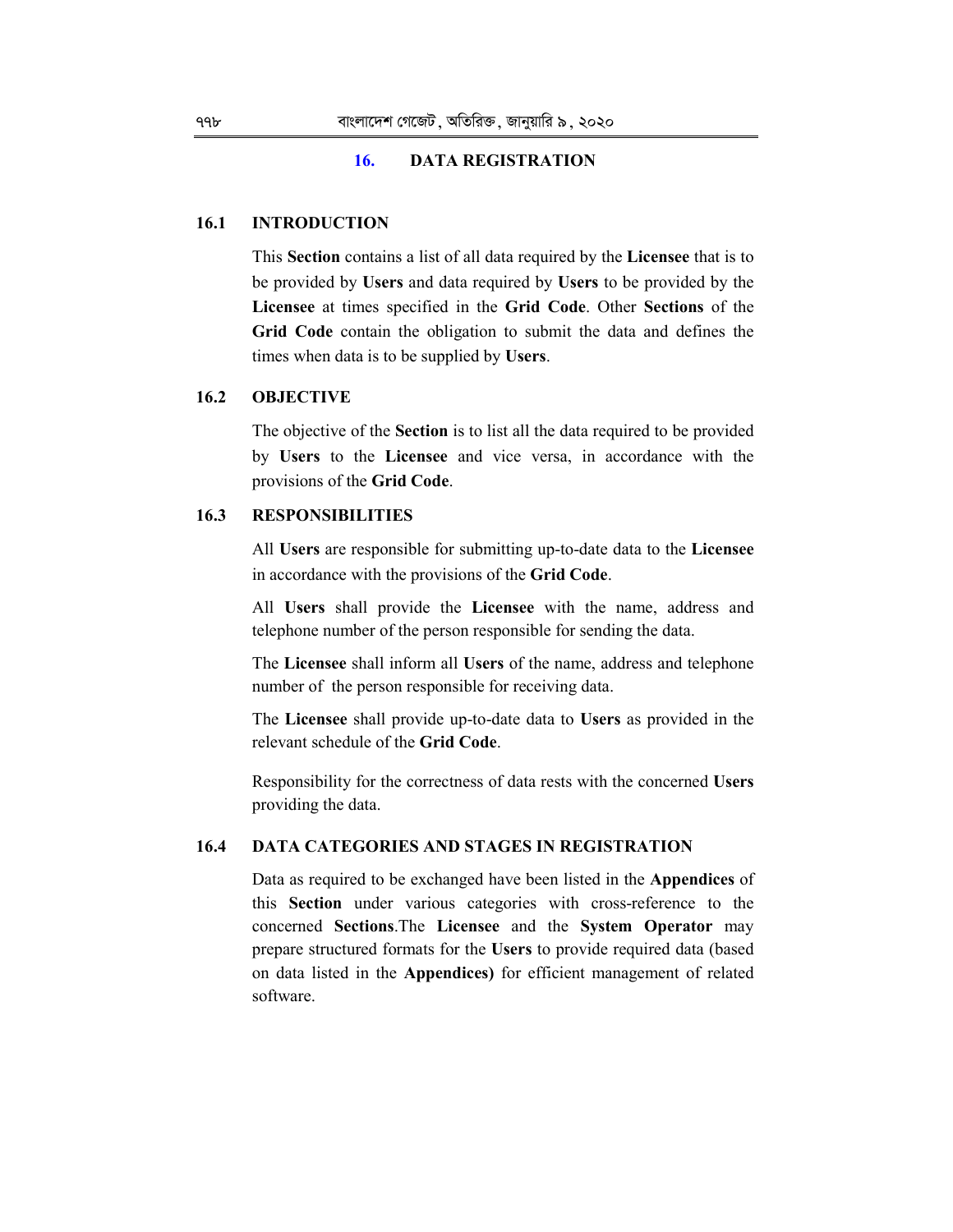### **16.5 CHANGES TO USERS DATA**

 Whenever any **User** becomes aware of a change to any items of data that is registered with the **Licensee**, the **User** must promptly notify the **Licensee** of the changes. The **Licensee** on receipt of intimation of the changes shall promptly correct the database accordingly. This shall also apply to any data complied by the **Licensee** regarding to its own system.

# **16.6 DATA NOT SUPPLIED**

 **User**s are obliged to supply data as referred to in the individual **Section**  of the **Grid Code** and listed out in the Data Registration **Section Appendices**. In case any data is unavailable and hence not supplied by any **User**, the **Licensee** may, acting reasonably, if and when necessary, estimate such data depending upon the urgency of the situation. Similarly in case any data is unavailable and not supplied by the **Licensee**, the concerned **User** may, acting reasonably, if and when necessary, estimates such data depending upon urgency of the situation. Such estimates will in each case, be based upon corresponding data for similar plant or **Apparatus** or upon such other information, the **User** or the **Licensee**, as the case may be, deems appropriate.

# **16.7 SPECIAL CONSIDERATIONS**

 The **Licensee** and any other **User** may at any time make reasonable request for extra data as necessary.

#### **APPENDICES**

| APPENDIX | <b>SUBJECT</b>                                    | <b>PAGE</b>  |
|----------|---------------------------------------------------|--------------|
| A        | STANDARD PLANNING DATA                            | -96<br>$86-$ |
|          | A 1 STANDARD PLANNING DATA<br>(GENERATION)        | 86           |
|          | A.2 STANDARD PLANNING DATA<br>(TRANSMISSION)      | 94           |
|          | A.3 STANDARD PLANNING DATA<br><b>DISTRIBUTION</b> | 95           |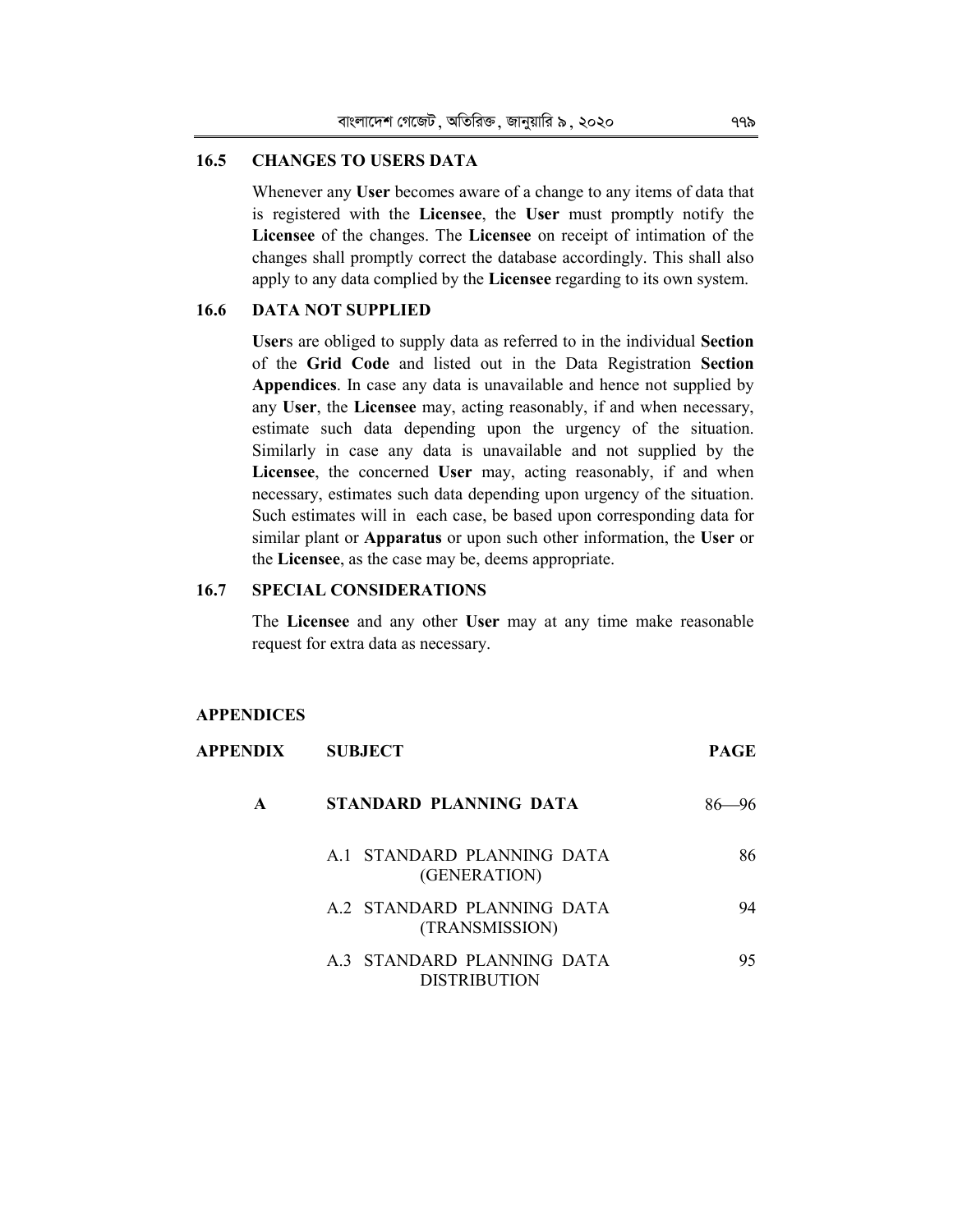| <b>APPENDICES</b> |                                                           |             |
|-------------------|-----------------------------------------------------------|-------------|
| <b>APPENDIX</b>   | <b>SUBJECT</b>                                            | <b>PAGE</b> |
| <sup>B</sup>      | <b>DETAILED PLANNING DATA</b>                             | $97 - 113$  |
|                   | <b>B.1 DETAILED PLANNING DATA,</b><br>(GENERATION)        | 97          |
|                   | <b>B.2 DETAILED SYSTEM DATA,</b><br><b>TRANSMISSION</b>   | 111         |
|                   | <b>B.3 DETAILED PLANNING DATA,</b><br><b>DISTRIBUTION</b> | 113         |
| $\mathbf C$       | OPERATIONAL PLANNING DATA                                 | 114-117     |
|                   | C.1 OUTAGE PLANNING DATA                                  | 114         |
|                   | C.2 GENERATION SCHEDULING DATA                            | 116         |
|                   | C.3 DATA                                                  | 117         |
|                   | C.4 RESPONSE TO FREQUENCY<br><b>CHANGE</b>                | 117         |
|                   | C.5 ESSENTIAL AND NON-ESSENTIAL<br><b>LOAD DATA</b>       | 117         |
| D                 | PROTECTION DATA                                           | 118         |
| E                 | <b>METERING DATA</b>                                      | 119         |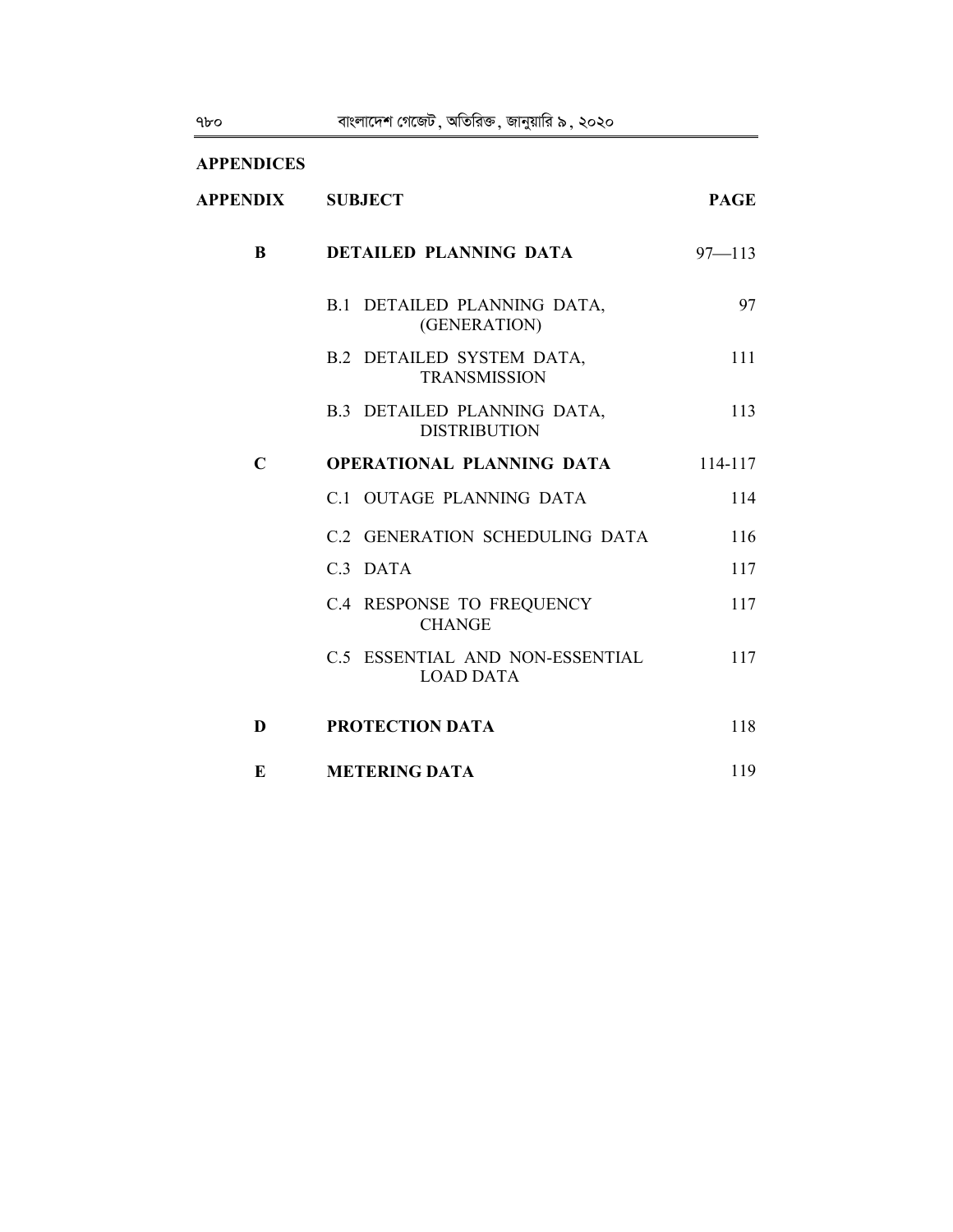# **APPENDIX- A**

# **DATA REGISTRATION**

# **A. STANDARD PLANNING DATA**

### **REFERENCE TO :**

# **SECTION 4 : SYSTEM PLANNING**

# **SECTION 5 : CONNECTION CONDITION**

# **A.1 STANDARD PLANNING DATA (GENERATION)**

# **A.1.1 THERMAL ( FOSSILFUEL)**

# **A.1.1.1 GENERAL**

| $\mathbf{i}$ . | Site                                                              | Give location map to scale showing<br>roads, railway lines, transmission lines,<br>rivers and reservoirs if any.                                                |
|----------------|-------------------------------------------------------------------|-----------------------------------------------------------------------------------------------------------------------------------------------------------------|
| ii.            | Fossil Fuel<br>Natural Gas,<br>Diesel, Furnace<br>Oil, Coal etc., | Give information on means of coal<br>transport from coal mines in case of<br>pithead stations or means of coal<br>carriage and handling if coal is<br>imported. |
|                |                                                                   | [In case of other fuels, give details of<br>source of fuel and their transport.]                                                                                |
|                | iii. Water Sources                                                | Give information on availability of<br>water for operation of the <b>Power</b><br>Station.                                                                      |
|                | iv. Environmental                                                 | State whether forest, lands mining<br>clearance areas are affected.                                                                                             |
| V.             | Site map (To Scale)                                               | Showing area required for <b>Power</b><br>Station, coal linkage, coal yard, water<br>pipe line, ash disposal area, colony etc.                                  |
|                | vi. Approximate period<br>of construction.                        |                                                                                                                                                                 |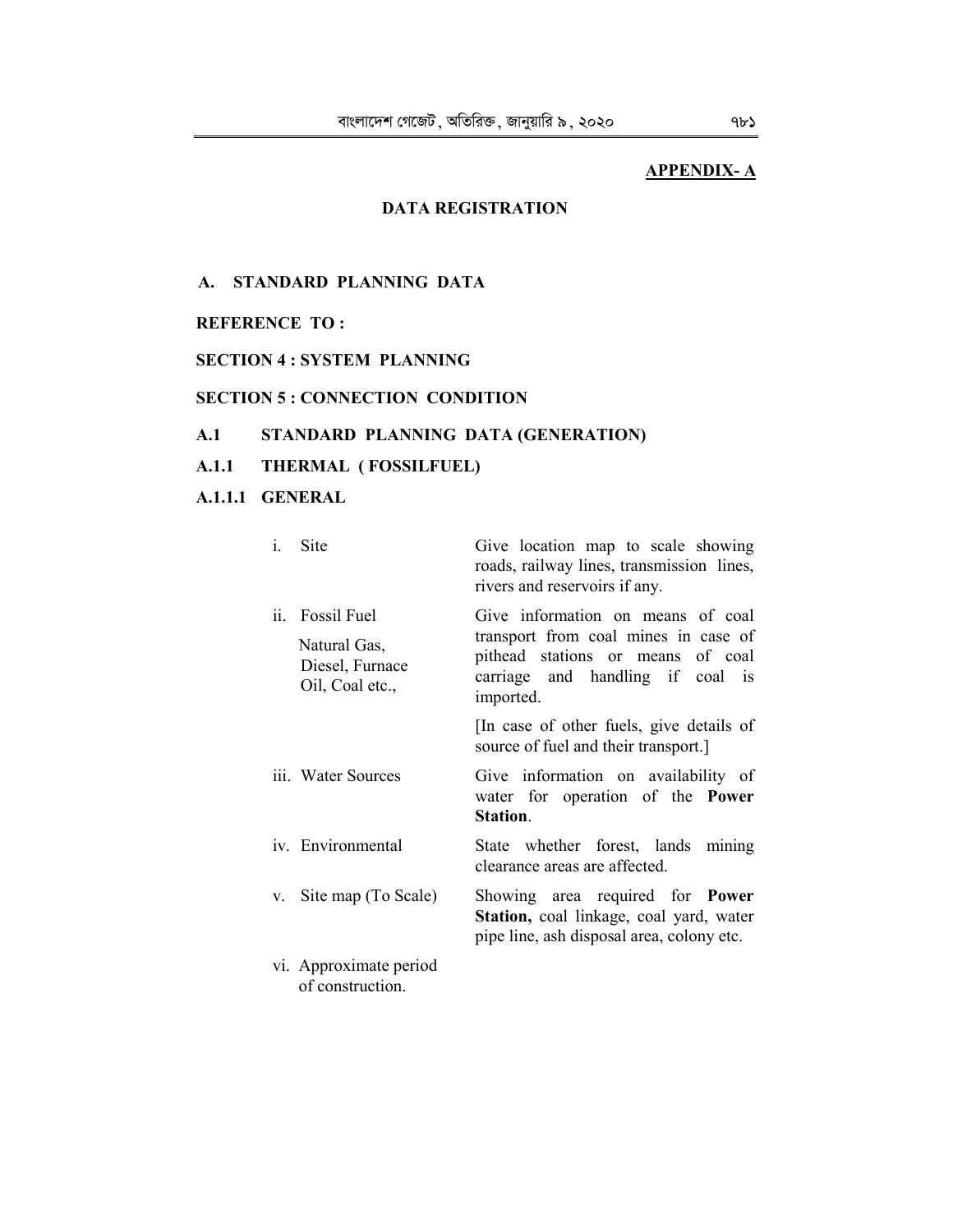# **A.1.1.2 CONNECTION**

|         | i.                | <b>Connection Point</b>                     |     | Give single line diagram of the<br>proposed <b>Connection</b> with the system.           |
|---------|-------------------|---------------------------------------------|-----|------------------------------------------------------------------------------------------|
|         | ii.               | Step up voltage for<br><b>Connection</b>    | kV. |                                                                                          |
| A.1.1.3 |                   | <b>STATION CAPACITY</b>                     |     |                                                                                          |
|         | i.                | <b>Total Power Station</b><br>capacity (MW) |     | State whether development will be<br>carried out in phase and if so, furnish<br>details. |
|         | $\overline{11}$ . | No. of units $\&$ unit<br>size MW           |     | MW.                                                                                      |
|         |                   | <b>A.1.1.4 GENERATING UNIT DATA</b>         |     |                                                                                          |
|         | 1.                | <b>Steam Generating</b><br>Unit             |     | State type, capacity, steam pressure,<br>steam temperature etc.                          |
|         | 11.               | Steam turbine                               |     | State type and capacity.                                                                 |
|         |                   | iii. Generator                              |     | $(a)$ Type.                                                                              |
|         |                   |                                             |     | (b) Rating (MVA).                                                                        |
|         |                   |                                             |     | (c) Terminal voltage (kV).                                                               |
|         |                   |                                             | (d) | Rated Power Factor.                                                                      |

- (e) Reactive Power Capability (MVAR) in the range 0.95 of leading and 0.85 lagging.
- (f) Short Circuit Ratio.
- (g) Direct axis Synchronous reactance (% on MVA rating).
- (h) Direct axis Transient reactance (% on MVA rating).
- (i) Direct axis sub-transient reactance (% on MVA rating).
- (j) Auxiliary Power Requirement (MW).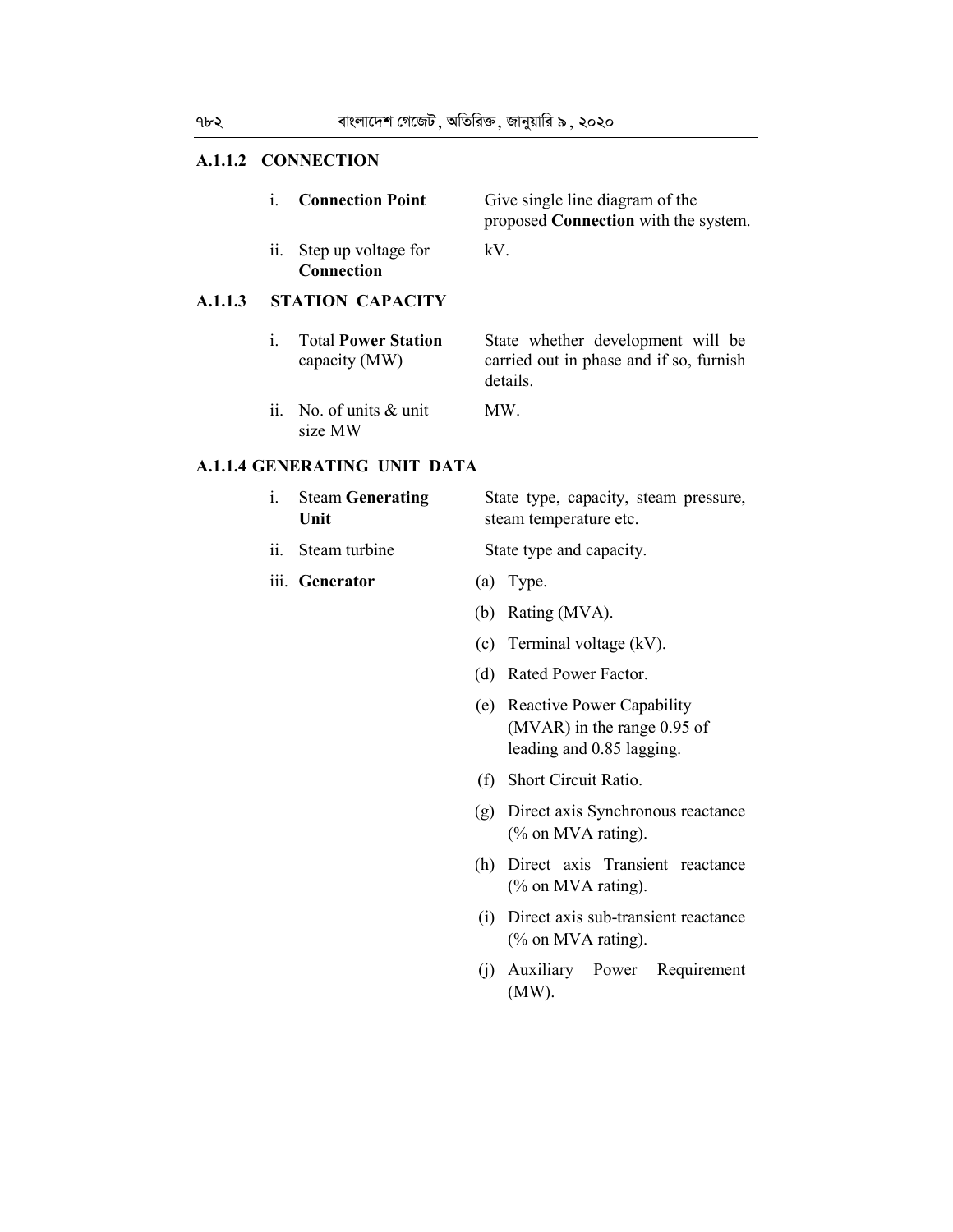|                 | ii.               | Step up voltage for<br>Connection          | kV. |                                                                                                             |
|-----------------|-------------------|--------------------------------------------|-----|-------------------------------------------------------------------------------------------------------------|
|                 |                   | <b>Connection Point</b>                    |     | Give single line diagram proposed<br>Connection with the Transmission<br>System.                            |
|                 |                   |                                            |     |                                                                                                             |
|                 |                   | A.1.2.2 CONNECTION                         |     |                                                                                                             |
|                 |                   | iv. Approximate period<br>of construction. |     |                                                                                                             |
|                 |                   | iii. Submerged Area                        |     | Give information on area submerged,<br>villages submerged, submerged forest<br>land, agricultural land etc. |
|                 | $\overline{11}$ . | Site map (To scale)                        |     | Showing proposed dam, reservoir<br>area, water conductor system, fore-<br>bay, power house etc.             |
|                 |                   | i. Site                                    |     | Give location map to scale showing<br>roads, railway lines and transmission<br>lines.                       |
| A.1.2.1 GENERAL |                   |                                            |     |                                                                                                             |
| A.1.2           |                   | <b>HYDRO ELECTRICAL</b>                    |     |                                                                                                             |
|                 |                   |                                            |     | (d) Tap change Range $(+\%$ to $-$ %)<br>Percentage Impedance (Positive<br>Sequence at Full load).          |
|                 |                   |                                            |     | (c) Voltage Ratio (HV/LV).                                                                                  |
|                 |                   | Transformer                                |     | (b) Rated capacity (MVA).                                                                                   |
|                 |                   | iv. Generator                              |     | $(a)$ Type.                                                                                                 |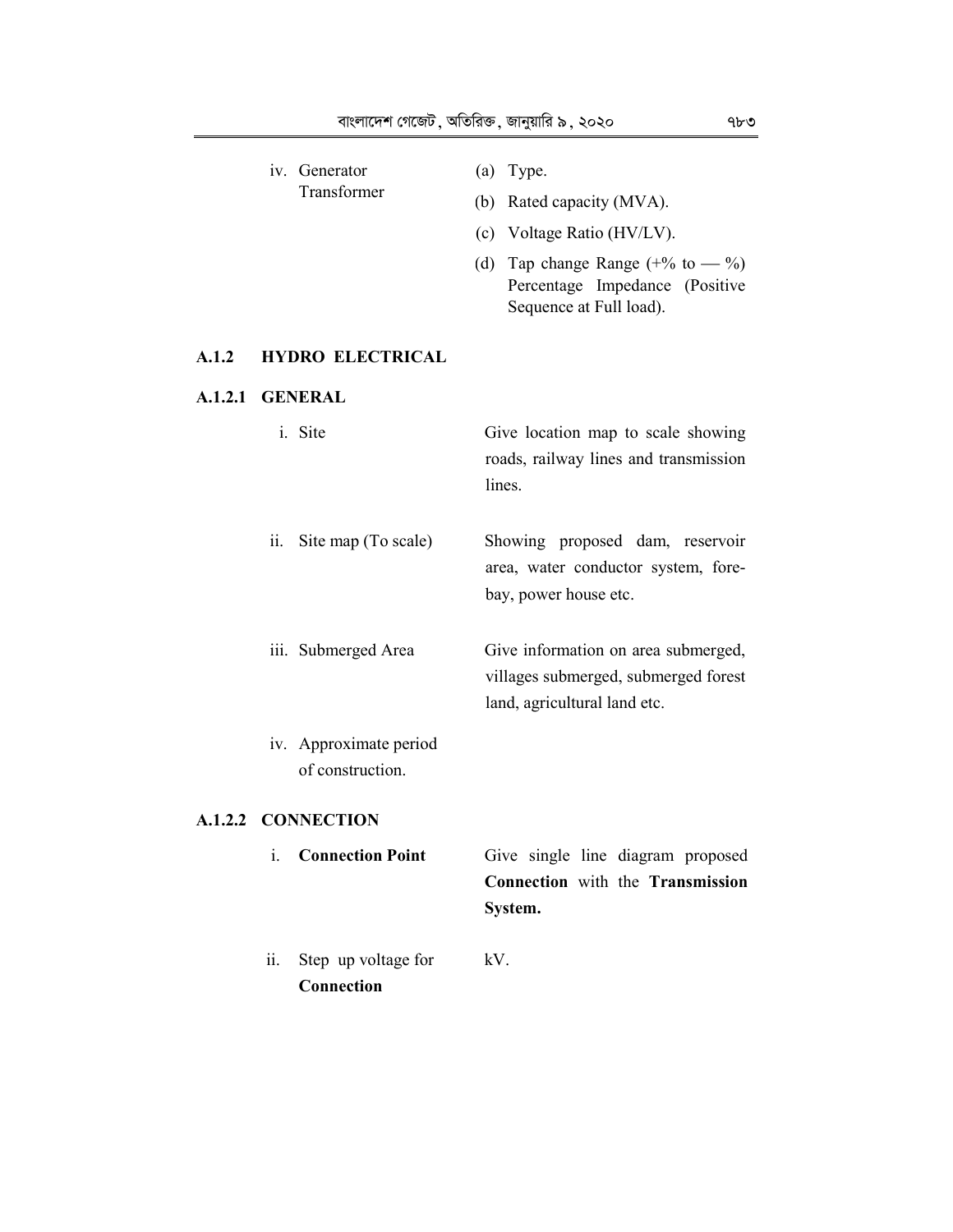### **A.1.2.3 STATION CAPACITY**

| i. Total Power Station | State whether development be carried     |
|------------------------|------------------------------------------|
| capacity (MW)          | out in phases and if so furnish details. |

ii. No of units & unit size MW.

### **A.1.2.4 GENERATING UNIT DATA**

| 1.  | Operating Head (in Mtr.) |     | (a) Maximum.                                                                                     |
|-----|--------------------------|-----|--------------------------------------------------------------------------------------------------|
|     |                          |     | (b) Minimum.                                                                                     |
|     |                          |     | (c) Average.                                                                                     |
| ii. | Turbine                  |     | State Type and capacity                                                                          |
|     | iii. Generator           |     | $(a)$ Type.                                                                                      |
|     |                          |     | (b) Rating (MVA).                                                                                |
|     |                          |     | (c) Terminal voltage $(kV)$ .                                                                    |
|     |                          |     | (d) Rated Power Factor.                                                                          |
|     |                          |     | (e) Reactive Power Capability (MVAR) in<br>the range $0.95$ of leading and $0.85$ of<br>lagging. |
|     |                          | (t) | Short Circuit Ratio.                                                                             |

(g) Direct axis Synchronous reactance

(% on MVA rating).

(h) Direct axis Transient reactance

(% on rated MVA).

- (i) Direct axis sub-transient reactance (% on rated MVA).
- (j) Auxiliary Power Requirement (MW).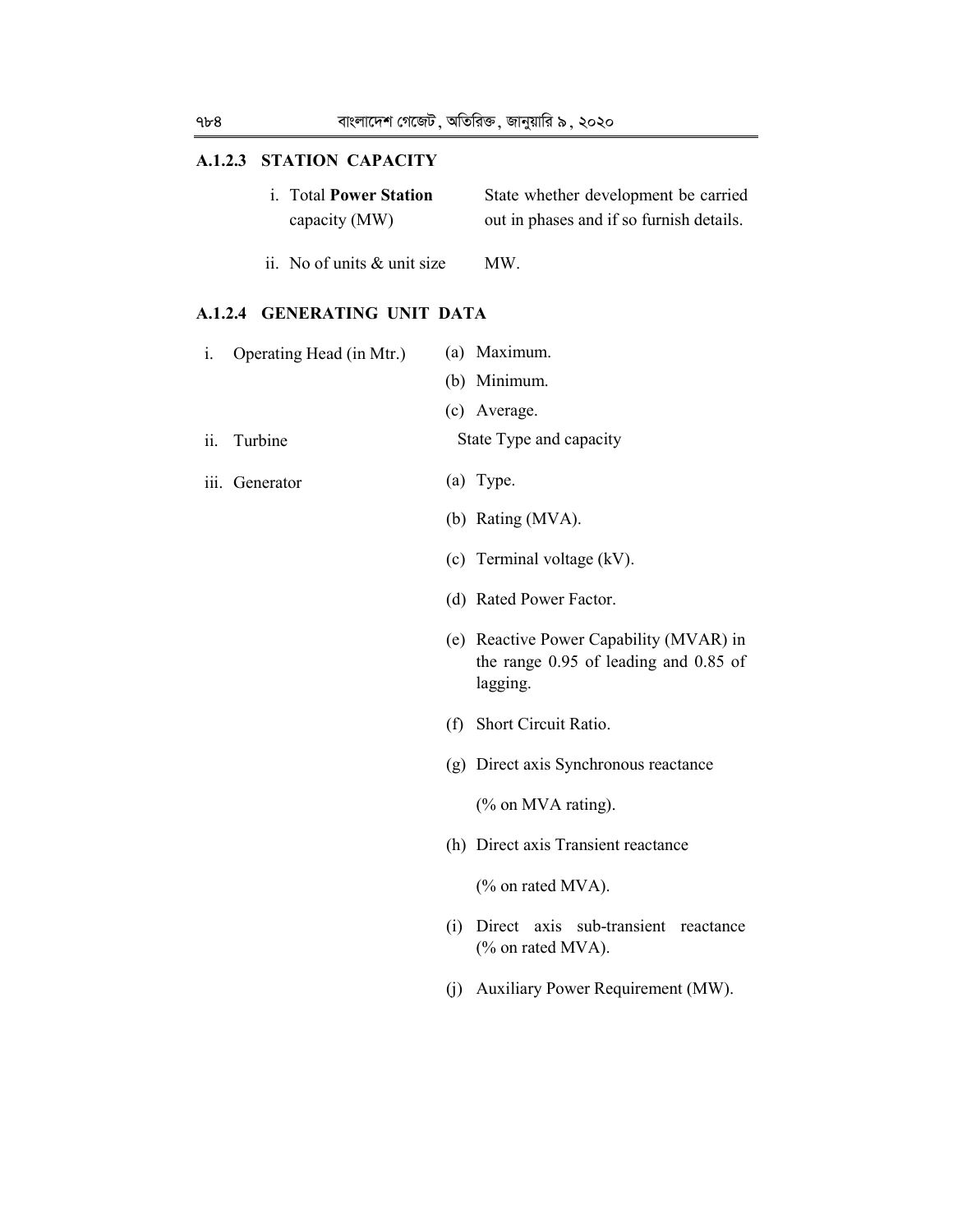| iv. Generator Transformer |     | (a) Type.                                   |                                                                                                   |
|---------------------------|-----|---------------------------------------------|---------------------------------------------------------------------------------------------------|
|                           |     |                                             | (b) Rated Capacity (MVA).                                                                         |
|                           |     |                                             | (c) Voltage Ratio.                                                                                |
|                           |     |                                             | (d) HV/LV.                                                                                        |
|                           |     |                                             | (e) Tap change Range $(+\%$ to- $\%$ ).                                                           |
|                           |     |                                             | (f) Percentage Impedance (Positive<br>sequence at full load).                                     |
| A.1.3                     |     | <b>WIND FARMS</b>                           |                                                                                                   |
| A.1.3.1                   |     | <b>GENERAL</b>                              |                                                                                                   |
|                           | i.  | Site                                        | Give location map to scale showing<br>roads, railway lines and transmission<br>lines.             |
|                           | ii. | Site map (To scale)                         | Showing proposed Wind Farm area,<br>location of each Wind Turbine,<br>power house etc.            |
|                           |     | iii. Approximate period of<br>construction. |                                                                                                   |
|                           |     | <b>A.1.3.2 CONNECTION</b>                   |                                                                                                   |
|                           | i.  | <b>Connection Point</b>                     | Give single line diagram proposed<br><b>Connection</b> with the <b>Transmission</b><br>System.    |
|                           | i.  | Step up voltage for<br>Connection           | kV.                                                                                               |
|                           |     | <b>A.1.3.3 STATION CAPACITY</b>             |                                                                                                   |
|                           |     | i. Total Power Station<br>capacity (MW)     | State whether development<br>be<br>carried out in phases and if<br>${\bf SO}$<br>furnish details. |
|                           |     | ii. No of units & unit size                 | MW.                                                                                               |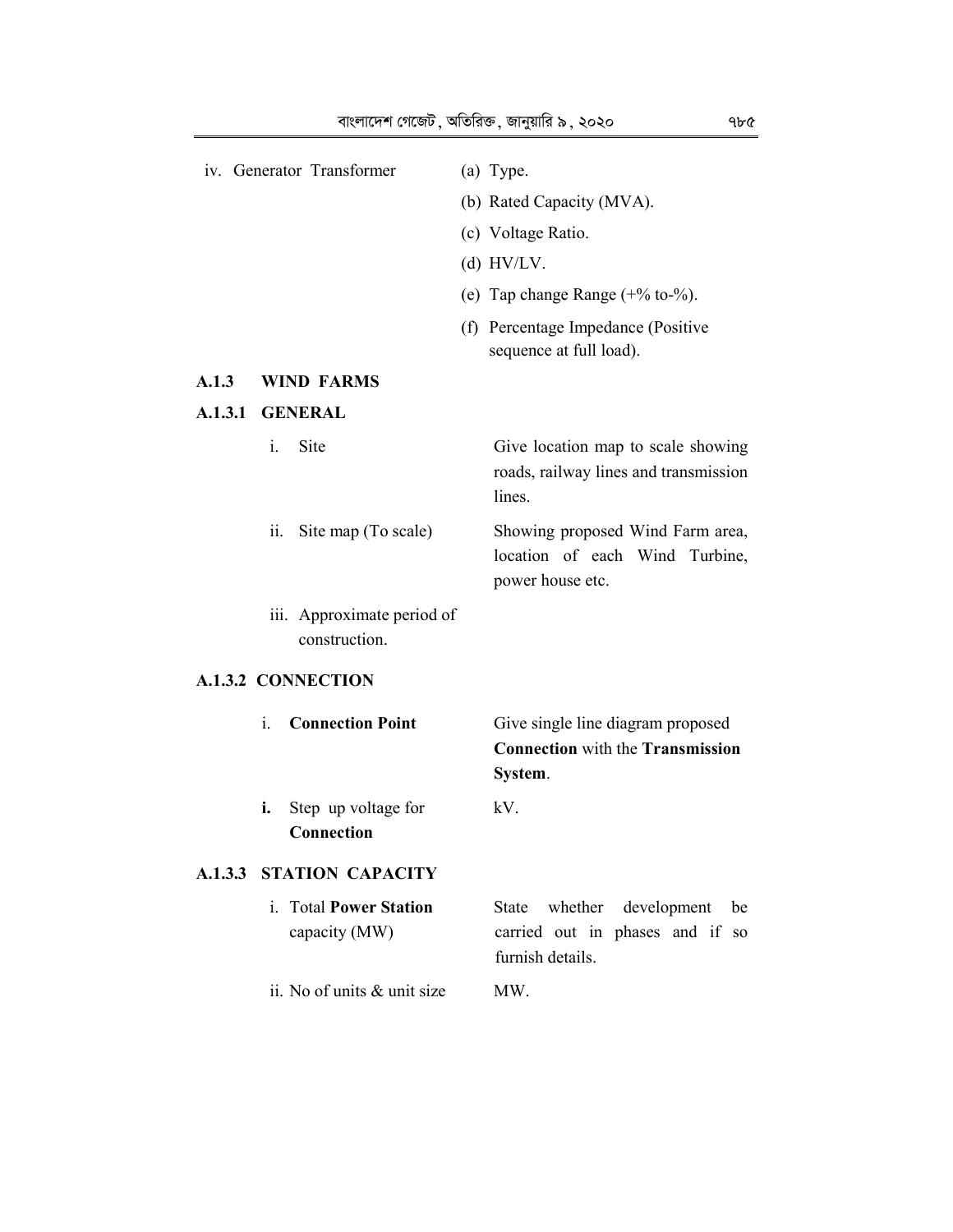# **A.1.3.4 GENERATING UNIT DATA**

| i. Wind Generating Plant   | State number of Wind Turbines, type<br>and capacity. |                                                                                 |  |
|----------------------------|------------------------------------------------------|---------------------------------------------------------------------------------|--|
| ii. Wind Turbines          | (a)                                                  | Type<br>(fixed speed/variable speed);                                           |  |
|                            |                                                      | (induction machine, double<br>fed induction machine,<br>synchronous Generator); |  |
|                            |                                                      | (directly coupled or coupled<br>through inverters).                             |  |
|                            | (b)                                                  | Wind Turbine manufacturer.                                                      |  |
|                            | (c)                                                  | Rating (MVA).                                                                   |  |
|                            | (d)                                                  | Terminal voltage (kV).                                                          |  |
|                            | (e)                                                  | Rated Power Factor.                                                             |  |
|                            | (f)                                                  | Reactive Power Capability<br>(MVAR) curve.                                      |  |
|                            | (g)                                                  | Frequency tolerance range.                                                      |  |
|                            | (h)                                                  | Rated wind speed (m/s).                                                         |  |
|                            | (i)                                                  | Cut-in wind speed $(m/s)$ .                                                     |  |
|                            | (j)                                                  | Cut-off wind speed $(m/s)$ .                                                    |  |
|                            | (k)                                                  | Short Circuit Ratio (% on<br>MVA rating).                                       |  |
|                            | (1)                                                  | <b>Auxiliary Power Requirement</b><br>$(MW)$ .                                  |  |
| iii. Generator Transformer | (a)                                                  | Type.                                                                           |  |
|                            | (b)                                                  | Rated Capacity (MVA).                                                           |  |
|                            | (c)                                                  | Voltage Ratio HV/LV.                                                            |  |
|                            | (d)                                                  | Tap change Range $(+\%$ to $-\%$ ).                                             |  |
|                            | (e)                                                  | Percentage Impedance (Positive<br>sequence at full load).                       |  |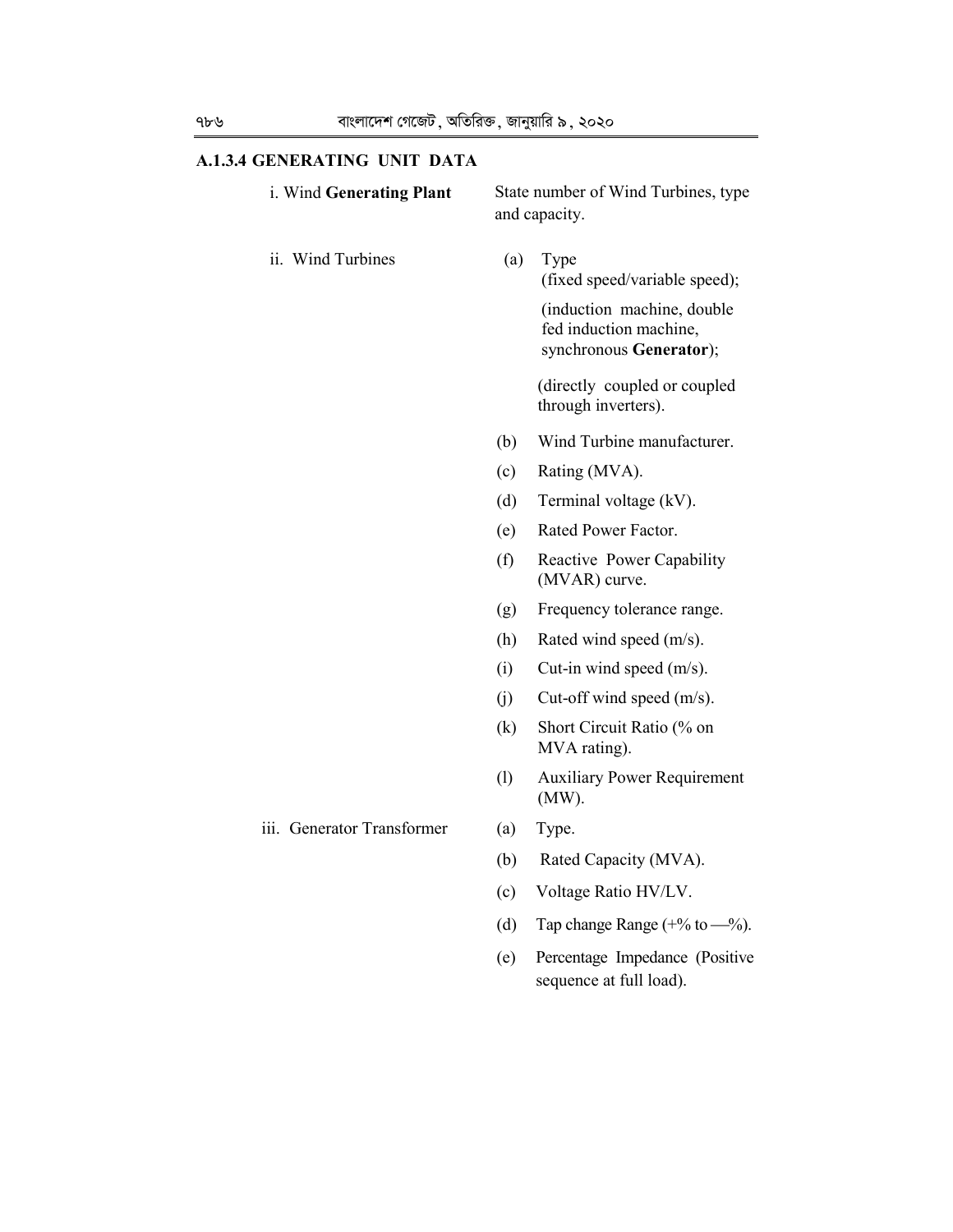# **A.1.4 PV GENERATING PLANTS**

# **A.1.4.1 GENERAL**

|         | i.<br>Site                                     | Give location map to scale showing<br>roads, railway lines and<br>transmission lines.                      |
|---------|------------------------------------------------|------------------------------------------------------------------------------------------------------------|
|         | ii.<br>Site map (To scale)                     | Showing proposed PV Generation<br>Plant area, location of PV panels<br>and general arrangement.            |
|         | iii. Approximate period of<br>construction.    |                                                                                                            |
|         | A.1.4.2 CONNECTION                             |                                                                                                            |
|         | i. Connection Point                            | Give single line diagram proposed                                                                          |
|         |                                                | <b>Connection</b> with the <b>Transmission</b>                                                             |
|         |                                                | System.                                                                                                    |
|         | ii. Step up voltage for<br><b>Connection</b>   | kV.                                                                                                        |
|         | <b>A.1.4.3 STATION CAPACITY</b>                |                                                                                                            |
|         | i. Total <b>Power Station</b><br>capacity (MW) | whether<br>State<br>development<br>be<br>carried out in phases and if<br><sub>SO</sub><br>furnish details. |
|         | ii. No of units & unit size                    | MW.                                                                                                        |
| A.1.4.4 | <b>GENERATING UNIT DATA</b>                    |                                                                                                            |
|         | i.<br><b>PV Generating Plant</b>               | State number of solar panels, type and<br>capacity.                                                        |
|         | PV solar panels<br>11.                         | (a) Type and technology.                                                                                   |
|         |                                                | PV panels and inverter<br>(b)<br>manufacturers.                                                            |
|         |                                                | Solar Panels Rating (MWdc).<br>(c)                                                                         |
|         |                                                | Inverters rating (MWac).<br>(d)                                                                            |
|         |                                                | Terminal voltage (kV).<br>(e)                                                                              |
|         |                                                | (f)<br>Rated Power Factor.                                                                                 |
|         |                                                | Reactive Power Capability<br>(g)<br>(MVAR) curve.                                                          |
|         |                                                | Frequency tolerance range.<br>(h)                                                                          |
|         |                                                | <b>Auxiliary Power Requirement</b><br>(i)<br>$(MW)$ .                                                      |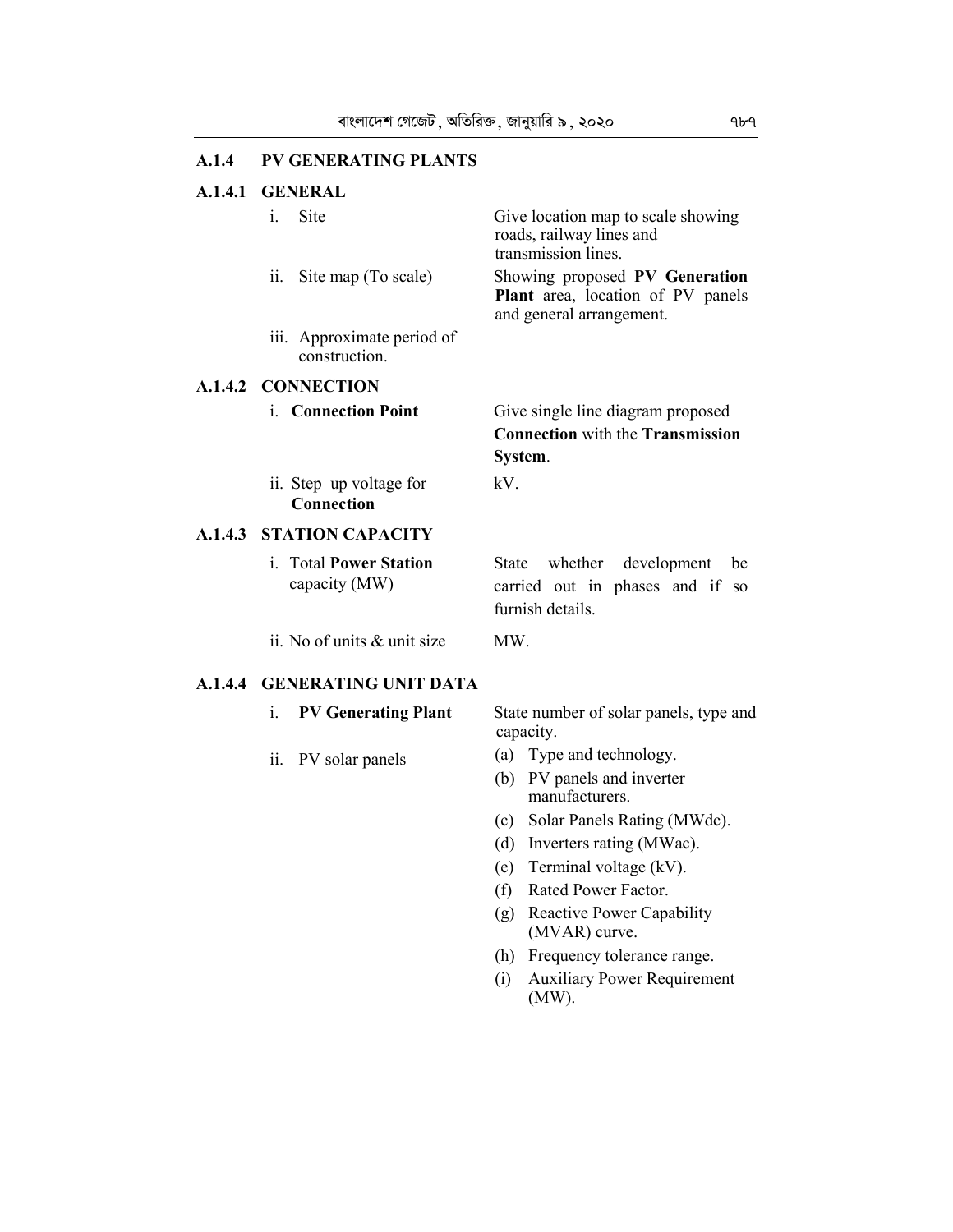- iii. Generator Transformer (a) Type. (b) Rated Capacity (MVA).
	- (c) Voltage Ratio HV/LV.
	- (d) Tap change Range  $(+\%$  to  $-\%$ ).
	- (e) Percentage Impedance (Positive sequence at full load).

# **A.2 STANDARD PLANNING DATA (TRANSMISSION)**

- **Note**: The compilation of the data is the internal matter of the **Licensee**, and as such the **Licensee** shall make arrangements for getting the required data from different Departments of the **Licensee** to update its Standard Planning Data in the format given below:
	- i. Name of line (Indicating **Power Stations** and substations to be connected).
	- ii. Voltage of line (kV).
	- iii. No. of circuits.
	- iv. Route length (km).
	- v. Conductor type and sizes.
	- vi. Line parameters (p.u. values).
		- a. Resistance/km.
		- b. Inductance/km.
		- c. Susceptance/km (B/2).
	- vii. Approximate power flow expected MW & MVAR.
	- viii. Terrain of route Give information regarding nature of terrain i.e. forest land, fallow land, agricultural and river basin, hill slope etc.
	- ix. Route map (to Scale) Furnish topographical map showing the proposed route showing existing power lines and telecommunication lines.
	- x. Purpose of **Connection** Reference to scheme.
	- xi. Approximate period of Construction.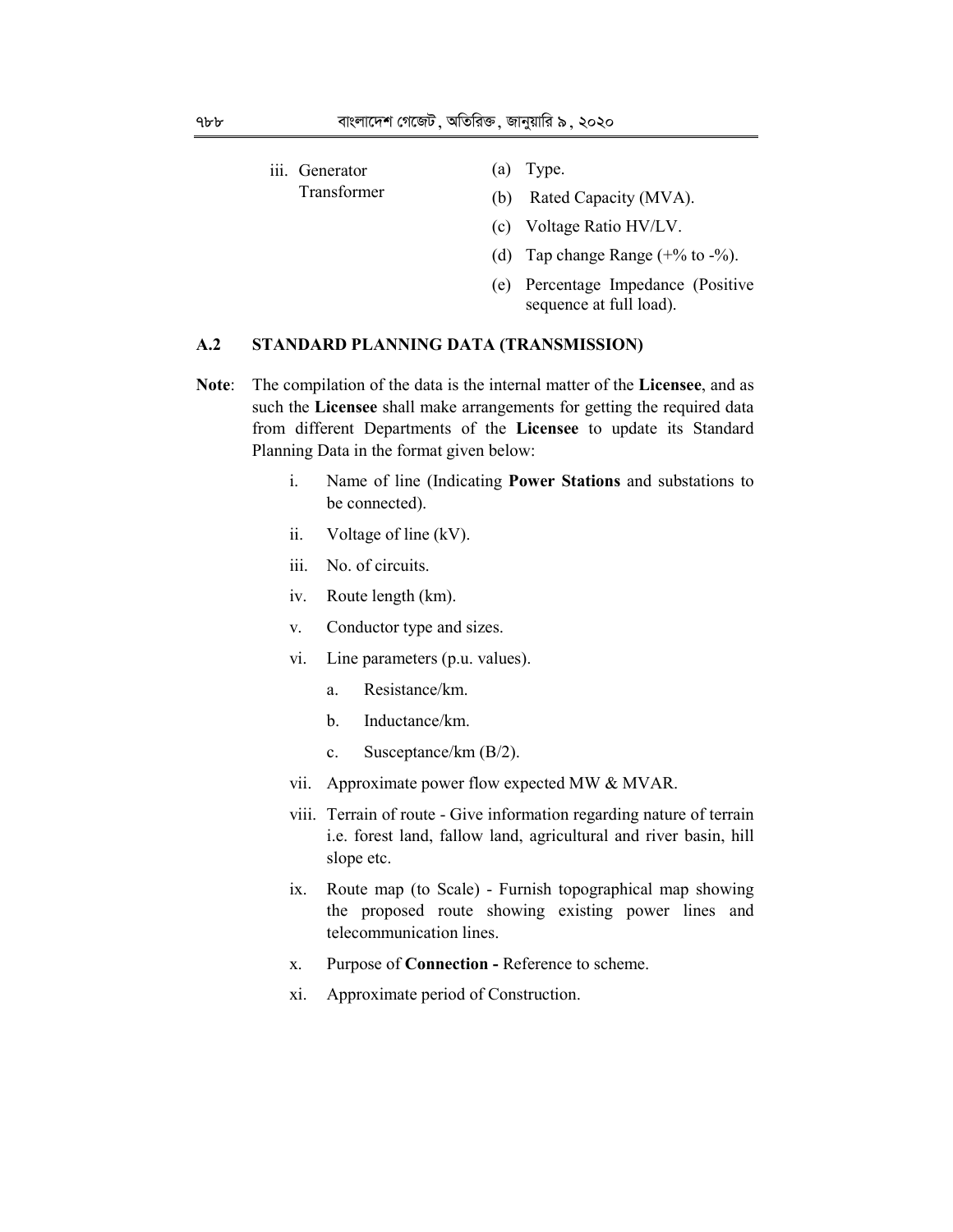### **A.3 STANDARD PLANNING DATA DISTRIBUTION**

# **A.3.1 GENERAL**

- i. Area map (to Scale)- Marking the area in the map for which Distribution License is applied for.
- ii. Consumer Data- Furnish categories of consumers, their numbers and connected loads.
- iii. Reference to Electrical Divisions presently in charge of the Distribution.

### **A.3.2 CONNECTION**

- i. **Connection Points** Furnish single line diagram showing **Connection Points**.
- ii. Voltage of supply at **Connection Points.**
- iii. Names of **Grid** substation feeding the **Connection Points.**

### **A.3.3 LINES AND SUBSTATIONS**

- i. Line data- Furnish lengths of line and voltages within the area.
- ii. Substation data- Furnish details of 33/11 kV substations, 11/0.4 kV substations, capacitor installations.

# **A.3.4 LOADS**

- i. Loads drawn at **Connection Points**.
- ii. Details of loads fed at **EHV**, if any. Give name of consumer, voltage of supply, contract demand and name of **Grid** substation from which line is drawn, length of **EHV** line from **Grid** substation to consumer's premises.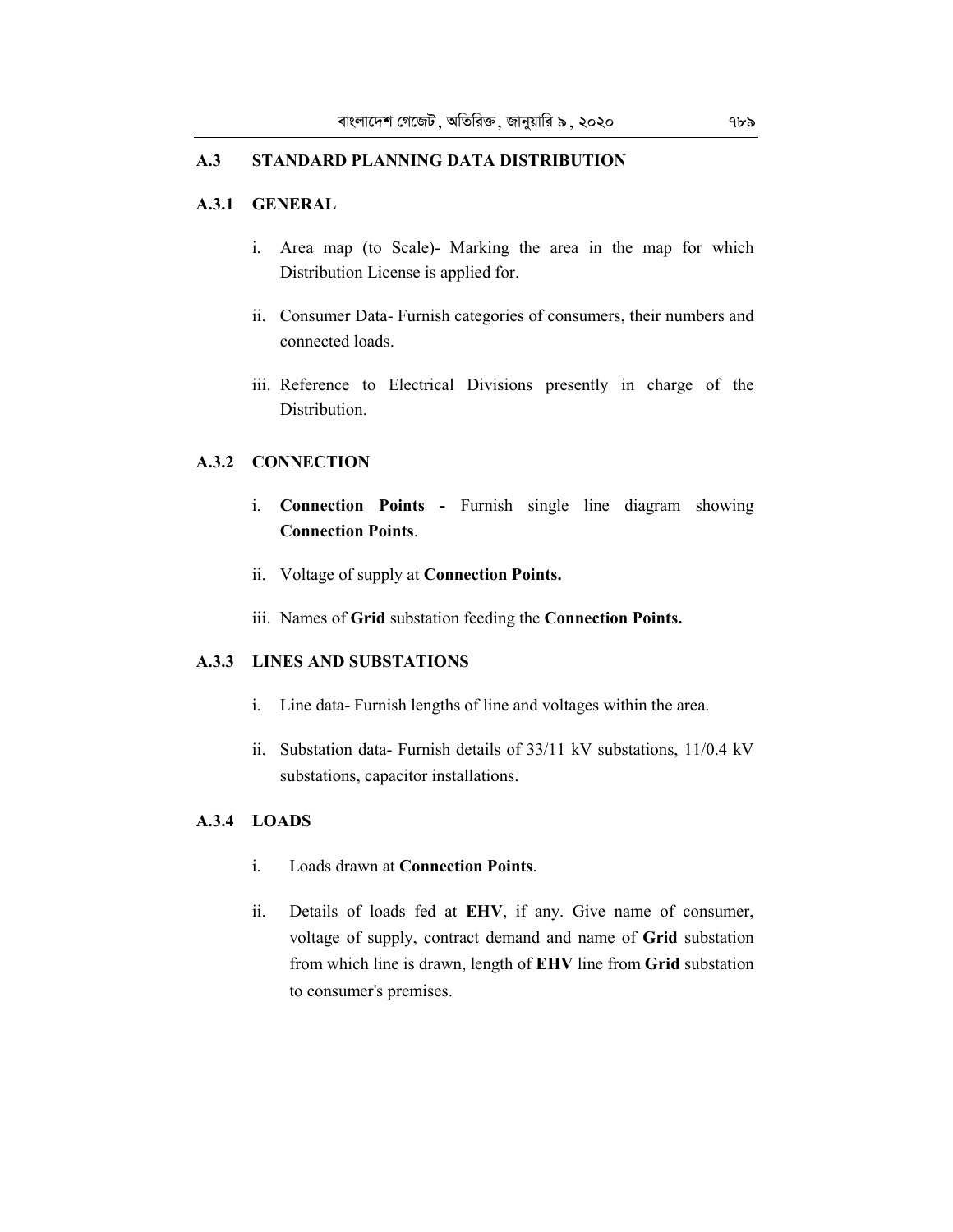# **A.3.5 DEMAND DATA (FOR ALL LOADS 5 MW AND ABOVE)**

- i. Type of load State whether furnace loads, rolling mills, traction loads, other industrial loads, pumping loads etc.
- ii. Rated voltage and phase.
- iii. Electrical loading of equipment- State number and size of motors, types of drive and control arrangements.
- iv. Sensitivity of load to voltage and frequency of supply.
- v. Maximum Harmonic content of load.
- vi. Average and maximum Phase unbalance of load.
- vii. Nearest substation from which load is to be fed.
- viii. Location map (to scale)- Showing location of load with reference to lines and substations in the vicinity.

# **A.3.6 LOAD FORECAST DATA**

- i. Peak load and energy forecast for each category of loads for each of the succeeding 20 years.
- ii. Details of methodology and assumptions on which forecasts are based.
- iii. If supply is received from more than one Substation, the substation wise break up of peak load and energy projections for each category of loads for each of the succeeding 20 years along with estimated daily load curve.
- iv. Details of loads 5 MW and above.
	- a. Name of prospective consumer.
	- b. Location and nature of load/complex.
	- c. Substation from which to be fed.
	- d. Voltage of supply.
	- e. Phasing of load.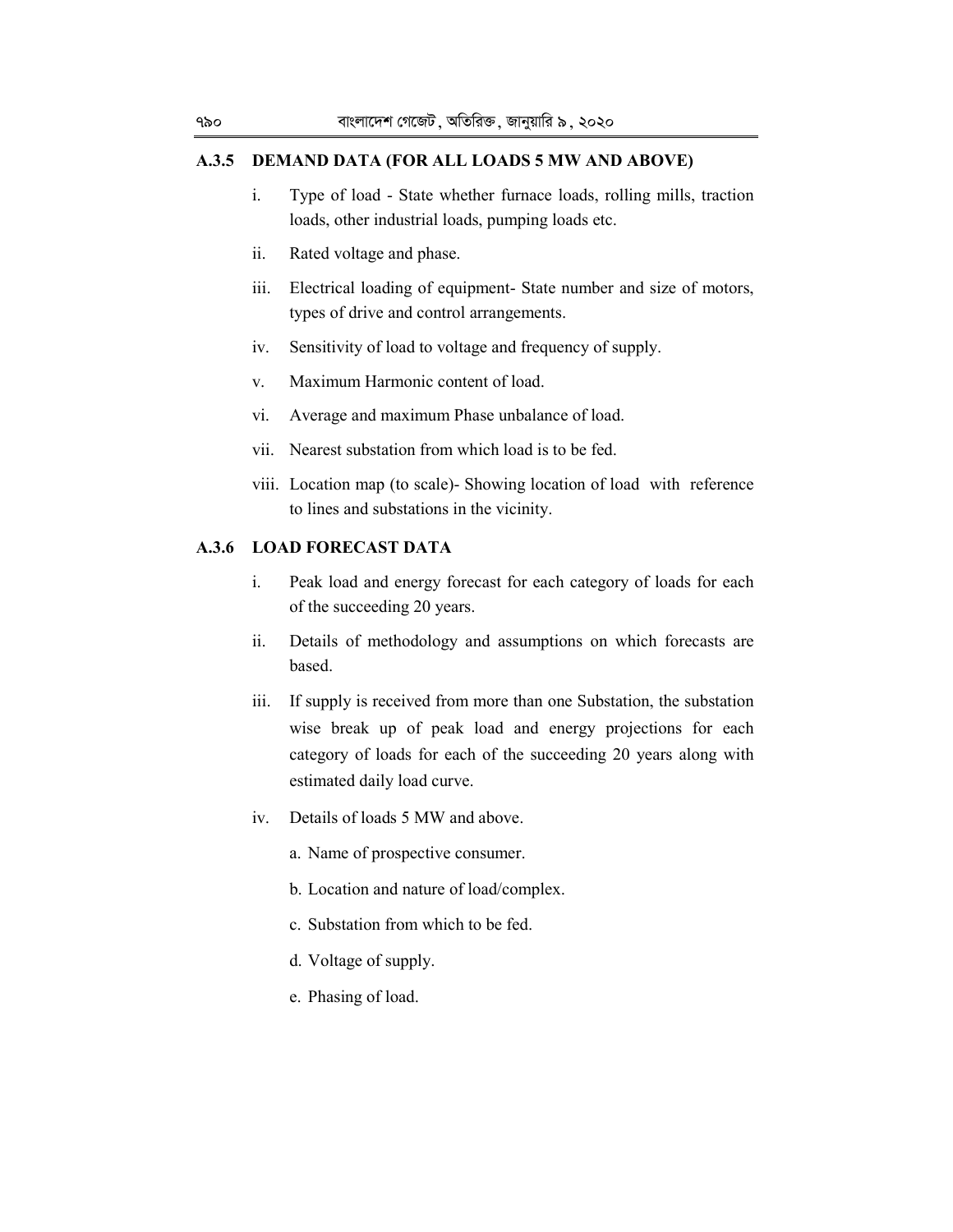### **APPENDIX- B**

### **B. DETAILED PLANNING DATA**

# **REFERENCE TO:**

## **SECTION 4: SYSTEM PLANNING**

# **SECTION 5: CONNECTION CONDITIONS**

# **B.1 DETAILED PLANNING DATA (GENERATION) PART 1. FOR ROUTINE SUBMISSION**

### **B.1.1 THERMAL POWER STATIONS (FOSSIL FUEL)**

### **B.1.1.1 GENERAL**

- i. Name of **Power Station**.
- ii. Number and capacity of **Generating Units** (MVA).
- iii. Ratings of all major equipments (boilers and major accessories, turbines, alternators, **Generating Unit** transformers etc.).
- iv. Single line diagram of **Power Station** and switchyard.
- v. Relaying and metering diagram.
- vi. Neutral Grounding of **Generating Units**.
- vii. Excitation control (What type is used? e.g. Thyristor, Fast Brushless?).
- viii. Earthing arrangements with earth resistance values.

### **B.1.1.2 PROTECTION AND METERING**

- i. Full description including settings for all relays and protection systems installed on the **Generating Unit**, **Generating Unit**  transformer, auxiliary transformer and electrical motor of major equipment listed, but not limited to above.
- ii. Full description including settings for all relays installed on all outgoing feeders from **Power Station** switchyard, tie circuit breakers, incoming circuit breakers.
- iii. Full description of inter-tripping of circuit breakers at the **Connection Point** with the **Transmission System**.
- iv. Most probable fault clearance time for electrical faults on the **User's** system.
- v. Full description of operational and commercial metering schemes.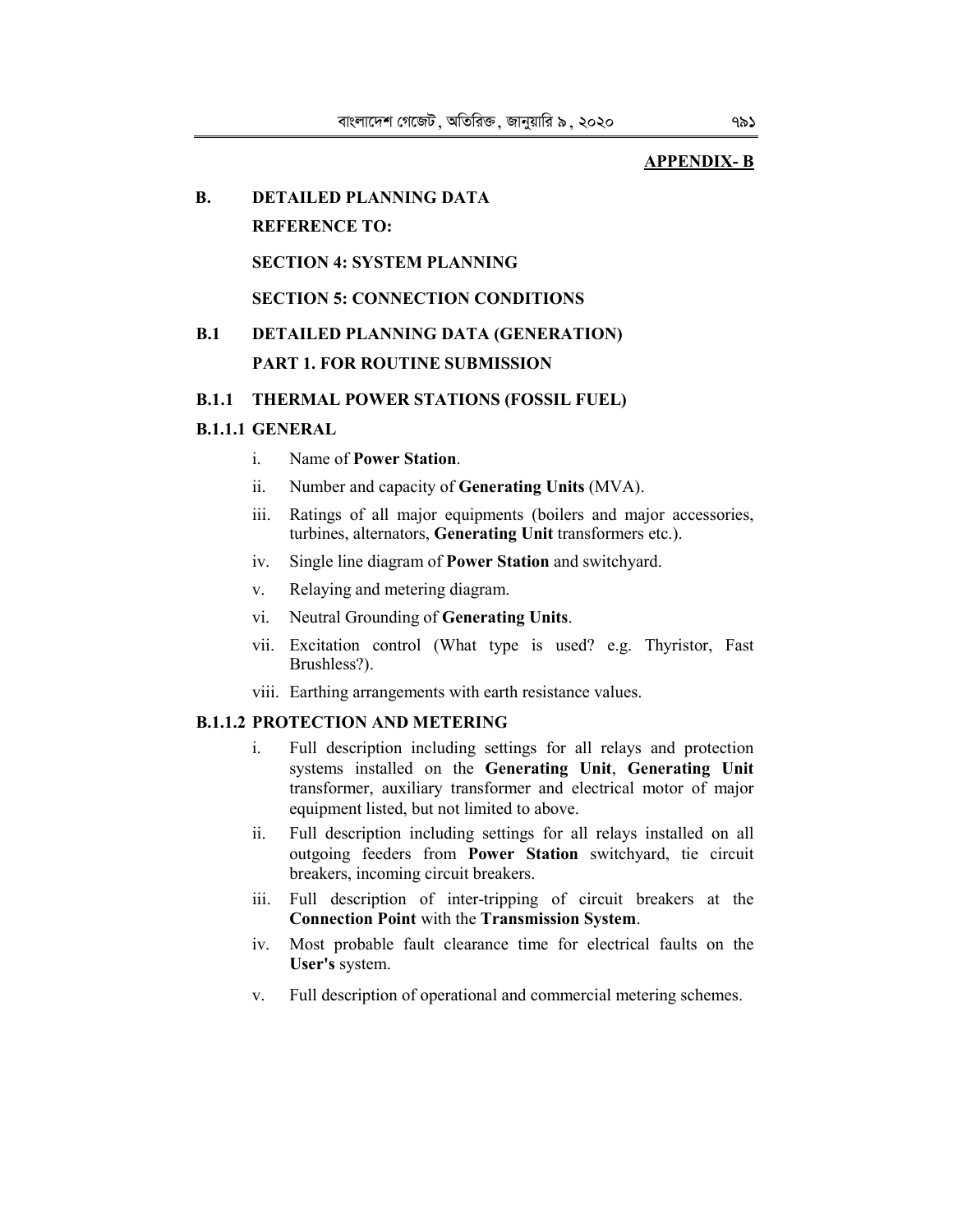### **B.1.1.3 SWITCHYARD**

In relation to interconnecting transformers:

- i. Rated MVA.
- ii. Voltage Ratio.
- iii. Vector Group.
- iv. Positive sequence reactance for maximum, minimum, normal Tap. (% on MVA).
- v. Positive sequence resistance for maximum, minimum, normal Tap. (% on MVA).
- vi. Zero sequence reactance. (% on MVA).
- vii. Tap changer Range (+% to -%) and steps.
- viii. Type of Tap changer. (OFF/ON).

In relation to switchgear including circuit breakers, isolators on all circuits connected to the **Connection Points**:

- i. Rated voltage(kV).
- ii. Type of circuit breaker(MOCB/ABCB/SF6).
- iii. Rated short circuit breaking current (kA) 3phase.
- iv. Rated short circuit breaking current (kA) 1phase.
- v. Rated short circuit making current (kA) 3phase.
- vi. Rated short circuit making current (kA) 1-phase.
- vii. Provisions of auto reclosing with details.

Lightning Arresters:

Technical data.

Communication:

Details of equipment installed at **Connection Points**.

Basic Insulation Level (kV):

- i. Busbar.
- ii. Switchgear.
- iii. Transformer bushings.
- iv. Transformer windings.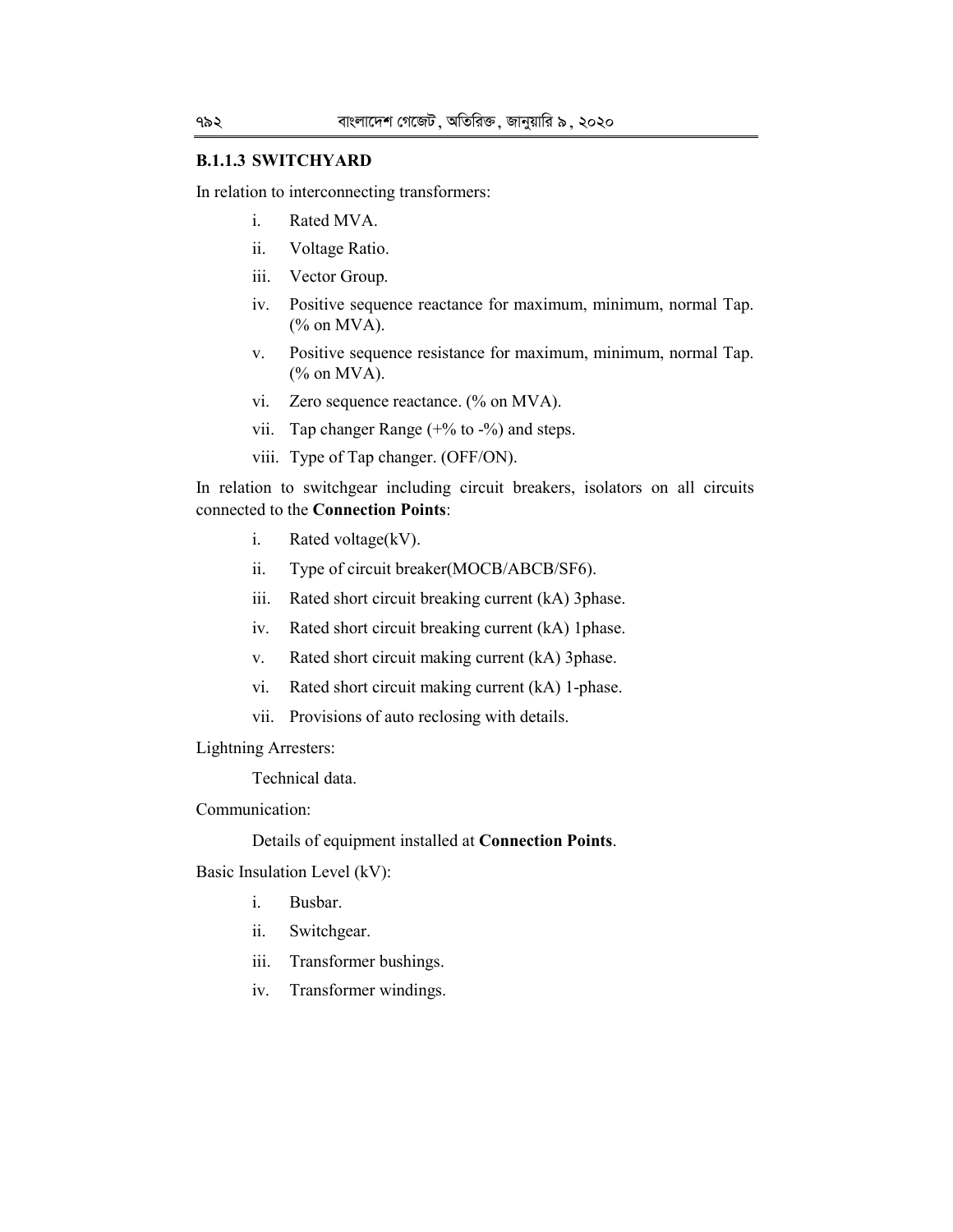### **B.1.1.4 GENERATING UNITS**

#### (a) Parameters of **Generating Units**:

- i. Rated terminal voltage (kV).
- ii. Rated MVA.
- iii. Rated MW.
- iv. Inertia constant (MW Sec./MVA)H.
- v. Short circuit ratio.
- vi. Direct axis Synchronous reactance (% on  $MVA)X_d$ .
- vii. Direct axis Transient reactance (% on  $MVA)X_d$ .
- viii. Direct axis sub-transient reactance  $(\%$  on MVA)X"<sub>d</sub> (Saturated/ Unsaturated).
- ix. Quadrature axis Synchronous reactance  $(\%$  on MVA) $X_a$ .
- x. Quadrature axis Transient reactance  $%$  on MVA) $X'_a$ .
- xi. Quadrature axis sub-transient reactance (% on MVA)X"<sub>q</sub>(Saturated/ Unsaturated).
- xii. Direct axis Transient open circuit time constant  $(Sec)T_{do}$ .
- xiii. Direct axissub-transient open circuit time constant (Sec)T"<sub>do</sub>.
- xiv. Quadrature axis Transient open circuit time constant  $(Sec)T"_{qo}$ .
- xv. Quadrature axis sub-transient open circuit time constant  $(Sec)T'_{qo}$ .
- xvi. Stator resistance (Ohm)R<sup>a</sup> .
- xvii. Stator leakage reactance (Ohm)X<sub>1</sub>.
- xviii.Stator time constant (Sec).
- xix. Rated field current (A).
- xx. Open circuit saturation characteristic for various terminal giving the compounding current to achieve the same.
- xxi. Negative sequence reactance,  $X_2$  (Saturated/Unsaturated).
- xxii. Zero sequence reactance,  $X_0$ (Saturated/Unsaturated).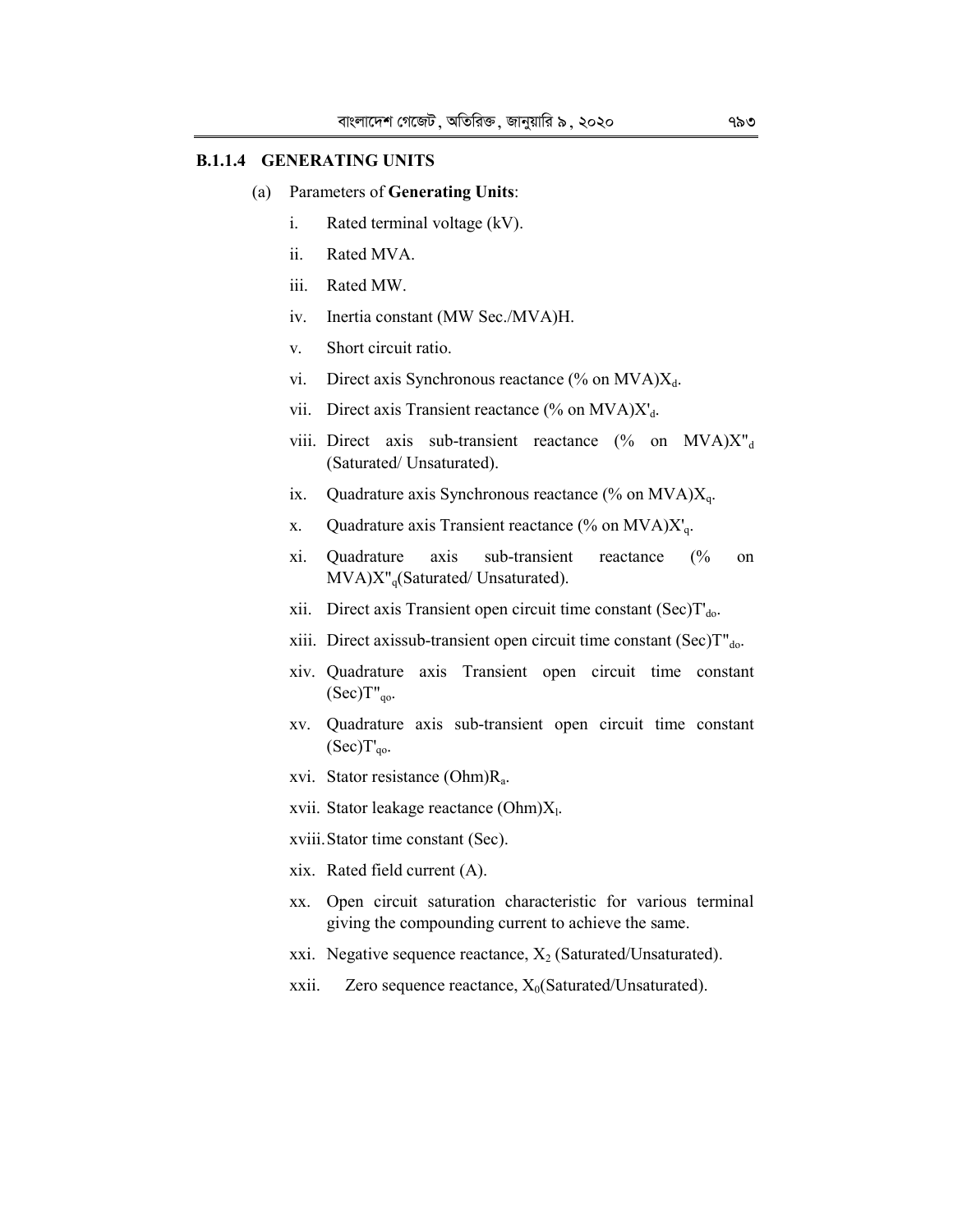- (b) Parameters of Excitation Control System:
	- i. Type of excitation.
	- ii. Maximum field voltage.
	- iii. Minimum field voltage.
	- iv. Rated field voltage.
	- v. Details of excitation loop in blockdiagrams showing transfer functions of individual elements using IEEE symbols.
	- vi. Dynamic characteristics of over-excitation limiter.
	- vii. Dynamic characteristics of under-excitation limiter.
- (c) Parameters of Governor:
	- i. Governor average gain (MW/Hz).
	- ii. Speeder motor setting range.
	- iii. Time constant of steam or fuel governor valve.
	- iv. Governor valve opening limits.
	- v. Governor valve rate limits.
	- vi. Time constant of turbine.
	- vii. Governor block diagram showing transfer functions of individual elements using IEEE symbols.
- (d) Operational Parameters:
	- i. Minimum notice required to synchronize a **Generating Unit** from de-synchronization.
	- ii. Minimum time between synchronizing different **Generating Units**  in a **Power Station**.
	- iii. The minimum block load requirements on synchronizing.
	- iv. Time required for synchronizing a **Generating Unit** for the following conditions:
		- a) Hot
		- b) Warm
		- c) Cold
- v. Maximum **Generating Unit** loading rates for the following conditions:
	- a) Hot
	- b) Warm
	- c) Cold
- vi. Minimum load without oil support (MW).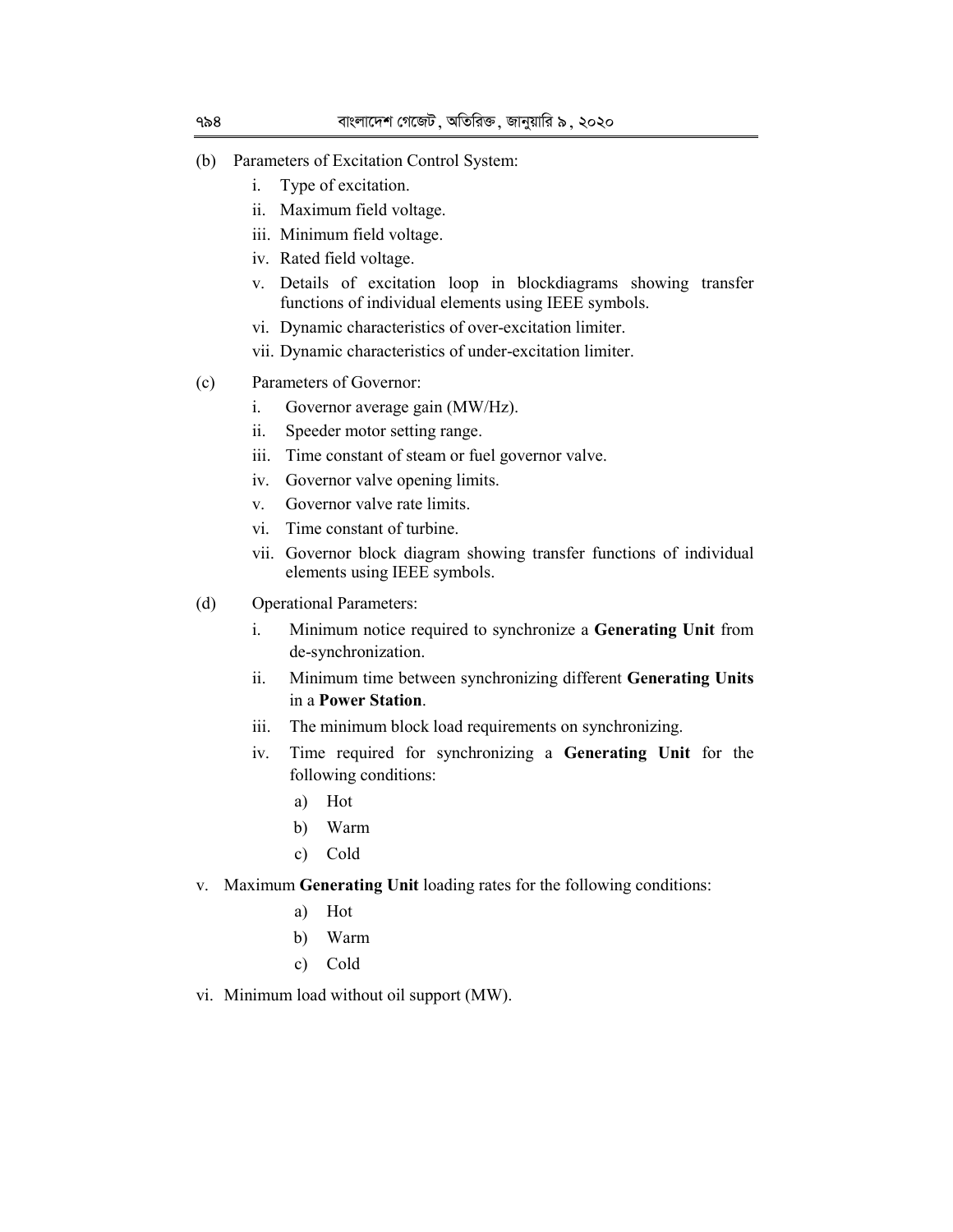#### **B.1.2 HYDRO-ELECTRIC STATIONS**

### **B.1.2.1 GENERAL**

- i. Name of **Power Station**.
- ii. No. and capacity of units.(MVA)
- iii. Ratings of all major equipment.
	- a) Turbines (HP).
	- b) **Generators** (MVA).
	- c) Generator Transformers (MVA).
	- d) Auxiliary Transformers (MVA).
- iv. Single line diagram of **Power Station** and switchyard.
- v. Relaying and metering diagram.
- vi. Neutral grounding of **Generator**.
- vii. Excitation control.
- viii. Earthing arrangements with earth resistanc evalues.
- ix. Reservoir Data.
	- (a) Salient features
	- (b) Type of Reservoir
		- 1. Multi purpose.
		- 2. For Power.
	- (c) Operating Table with
		- 1. Area capacity curves and
		- 2. Unit capability at different net heads.
	- (d) Rule Curve.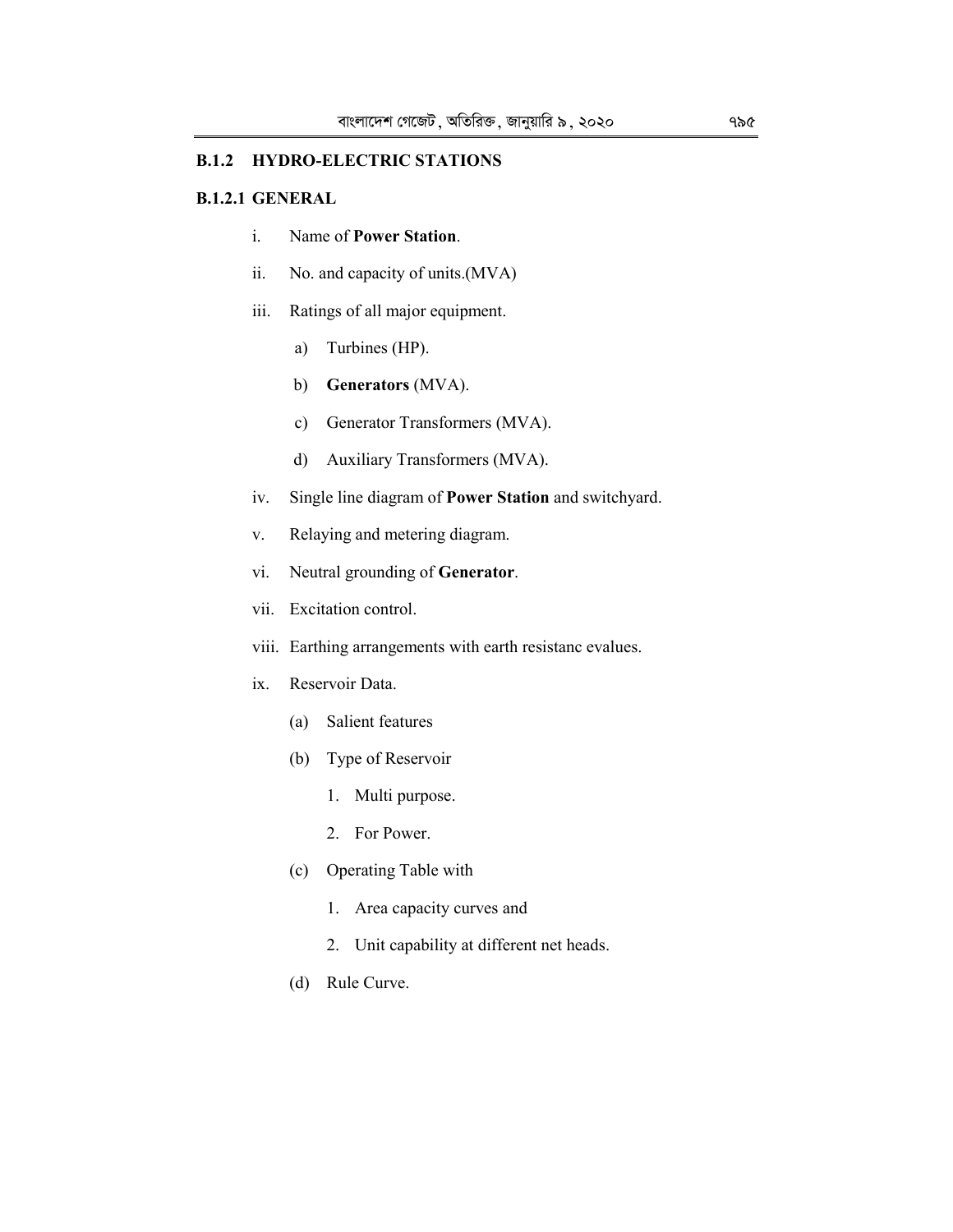### **B.1.2.2 PROTECTION**

- i. Full description including settings for all relays and protection systems installed on the **GeneratingUnit,** generator transformer, auxiliary transformer and electrical motor of major equipment included, but not limited to those listed above.
- ii. Full description including settings for all relays installed on all outgoing feeders from **Power Station** switchyard, tie breakers, incoming breakers.
- iii. Full description of inter-tripping of breakers at the point or **Connection Points** with the **Transmission System**.
- iv. Most probable fault clearance time for electrical faults on the **User's** System.

### **B.1.2.3 SWITCHYARD**

- (a) Interconnecting Transformers:
	- i. Rated MVA.
	- ii. Voltage ratio.
	- iii. Vector group.
	- iv. Positive sequence reactance for maximum, minimum and normal tap. (% on MVA).
	- v. Positive sequence resistance for maximum, minimum and normal Tap (% on MVA).
	- vi. Zero sequence reactance (% on MVA).
	- vii. Tap changer range  $(+\%$  to  $-\%$ ) and steps.
	- viii. Type of tap changer (OFF/ON).
- (b) Switchgear (including circuit breakers, isolators on all circuits connected to the **Connection Points**.)
	- i. Rated voltage (kV).
	- ii. Type of Breaker (MOCB/ABCB/SF6).
	- iii. Rated short circuit breaking current (kA) 3phase.
	- iv. Rated short circuit breaking current (kA) 1phase.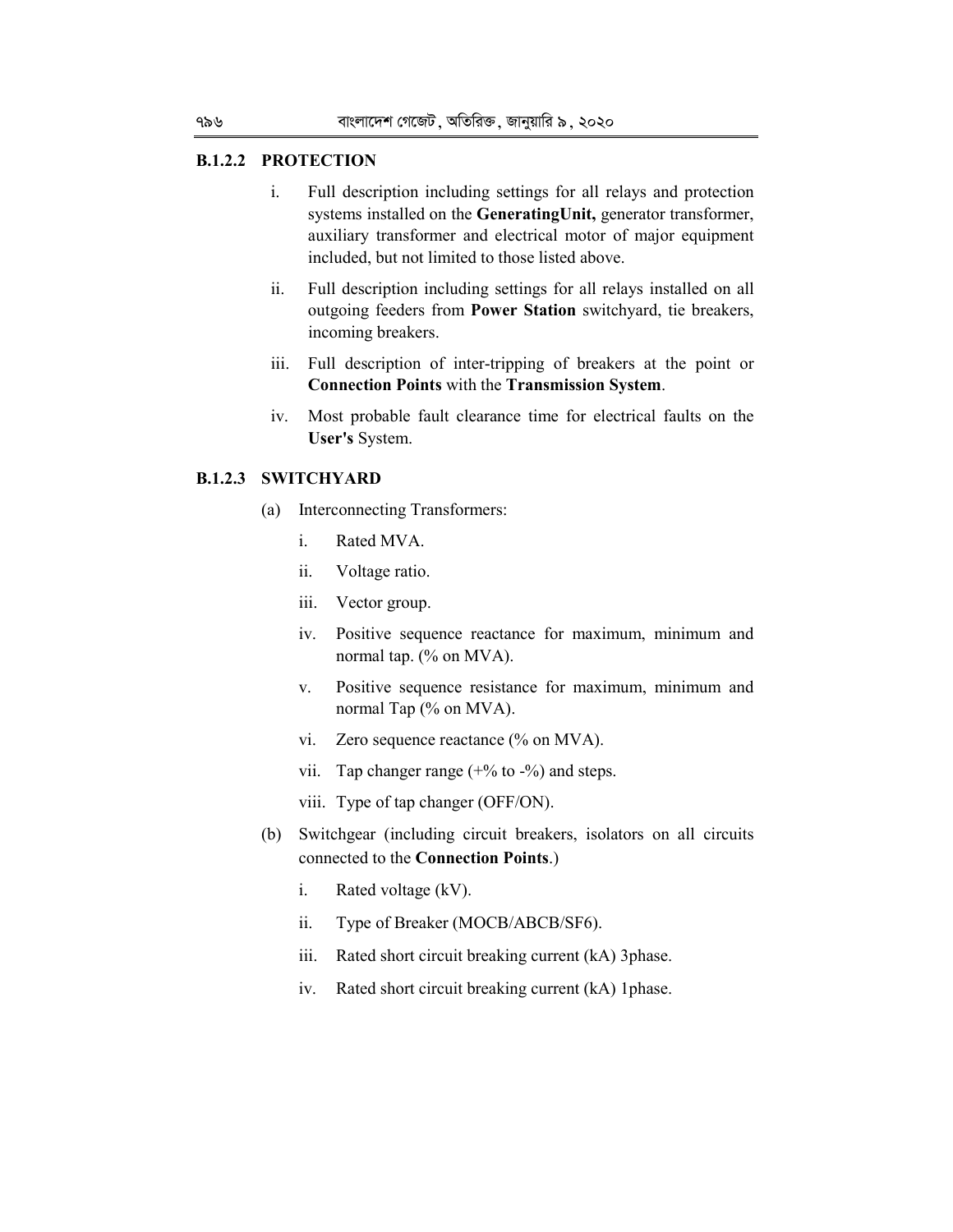- v. Rated short circuit making current (kA) 3phase.
- vi. Rated short circuit making current (kA) 1phase.
- vii. Provisions of auto reclosing with details.
- (c) Lightning Arresters: Technical data.
- (d) Communications: Details of communications equipment installed at **Connection Points**.
- (e) Basic Insulation Level (kV):
	- i. Busbar.
	- ii. Switchgear.
	- iii. Transformer Bushings.
	- iv. Transformer windings.

### **B.1.2.4 GENERATING UNITS**

- (a) Parameters of **Generator**
	- i. Rated terminal voltage (kV).
	- ii. Rated MVA.
	- iii. Rated MW.
	- iv. Inertia constant (MW sec/MVA) H.
	- v. Short circuit ratio.
	- vi. Direct axis synchronous reactance. (% on MVA)  $X_d$ .
	- vii. Direct axis transient reactance (% on MVA)  $X_d$ .
	- viii. Direct axis sub-transient reactance (% on MVA)  $X''_{d}$ (Saturated/ Unsaturated).
	- ix. Quadrature axis synchronous reactance (% on MVA)  $X_q$ .
	- x. Quadrature axis transient reactance (% on MVA)  $X<sub>q</sub>$ .
	- xi. Quadratureaxissub-transientreactance (% on MVA)  $X_{q}$ (Saturated/Unsaturated) .
	- xii. Direct axis transient open circuit time constant (sec)  $T<sub>do</sub>$ .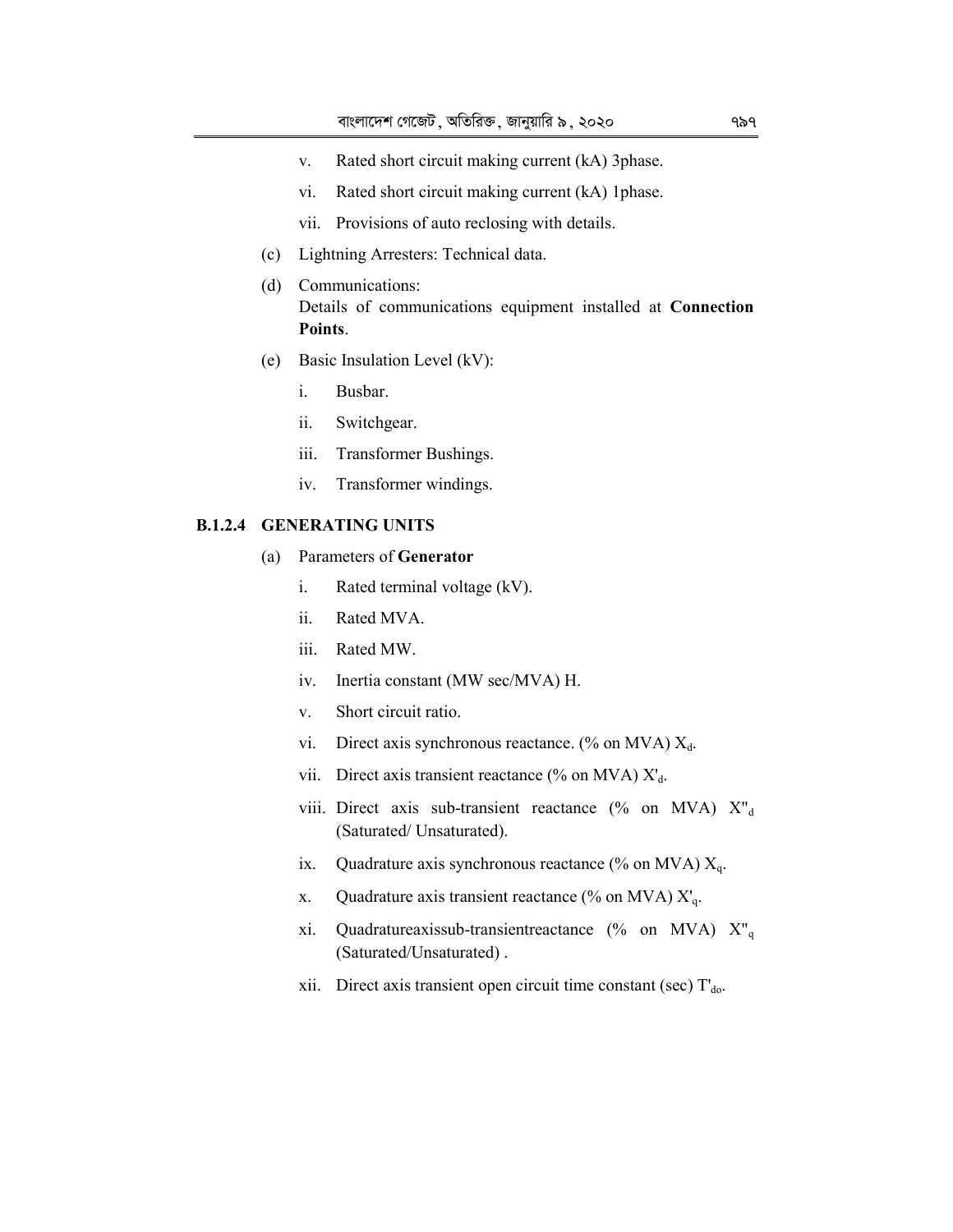- xiii. Direct axis sub-transient open circuit time constant (Sec)  $T"_{d0}$ .
- xiv. Quadrature axis transient open circuit time constant (Sec)  $T'_{qo}$ .
- xv. Quadrature axis transient open circuit time constant (Sec) T"qo.
- xvi. Stator Resistance (Ohm) R<sup>a</sup> .
- xvii. Stator leakage reactance (Ohm) X<sub>l</sub>.
- xviii.Stator time constant (Sec).
- xix. Rated Field current (A).
- xx. Open Circuit saturation characteristics of the **Generator** for various terminal voltages giving the compounding current to achieve this.
- xxi. Type ofTurbine
- xxii. Operating Head (Mtr.).
- xxiii.Discharge with Full Gate Opening (cusecs).
- xxiv.Speed Rise on total Load throw off (%).
- xxv. Negative sequence reactance,  $X_2$  (Saturated/Unsaturated).
- xxvi. Zero sequence reactance,  $X_0$  (Saturated/Unsaturated).
- (b) Parameters of Excitation Control System: As applicable to thermal **Power Stations**.
- (c) Parameters of Governor: As applicable to thermal **Power Station**.
- (d) Operational Parameter:
	- i. Minimum notice required to synchronize a **Generating Unit**  from de-synchronization.
	- ii. Minimum time between synchronizing different **Generating Units** in a **Power Station**.
	- iii. Minimum block load requirements on synchronizing.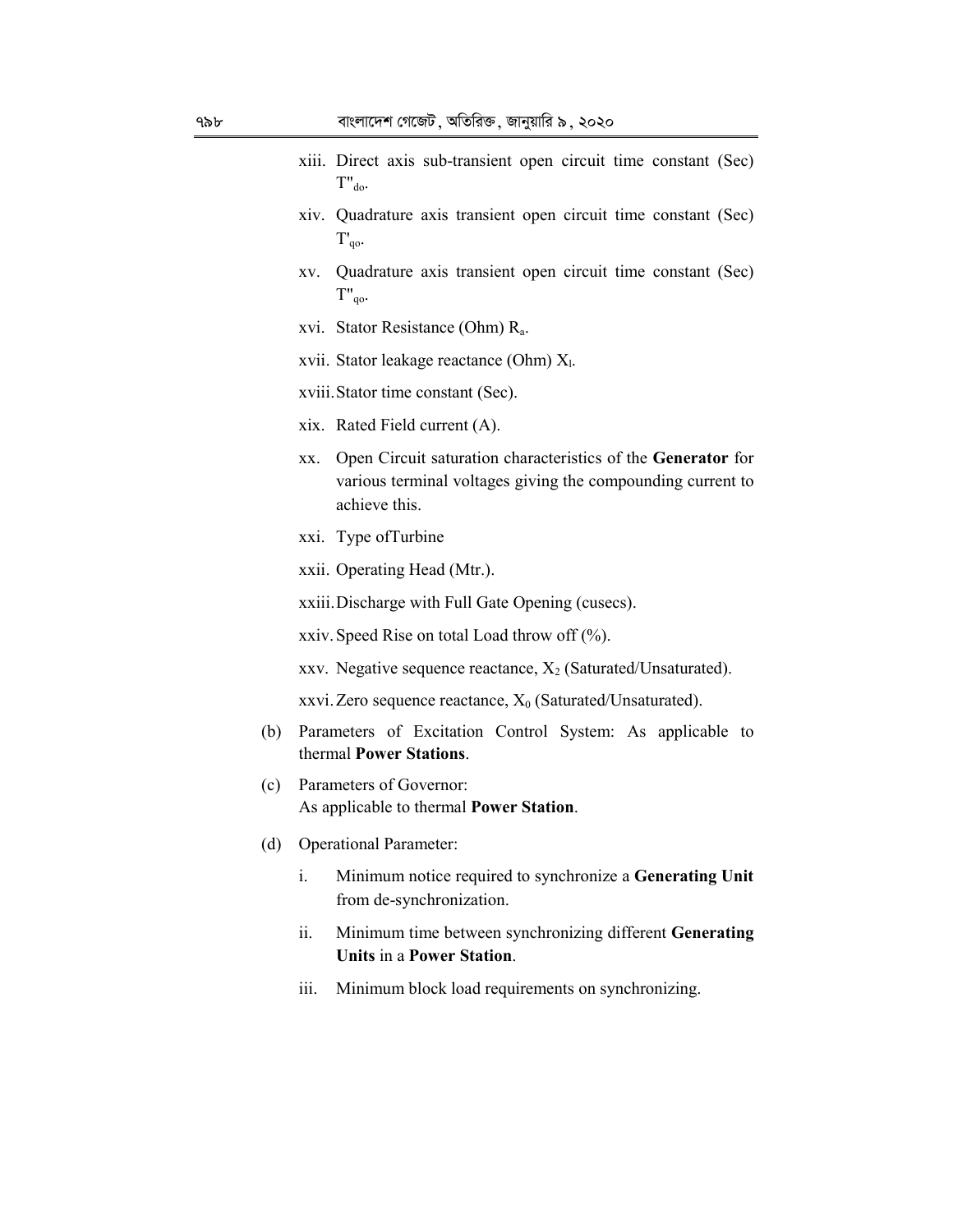# **B.1.3 VRE GENERATING PLANTS**

# **B.1.3.1 GENERAL**

- i. Name of **Power Station**.
- ii. No. and capacity of wind turbines. (MVA)
- iii. Ratings of all major equipment:
	- a) Wind Turbines (MVA) or PV panels (MVA)
	- b) Generator Transformers (MVA).
	- c) Auxiliary Transformers (MVA).
- iv. Single line diagram of **Power Station** and switchyard.
- v. Relaying and metering diagram.
- vi. Neutral grounding of **Generator**.
- vii. Voltage control.
- viii. Earthing arrangements with earth resistance values.
- ix. Wind Characteristics(for Wind Power plants):
	- a) Expected monthly production (MWh)
	- b) Average wind and direction (monthly)
	- c) Wind Turbine Operating characteristics
		- 1. Cut-in wind;
		- 2. Cut-off wind; and
		- 3. Wind-electrical power curve
- x. Characteristics of the PV system (for PV power plants):
	- a) Expected monthly production (MWh)
	- b) Hourly average irradiation (for each month)
	- c) PV system characteristics:
		- 1. Threshold irradiation  $(W/m^2)$  for plant startup;
		- 2. Irradiation-electrical power curve; and
		- 3. Plant performance ratio.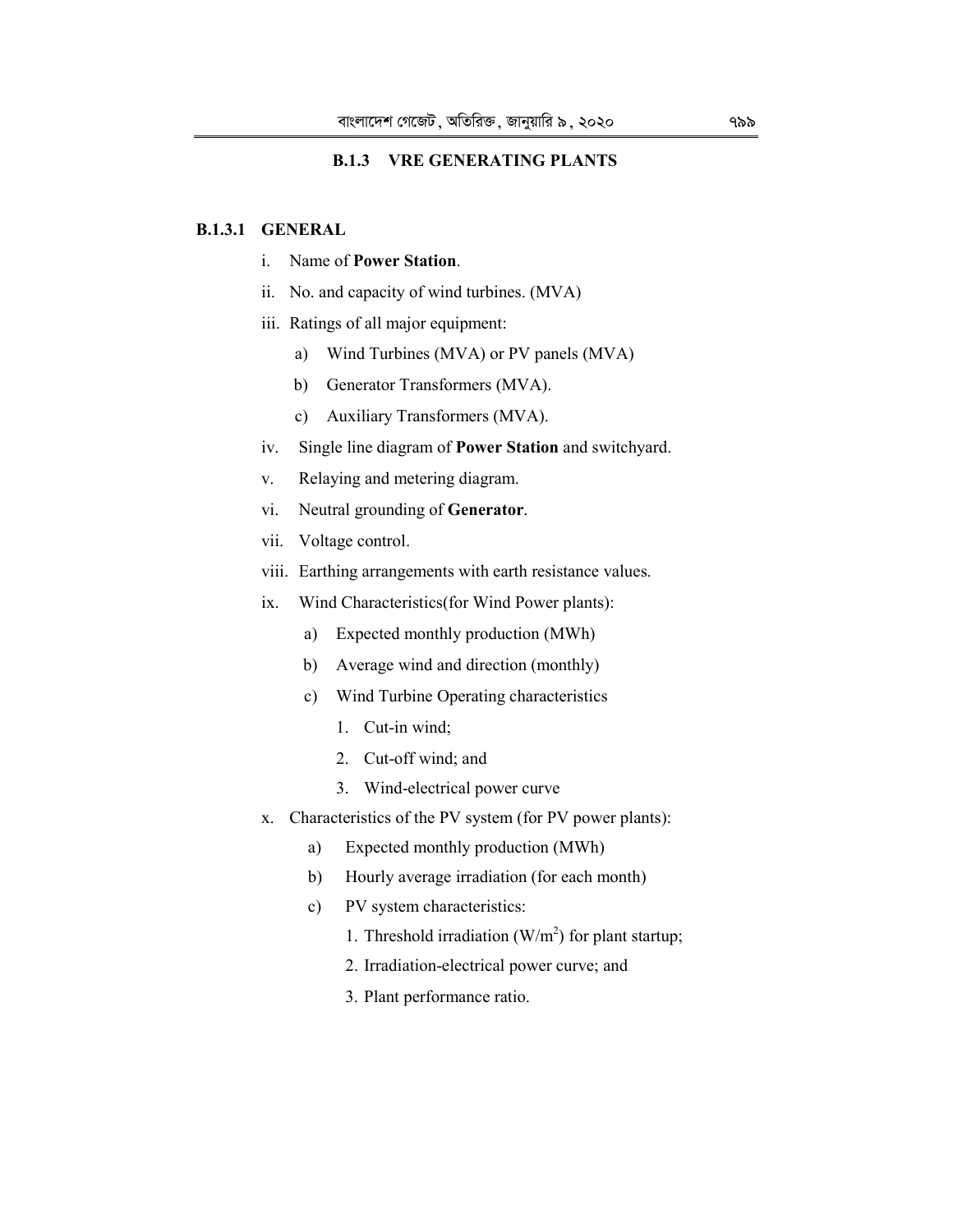#### **B.1.3.2 PROTECTION**

- i. Full description including settings for all relays and protection systems installed on the **VRE Generating Plant,** generator transformer, auxiliary transformer and electrical motor of major equipment included, but not limited to those listed above.
- ii. Full description including settings for all relays installed on all outgoing feeders from **Power Station** switchyard, tie breakers, incoming breakers.
- iii. Full description of inter-tripping of breakers at the point or points of **Connection** with the **Transmission System**.
- iv. Most probable fault clearance time for electrical faults on the **User's** System.

#### **B.1.3.3 SWITCHYARD**

- a) Interconnecting Transformers :
	- i. Rated MVA.
	- ii. Voltage ratio.
	- iii. Vector group.
	- iv. Positive sequence reactance for maximum, minimum and normal tap (% on MVA).
	- v. Positive sequence resistance for maximum, minimum and normal Tap (% on MVA).
	- vi. Zero sequence reactance (% on MVA).
	- vii. Tap changer range  $(+\%$  to  $-\%$ ) and steps.
	- viii. Type of tap changer. (OFF/ON).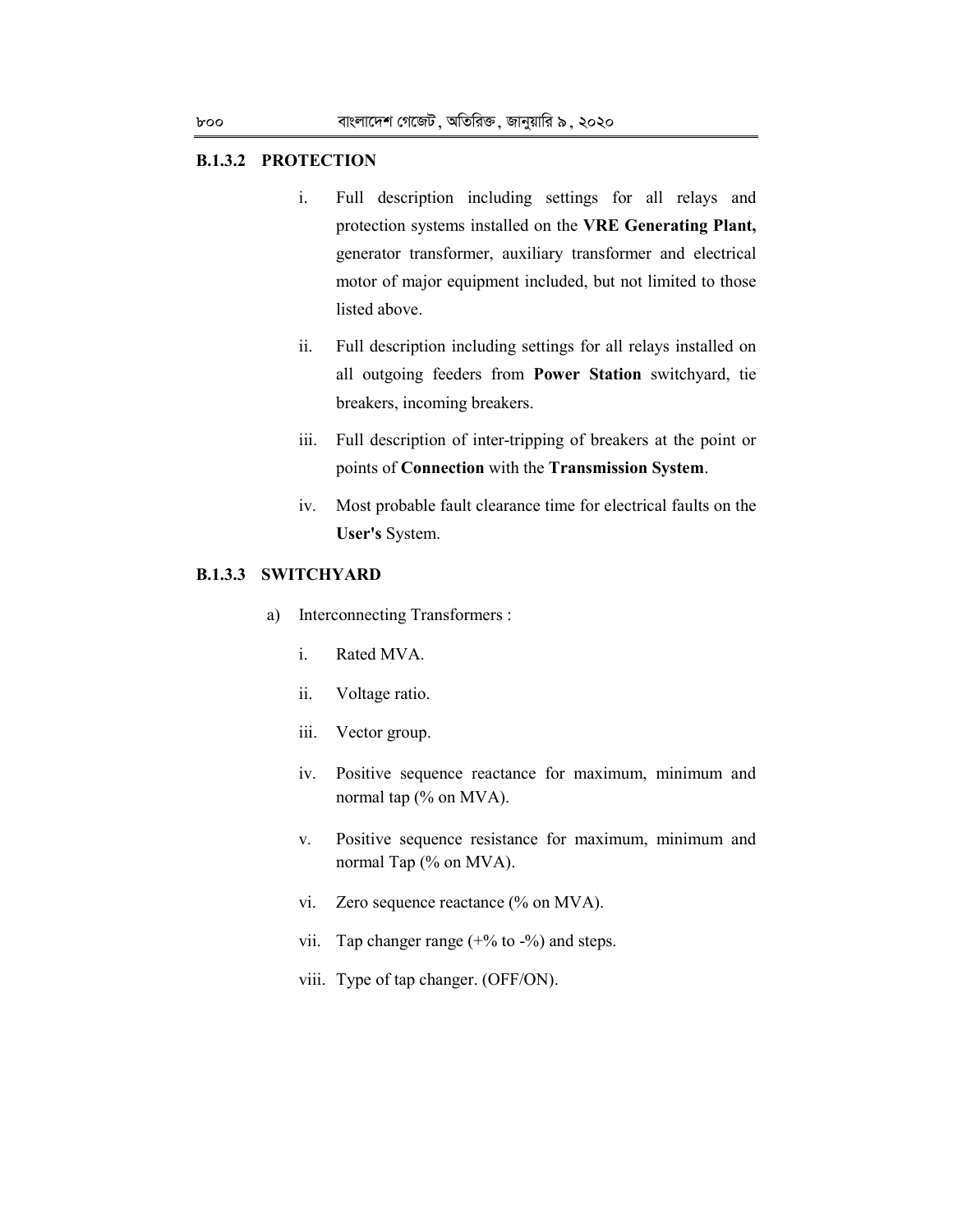- b) Switchgear (including circuit breakers, isolators on all circuits connected to the **Connection Points**) :
	- i. Rated voltage (kV).
	- ii. Type of Breaker (MOCB/ ABCB/ SF6).
	- iii. Rated short circuit breaking current (kA) 3 phase.
	- iv. Rated short circuit breaking current (kA) 1 phase.
	- v. Rated short circuit making current (kA) 3 phase.
	- vi. Rated short circuit making current (kA) 1 phase.
	- vii. Provisions of auto reclosing with details.
- c) Lightning Arresters :

Technical data.

- d) Communications : Details of communications equipment installed at **Connection Points**.
- e) Basic Insulation Level (kV) :
	- i. Busbar.
	- ii. Switchgear.
	- iii. Transformer Bushings.
	- iv. Transformer windings.

# **B.1.3.4 VRE GENERATING UNITS**

- a) Parameters of **Generator** :
	- i. Rated terminal voltage (kV).
	- ii. Rated MVA.
	- iii. Rated MW.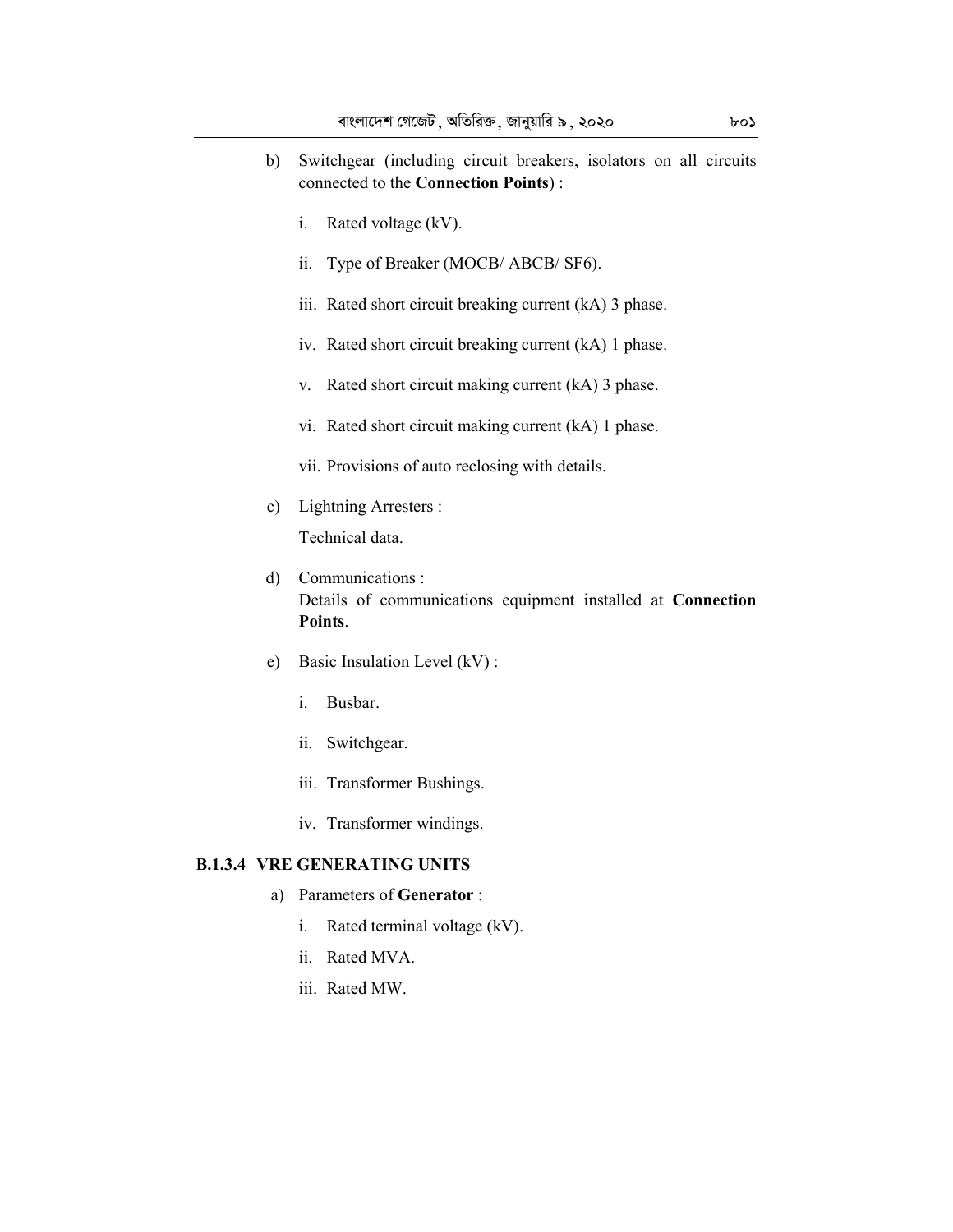- iv. Inertia constant (MWsec/MVA) H. (for wind turbines directly connected)
- v. Short circuit ratio.
- vi. Frequency tolerance range.
- vii. Voltage tolerance range.
- viii.Overload capability and duration.
- ix. THD level.
- x. Maximum fault level.
- xi. Auxiliary power requirement.
- xii. Reactive power capability (MVAR).
- b) Parameters of the Voltage Control System :
	- i. Type of control voltage.
	- ii. Details of the voltage control loop in block diagrams showing transfer functions of individual elements using IEEE symbols.
- c) Parameters of the Active Power control :
	- i. Block diagram showing transfer functions of individual elements using IEEE symbols.
- d) Operational Parameter :
	- i. Minimum notice required to synchronize a **VRE Generating Plant** from de-synchronization.
	- ii. Minimum block load requirements on synchronizing.
	- iii. Minimum synchronization time.
- e) Protection Features :
	- i. Type of anti islanding protection scheme.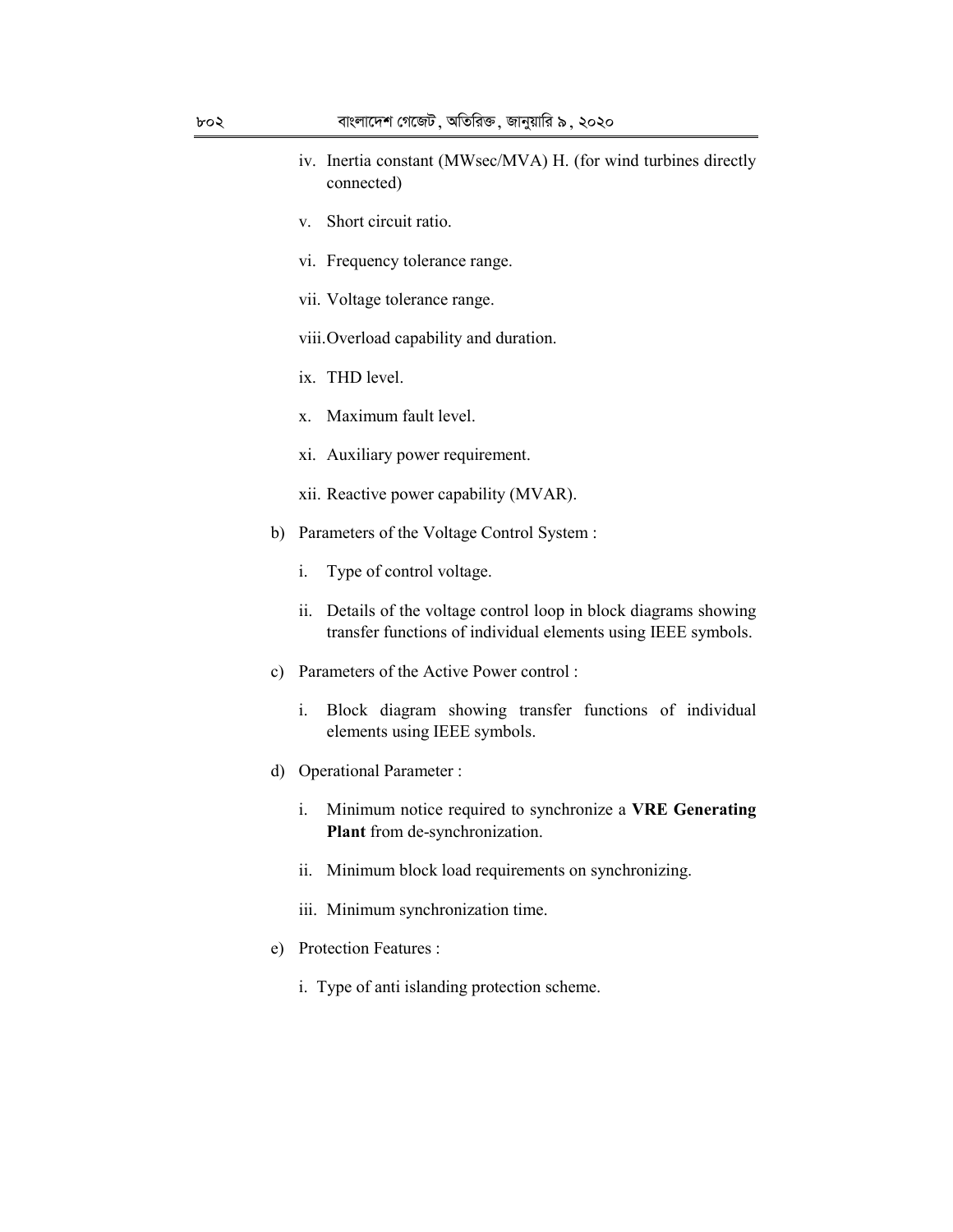# **PART 2. FOR SUBMISSION ON REQUEST BY LICENSEE**

## **B.1.4 THERMAL POWER STATIONS**

# **B.1.4.1 GENERAL**

- i. Detailed Project Report.
- ii. Status Report :
	- a. Land.
	- b. Fossil Fuel.
	- c. Water.
	- d. Environmental clearance.
	- e. Rehabilitation of displaced persons.
- iii. Techno-economic approval by the **Commission**.
- iv. Approval of Bangladesh Government.
- v. Financial Tie-up.

# **B.1.4.2 CONNECTION**

- i. Reports of Studies for parallel operation with the **Transmission System** :
	- a. Short circuit studies.
	- b. Stability studies.
	- c. Load flow studies.
- ii. Proposed **Connection** with **Transmission System** :
	- a. Voltage.
	- b. Number of circuits.
	- c. **Connection Point**.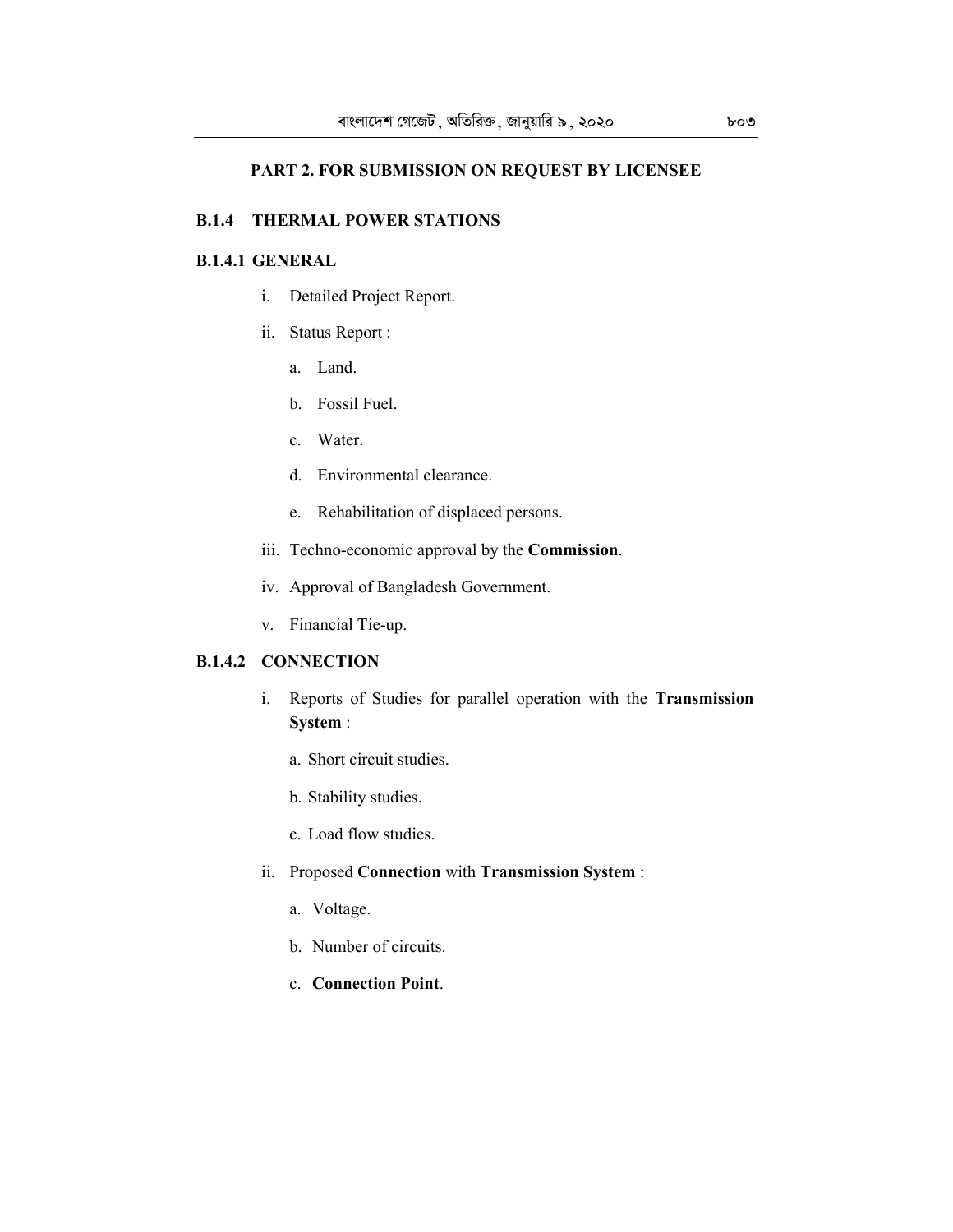# **B.1.5 HYDRO-ELECTRIC POWER STATIONS**

### **B.1.5.1 GENERAL**

- i. Detailed Project Report.
- ii. Status Report :
	- a. Topographical survey.
	- b. Geological survey.
	- c. Land.
	- d. Environmental clearance.
	- e. Rehabilitation of displaced persons.
- iii. Techno-economic approval by the **Commission**.
- iv. Approval of Bangladesh Government.
- v. Financial Tie-up.

# **B.1.5.2 CONNECTION**

- i. Reports of Studies for parallel operation with the **Transmission System** :
	- a. Short circuit studies.
	- b. Stability studies.
	- c. Load flow studies.

# ii. Proposed **Connection** with **Transmission System** :

- a. Voltage.
- b. Number of circuits.
- c. **Connection Point**.

# **B.1.6 VRE GENERATING STATIONS**

# **B.1.6.1 GENERAL**

- i. Detailed Project Report.
- ii. Status Report :
	- a. Topographical survey.
	- b. Geological survey.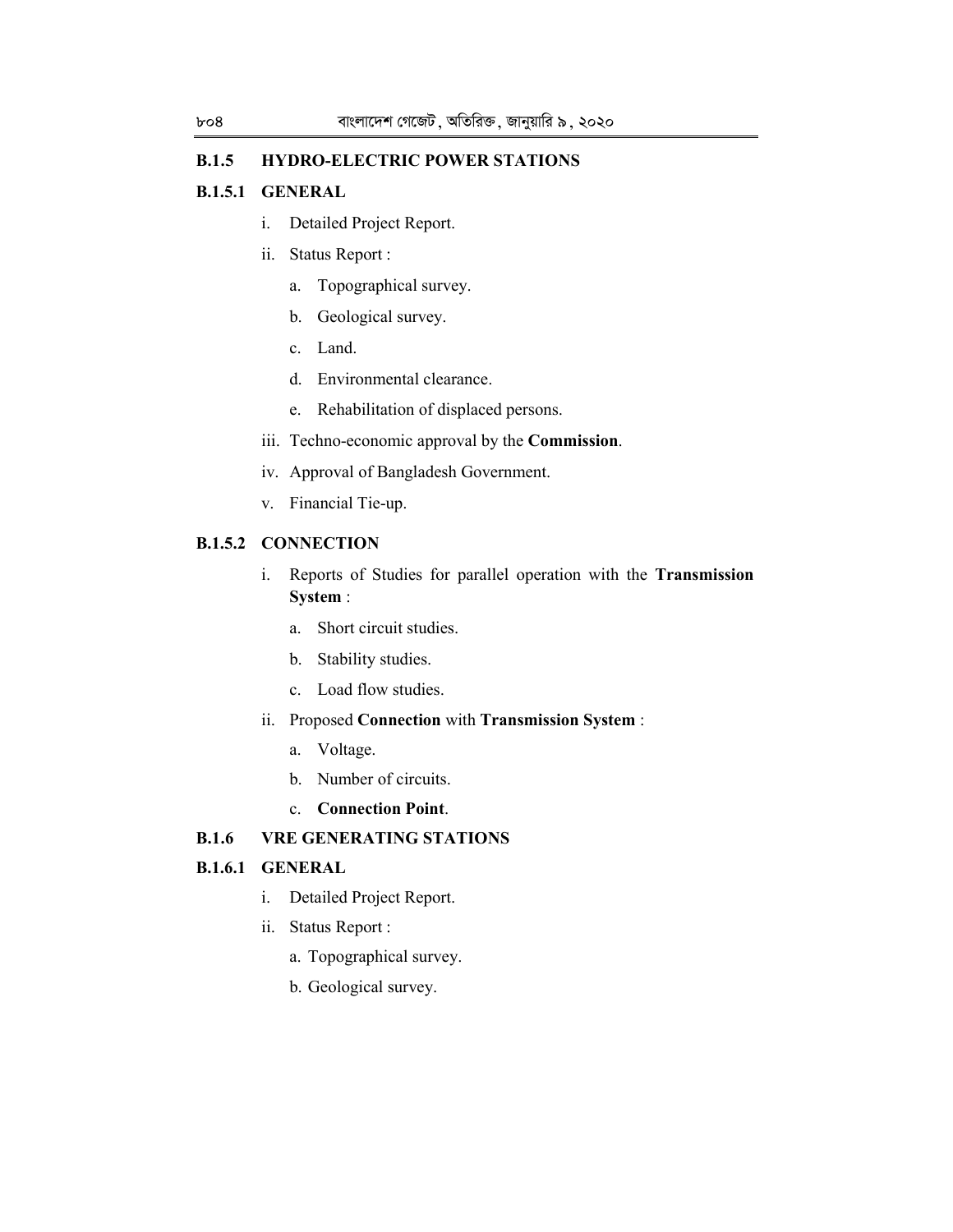- c. Land.
- d. Environmental clearance.
- e. Rehabilitation of displaced persons.
- iii. Techno-economic approval by the **Commission**.
- iv. Approval of Bangladesh Government.
- v. Financial Tie-up.

#### **B.1.6.2 CONNECTION**

- i. Reports of Studies for parallel operation with the **Transmission System** :
	- a. Short circuit studies.
	- b. Stability studies.
	- c. Load flow studies.
- ii. Proposed **Connection** with **Transmission System** :
	- a. Voltage.
	- b. Number of circuits.
	- c. **Connection Point**.

# **B.2 DETAILED SYSTEM DATA, TRANSMISSION**

#### **B.2.1 GENERAL**

- i. Single line diagram of the **Transmission System** down to 33 kV bus at **Grid** substation detailing :
	- a. Name of Substation.
	- b. **Power Station**, connected.
	- c. Number and length of circuits.
	- d. Interconnecting transformers.
	- e. Substation bus layouts.
	- f. Power transformers.
	- g. Reactive compensation equipment.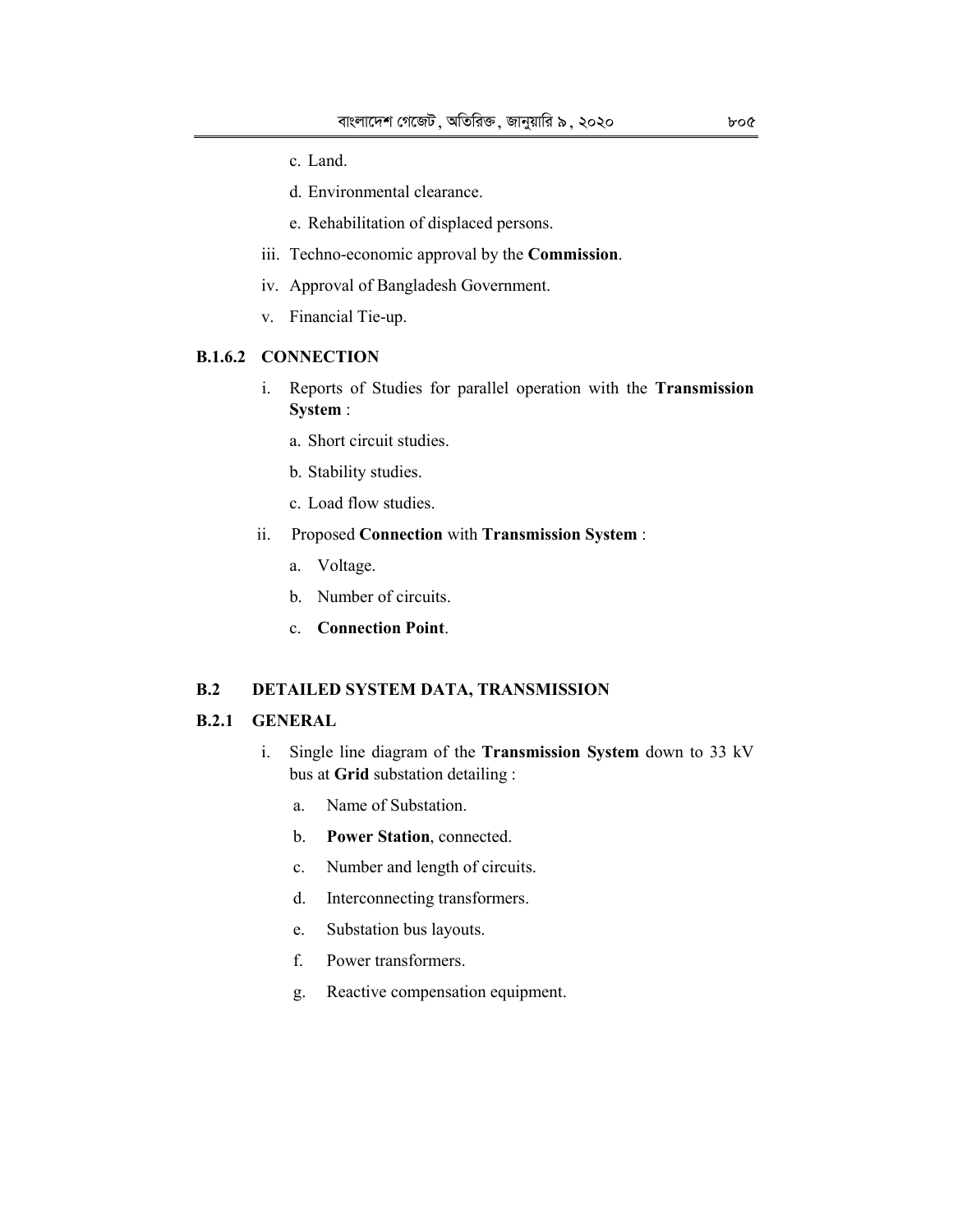- ii. Substation layout diagrams showing :
	- a. Busbar layouts.
	- b. Electrical circuitry, lines, cables, transformers, switchgear etc.
	- c. Phasing arrangements.
	- d. Earthing arrangements.
	- e. Switching facilities and interlocking arrangements.
	- f. Operating voltages.
	- g. Numbering and nomenclature :
		- (1) Transformers.
		- (2) Circuits.
		- (3) Circuit breakers.
		- (4) Isolating switches.

#### **B.2.1 LINE PARAMETERS** (For all circuits)

- i. Designation of Line.
- ii. Length of line (km).
- iii. Number of circuits.
- iv. Per Circuit values :
	- a. Operating voltage(kV).
	- b. Positive Phase sequence reactance (p.u. on 100 MVA)  $X<sub>l</sub>$ .
	- c. Positive Phase sequence reactance (p.u. on  $100MVA$ )  $R<sub>1</sub>$ .
	- d. Positive Phase sequence susceptance (p.u. on 100 MVA)  $B<sub>1</sub>$ .
	- e. Zero Phase sequence reactance (p.u.on 100 MVA)  $X_0$ .
	- f. Zero Phase sequence resistance (p.u.on 100 MVA)  $R_0$ .
	- g. Zero Phase sequence susceptance (p.u. on 100 MVA) B<sub>o</sub>.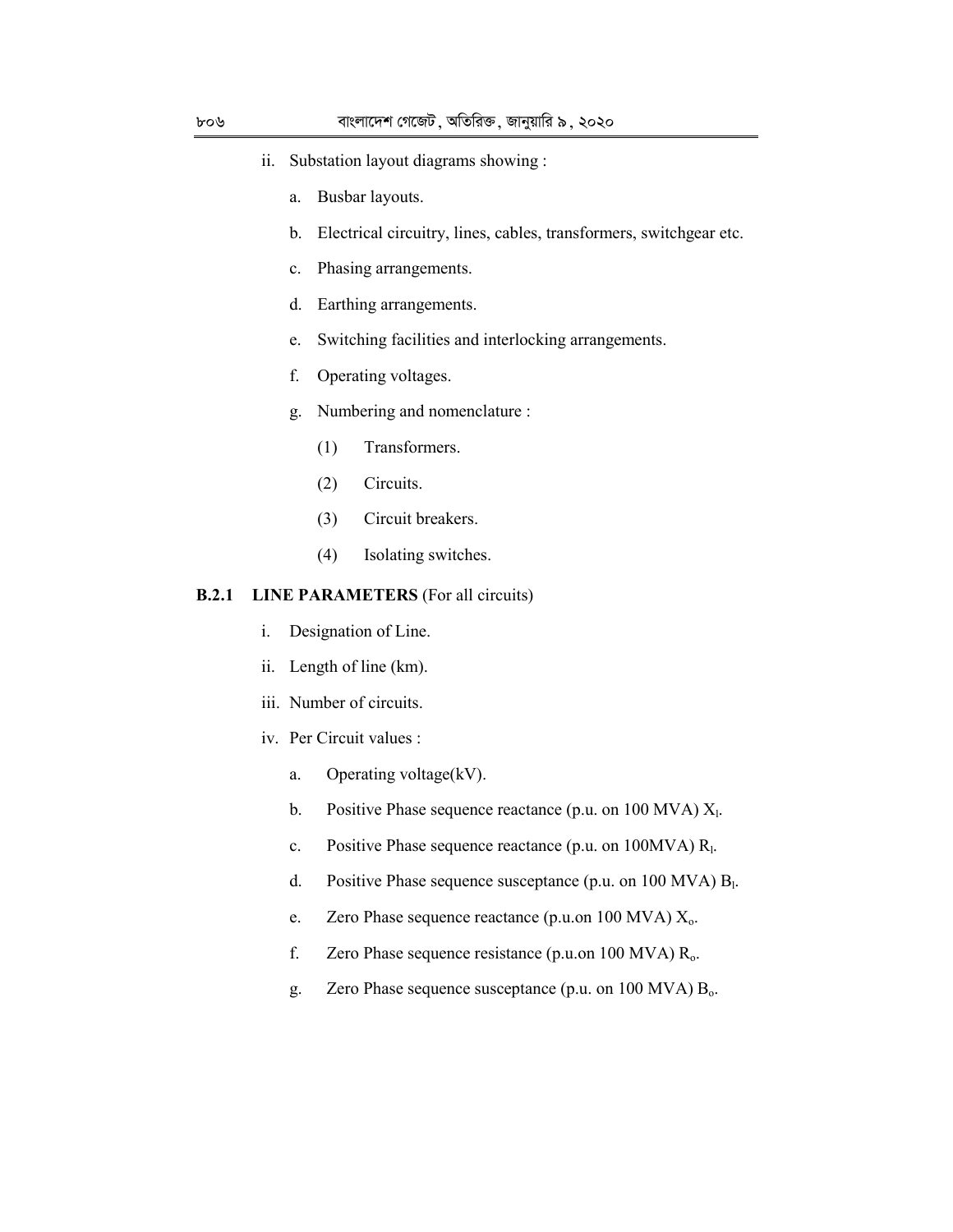# **B.2.3 TRANSFORMER PARAMETERS** (For all transformers)

- i. Rated MVA.
- ii. Voltage Ratio.
- iii. Vector Group.
- iv. Positive sequence reactance, maximum, minimum and normal (p.u. on  $100$  MVA)  $X_l$ .
- v. Positive sequence, resistance maximum, minimum and normal (p.u. on 100 MVA)  $R_1$ .
- vi. Zero sequence reactance (p.u. on 100 MVA).
- vii. Tap change range  $(+\%$  to  $-\%)$  and steps.
- viii. Details of Tap changer (OFF/ON).

# **B.2.4 EQUIPMENT DETAILS** (For all substations)

- i. Circuit Breakers.
- ii. Isolating switches.
- iii. Current Transformers.
- iv. Potential Transformers.

## **B.2.5 RELAYING AND METERING**

- i. Relay protection installed for all transformers and feeders along with their settings and level of coordination with other **Users**.
- ii. Metering Details.

# **B.2.6 SYSTEM STUDIES**

- i. Load flow studies (peak and off peak loads).
- ii. Transient stability studies for three phase fault in critical lines.
- iii. Dynamic Stability Studies.
- iv. Short circuit studies (three phase and single phase to earth).
- v. Transmission and distribution losses in the system**.**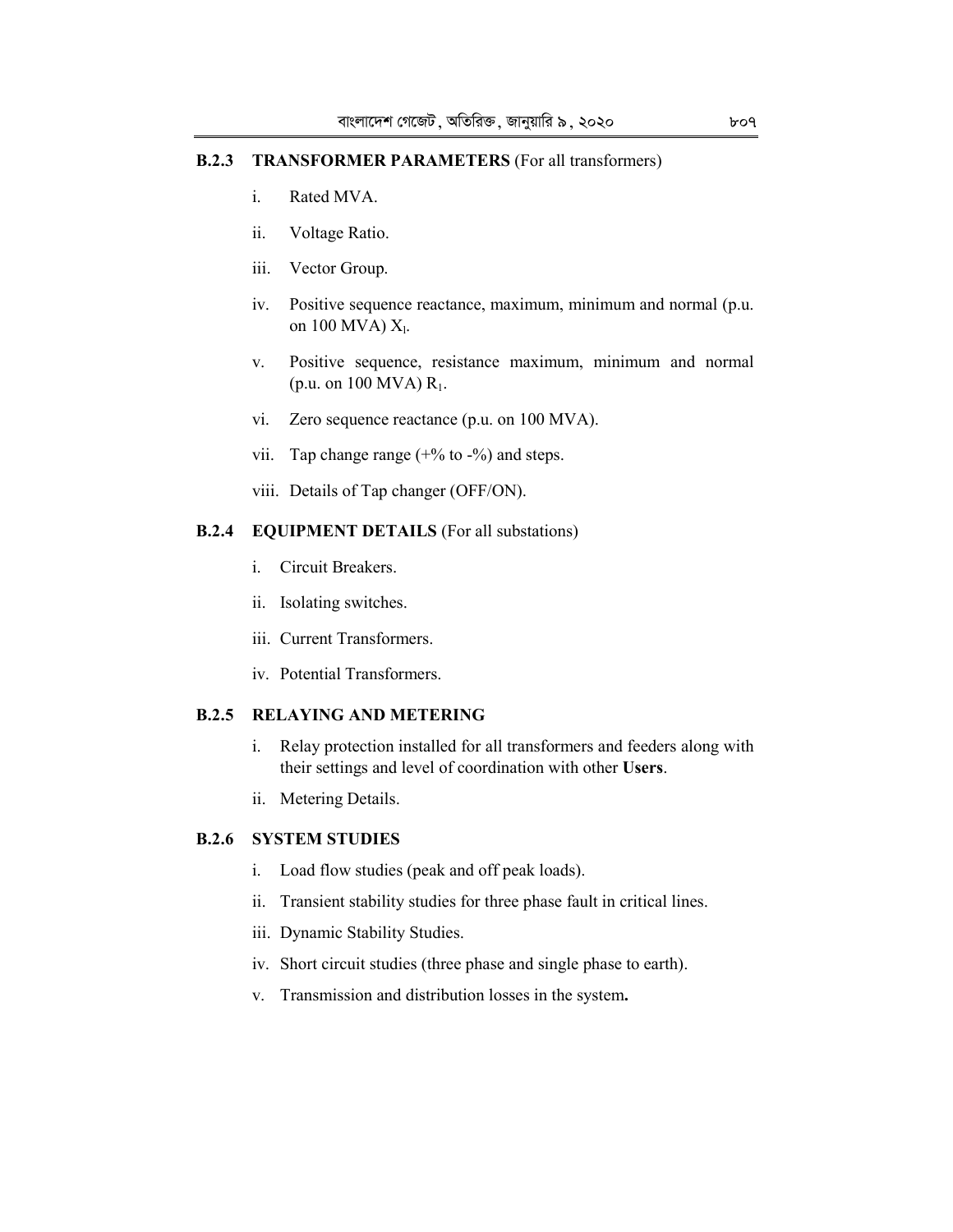# **B.2.7 DEMAND DATA** (For all substations)

i. Demand Profile (Peak and off peak load).

# **B.2.8 REACTIVE COMPENSATION EQUIPMENT**

- i. Type of equipment (fixed or variable).
- ii. Capacities and/or inductive rating or its operating range in MVAR.
- iii. Details of control.
- iv. **Connection Point** to the System.

# **B.3 DETAILED PLANNING DATA, DISTRIBUTION**

# **B.3.1 GENERAL**

- i. Distribution map (To scale) showing all lines up to33 kV and 33/11 kV substations belonging to the **Distribution Utility**.
- ii. Single line diagram of **Distribution System (**showing distribution lines **Connection Points** with the **Transmission System**, 132/33 kV and 33/11 kV substations).
- iii. Numbering and nomenclature of lines and substations (Identified with feeding **Grid** substations of the **Transmission System** and concerned 132/33 kV and 33/11 kV substation of **Distribution Utility**).

# **B.3.2 CONNECTION**

- i. **Connection Points** (Furnish details ofexisting arrangement of **Connection**).
- ii. Full description of operational and commercial metering scheme.

#### **B.3.3 LOADS**

- i. Connected load Furnish consumer details, Numbers of consumers category wise, details of loads 1 MW and above.
- ii. Information on diversity of load and coincidence factor.
- iii. Daily demand profile (current and forecast) on each 132/33 kV and 33/11 kV substation.
- iv. Cumulative demand profile of **Distribution System** (current and forecast).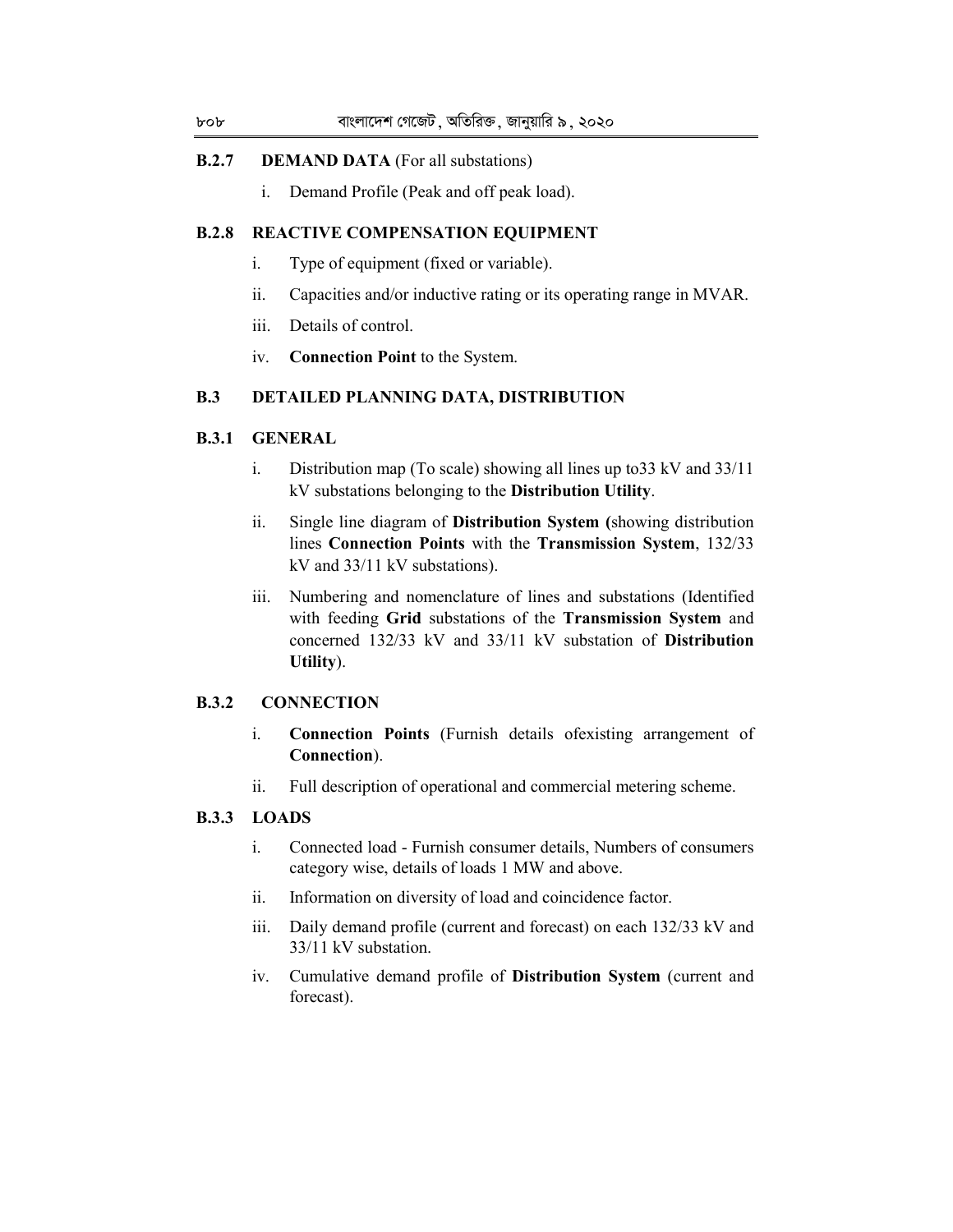# **APPENDIX- C**

## **C. OPERATIONAL PLANNING DATA**

# **C.1 OUTAGE PLANNING DATA REFERENCE TO :**

# **SECTION 6 : OUTAGE PLANNING**

## **C.1.1 DEMAND ESTIMATES**

#### **Item To be a set of the To be a set of the To be**

# **Submitted By** i. Estimated aggregate annual sales of energy in million units and peak and off peak demand in MW & MVAR at each **Connection Point** for the period from July of current year to June of next year. 31<sup>st</sup> March of current year. ii. Estimated aggregate monthly sales of energy in million units and peak and off peak demand in MW & MVAR at each **Connection Point** for the next month.  $15<sup>th</sup>$  of current month. iii. Hourly demand estimates for the day ahead. 10.00 Hours every day.

# **C.1.2 ESTIMATES OF LOAD SHEDDING**

i. Details of discrete load blocks that may be shed to comply with instructions issued by the **System Operator** when required, from each **Connection Point.**

# **Item To be a set of the set of the set of the set of the set of the set of the set of the set of the set of the set of the set of the set of the set of the set of the set of the set of the set of the set of the set of the Submitted By**

 Soon after connection is made.

#### **C.1.3 YEAR AHEAD OUTAGE PROGRAMME**

(For the period July to June)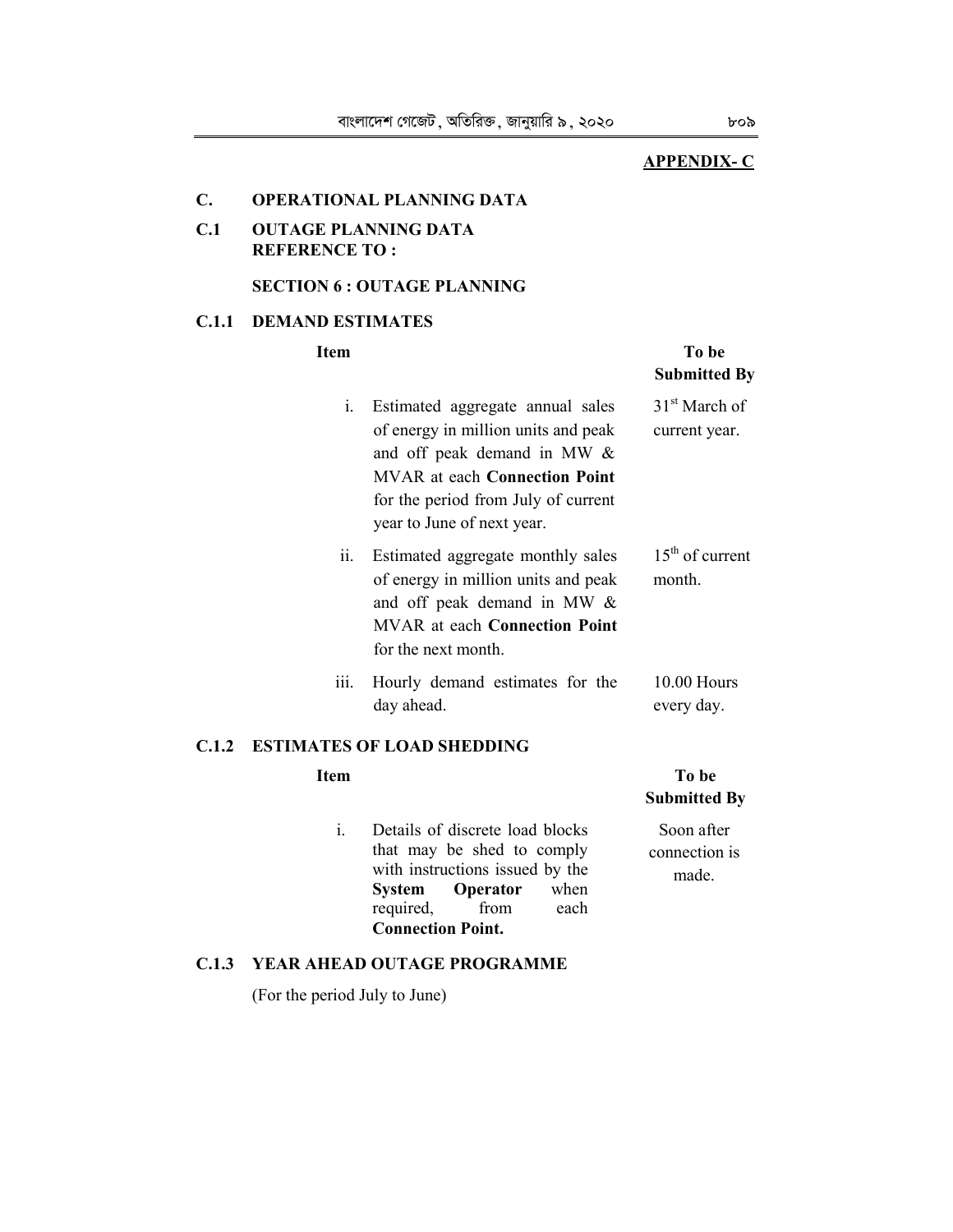# **C.1.3.1 GENERATORS OUTAGE PROGRAMME**

| Item               |                                                                                                                   | <b>To be Submitted</b><br>$\mathbf{B}\mathbf{y}$ |
|--------------------|-------------------------------------------------------------------------------------------------------------------|--------------------------------------------------|
| $\mathbf{i}$ .     | Identification of Generating Unit.                                                                                | 31 <sup>st</sup> March each<br>year              |
| ii.                | MW which will not be available as a<br>result of Outage.                                                          | $31st$ March each<br>year                        |
| $\overline{111}$ . | Preferred start date and start time or<br>range of start dates and start times and<br>period of <b>Outage</b> .   | 31 <sup>st</sup> March each<br>year              |
| 1V.                | If outages are required to meet<br>statutory requirements, then the latest<br>date by which Outage must be taken. | 31 <sup>st</sup> March each<br>year              |

# **C.1.3.2 YEAR AHEAD DISTRIBUTION UTILITY'S OUTAGE PROGRAMME**

| <b>Item</b>         |                                                                   | <b>To be Submitted</b><br>By        |
|---------------------|-------------------------------------------------------------------|-------------------------------------|
| $\mathbf{i}$ .      | Loads in MW not available from any<br><b>Connection Point.</b>    | $31st$ March each<br>year           |
| $\ddot{\mathbf{i}}$ | <b>Identification of Connection Point.</b>                        | $31st$ March each<br>year           |
| 111.                | Period of suspension of drawal with<br>start date and start time. | 31 <sup>st</sup> March each<br>year |

# **C.1.3.3 THE LICENSEE'S OVERALL OUTAGE PROGRAMME**

| Item |                                                  | To be Submitted<br>By |
|------|--------------------------------------------------|-----------------------|
| 1.   | Report on proposed Outage                        | $31st$ April each     |
|      | program.                                         | year                  |
| 11.  | Release of finally agreed <b>Outage</b><br>plan. | $31st$ May each year  |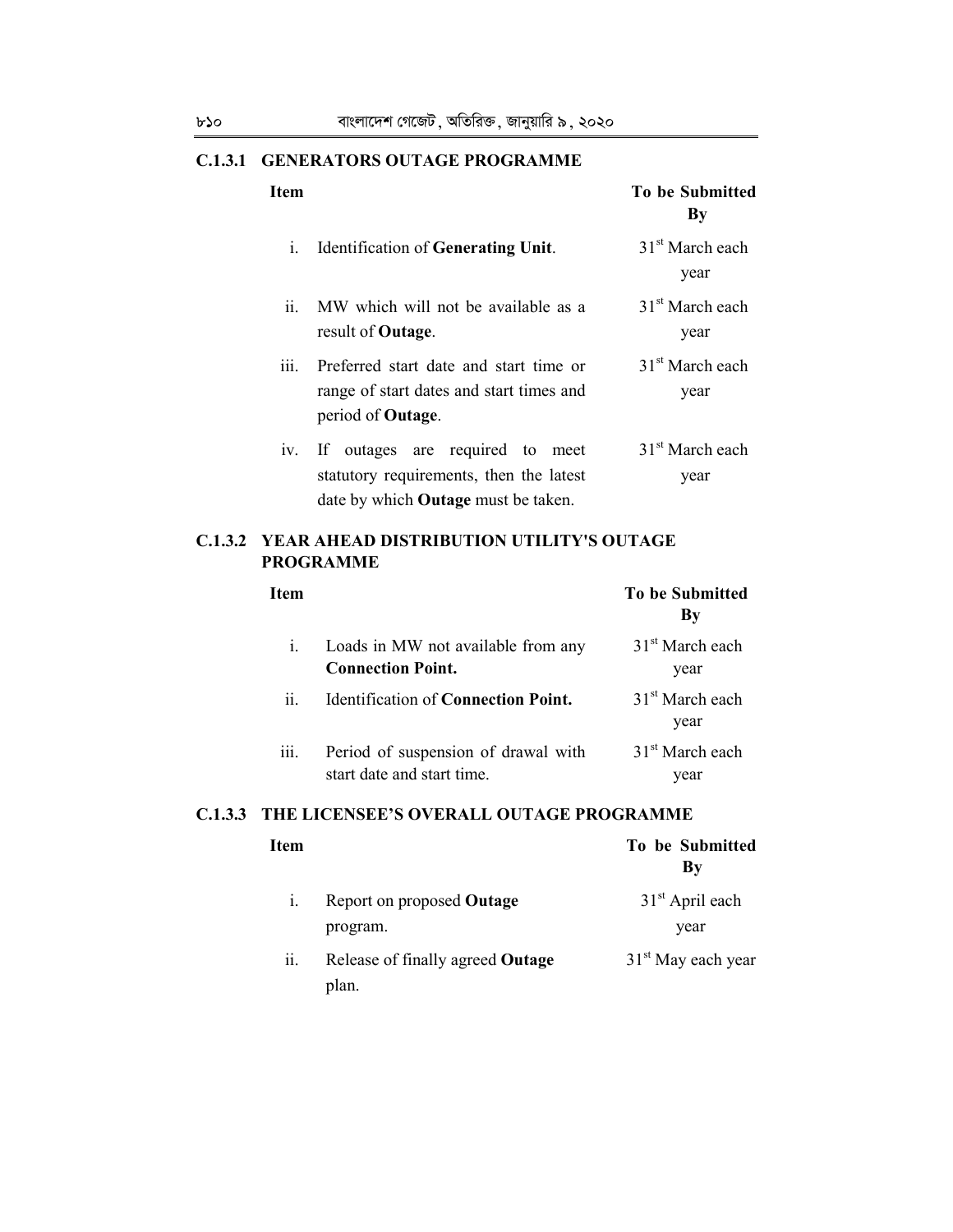# **C.2 GENERATION SCHEDULING DATA REFERENCE TO : SECTION 7: SCHEDULE AND DISPATCH**

# **Item To be a set of the set of the set of the set of the set of the set of the set of the set of the set of the set of the set of the set of the set of the set of the set of the set of the set of the set of the set of the**

|       |                                                                                                                                               | <b>Submitted By</b>              |
|-------|-----------------------------------------------------------------------------------------------------------------------------------------------|----------------------------------|
| $i$ . | 36 hour ahead hourly MW & MVAR<br>Declared Available (forecasted in case<br>of VRE) Capacity (00.00 - 24.00 Hours)<br>of all Generator Units. | 12.00 Hours<br>every day.        |
| ii.   | Status of Generating Unit excitation<br>AVR (or voltage control system) in<br>service (Yes/No).                                               | $12.00$ Hours<br>every day.      |
| iii.  | Status of Generating Unit speed control<br>system. Governor (or Active Power<br>control system) in service (Yes/No).                          | $12.00$ Hours<br>every day.      |
| iv.   | Spinning reserve capability (MW)                                                                                                              | $12.00$ Hours<br>every day.      |
| V.    | Backing down capability with/without<br>oil support (MW)                                                                                      | <b>12.00 Hours</b><br>every day. |
| vi.   | Hydro reservoir levels and restrictions<br>(rule curve)                                                                                       | 12.00 Hours<br>every day.        |
| vii.  | Generating Units hourly summation<br>outputs (MW)                                                                                             | 12.00 Hours<br>every day.        |
| V111. | day after<br>Provisional<br>Declared<br>Availability Capacity notification                                                                    |                                  |

# **C.3 DATA**

# **REFERENCE TO :**

# **SECTION 8 : FREQUENCY AND VOLTAGE MANAGEMENT**

| Item |                                         | To be               |
|------|-----------------------------------------|---------------------|
|      |                                         | <b>Submitted By</b> |
| 1.   | Generators shall submit to the Licensee | On receipt of       |
|      | up-to-date Capability Curves for all    | request by the      |
|      | <b>Generating Units.</b>                | <b>Licensee</b>     |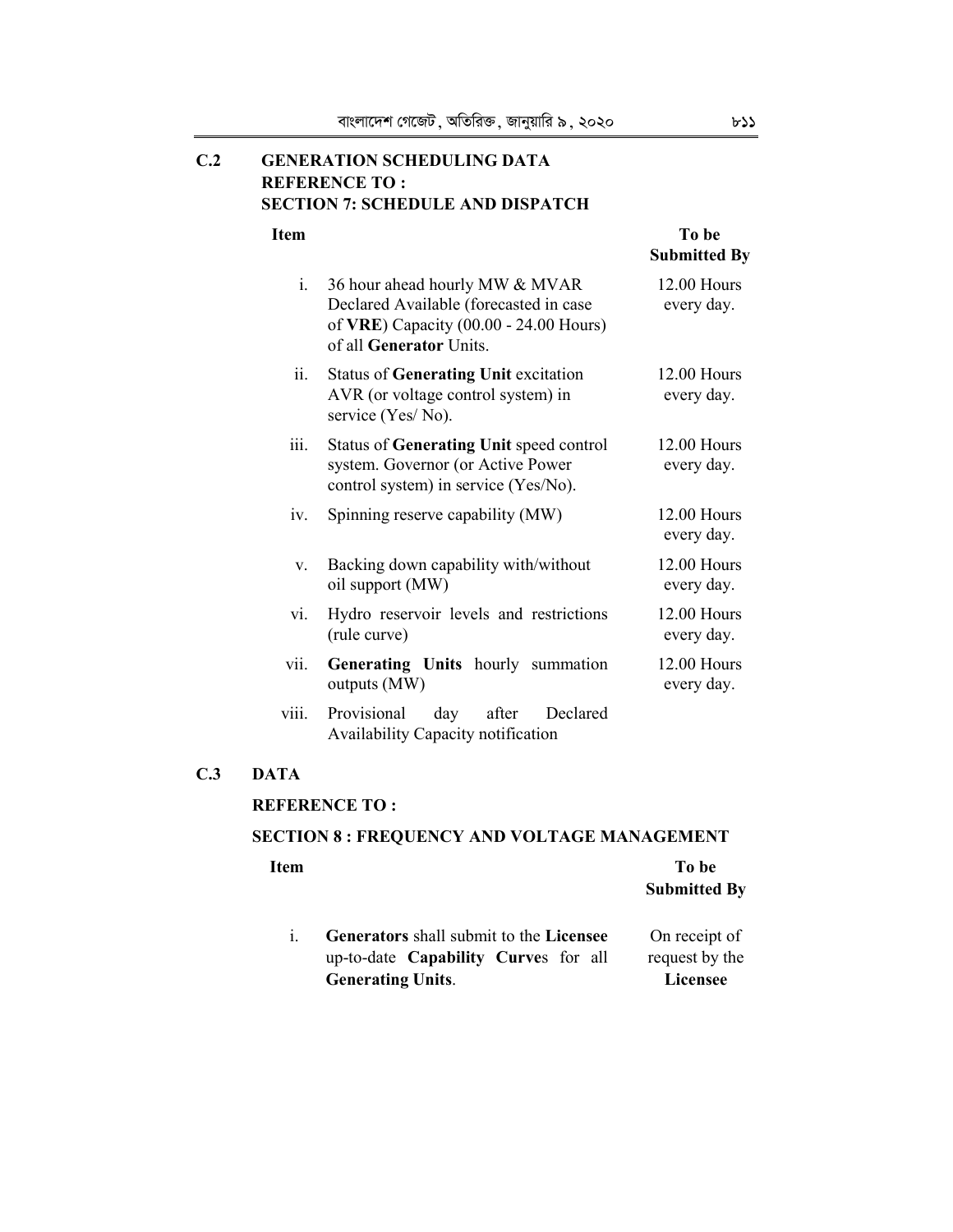## **C.4 RESPONSE TO FREQUENCY CHANGE REFERENCE TO :**

### **SECTION 8 : FREQUENCY AND VOLTAGE MANAGEMENT**

- i. Primary response in MW at different levels of loads ranging from minimum generation to registered capacity for frequency changes resulting in fully opening of governor valve.
- ii. Secondary response in MW to frequency changes.

# **Item To be Submitted By**

 In the first week of the succeeding month

| i. Generators shall provide hourly<br>generation summation to LDC. | To be submitted<br>by real time basis |
|--------------------------------------------------------------------|---------------------------------------|
| ii. Logged readings of Generators to LDC.                          | As required                           |

iii. Detailed report of **Generating Unit** tripping on monthly basis.

# **C.5 ESSENTIAL AND NON-ESSENTIAL LOAD DATA REFERENCE TO :**

#### **SECTION 9 : CONTINGENCYPLANNING**

- i. Schedule of essential and non-essential loads on each discrete load block for purposes of load shedding.
- **Item To be Submitted By**
	- As soon as possible after **Connection**

### **APPENDIX- D**

# **D. PROTECTION DATA REFERENCE TO : SECTION 12 : PROTECTION**

i. **Generators** shall submit details of protection requirement and schemes installed by them as referred to in B.1. **Detailed Planning Data** under sub-**Section** "Protection and Metering".

## **Item** To be **Submitted By**

 As applicable to **Detailed Planning Data**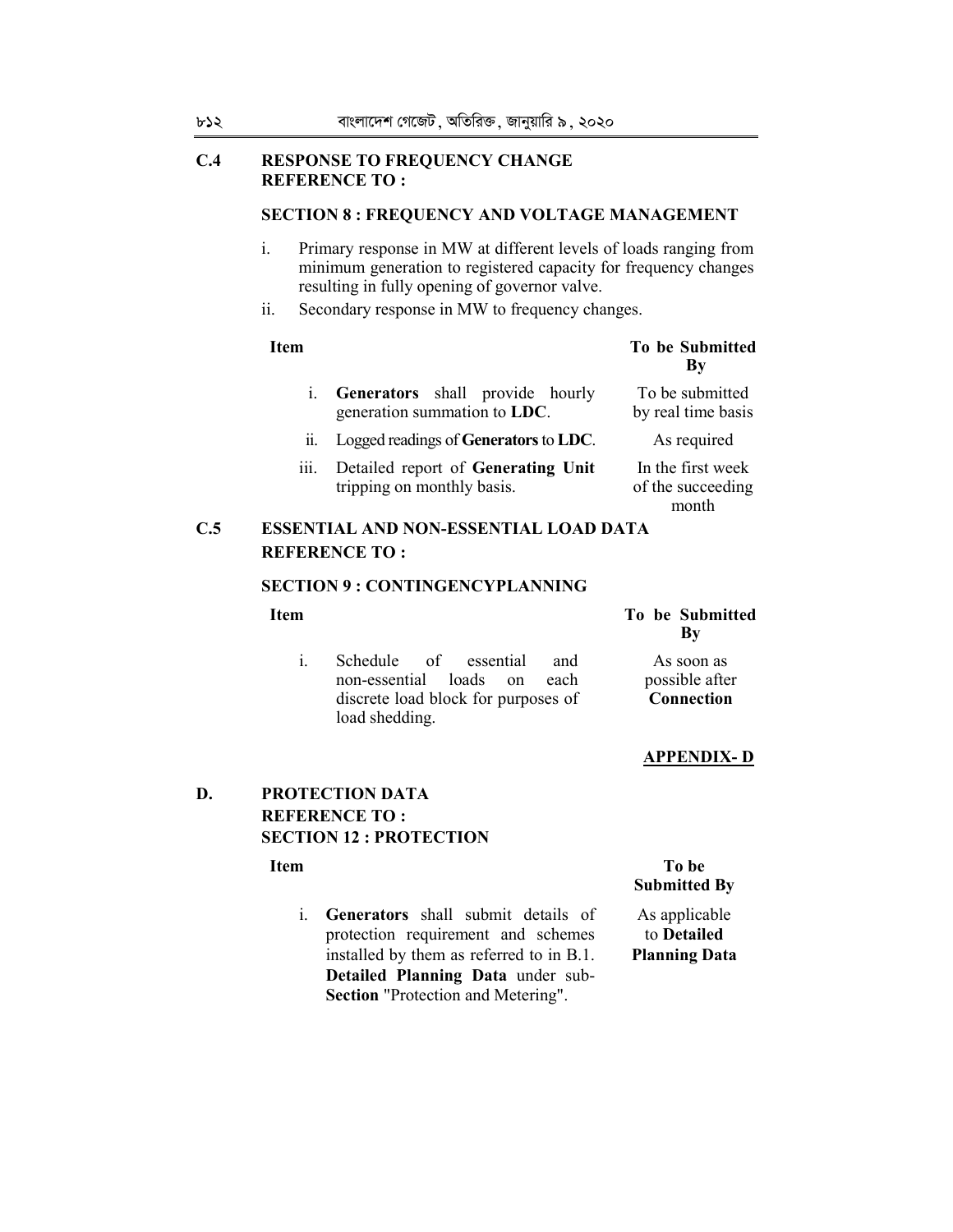ii. The **Licensee** shall submit details of protection equipment and schemes installed by them as referred to in B.2. Detailed System Data, Transmission under sub-**Section** "Relaying and Metering" in relation to **Connection** with any **User**.

As applicable to **Detailed Planning Data**

#### **APPENDIX- E**

# **E. METERING DATA REFERENCE TO:**

# **SECTION 13: METERING**

- i. **Generators** shall submit details of metering equipment and schemes installed by them in accordance with **PPA** as referred in B.1. **Detailed Planning Data** under sub-**Section**  "Protection and Metering". ii. The **Licensee** shall submit details of metering equipment and schemes installed by them as referred in B.2.
- Detailed System Data, Transmission under sub-**Section** "Relaying and Metering" in relation to **Connection** with any **User**. iii. The **Distribution Utilities** shall
- submit details of metering equipment and schemes installed by them in accordance with **PSA** as referred in B.3. **Detailed Planning Data,** Distribution under sub-**Section**  "Relaying and Metering" in relation to Connection with any **User**.

| Item |                                           | To be Submitted      |  |
|------|-------------------------------------------|----------------------|--|
|      |                                           | Bv                   |  |
| 1.   | <b>Generators</b> shall submit details of | As applicable to     |  |
|      | metering equipment and schemes            | <b>Detailed</b>      |  |
|      | installed by them in accordance with      | <b>Planning Data</b> |  |

 As applicable to **Detailed Planning Data**

 As applicable to **Detailed Planning Data**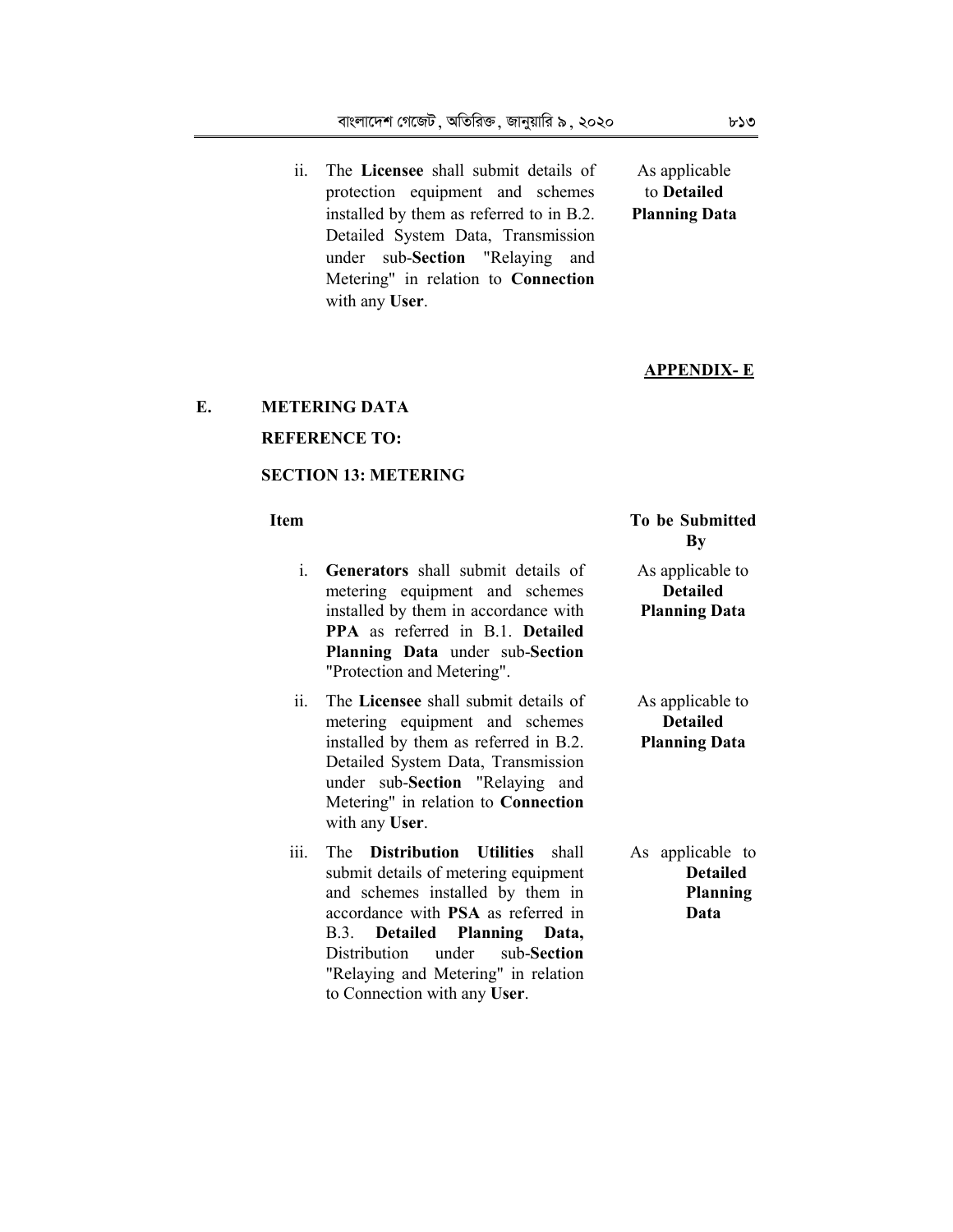#### **17.** PERFORMANCE STANDARDS FOR TRANSMISSION

# **17.1 PURPOSE AND SCOPE**

#### **17.1.1 Purpose**

- (a) To ensure the quality of electric power in the **Grid**;
- (b) To ensure that the **Grid** will be operated in a safe and efficient manner and with a high degree of reliability; and
- (c) To specify safety standards for the protection of personnel in the work environment.

# **17.1.2 Scope of Application**

This Chapter applies to all **Grid User**s including:

- (a) The **Licensee**;
- (b) **System Operator**;
- (c) **Generators;**
- (d) **Distribution Utilities**; and
- (e) Any other **Entity** (e.g. owners of HVDC converter, **Bulk Power Consumers,** large furnaces, etc.) with a **User** System connected to the **Grid**.

# **17.2 POWER QUALITY STANDARDS**

#### **17.2.1 Power Quality Problems**

For the purpose of this **Section**, Power Quality shall be defined as the quality of the voltage, including its frequency and the resulting current, that are measured in the **Grid** during normal conditions.

A Power Quality problem exists when at least one of the following conditions is present and significantly affects the normal operation of the system:

- (a) The System Frequency has deviated from the nominal value of 50Hz;
- (b) Voltage magnitudes are outside their allowable range of variation;
- (c) Harmonic frequencies are present in the System;
- (d) There is imbalance in the magnitude of the phase voltages;
- (e) The phase displacement between the voltages is not equal to 120 degrees;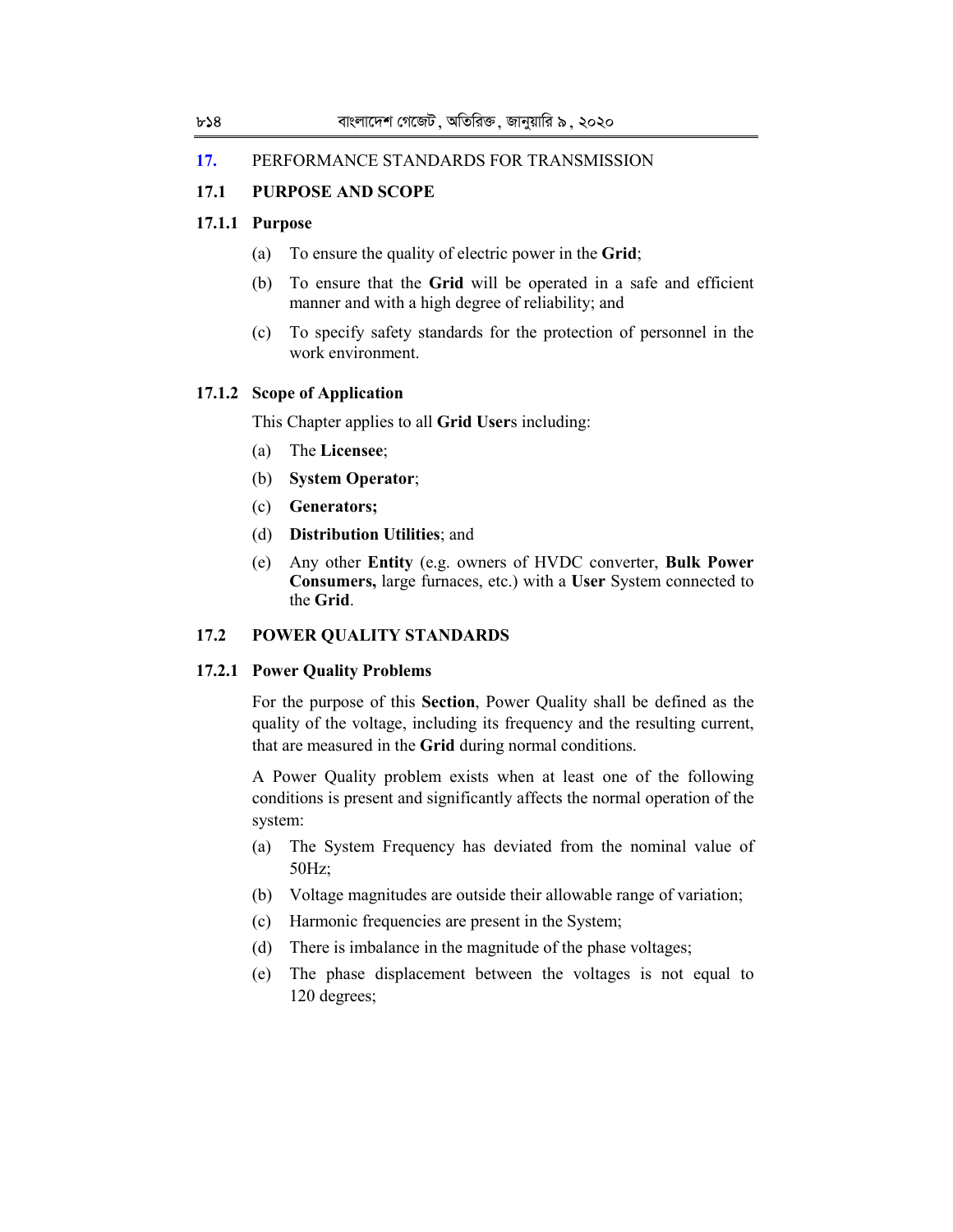- (f) Voltage Fluctuations cause Flicker that is outside the allowable Flicker Severity limits; or
- (g) High-frequency Over-voltages are present in the **Grid**.

#### **17.2.2 Frequency Variations**

The nominal fundamental frequency shall be 50 Hz.

 The control of System frequency shall be the responsibility of the **System Operator**. The **System Operator** shall maintain the fundamental frequency within the limits of 49.5 Hz and 50.5 Hz during normal conditions.

#### **17.2.3 Voltage Variations**

For the purpose of this **Section**, Voltage Variation shall be defined as the deviation of the root-mean-square (RMS) value of the voltage from its nominal value, expressed in percent. VoltageVariation will either be of short duration or long duration.

A Short Duration Voltage Variation shall be defined as a variation of the RMS value of the voltage from nominal voltage for a time greater than one-half cycle of the power frequency but not exceeding one minute. A Short Duration Voltage Variation is a Voltage Swell if the RMS value of the voltage increases to between110 percent and 180 percent of the nominal value. A Short Duration Voltage Variation is a Voltage Sag (or Voltage Dip) if the RMS value of the voltage decreases to between 10 percent and 90 percent of the nominal value.

A Long Duration Voltage Variation shall be defined as a variation of the RMS value of the voltage from nominal voltage for a time greater than one minute. A Long Duration Voltage Variation is an Undervoltage if the RMS value of the voltage is less than or equal to 90 percent of the nominal voltage. A Long Duration Voltage Variation is an Overvoltage if the RMS value of the voltage is greater than or equal to 110 percent of the nominal value.

The **Licensee**and the **System Operator** shall ensure that the Long DurationVoltage Variations result in RMS values of the voltages that are greater than 95 percent but less than 105 percent of the nominal voltage at any **Connection Point** during normal conditions.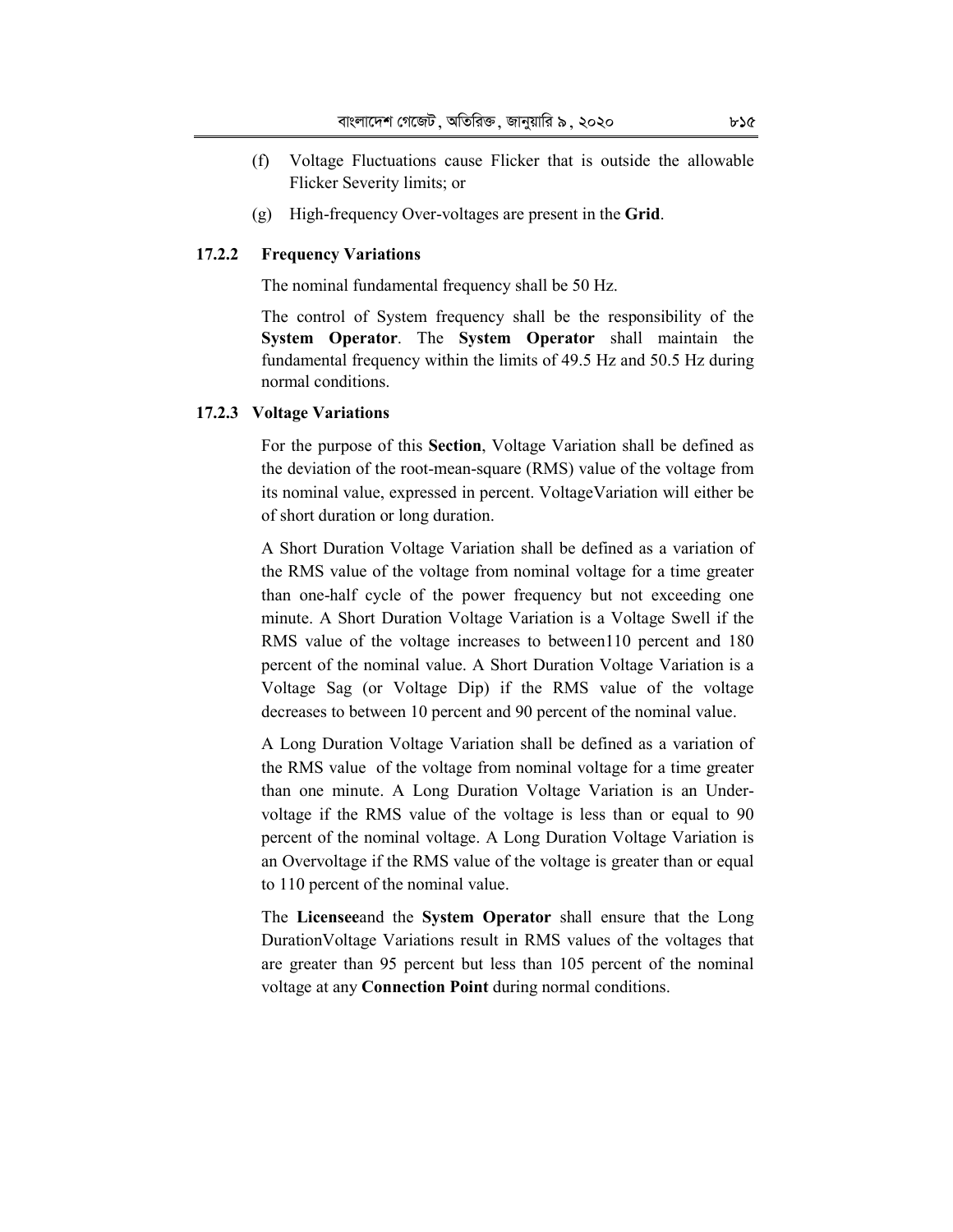#### **17.2.4 Harmonics**

For the purpose of this **Section**, Harmonics shall be defined as sinusoidal voltages and currents having frequencies that are integral multiples of the fundamental frequency. The Total Harmonic Distortion (THD) shall be defined as the ratio of the RMS value of the harmonic content to the RMS value of the fundamental quantity, expressed in percent.

The Total Demand Distortion (TDD) shall be defined as the ratio of the RMS value of the harmonic content to the RMS value of the rated or maximum fundamental quantity, expressed in percent.

The Total Harmonic Distortion of the voltage and theTotal Demand Distortion of the current at any **Connection Point** shall not exceed the limits given in Tables 17.1 and 17.2, respectively.

**Table 17.1:** Maximum Harmonic Distortion Factor

| Harmonic Voltage Distortion |                  |            |         |  |
|-----------------------------|------------------|------------|---------|--|
| Voltage Level               | THD <sup>*</sup> | Individual |         |  |
|                             |                  | Odd        | Even    |  |
| 400 kV                      | 1.5%             | $1.0\%$    | 0.5%    |  |
| 132-230 kV                  | 2.5%             | 1.5%       | $1.0\%$ |  |

\* Total Harmonic Distortion

**Table 17.2:** Maximum Harmonic Distortion Factor

| Harmonic Current Distortion |                                |         |         |
|-----------------------------|--------------------------------|---------|---------|
| Voltage Level               | TDD <sup>*</sup><br>Individual |         |         |
|                             |                                | Odd     | Even    |
| 400 kV                      | 1.5%                           | 1.0%    | 0.5%    |
| 132-230 kV                  | $2.5\%$                        | $2.0\%$ | $0.5\%$ |

\* Total Demand Distortion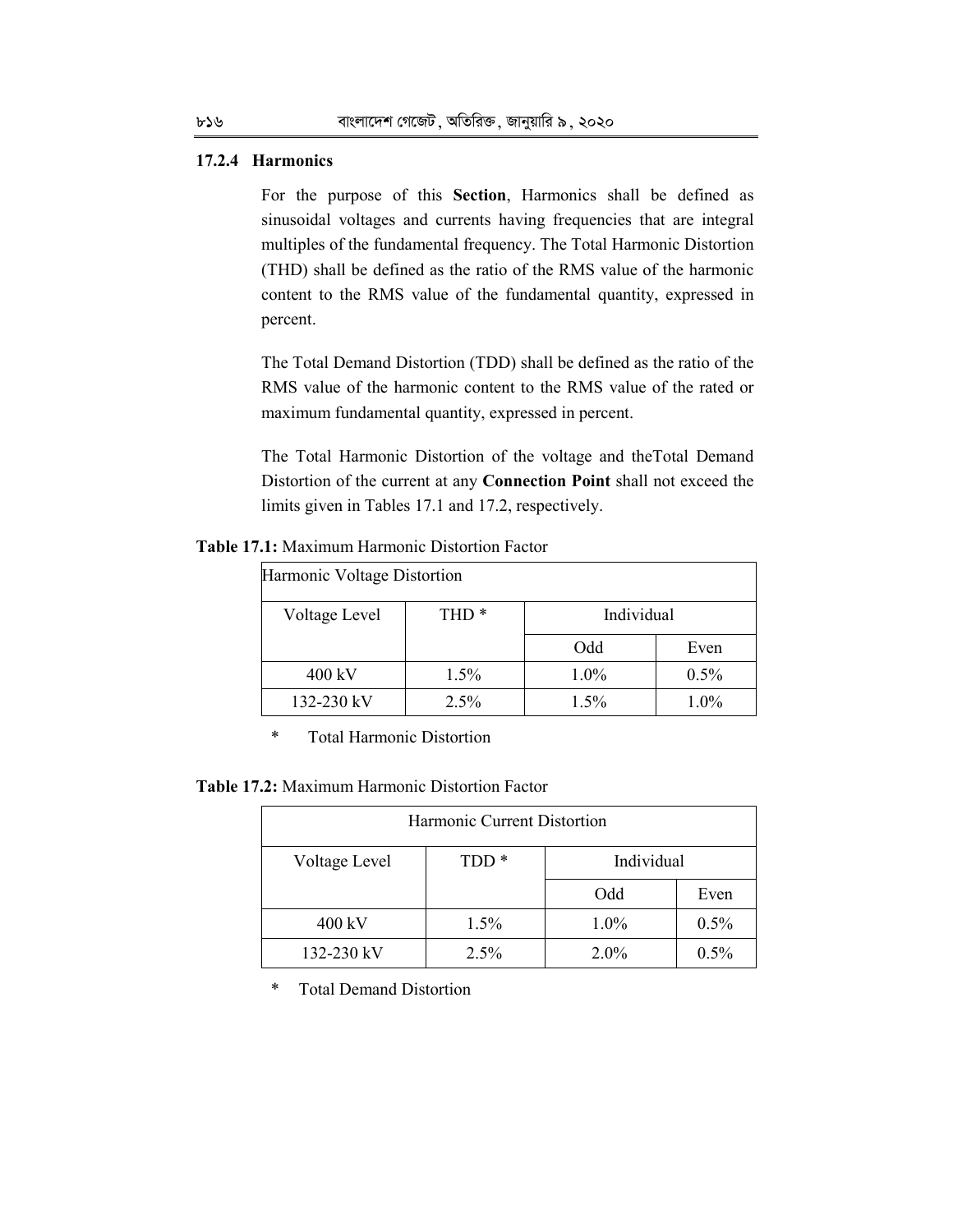#### **17.2.5 Voltage Unbalance**

For the purpose of this **Section**, the Negative Sequence Unbalance Factor shall be defined as the ratio of the magnitude of the negative sequence component of the voltages to the magnitude of the positive sequence component of the voltages, expressed in percent. For the purpose of this **Section**, the Zero Sequence Unbalance Factor shall be defined as the ratio of the magnitude of the zero sequence component of the voltages to the magnitude of the positive sequence component of the voltages, expressed in percent.

The maximum Negative Sequence Unbalance Factor at the **Connection Point** of any **User** shall not exceed one (1) percent during normal operating conditions.

The maximum Zero Sequence Unbalance Factor at the **Connection Point** of any **User** shall not exceed one (1) percent during normal operating conditions.

### **17.2.6 Voltage Fluctuation and Flicker Severity**

 For the purpose of this **Section**, Voltage Fluctuations shall be defined as systematic variations of the voltage envelope or random amplitude changes where the RMS value of the voltage is between 90 percent and 110 percent of the nominal voltage.

 For the purpose of this **Section**, Flicker shall be defined as the impression of unsteadiness of visual sensation induced by alight stimulus whose luminance or spectral distribution fluctuates with time.

 In the assessment of the disturbance caused by a Flicker source with a short duty cycle, the Short Term Flicker Severity shall be computed over a 10-minute period.

 In the assessment of the disturbance caused by a Flicker source with a long and variable duty cycle, the Long Term Flicker Severity shall be derived from the Short Term Flicker Severity levels.

 The Voltage Fluctuation at any **Connection Point** with a fluctuating demand shall not exceed one percent (1%) of the nominal voltage for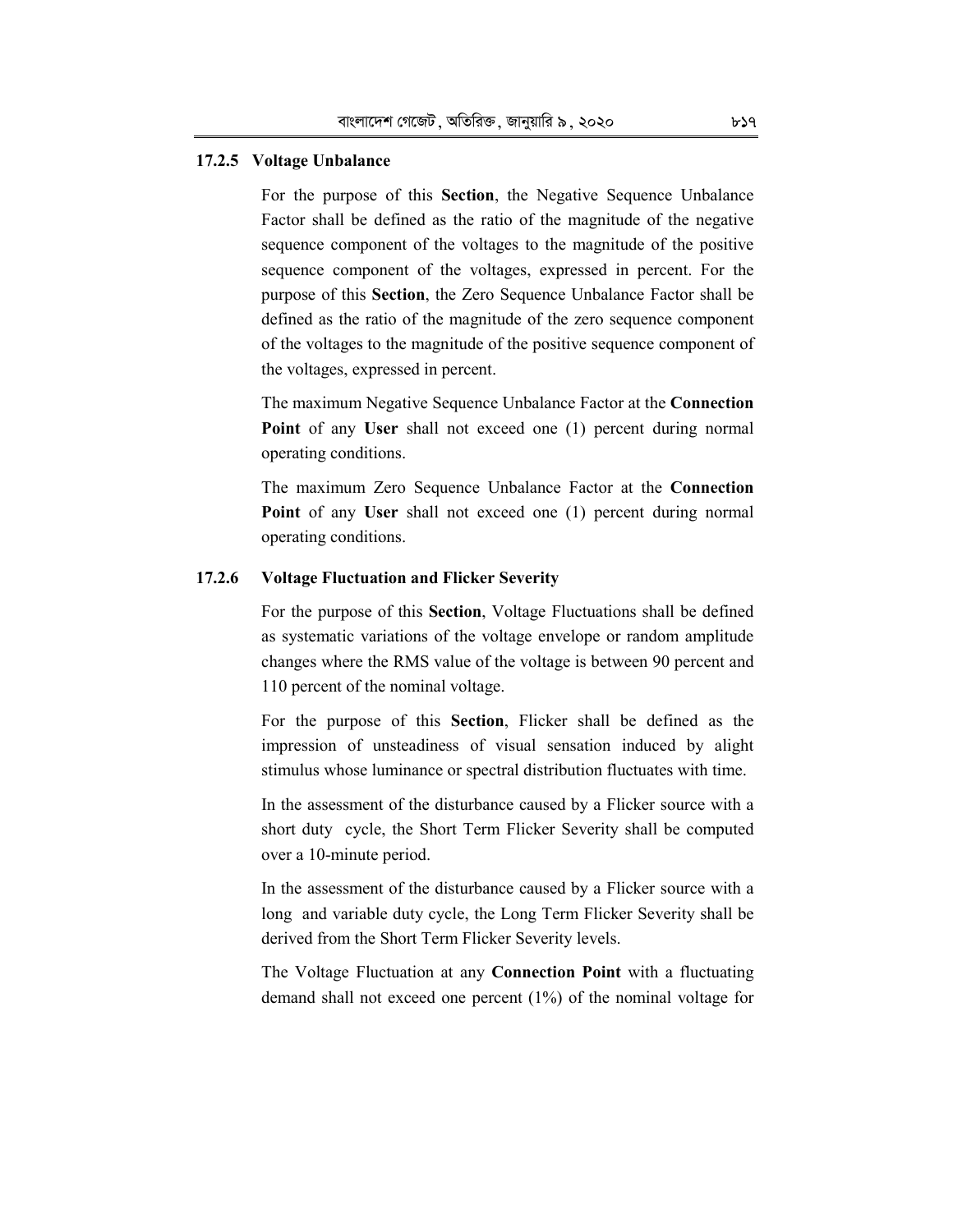every step change, which may occur repetitively. Any largeVoltage Fluctuation other than a step change may be allowed up to a level of three percent (3%) provided that this does not constitute a risk to the **Grid** or to the System of any **User**.

 The Flicker Severity at any **Connection Point** in the **Grid** shall not exceed the values given in Table 17.3.

**Table 17.3:** Maximum Flicker Severity

|                  | <b>Short Term</b>  | Long Term          |
|------------------|--------------------|--------------------|
| 132 kV and above | $0.8 \text{ unit}$ | $0.6 \text{ unit}$ |
| below 132 kV     | $1.0 \text{ unit}$ | $0.8 \text{ unit}$ |

### **17.2.7 Transient VoltageVariations**

 For the purpose of this **Section**, Transient Voltages shall be defined as the high- frequency Over-voltages that are generally shorter in duration compared to the Short Duration Voltage Variations.

 Infrequent short-duration peaks may be permitted to exceed the levels specified in **Section** 17.2.4 for harmonic distortions provided that such increases do not compromise service to other End-users or cause damage to any **Grid** equipment.

 Infrequent short-duration peaks with a maximum value of two (2) percent may be permitted for Voltage Unbalance, subject to the terms of the **Connection Agreement** or Amended **Connection Agreement**.

# **17.3 RELIABILITY STANDARDS**

#### **17.3.1 Criteria for Establishing Transmission Reliability Standards**

 The **Commission** shall impose a uniform system of recording and reporting of **Grid** reliability performance.

 The numerical levels of performance (or targets) shall be unique and shall be based initially on the **Grid**'s historical performance.

 The **Grid** shall be evaluated annually to compare its actual performance with the targets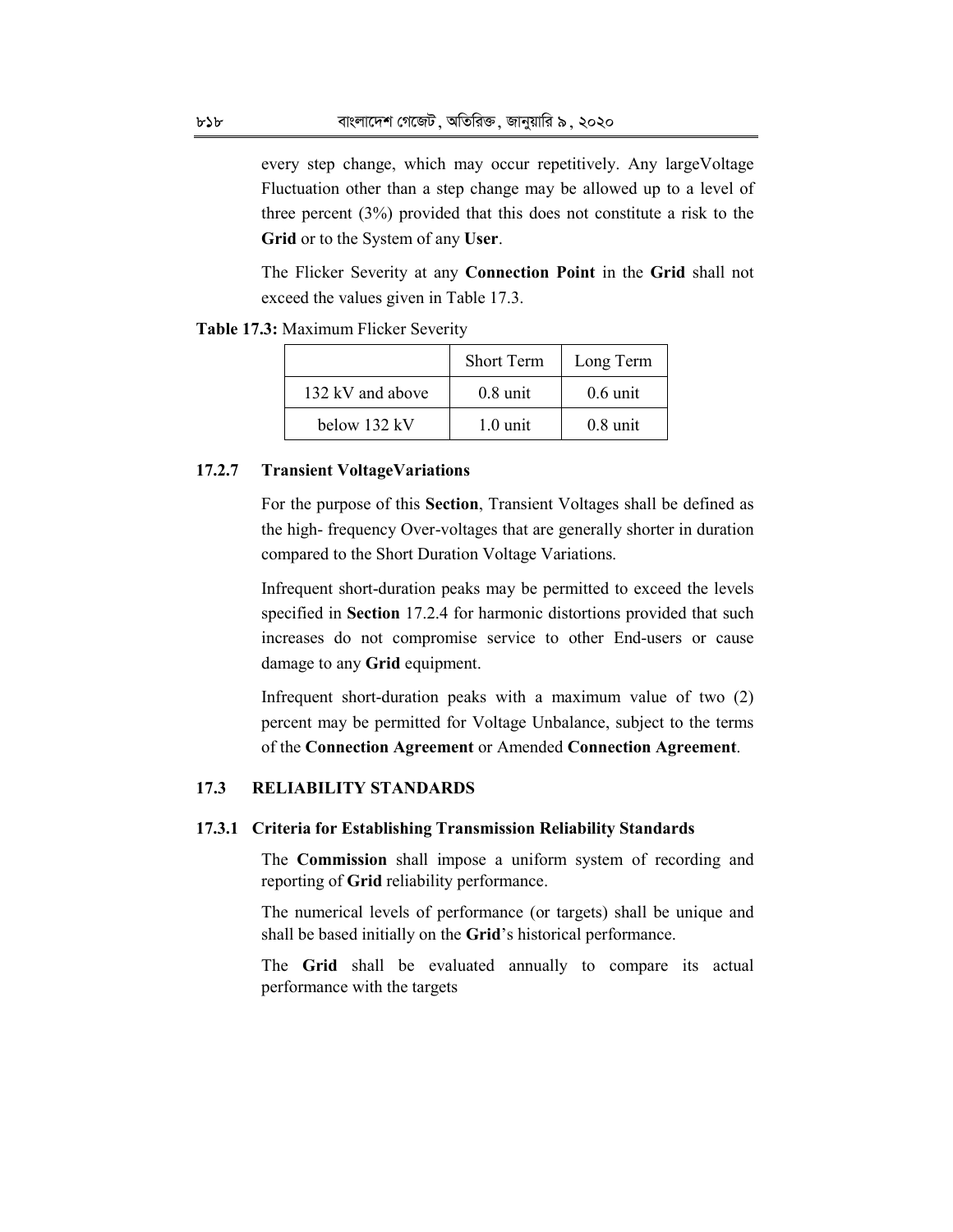## **17.3.2 Transmission Reliability Indices**

The **Commission** shall prescribe a reliability index that will measure the total number of sustained power interruptions in the **Grid**. Initially the following indices will be applicable:

- (a) Availability Factor
- (b) AACIR Average Annual Customer Interruption Rate
- (c) MTTR Mean Time to Repair
- (d) MTBF Mean Time Between Failures.

The **Commission** shall prescribe a reliability index that will measure the total duration of sustained power interruptions in the **Grid**.

After due notice and hearing, the **Commission** may impose other indices that will monitor the reliability performance of the **Grid**.

#### **17.3.3 Inclusions and Exclusions of Interruption Events**

 A power Interruption shall include any Outage in the **Grid** which may be due to the tripping action of protective devices during faults or the failure of transmission lines and/or power transformers, and which results in the loss of service to a **GridUser** or a group of **Users.**

 The following events shall be excluded in the calculation of the reliability indices:

- (a) Outages that occur outside the **Grid**;
- (b) Outages due to generation deficit;
- (c) Planned Outages where the **User**s have been notified at least seven (7) days prior to the loss of power;
- (d) Outages that are initiated by the **System Operator** or Market Operator during the occurrence of Significant Incidents or the failure of their facilities;
- (e) Outages caused by Adverse Weather or Major Storm Disasters which result in the declaration by the government of a state of calamity; and
- (f) Outages due to other events that the **Commission** shall approve after due notice and hearing.

# **17.3.4 Submission of Transmission Reliability Reports and Performance Targets**

 The **Licensee** and the **System Operator** shall submit every three (3) months the monthly interruption reports using the standard format prescribed by the **Commission**.

 The **Commission** shall set the performance targets after due notice and hearing.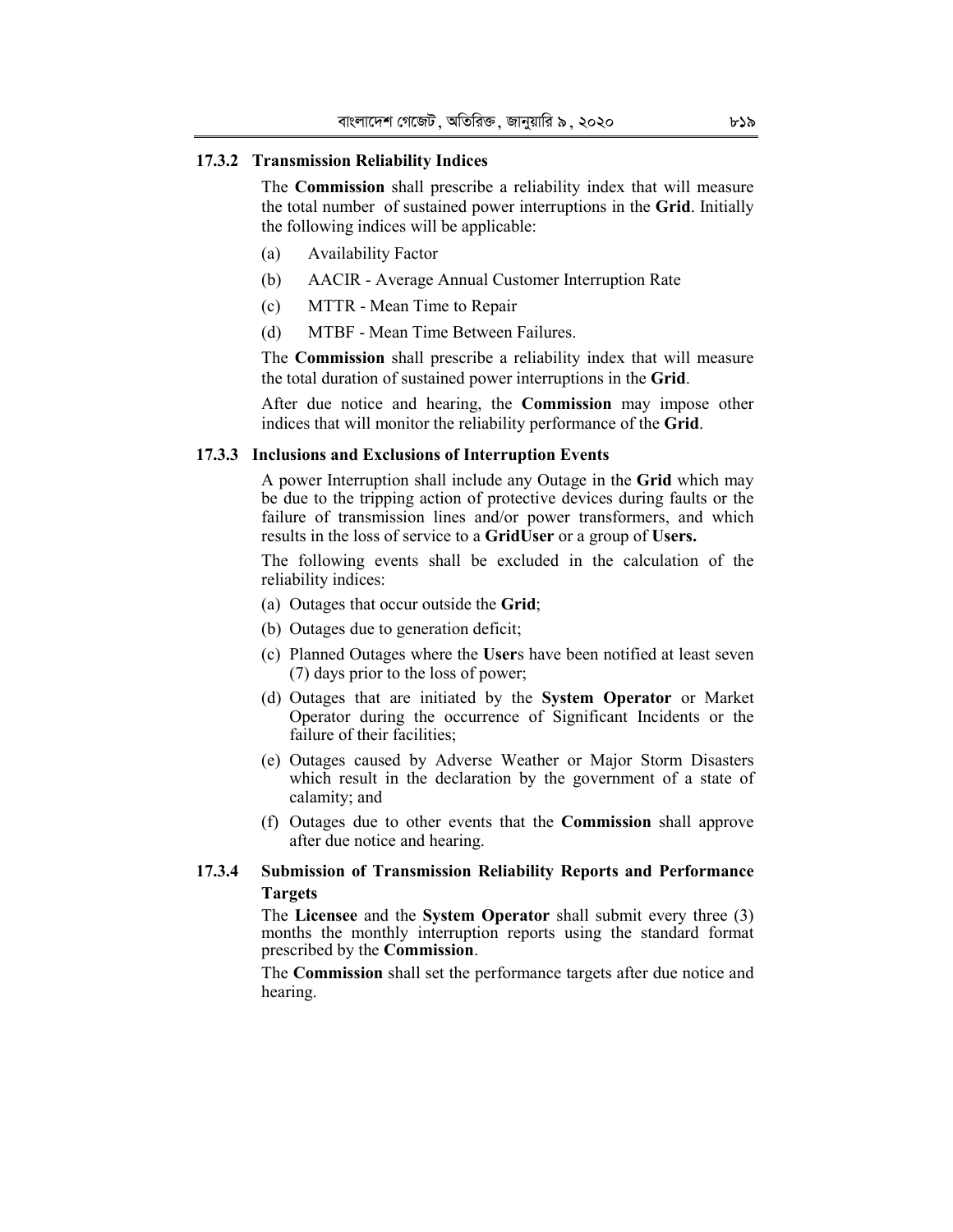#### **17.4 SYSTEM LOSS STANDARDS**

#### **17.4.1 System Loss Classifications**

 System Loss shall be classified into three categories: Technical Loss, Non-Technical Loss, and Administrative Loss.

 The Technical Loss shall be the aggregate of conductor loss, bus loss,the core and copper loss in transformers, and any loss due to technical metering error.

 The Non-Technical Loss shall be the aggregate of the Energy loss due to under billing, meter-reading errors etc..

 The Administrative Loss shall include the Energy that is required for the proper operation of the **Grid** such as station use, consumption by auxiliaries, etc..

**17.4.2 System Loss Cap** 

 The **Commission** shall, after due notice and hearing, prescribe a cap on the System Loss that can be passed on to the **GridUsers.**

# **17.5 SAFETY STANDARDS**

# **17.5.1 Safety Compliance**

The **Licensee** and the **System Operator** shall develop, operate, and maintain the **Grid** in a safe manner and shall always ensure a safe work environment for their employees.The **Electricity Rules 1937** and revisions thereof govern the safety requirements for electrical installation, operation, and maintenance which covers electrical equipment and associated work practices employed by the electric utility. Compliance with these **Codes** is mandatory. Hence, the **Licensee** and the **System Operator** shall at all times ensure that all provisions of these safety codes are not violated.

# **17.5.2 Measurement of Performance for Personnel Safety**

 Following pertinent matters are to be ensured for the measurement of performance for personnel safety that shall be applied to the **Licensee** and the **System Operator**:

- (a) Exposure to work injuries shall be measured by the total number of hours of employment of all employees in each establishment or reporting unit.
- (b) Employee-hours of exposure for calculating work injury rates are intended to be the actual hours worked. When actual hours are not available, estimated hours may be used.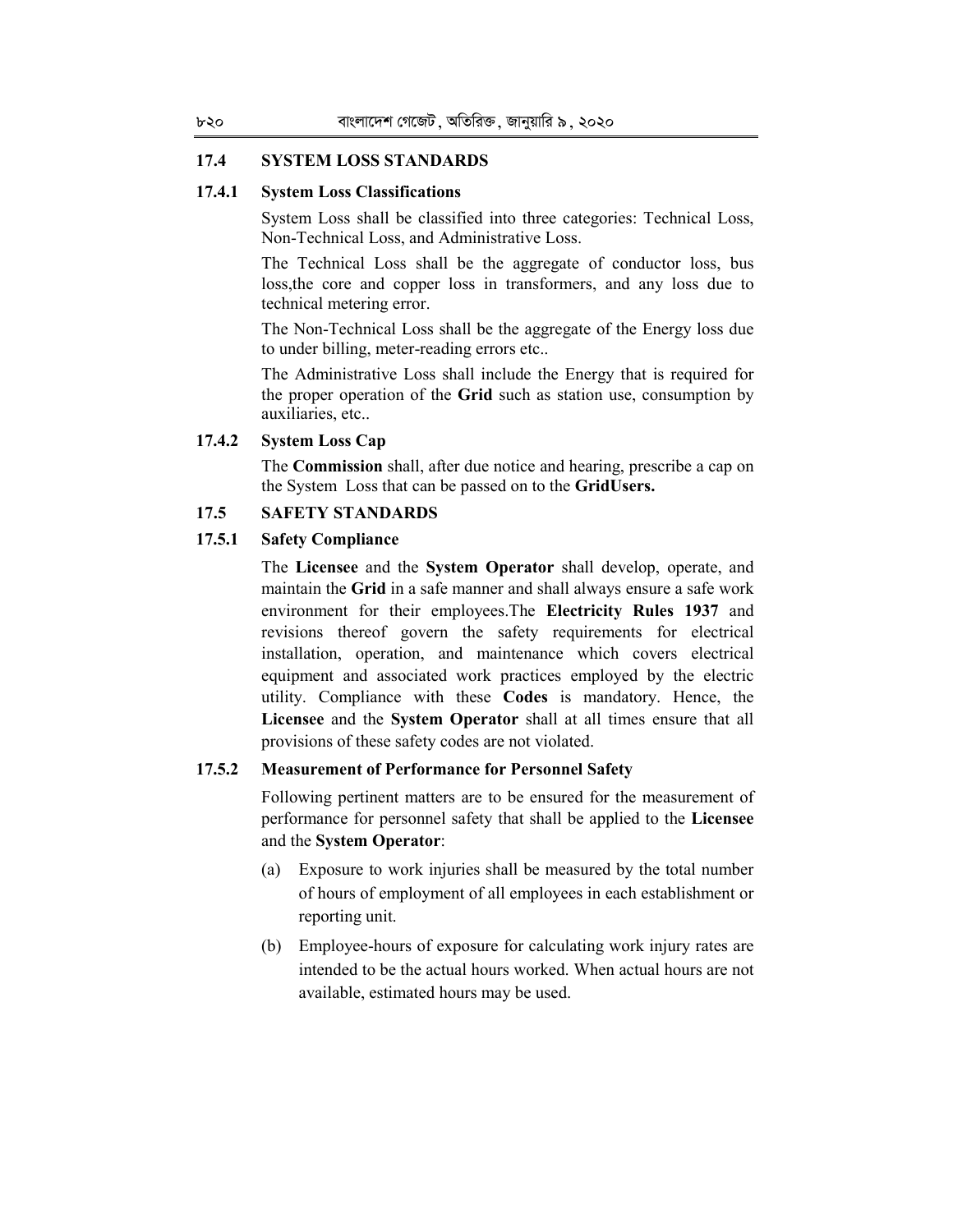- (c) The Disabling Injury/Illness Frequency Rate shall be based upon the total number of deaths, permanent total, permanent partial and temporary total disabilities, which occur during the period covered by the rate. The rate relates those injuries/illnesses to the employee-hours worked during the period and expresses the number of such injuries in terms of a million man-hour units.
- (d) The Disabling Injury/Illness Severity Rate shall be based on the total of all scheduled charges for all deaths, permanent total, and permanent partial disabilities, plus the total actual days of the disabilities of all temporary total disabilities, which occur during the period covered by the rate. The rate relates these days to the total employee-hours worked during the period and expresses the loss in terms of million man-hour units.

#### **17.5.3 Submission of Safety Records and Reports**

The **Licensee** and **System Operator** shall submit copies of records and reports to the **Commission**. These shall include the measurement of performance specified in sub-**Section**17.5.2.

# **17.6 ELECTRIC AND MAGNETIC FIELD (EMF)**

The **Licensee** shall calculate the intensity of Electric and Magnetic Field (EMF) at the edge of right of way for different line configuration and operating voltages. The values of Electric Field shall be determined in V/m and that of Magnetic Field in mT (milli-Telsa) or mG (milli-Gauss). Actual intensity shall practically be measured in accordance with IEEE Standard-644 (latest revision) and the finding shall be submitted to the **Commission.** Safety level with respect to human exposure to electromagnetic field shall also be determined and maintained in accordance with IEEE C95.1 thru IEEE C95.6 (2002 or latest revision).

# **17.7 NOISE LEVEL**

 Noise level having its source at **Grid** substations and Noise level around the transmission lines shall be in accordance with the Environmental laws of Bangladesh. International standards shall be followed if boundary conditions are missing in the pertinent laws of the country.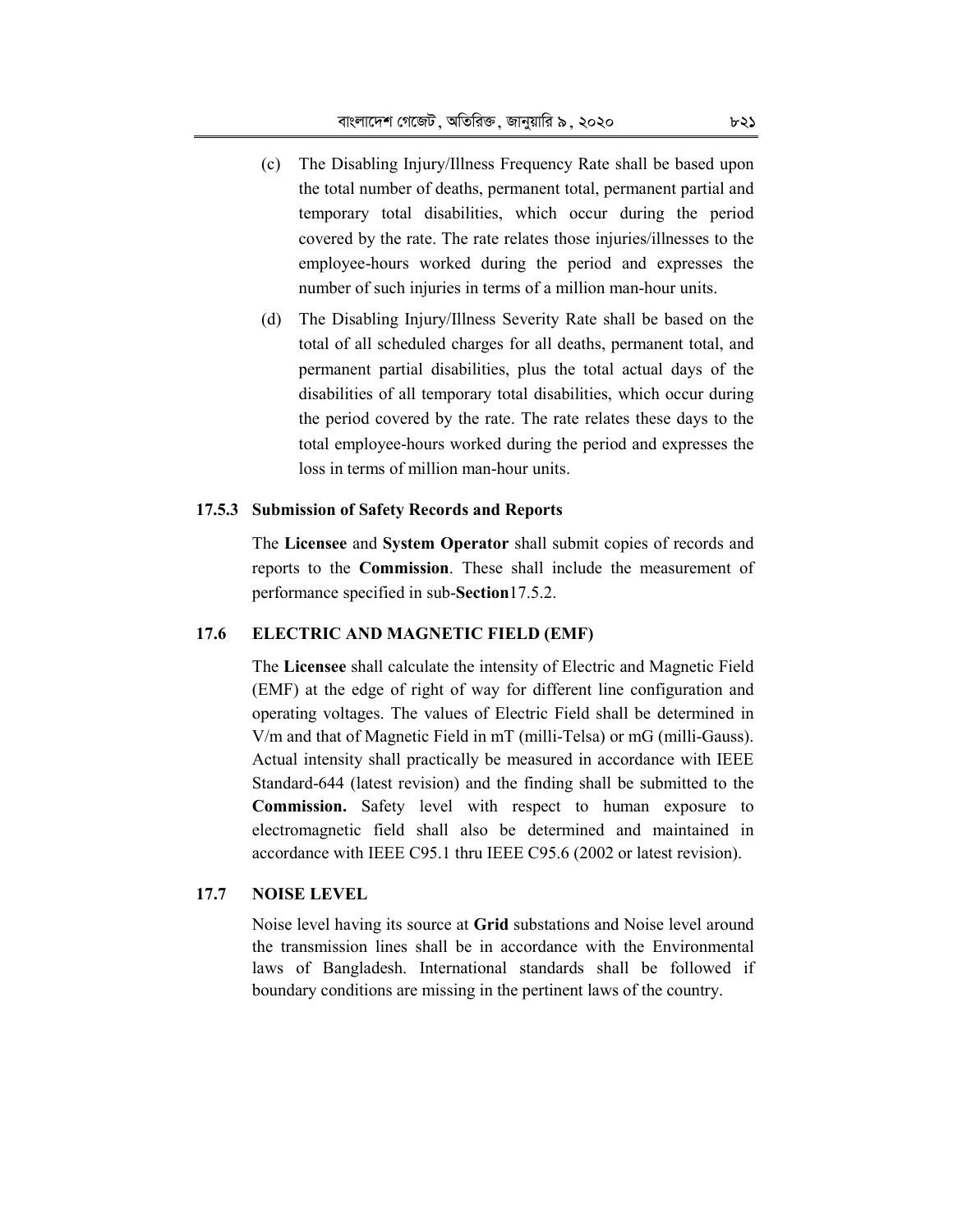#### **18.** FINANCIAL STANDARDS

#### **18.1 PURPOSE AND SCOPE**

# **18.1.1 Purpose**

- (a) To specify the financial capability standards for the **Entities** listed in sub-**Section** 18.1.2;
- (b) To safeguard against the risk of financial non-performance;
- (c) To ensure the affordability of electric power supply while maintaining the required quality and reliability; and
- (d) To protect the public interest.

## **18.1.2 Scope of Application**

This Chapter applies to the **Entities** listed below:

- (a) The **Licensee**;
- (b) The **System Operator**;
- (c) The **Single Buyer;** and
- (d) **Distribution Utilities.**

# **18.2 FINANCIAL STANDARDS FOR THE ENTITIES**

# **18.2.1 Financial Ratios**

 The following Financial Ratios shall be used to evaluate the Financial Capability of the **Entity**:

- (a) Leverage Ratios;
- (b) Liquidity Ratios;
- (c) Financial Efficiency Ratios; and
- (d) Profitability Ratios.

## **18.2.2 Leverage Ratios**

Leverage Ratios for the **Entity** shall include the following:

- (a) Debt Ratio;
- (b) Debt-Equity Ratio; and
- (c) Interest Cover.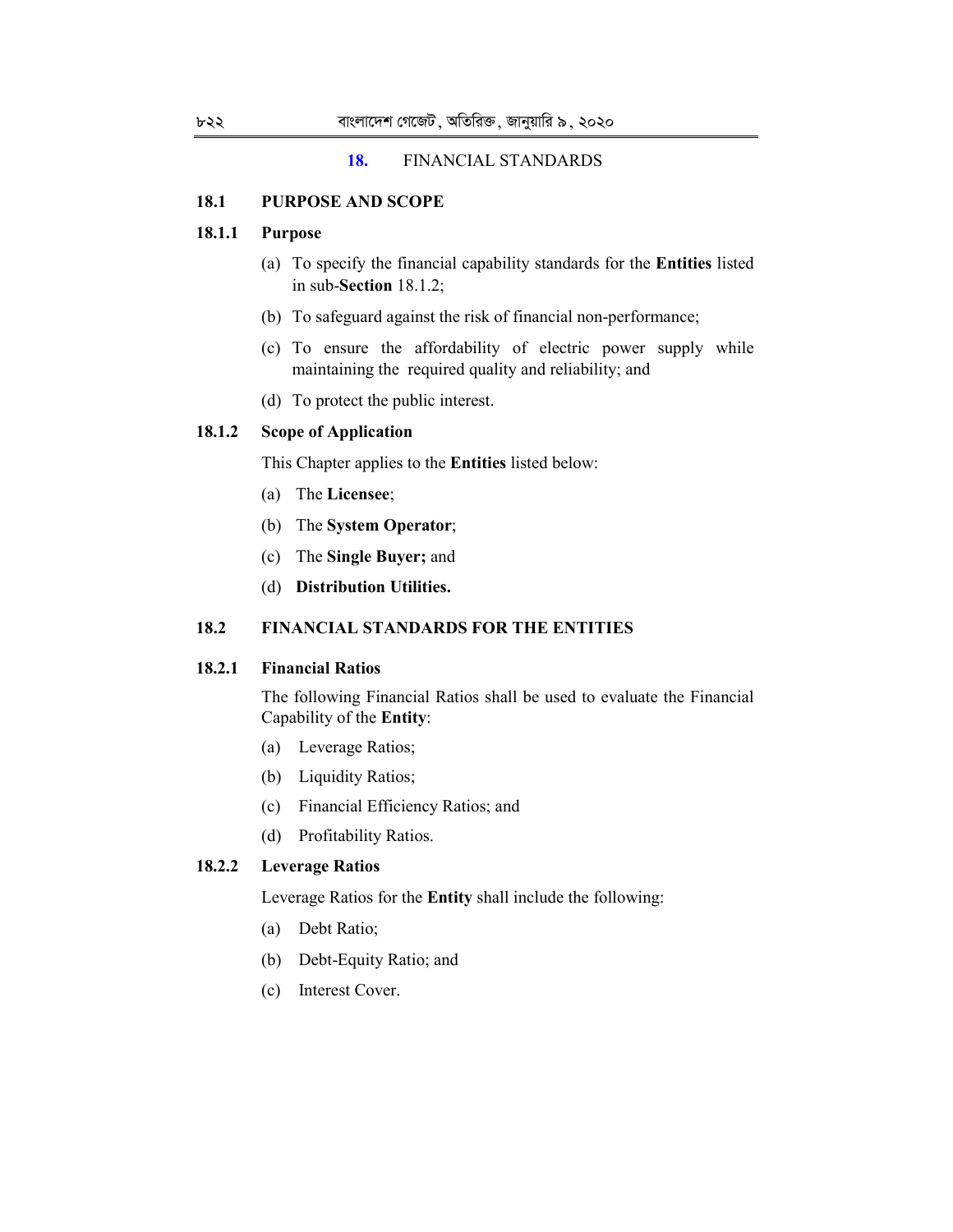The Debt Ratio shall measure the degree of indebtedness of the **Entity**. The Debt Ratio shall be calculated as the ratio of total liabilities to total assets.

 The Debt Ratio shall be used to measure the proportion of assets financed by creditors. The risk addressed by the Debt Ratio is the possibility that the **Entity** cannot pay off interest and principal.

 The Debt Ratio can also be calculated as the ratio of Long-Term Debt plus Value of Leases to Long-Term Debt plus Value of Leases plus Equity. Equity is the sum of Outstanding Capital Stock, Retained Earnings, and Revaluation Increment.

 The Debt-Equity Ratio shall indicate the relationship between longterm funds provided by creditors and those provided by the **Entity**. The Debt-Equity Ratio shall be calculated as the ratio of the sum of Long-Term Debt plus Value of Leases to Equity. Equity shall be the sum of Outstanding Capital Stock, Retained Earnings, and Revaluation Increment.

 The Debt-Equity Ratio shall be used to compare the financial commitments of creditors relative to those of the **Entity**.

 The Debt-Equity Ratio shall be used as a measure of the degree of financial leverage of the **Entity**.

 The Interest Cover shall measure the ability of the **Entity** to service its debts. The Interest Cover shall be computed as the ratio of Earnings Before Interest and Taxes (EBIT) plus Depreciation to Interest plus Principal Payments.

 The Interest Cover shall also be used as a measure of financial leverage for the **Entity** that focuses on the extent to which contractual interest and principal payments are covered by earnings before interest and taxes plus depreciation. The Interest Cover is identical to Debt Service Coverage Ratio because principal payments due during the year are included in the denominator of the ratio.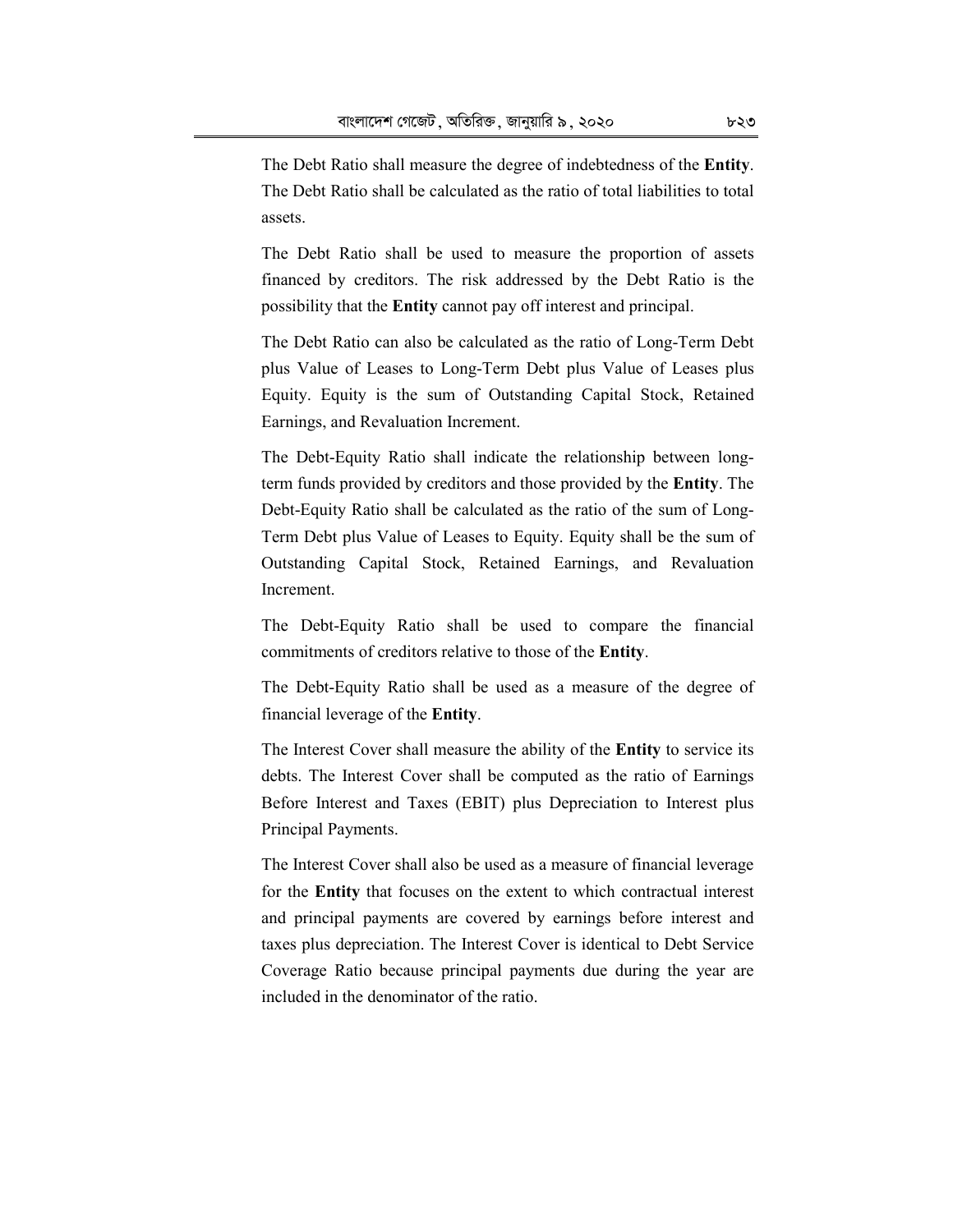#### **18.2.3 Liquidity Ratios**

Liquidity Ratios shall include the following:

- (a) Current Ratio; and
- (b) Quick Ratio.

 The Current Ratio shall measure the ability of the **Entity** to meet short-term obligations. The Financial Current Ratio shall be calculated as the ratio of Current Assets including inventories to Current Liabilities. Current Assets shall consist of cash and assets that can readily be turned into cash by the **Entity**. Current Liabilities shall consist of payments that the **Entity** is expected to make in the near future.

 The Financial Current Ratio shall be used as a measure of the margin of liquidity of the **Entity**.

 The Quick Ratio shall measure the ability of the **Entity** to satisfy its short-term obligations as they become due. The Quick Ratio shall be calculated as the ratio of the sum of Cash, Marketable Securities, and Receivables to the Current Liabilities.

 The Quick Ratio shall be used to measure the safety margin for the payment of current debt of the **Entity** if there is shrinkage in the value of cash and receivables.

#### **18.2.4 Financial Efficiency Ratios**

Financial Efficiency Ratios shall include the following:

- (a) Sales-to-Assets Ratio; and
- (b) Average Collection Period.

 The Sales-to-Assets Ratio shall measure the efficiency with which the **Entity** uses all its assets to generate sales. The Sales-to-Assets Ratio shall be calculated as the ratio of Sales to Average Total Assets. The Average Total Assets shall be determined using the average of the assets at the beginning and end of the year. The higher the Sales-to-Assets Ratio, the more efficiently the **Entity**'s assets have been used.

 The Average Collection Period (ACP) shall measure how quickly other entities pay their bills to the **Entity**. The Average Collection Period shall be calculated as the ratio of Average Receivables to Daily Sales.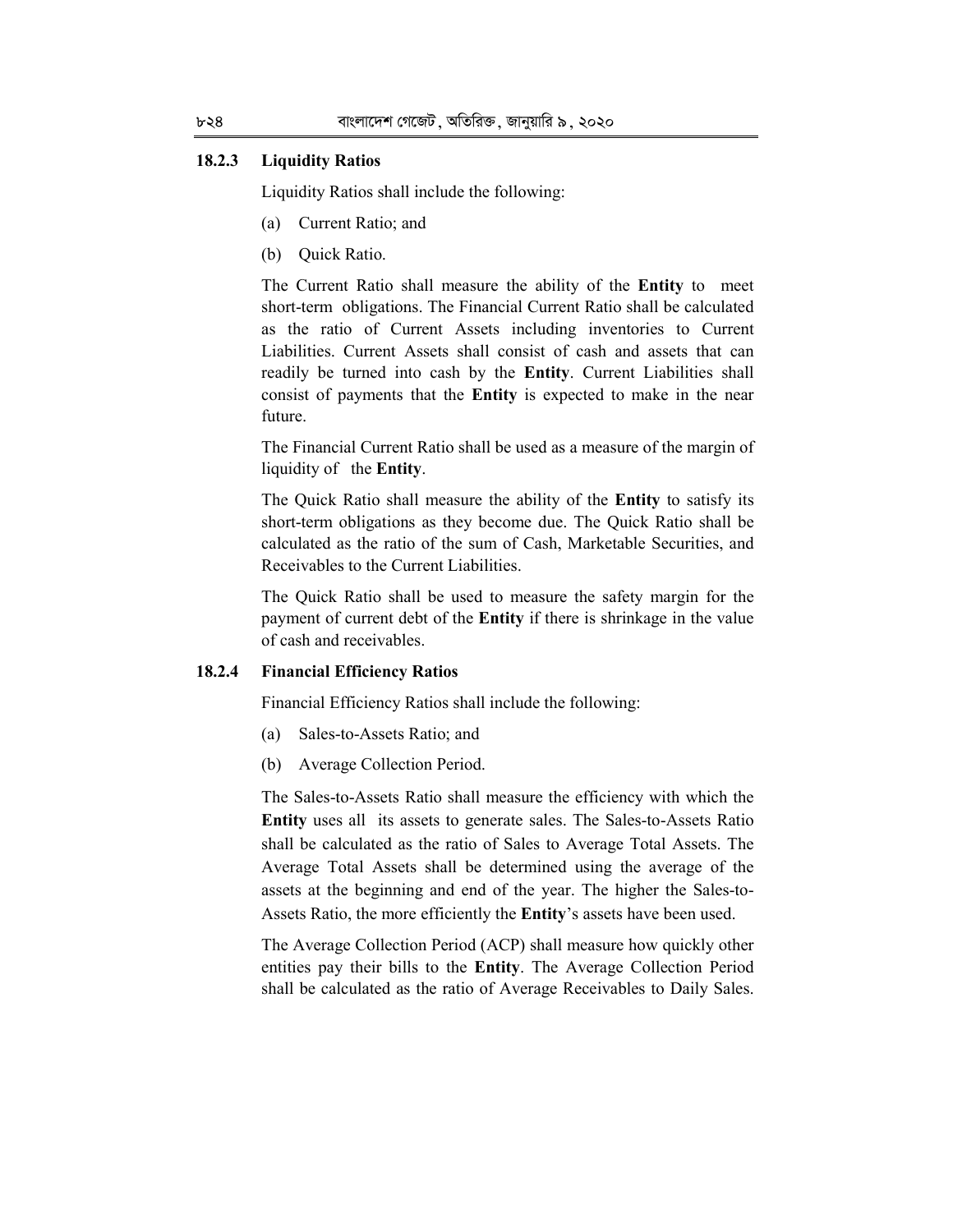The Average Receivables shall be determined using the average of the receivables at the beginning and end of the year. Daily Sales shall be computed by dividing Annual Sales by 365 days.

 The Average Collection Period shall be used to evaluate the credit and collection policies of the **Entity**.

Two computations of the Average Collection Period shall be made:

- (a) ACP with government accounts and accounts under litigation;and
- (b) ACP without government accounts and accounts under litigation.

#### **18.2.5 Profitability Ratios**

 Profitability Ratios shall include the following: (a) Net Profit Margin; and (b) Return on Assets.

 The Net Profit Margin shall measure the productivity of sales effort. The Net Profit Margin shall be calculated as the ratio of Net Profits After Taxes to Sales. The Net Profits After Taxes shall be computed as Earnings Before Interest and Taxes minus Tax (EBIT  $-$  Tax). The Average Total Assets shall be computed as the average of the assets at the beginning and end of the year.

 The Net Profit Margin shall be used to measure the percentage of sales that remain after all costs and expenses have been deducted.

 The Return on Assets shall measure the overall effectiveness of the **Entity** in generating profits from its available assets. The Return on Assets shall be calculated as the ratio of Earnings Before Interest and Taxes minus Tax to the Average Total Assets. The Average Total Assets shall be computed as the average of the assets at the beginning and end of the year.

### **18.2.6 Submission and Evaluation**

 The **Entity** shall submit to the **Commission** true copies of audited balance sheet and financial statement for the preceding financial year on or before October 15 of the current year.

 The **Entity** shall submit to the **Commission** the average power consumption and revenue income for each class of customers for the preceding financial year. This requirement is due on or before September 30 of the current year.